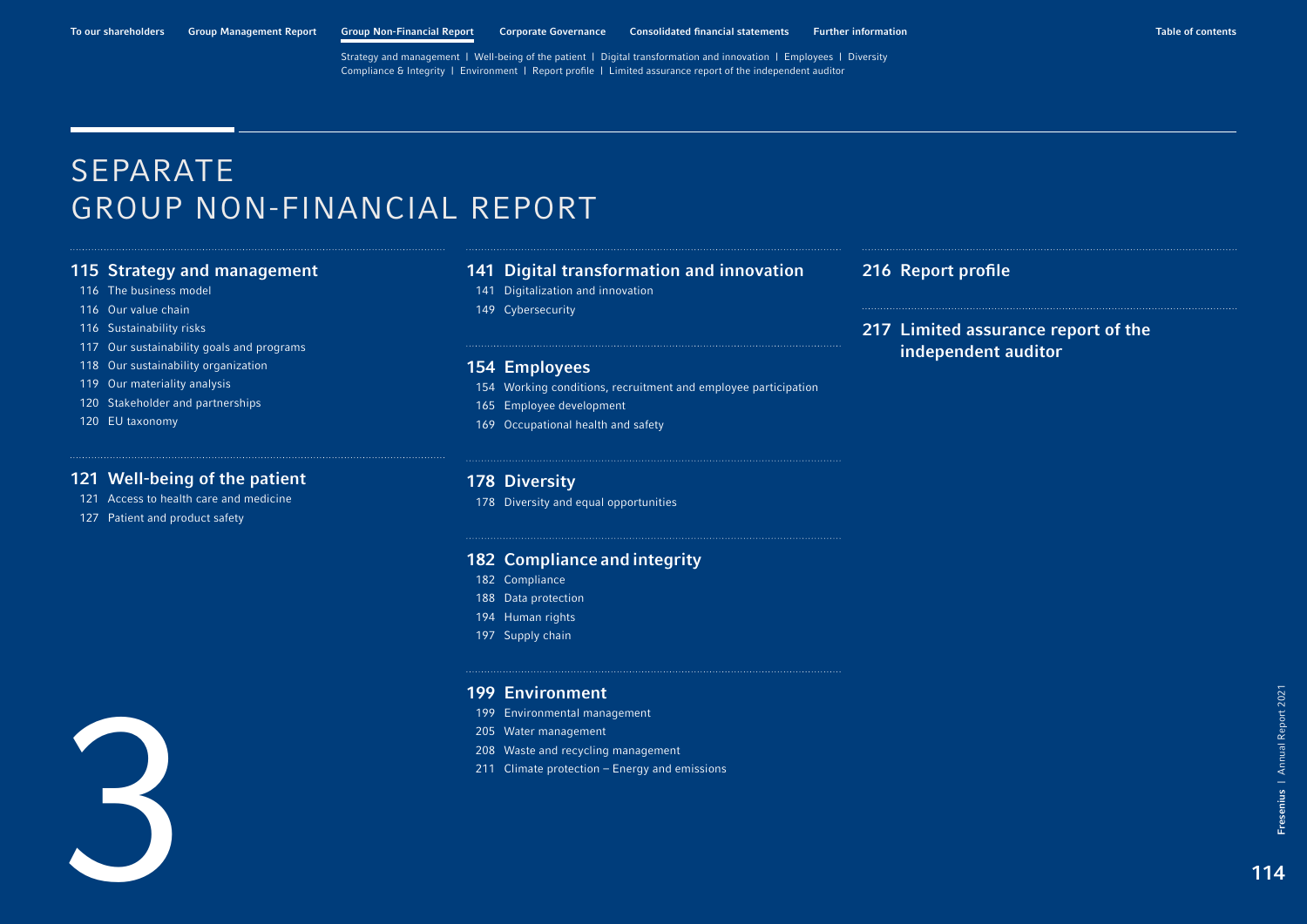# <span id="page-1-0"></span>SEPARATE GROUP NON-FINANCIAL REPORT.

We are committed to responsible and sustainable management as part of our corporate culture and day-to-day business practice. We place great importance on fulfilling our legal and ethical responsibility as a company. Only by doing so can we be perceived as a trustworthy and reliable partner in the health care sector.

## STRATEGY AND MANAGEMENT

As a health care Group with more than 300,000 employees, Fresenius plays an important role in society. For more than 100 years, our mission has been to preserve life, promote health, and improve patients' quality of life – as defined in our company objective – ever better medicine for ever more people. The importance of modern and functional health care for society again became particularly clear in 2021. Our employees worldwide have continued to work tirelessly and under sometimes difficult pandemic conditions – in clinics, dialysis centers, factories, and logistics. In acute

care, we have significantly increased the number of intensive care beds and ventilation stations. The dialysis centers also continued to provide safe treatments, even for kidney patients infected with COVID-19. We have consistently ensured the supply of our vital medicines, medical devices, and services for critically and chronically ill patients.

For Fresenius, economic success is not an end in itself, but a means of continuously contributing to medical progress. The patient's well-being always comes first. It is our point of reference for all business decisions. The common goal of all business segments is to improve health care quality and efficiency. We aim to provide innovative solutions and work proactively to enable a growing number of people to have access to high-quality, affordable medicine.

In our [Code of Conduct,](https://www.fresenius.de/media/FRS_Verhaltenskodex_extern.pdf) we commit to integrity in dealing with our business associates as well as to socially responsible behavior and transparent communication. The Fresenius Code of Conduct defines basic principles that apply to all employees and the management of the Fresenius Group. It also sets out the framework for the relevant regulations of the individual business segments, and defines our respective activity areas. Further information can be found in the Compliance and Integrity section [on pages 182](#page-68-0) ff.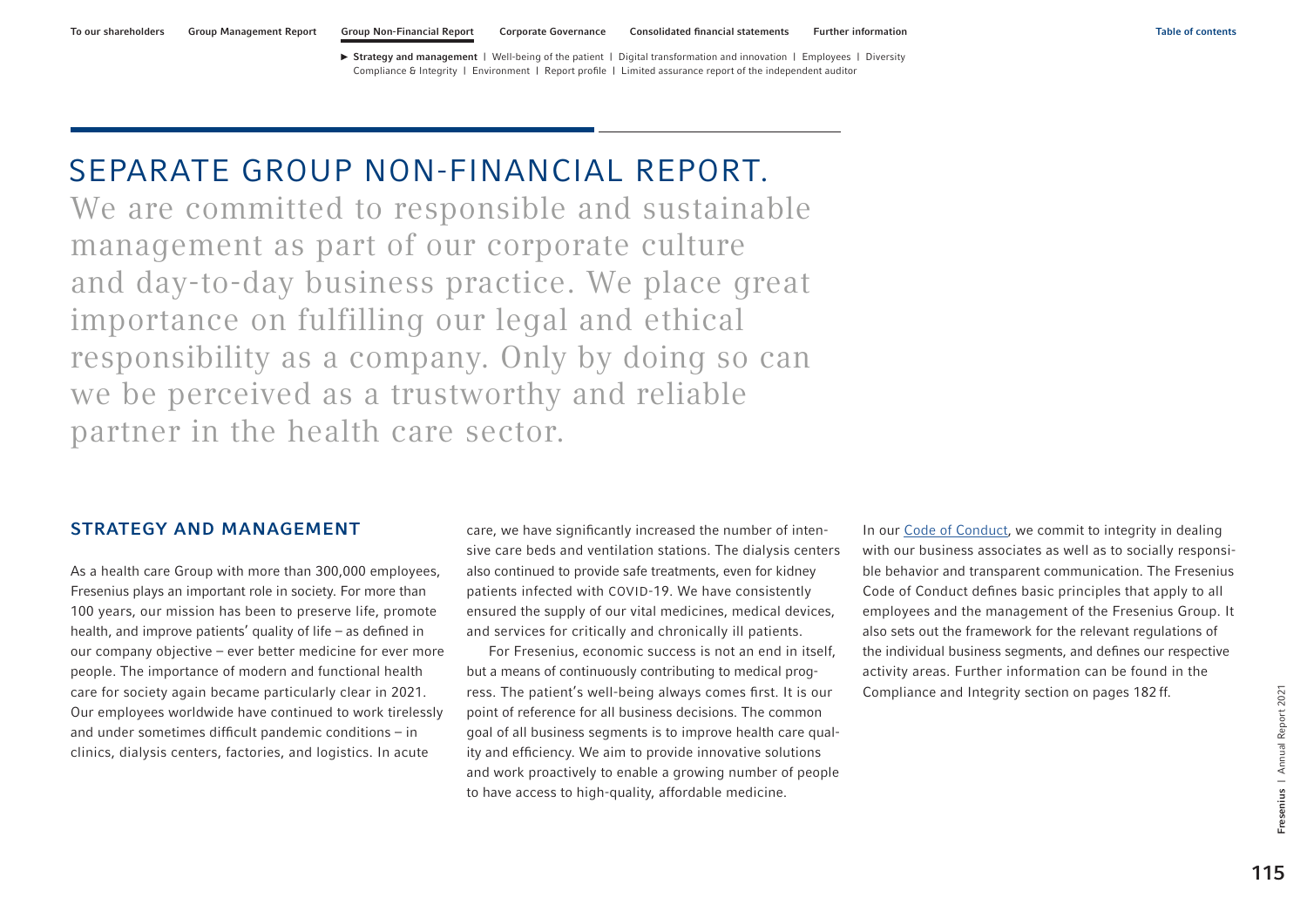- <span id="page-2-0"></span>▶ We take responsibility for our patients' well-being and are committed to the highest quality in our products, treatments, and services.
- $\triangleright$  We want to do the right thing and comply with all applicable rules and laws. In addition to legal requirements, we adhere to high ethical standards and rules of good corporate governance.
- ▶ We largely owe our success and growth to the commitment of our more than 300,000 employees worldwide. Our aim is therefore to be perceived as an attractive employer to acquire talent, retain employees, and allow them to further develop their skills.
- ▶ We think and act long-term in our business decisions. We protect nature as the basis of life and treat resources with care.
- ▶ We are committed to respecting human rights as defined by international standards, such as the Declaration of Human Rights of the United Nations.

We analyze the impact of our actions with the help of the United Nations' 17 Sustainable Development Goals (SDGs). A particular focus is on the goals of good health and well-being (SDG 3), high-quality education (SDG 4), and decent work and economic growth (SDG 8). We also align our sustainable actions closely to the United Nations Global Compact and the sustainability requirements of the capital market. Further information is available on our [website.](https://www.fresenius.com/8735)

## THE BUSINESS MODEL

Fresenius is a global health care Group and one of the leaders in its respective markets. The Fresenius Group comprises four independently operating business segments managed by Fresenius SE&Co.KGaA: Fresenius Medical Care is the world's leading provider of products and services for individuals with renal diseases based on publicly reported revenue and the number of patients. Fresenius Kabi provides lifesaving medicines, medical devices, and services for the critically and chronically ill. Fresenius Helios is Europe's largest private hospital chain, with clinics in Germany, Spain, and Latin America. Fresenius Vamed specializes in health care facilities projects and service business. The Group Management Report on pages 38 ff. contains additional information on the Group's business model and ownership structures, on legal and economic factors, as well as key sales markets and competitive positions.

## OUR VALUE CHAIN

Fresenius has an international distribution network and operates more than 90 production facilities. The largest of these are located in the United States, China, Germany, Japan, and Sweden. In the Fresenius Group, all purchasing processes are controlled by central coordination points in the business segments. Competence teams bundle the needs, conclude framework contracts, and continuously monitor current market and price trends. They also coordinate global procurement for individual production sites or clinics and

initiate quality and safety controls for raw materials and procurement goods. Supply reliability and quality of care play an important role in an environment characterized by ongoing cost-saving efforts by health care providers and by price pressure in the markets. We therefore constantly optimize our purchasing processes, standardize procurement materials, identify new sources of supply, and negotiate the best possible price deals. Maintaining high flexibility while meeting our strict quality and safety standards is crucial. A broad portfolio of suppliers reduces potential procurement or raw material shortages in both the product and service business.

Additional information is included in the section Procurement on page 58 of the Group Management Report.

## SUSTAINABILITY RISKS

The identification and assessment of potential sustainability risks (non-financial risks) initially takes place at both the Group level and in the four business segments via the existing risk management system. Sustainability risks are assessed that are already covered by the existing risk catalogs and risk reporting of the Fresenius Group. In an additional step, potential sustainability risks are discussed on a quarterly basis at Group level by the corporate functions Risk Management & Internal Control System, Business Integrity and Investor Relations & Sustainability of Fresenius SE & Co. KGaA, and supplemented if necessary. In the future,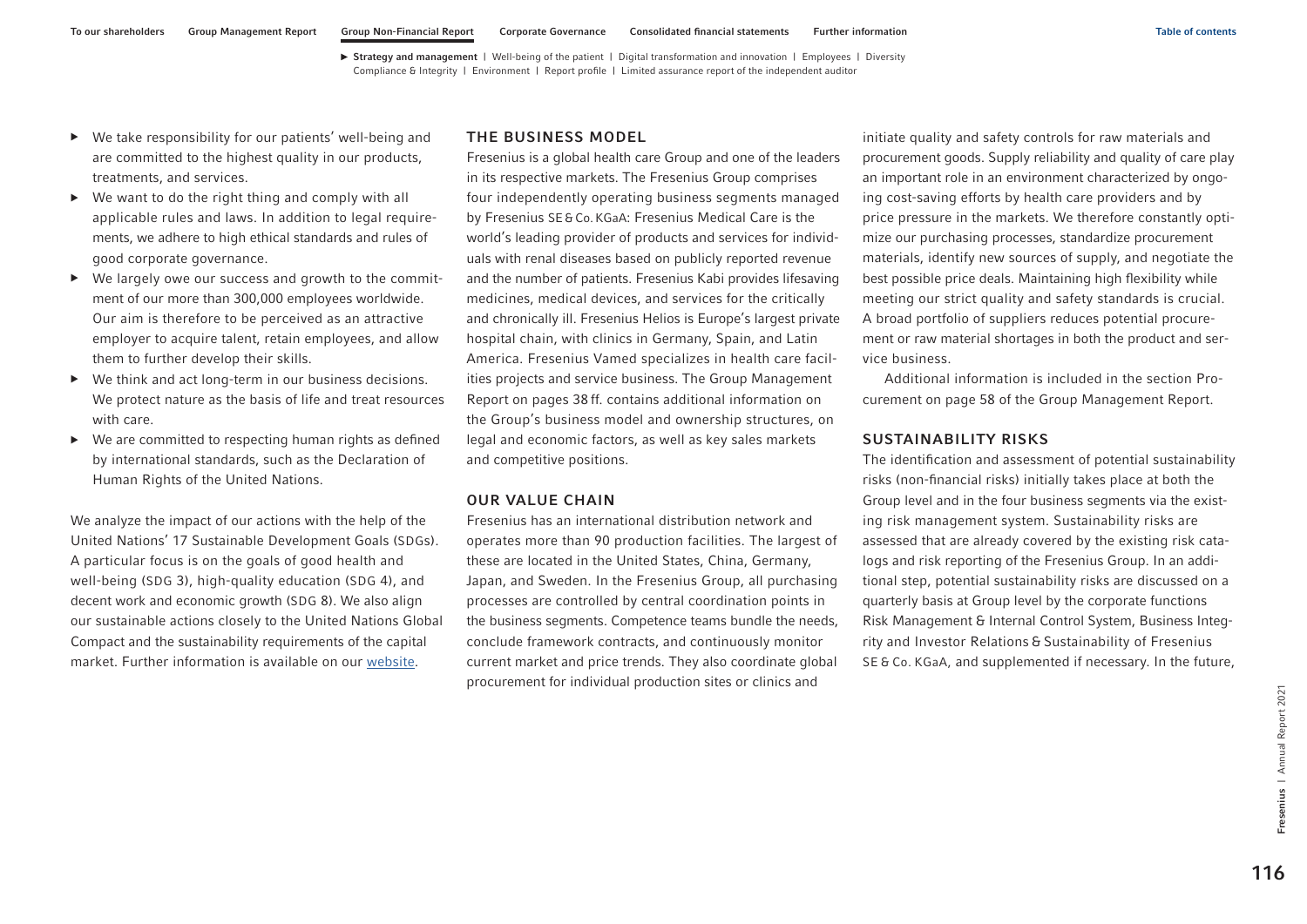<span id="page-3-0"></span>we intend to record and assess sustainability risks across the Group in a more harmonized approach together with financial, legal, and compliance risks. This will enable us to achieve an integrated view of our impact on the issues (inside-out perspective) on the one hand and the impact of the issues on Fresenius (outside-in) on the other. This allows us to assess their short-, medium- or long-term financial impacts as well as their impacts on society and the environment. In the area of human rights, we have already started to do this. Further details are provided in the Human rights chapter [on pages 194ff.](#page-80-0)

In the reporting period, we analyzed potential sustainability risks in the areas of climate change and water scarcity. We did not identify any material risks to our business model in either area. Overall, we did not identify any material non-financial risks, taking into account risk mitigating measures (net risk assessment), related to our own business activities, business relationships, products, or services that are very likely to have an adverse effect on the non-financial aspects mentioned above or on our business operations. The Group Management Report on pages 95ff. contains further information on opportunities and risks as well as a detailed presentation of risk management.

## OUR SUSTAINABILITY GOALS AND PROGRAMS

We pursue specific sustainability approaches at the level of the four business segments and Fresenius SE & Co. KGaA. The business segments build their own sustainability programs and regularly review how they can further develop and optimize them.

In May 2021, the Fresenius Annual General Meeting approved a new compensation system for the members of the Management Board of Fresenius Management SE. In the context of short-term variable compensation, ESG (Environmental, Social, and Governance) targets have an influence on compensation for the first time in this system, with a weighting of 15%. The focus of the ESG targets is on the key sustainability topics identified by Fresenius in the materiality analysis: quality/patient well-being, innovation anddigital transformation, employees and diversity, environment, and compliance and integrity. With the identification of key performance indicators (KPIs) and the definition of comprehensive management concepts, the company will create a basis to make the sustainability performance of the business segments measurable. The identified key performance indicators are intended to facilitate target setting and measurement in the long term and also to be incorporated into the long-term variable compensation of the company's executives.

In the reporting year, the members of the Executive Board achieved the ESG targets. A detailed presentation can be found in the Compensation Report on pages 234 ff. The ESG methodology for determining target achievement is available on the [website](https://www.fresenius.com/corporate-governance) of Fresenius SE & Co. KGaA.

For Fresenius Medical Care, the target achievement of the company's Global Sustainability Program is used, which is

also part of the compensation system for the members of the company's Management Board. Fresenius Medical Care's Global Sustainability Program reflects the increasing requirements for sustainability management as well as the company's commitment to continuously improving its performance. It defines global targets for eight focus areas in the period between 2020 and 2022. Fresenius Medical Care selected these areas based on the results of the company's materiality analysis, which identifies the most relevant sustainability topics for its business. The focus areas are the responsibility towards the patients as well as the employees, anti-bribery and anti-corruption, data protection and privacy, human and labor rights, sustainable supply, environment, and occupational health and safety. The program's objective is to establish common global standards, goals, responsibilities, and key performance indicators to monitor sustainability performance.

In February 2022, the Management Board of Fresenius Management SE has implemented a climate target, complementing the existing sustainability goals and programs for the Fresenius Group. Fresenius Group aims to achieve climate neutrality by 2040 and to reduce 50% of absolute scope 1 and scope 2 emissions by 2030 compared to 2020. We will continuously assess scope 3 emission impacts for inclusion in our targets. Further information on our environmental management and emissions within our business segments and the Group are provided [on pages 199](#page-85-0) ff. as well as [pages 211ff.](#page-97-0) of this Group Non-financial Report.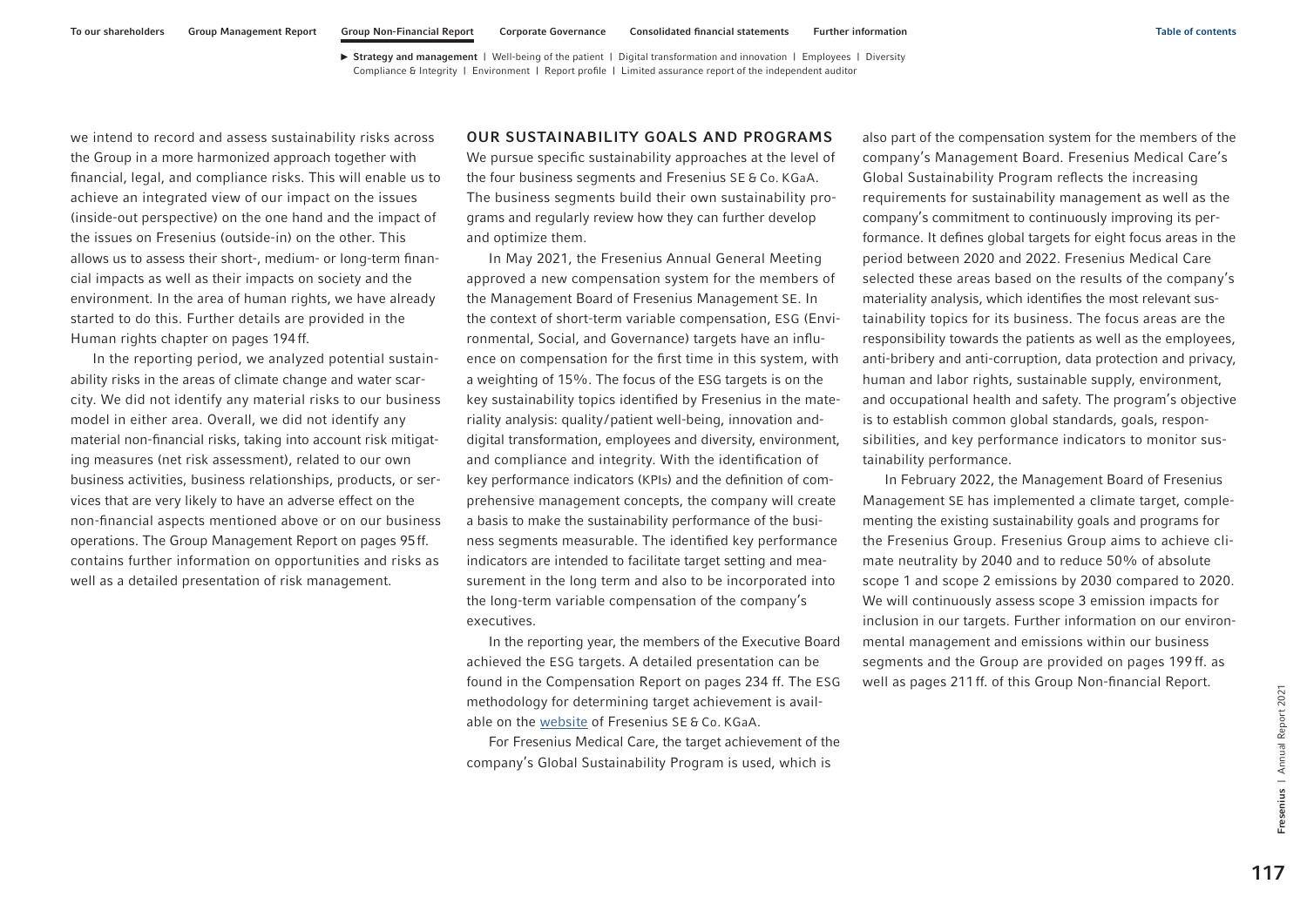## <span id="page-4-0"></span>OUR SUSTAINABILITY ORGANIZATION

Sustainability at Fresenius is the responsibility of the CEO of Fresenius Management SE, as shown in the overview aside. Fresenius Management SE is the general partner of Fresenius SE&Co.KGaA. The Group Management Board is regularly informed about sustainability issues by the Investor Relations & Sustainability department of Fresenius SE & Co. KGaA. The Management Board and the Supervisory Board review the progress and the results of the sustainability management, which are then published in the separate Group Non-financial Report. The Supervisory Board is supported in this process by the auditor's limited assurance engagement. The Audit Committee has a special role in reviewing the Group Non-financial Report. The Supervisory Board as a whole is responsible for monitoring the Company's sustainability performance.

Investor Relations & Sustainability coordinates the implementation of sustainability guidelines and standards at operational level and is responsible for the non-financial reporting of the Fresenius Group. Business Integrity (formerly Corporate Compliance) is responsible for our Code of Conduct and manages issues relating to human rights, supply chain, and compliance. Data protection and Cybersecurity are independent areas of responsibility. The departments and functions at Fresenius SE & Co. KGaA level support the business segments in the development of

#### FRESENIUS GROUP SUSTAINABILITY ORGANIZATION



guidelines and management concepts relating to these sustainability topics. The business segments have also defined departments and responsible persons – often in the form of sustainability officers who coordinate all sustainability issues within the business segment. Fresenius Medical Care is itself a stock-listed company and has therefore established its own sustainability governance structure. Sustainability is also an integral part of the Management Board there. The highest governing body for sustainability issues at Fresenius

Medical Care is the Sustainability Decision Board. Headed by the CEO, it is responsible for integrating sustainability into the company's strategy and business. Together with the Sustainability Decision Board, the Management Board decides on strategic initiatives. In the reporting year, a member of the Supervisory Board was appointed to the position of Lead Independent Director. Her responsibilities include addressing matters relating to ESG aspects of the company.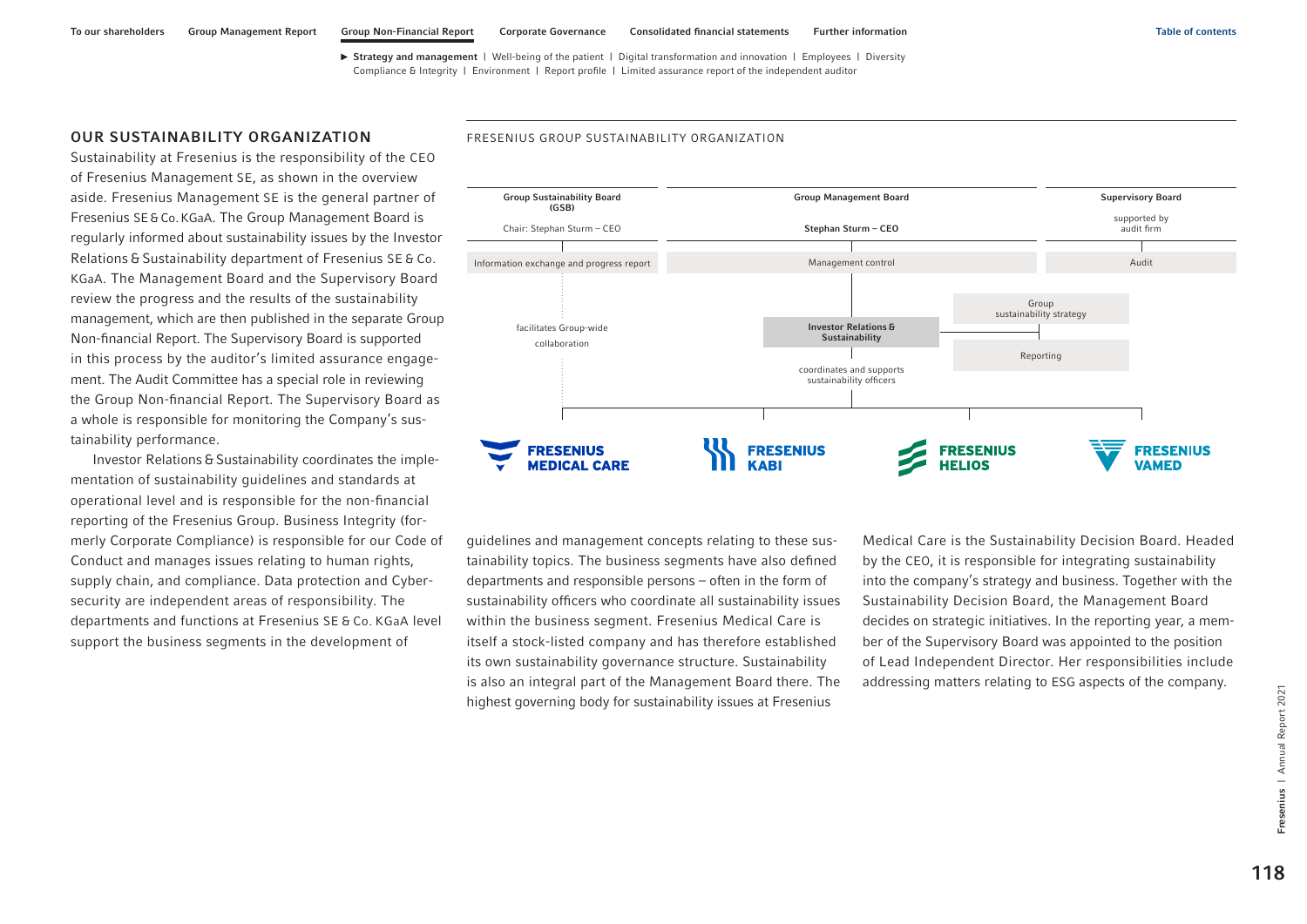## <span id="page-5-0"></span>THE GROUP SUSTAINABILITY BOARD

The Group Sustainability Board (GSB) is composed of those responsible for sustainability at Group level and in the business segments and is scheduled to meet every two months. The Board discusses the future sustainability strategy of the Fresenius Group. The overall goal of the GSB is to identify the most important sustainability issues for the Group and to strengthen intra-Group cooperation.

In 2021, six GSB meetings were held under the leadership of CEO Stephan Sturm. That year, the GSB focused on the implementation of the EU taxonomy, and the exchange of best practices, and the implementation of the ESG targets of the Management Board of Fresenius Management SE.

## OUR MATERIALITY ANALYSIS

Since 2017, we have been identifying the material topics for the Fresenius Group in a comprehensive materiality analysis. This is carried out every two to three years, depending on possible changes in the corporate structure and the operating business performance. In addition, we review the material topics annually to ensure that they are up to date. Material are those aspects that are relevant for understanding Fresenius' business performance, results of operations, and position, as well as for understanding the effects of its business activities on the non-financial aspects.

## Social matters Employee matters Combating corruption and bribery Human rights Environmental matters Well-being of the patient Employees Compliance & Integrity Diversity Diversity Environment Access to health care and medicine Working conditions, recruit-Working conditions, recruit-<br>
ment&employee participation Compliance<br>
equal opportunities Water management equal opportunities Patient&Product safety Employee development Waste and recycling<br>management Data protection **Compliance & Integrity** Digital Transformation & Innovation Occupational health and safety Human Rights Climate protection Digitalization &Innovation Cybersecurity Supply Chain

MATERIAL CLUSTERS AND TOPICS IN ACCORDANCE WITH GERMAN COMMERCIAL CODE (HGB) SECT. 289C (3)

 $-$  Material aspects according to HGB  $\blacksquare$  Material cluster  $\blacksquare$  Material topic

We conducted our last comprehensive materiality analysis in the 2020 reporting year. The multi-stage analysis process in accordance with HGB and GRI is described in the [Fresenius Sustainability Report 2020.](https://annualreport.fresenius.com/2020/sustainability-report/) In 2021, we checked the actuality of the analysis by means of an environment analysis.

#### MATERIALITY ANALYSIS RESULTS

The review of the materiality analysis in the reporting year did not indicate any changes in the 6 material non-financial topic clusters and 15 individual topics compared to the previous year.

However, the content of individual topics and topic clusters was further deepened in the reporting year, such as the topic Clinical Study Management. The structure of the chapters in this report reflects the main topic clusters. The various individual topics are assigned to the chapters according to their prioritization, and their management approach is described according to the requirements of GRI and the German Commercial Code (HGB).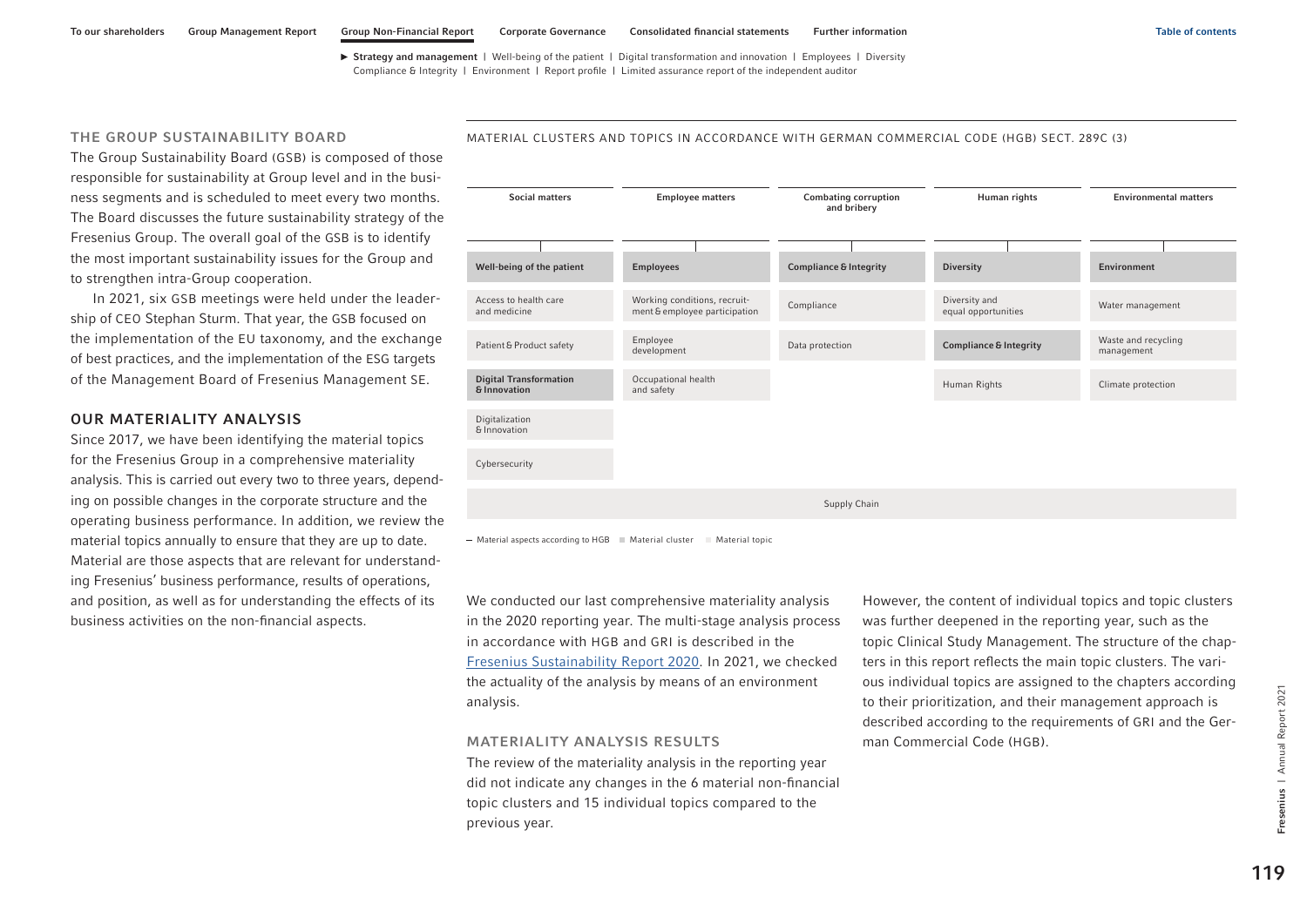## <span id="page-6-0"></span>STAKEHOLDERS AND PARTNERSHIPS

Fresenius is involved in a diverse network of stakeholder groups. We gain valuable insights from this exchange, which we use to continuously develop our quality and sustainability management as well as our reporting procedures. Our main stakeholders are:

- ▶ Patients
- **Employees**
- **Providers**
- ▶ Private shareholders, institutional investors, analysts, and rating agencies
- ▶ Political institutions and external organizations, e.g., in the fields of health care and patient care
- ▶ Suppliers or other business partners
- ▶ In their non-financial reports, Fresenius Medical Care, Helios Germany and Helios Spain also include lists of the stakeholder groups that are specific to their respective business activities: for example, Fresenius Medical Care includes representatives from academia, among others, while Fresenius Helios considers trade unions.

## EU TAXONOMY

For the fiscal year 2021, we are reporting the EU Taxonomy-eligibility of our economic activities for the environmental objectives of climate change mitigation and adaptation for the first time. This is conducted in accordance with the mandatory disclosures required by Regulation (EU) 2020/852 of 18 June 2020 on establishing a framework to

facilitate sustainable investment, and amending Regulation (EU) 2019/2088 (EU Taxonomy Regulation). The application and results of the other conformity criteria and environmental objectives will be reported in future.

As a global health care group with products and services for dialysis, hospital and outpatient care, our core business activities are not covered by the Delegated Regulation EU 2021/2139 and Annex I (Substantial Contribution to Climate Change Mitigation) as well as Annex II (Substantial Contribution to Climate Change Adaptation) and are therefore not considered EU Taxonomy-eligible. This is reflected in the low EU Taxonomy-eligible share of our turnover. However, our investments in existing and new building infrastructure represent the EU Taxonomy-eligible Capex share. Our operating expenses (Opex) do not include any significant EU Taxonomy-eligible share.

#### EU TAXONOMY KPIS 2021

| K <sub>PI</sub> | EU Taxonomy-<br>eligible shares 2021 | EU Taxonomy-non-<br>eligible shares 2021 |  |
|-----------------|--------------------------------------|------------------------------------------|--|
| Turnover        | 10/n                                 | 990 <sub>0</sub>                         |  |
| Capex           | 49%                                  | 51%                                      |  |
| Opex            | $0\%$                                | $100\%$                                  |  |

In order to determine the EU Taxonomy-eligible components, we compared the descriptions of economic activities from Annex I and Annex II with our products and services, investment expenditures and expenses. For this purpose, further information on the three KPIs has been discussed, collected and consolidated at the business segment level in a multi-stage process. The determination of the EU Taxonomy KPIs was based on our financial reporting system to

ensure a complete and unambiguous reconciliation to the corresponding items in the annual financial statements and to avoid double counting.

#### Turnover

Total turnover for the fiscal year 2021 forms the denominator of the turnover KPI and can be taken from the consolidated income statement on page 278 (equals our sales figure). The EU Taxonomy-eligible turnover in 2021 (1%) relates to external sales generated by Fresenius Vamed in the project business (according to IFRS 15), which are incurred in connection with the construction and renovation of new hospital buildings (Annex I: economic activity 7.1 and 7.2). For the reporting year 2021, no further economic activities are applicable.

## Capex

The amounts used to calculate the Capex KPI (denominator) are based on the capital expenditures reported in the consolidated financial statements resulting from additions in the fiscal year to property, plant and equipment (IAS 16) and other intangible assets (IAS 38) excluding goodwill. In addition, the EU Taxonomy KPI takes into account right-of-use assets (IFRS 16) and additions from business combinations. This information can be found in the notes to the consolidated financial statements on pages 317, 319 and 349. For the identification of the EU taxonomy-eligible share (numerator), the above-mentioned line items were matched with the descriptions of economic activities from Annex I and Annex II. After analyzing the Capex definitions of the EU Taxonomy Regulation, we determined only the Capex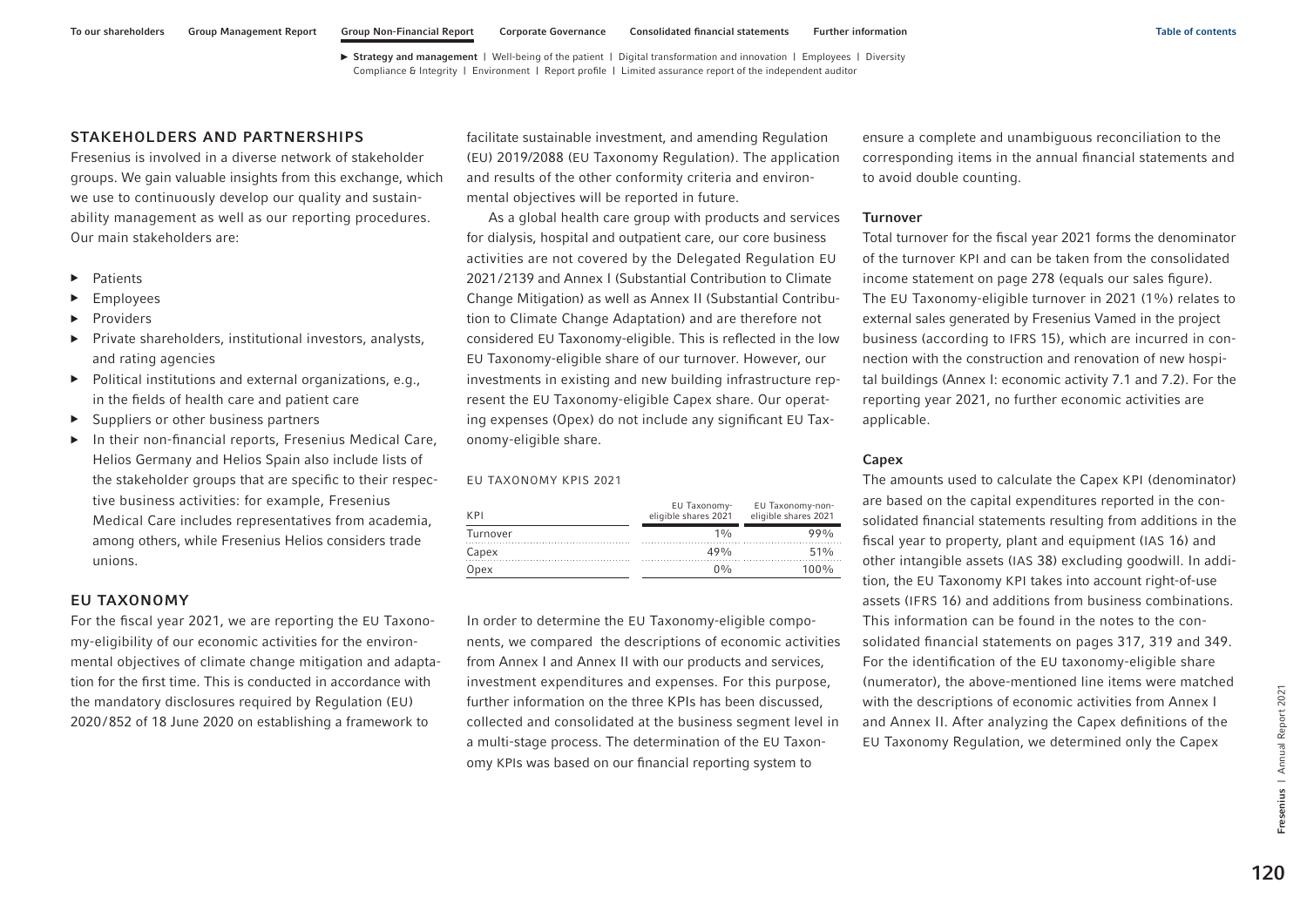<span id="page-7-0"></span>associated with the purchase of products and services from a Taxonomy-eligible economic activity as applicable. This covers the main capital expenditure projects of the business segments. The EU Taxonomy-eligible Capex share 2021 (49%) relates to investments of all business segments in new construction and renovation of buildings, such as clinics or production facilities (Annex I: economic activities 7.1 and 7.2).

#### **Opex**

The amounts used to calculate the Opex KPI (denominator) are based on the direct costs of research and development reported in the consolidated financial statements (Notes page 310) and the costs of short-term leases (Notes page 349). In addition, the cost of maintenance and repair was analyzed for all business segments from the local ERP systems. For the identification of the EU Taxonomy-eligible share (numerator), the above-mentioned line items were matched with the descriptions of economic activities from Annex I and Annex II. After analyzing the Opex definitions of the EU Taxonomy Regulation, we determined only the Opex associated with the purchase of products and services from a taxonomy-eligible economic activity as applicable. We did not identify any significant Taxonomy-eligible components in our operating expenses that are directly attributable to relevant economic activities within the meaning of the EU Taxonomy. The main expenditures for the maintenance of our building infrastructure are capitalized and are thus reflected in the EU Taxonomy-eligible Capex share.

## WELL-BEING OF THE PATIENT

Rising life expectancy and the growing global population make access to high-quality medical care increasingly important. Fresenius is committed to providing access to health care and medicine to as many people as possible worldwide.

## ACCESS TO HEALTH CARE AND MEDICINE

Every year we assume responsibility for the well-being of millions of patients. We offer lifesaving and life-sustaining products and therapies. In their development, we take into account different social and regulatory requirements and adapt them to different health care systems. This enables us to meet the growing global demand for innovative, highquality therapies. In 2021, we had more than 90 own production sites and operated in more than 90 countries with own subsidiaries. Numerous national and international research projects and studies are carried out in our business segments. In this way, we investigate and develop new treatment standards, improve current standards, for example by studying the side effects of pharmaceuticals by biological sex or age group, and facilitate best practice exchange of our health care professionals. Further, in our hospitals in Spain and Germany, various approval studies for pharmaceuticals are conducted. We report in detail on our clinical study management in the Digital transformation and innovation chapter, [see pages 142](#page-28-0) f. of this Group Non-financial Report.

Our products are often used to treat people who are suffering from serious or chronic diseases. Our task is to ensure the safety and quality of our products and services and to meet the highest safety and quality standards for all processes and therapies. Information on our health care markets can be found on pages 59 ff. of the Group Management Report 2021.

Our range of products and services includes a comprehensive network of hospitals, modern dialysis procedures and post-acute care – such as rehabilitation – and high-quality drugs and medical products. Our portfolio also includes digital health services, advanced therapies, and the expansion of primary care in emerging and developing countries. The main focus is on the quality of our products and of the medical care we provide our patients.

In 2021, access to health care and medicine was again hampered by the COVID-19 pandemic. In these challenging times, we have taken on our special responsibility as part of the healthcare system with extensive measures, which we already started in 2020. Further information can be found [on pages 125 ff.](#page-11-0) of this report.

## OUR APPROACH

Fresenius' long-term goal is to further develop the company's position as one of the leading international providers of health care products and services. In recent years, we have expanded our company along our value chain – increasing the global availability of our products and services.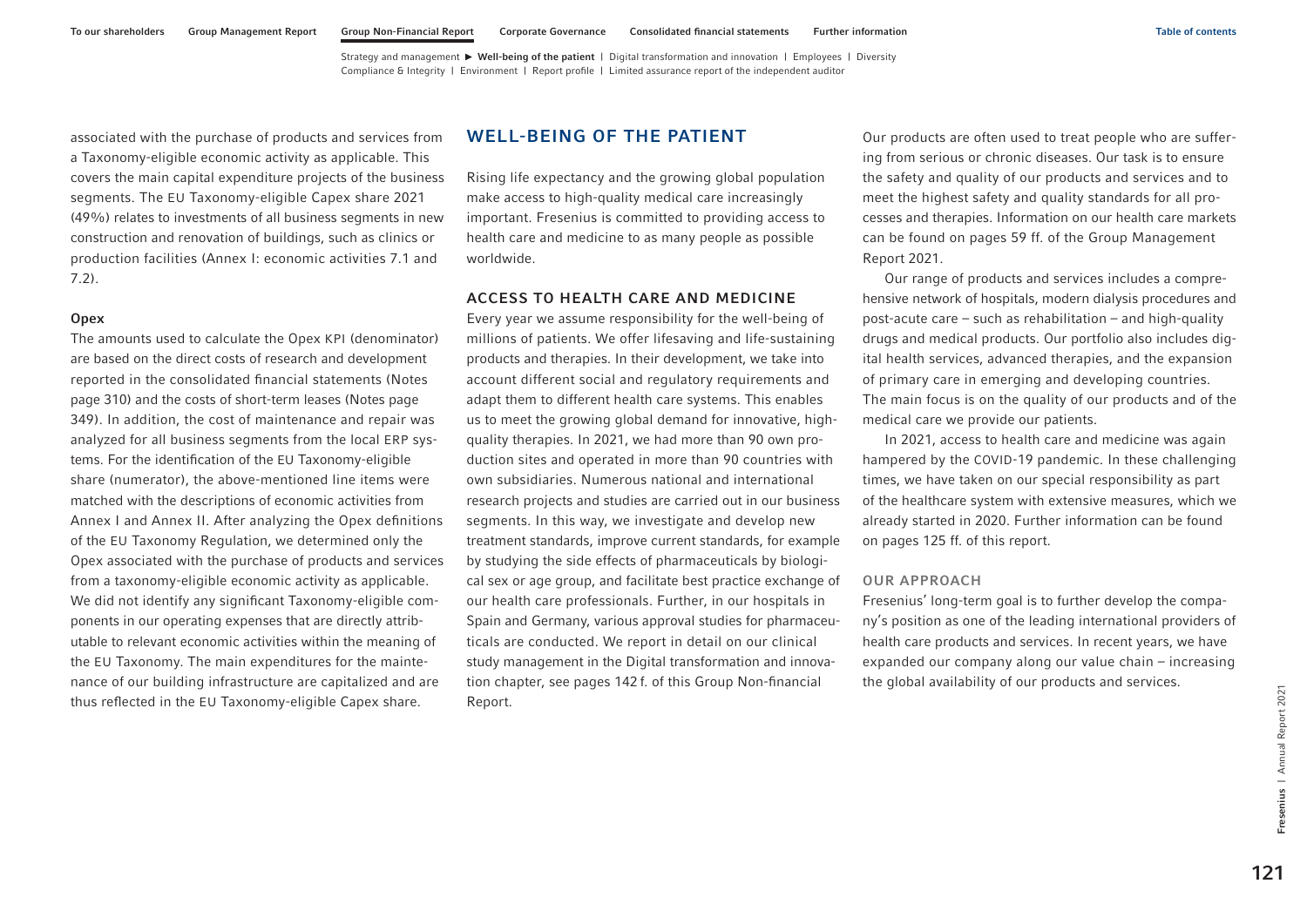The constant development of our products and services allows us to take advantage of growth opportunities. We guarantee our patients high-quality, comprehensive health care with our products and in our own facilities, allowing them to benefit from medical progress.

Our core business focuses on ensuring that as many people as possible worldwide are able to participate in this progress. We consider health equity in our efforts to increase access to care worldwide and to support the development of sustainable health care systems. This means striving to make treatment and health education available to those in need, irrespective of age, income distribution, race or ethnicity, or education.

This ambition is also reflected in our commitment to society.

## Fresenius Medical Care

Fresenius Medical Care recognizes the importance of improving access to health care and is working to provide affordable treatment to a growing number of patients worldwide. The business segment's Global Medical Office leadership team frequently discusses how to best manage this topic as part of the medical strategy. The focus is on both improving access to care and level-of-care outcomes. Fresenius Medical Care considers, for example, barriers to access such as cost and ease of travel to the dialysis clinics, lack of education on kidney disease, and unsustainable health

care systems in developing countries. The business segment aims to increase the number of patients on home dialysis and has improved the digital offering to make it easier for patients to access its services. Additionally, the development of renal care infrastructure is an important part of the company's strategy. This includes continuing to expand its network of dialysis clinics, for example. Fresenius Medical Care also has processes in place that allow patients' treatment to continue during crisis and emergency situations.

Home dialysis allows Fresenius Medical Care to expand the health care capacity, increasing the number of patients that can be treated by a dialysis clinic. In addition, by facilitating treatment for patients living in more remote regions, the business segment aims to widen its geographical reach and reduce patient travel.

## Fresenius Kabi

Fresenius Kabi is committed to improving patients' quality of life. The business segment's product portfolio targets critically and chronically ill patients. It comprises a comprehensive range of I.V. generic drugs, infusion therapies and clinical nutrition products as well as the devices for administering these products. In the field of biosimilars, Fresenius Kabi focuses on autoimmune diseases and oncology. Within transfusion medicine and cell therapies, the business segment offers products for collection of blood components and extracorporeal therapies. With its comprehensive range of

generics and biosimilars products, Fresenius Kabi provides access to modern, high-quality, and affordable therapies for patients. Generics and biosimilars are cost-effective alternatives to originator drugs. They help to lower the price of treatments and thus reduce the burden on healthcare systems, e.g., in the United States or in Europe. Further information is provided in the Group Management Report 2021 on pages 52 ff.

## Fresenius Helios

Fresenius Helios' acute care hospitals, outpatient clinics and other health care facilities offer the full range of medical services. Our international hospital network enables Fresenius Helios to transfer knowledge between health care systems in Germany, Spain and Latin America with regard to affordable health care of high-quality, and with very high standards of service and patient experience. In 2021, this international network enabled an intensive knowledge exchange on the treatment of COVID-19 patients in order to improve treatment outcomes.

## Fresenius Vamed

Fresenius Vamed is active worldwide in the planning and construction of healthcare buildings with the aim of serving patient health and improving access to healthcare services.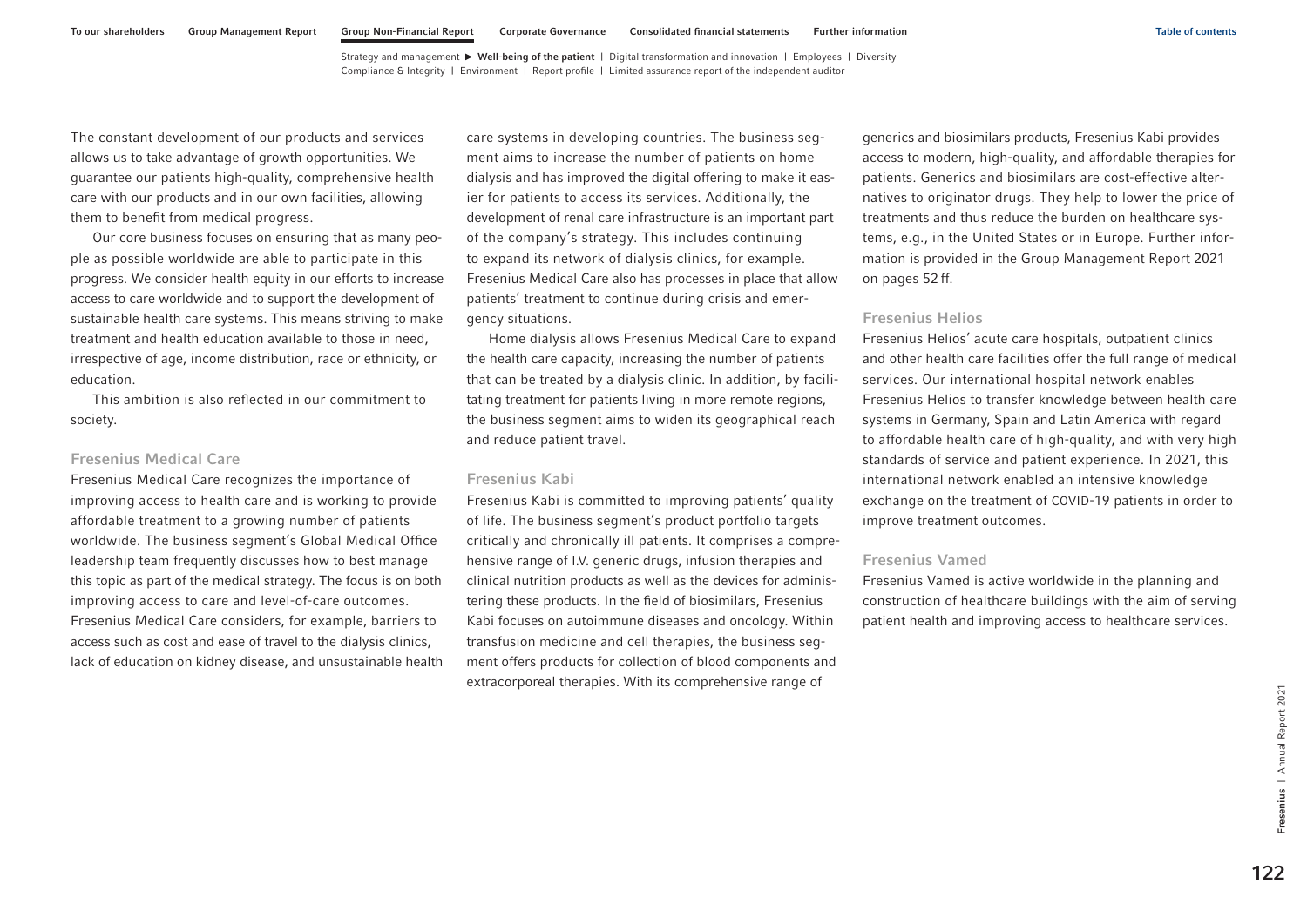Fresenius Vamed also provides operational management services for acute and post-acute care facilities, prevention centers, and elderly care homes, as well as technical services with a focus on building, construction, and medical technology, sterile goods supply, information and communication technology, and infrastructure and business services. This enables Fresenius Vamed to provide access to high-quality medical care for a growing number of people.

Patient safety is directly dependent on the quality of the treatments, care, or products used and indirectly on the provision of operational management services. Fresenius Vamed's main goal is to give people around the world access to health care services at all levels of care.

## PROGRESS AND MEASURES 2021

## Product and service portfolio

There were no significant changes in the Fresenius Group's product and service portfolio in the reporting year 2021. Under the influence of the ongoing COVID-19 pandemic, the primary objective was to ensure patient care and access to our products, services and health care facilities.

## Fresenius Medical Care

In 2021, Fresenius Medical Care provided home therapy to more than 54,000 peritoneal and hemodialysis patients globally. In 2017, the business segment set itself the goal of

performing over 15% of treatments in the United States in a home setting by 2022. This goal was achieved in the third quarter of 2021 and the business segment set a new target in 2022. Globally, the number of its home dialysis patients increased by about 10,000. In the United States alone, Fresenius Medical Care educated more than 56,000 people living with chronic kidney disease or end-stage kidney disease about home dialysis options in 2021. The business segment did this with the support of more than 180 kidney care experts.

#### Fresenius Kabi

The business segment further adapted its activities to the requirements of the COVID-19 pandemic in the reporting year. Numerous elective or less time-critical treatments were again postponed in the hospital setting. Fresenius Kabi thus stepped up its efforts to secure the supply of healthcare facilities with drugs and medical devices for treatment of intensive care and COVID-19 patients. In addition, the business segment has adapted its activities, e.g., in distribution, to the respective specifications in place to control the spread of infection in the various countries. Through numerous webinars and online offerings, Fresenius Kabi has worked to educate healthcare professionals and patients with training and education on relevant topics such as inflammatory diseases, and clinical nutrition in the care of critically and chronically ill patients, cancer patients or chronic kidney disease patients.

Fresenius Kabi wants to be the preferred partner for physicians and caregivers responsible for the treatment of critically and chronically ill patients. To this end, the Fresenius Kabi Vision 2026 has been developed in the reporting year and adopted in the fourth quarter of 2021. Through Vision 2026 the business segment has defined an overarching direction for Fresenius Kabi with three well-defined growth vectors: broaden its biopharmaceutical offering, development and global roll out clinical nutrition, expand in Med-Tech, and build resilience in its volume-driven I.V. business. Information on Vision 2026 is provided on page 47 of the Group Management Report.

Fresenius Kabi is constantly expanding its product range to provide high-quality and affordable health care to more patients. The business segment is expanding product availability in established markets as well as in new and emerging markets and has launched new products in 2021.

## Fresenius Helios

In 2021, Fresenius Helios closed the acquisition of the fertility service provider Eugin Group. Following closing of the acquisition, the company has been consolidated in the financial reporting since April 1, 2021, and will be integrated into the non-financial reporting as of 2022. Further information on Eugin Group is included in the Fresenius Group Annual Report on page 82. In 2021, the business segment conducted further strategic portfolio adjustments, which are also described in the Group Annual Report 2021, see page 82 of the Group Management Report.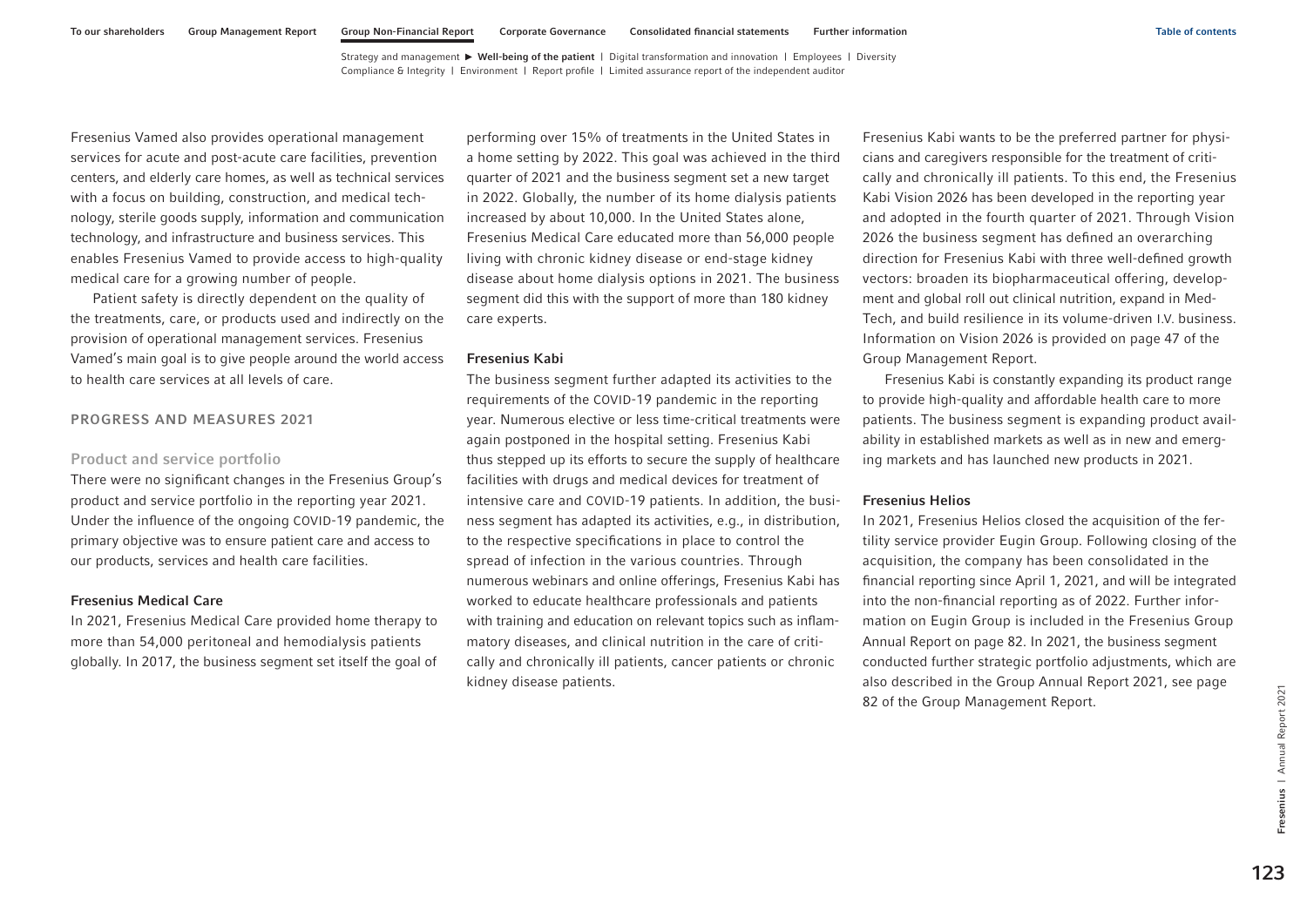The improvement of therapeutic measures based on clinical studies outcomes and the increasing use of telemedical services are explained in detail in the chapter Digital Transformation and Innovation [on pages 141](#page-27-0) ff. of this report.

## Fresenius Vamed

Fresenius Vamed is one of the leading private providers of post-acute care in Central Europe, thus strengthening access to the relevant services, especially in the rehabilitation segment. In 2021, outpatient rehabilitation services were expanded. The outpatient offerings are easy to access and enable in-service utilization of medically necessary rehabilitation services. Existing facilities were expanded by therapeutic offers for additional indications. After numerous rehabilitation facilities were temporarily closed in 2020 due to the COVID-19 pandemic, business operations were largely uninterrupted in 2021. In order to ensure safe access to our health care services for our patients and employees in the wake of the COVID-19 pandemic, comprehensive prevention concepts were drawn up based on regulatory provisions, and measures were implemented and adapted in line with epidemiological developments. In addition, a Coronavirus Crisis Team, which meets regularly, has been installed to check the validity and application of existing preventive measures.

Patient support in crisis and emergency situations As a health care Group, we have to be crisis-proof and respond flexibly in all areas: it is our task to enable unrestricted access to our services and seamless care for patients even under difficult conditions. To ensure this, we have established high-performance as well as resilient emergency systems and programs in our business segments.

#### Fresenius Medical Care

Fresenius Medical Care's goal is to continue to provide access to health care under difficult circumstances, for example in the case of a health crisis or natural disaster. The business segment has dialysis clinics in many regions of the world with diverse geographic, social, and economic conditions, serving a vulnerable population of patients who need regular dialysis treatment multiple times a week. To allow the business segment to continue treating its patients in extreme conditions, it has developed an emergency response system comprising regional disaster response teams. These teams seek to ensure that treatments continue under difficult circumstances. For example, in February 2021, a team assisted patients affected by extreme weather in Texas that caused a water shortage. More than 160 of the business segment's dialysis clinics were forced to temporarily close as a result, affecting about 5,000 patients. The disaster response teams brought in generators and water tankers to assist in getting clinics operational. Additionally, Fresenius Medical Care provided hospitals with dialysis equipment and supplies to help manage the surge of patients seeking treatment.

Furthermore, the business segment regularly tests the emergency response procedures to assess service safety and continues to donate funds, dialysis machines, and medical supplies to organizations that require support.

## Fresenius Kabi

Fresenius Kabi has a crisis team for emergency situations which is summoned immediately after an event that could lead to a crisis occurs. The crisis team comprises members of the Management Board, key staff units, and other relevant functions of the business segment and initiates necessary measures, coordinates the company's activities, and monitors the measures initiated. Crisis situations are considered to be unforeseen events that may, e.g., have an impact on the company or the public. During the COVID-19 pandemic, the crisis team met to coordinate measures to ensure the supply of vital medicines to patients.

## Fresenius Helios

In the hospital sector, there are legal requirements for how care is to be organized in the event of an emergency. Therefore, hospitals and health care facilities have dedicated emergency plans to respond immediately to incidents that might be critical for patients. These encompass, among others, evacuation plans, emergency systems in case of inter-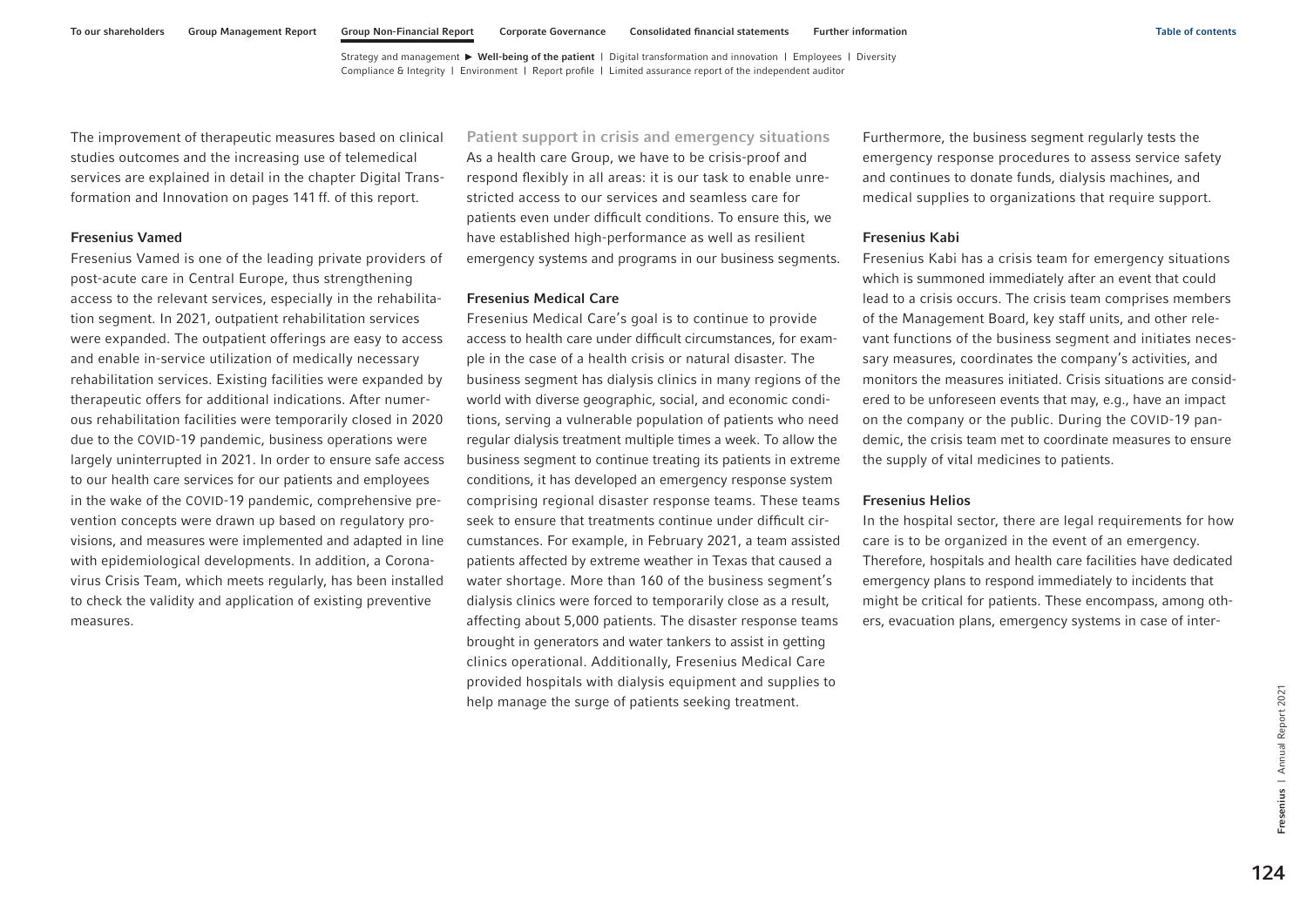<span id="page-11-0"></span>ruption of power or water supply, or plans to respond to impacts on local infrastructure, like flooding. Emergency power generators ensure that operations or vital therapies, such as artificial respiration, can continue even in the event of a power failure. In 2021, incidents occurred in Germany and Spain, such as extreme weather events, that impacted the respective local hospital infrastructure and patient care. Patients were not harmed by these events. Incidents were assessed, together with the local authorities, and necessary evacuation measures or remediation measures were implemented.

## Fresenius Vamed

At Fresenius Vamed, a structured crisis management system takes immediate effect in critical situations. It comprises the Management Board, key staff units, and the management teams of the lead companies. The crisis team meets as soon as an incident becomes known and initiates all necessary measures. Like Fresenius Helios, Fresenius Vamed's facilities have emergency and outage concepts and crisis communication plans in place, which have been drawn up together with the local emergency units. Beyond that, Fresenius Vamed ensures all necessary prerequisites to ensure the safety of systems and infrastructure, not only for its own facilities but also for those hospitals, for which the company provides facility management services. These measures have increased the speed of response to individual COVID-19-related incidents and thus made it possible to pro-

vide facilities that were particularly affected with additional protective equipment. In 2021, the VAMED clinic Hagen-Ambrock was affected by the extreme weather situation in Germany. Our emergency plans were activated, and the local infrastructure was secured, for example by emergency power generators and submersible pumps. The care of our patients was thus ensured. In our other regions affected by extreme weather situations, no clinic operation was impacted.

## Health care delivery during the COVID-19 pandemic

The COVID-19 pandemic again posed continued extraordinary challenges to the global health care system in 2021. For Fresenius as a health care Group and as a company with many employees and a great deal of patient contact, pandemic protection and prevention is essential. Emergency management plays a key role in this: it enables us to maintain the care of all patients in our health care facilities and ensure the supply of medicines. Based on the legal requirements and regulatory recommendations for the COVID-19 pandemic, our business segments implemented measures in response:

#### Fresenius Medical Care

In 2021, the fallout from the COVID-19 pandemic continued to present the business segment with extraordinary challenges. These were exacerbated by the fact that acute kidney injury is common in critically ill COVID-19 patients, and

that patients have a high risk of complications should they contract the virus. Patients and staff entering dialysis clinics are screened for the virus and given personal protective equipment. Fresenius Medical Care also encouraged patients to get vaccinated. In addition, Fresenius Medical Care has set up isolation centers and treated more than 17,000 patients infected with COVID-19 in North America.

To broaden the contribution to the fight against COVID-19, the business segment donated €250,000 to UNICEF to support its vaccination initiative in about 140 countries. UNICEF will put this money towards measures aimed at protecting teachers and medical workers against the COVID-19 virus. This in turn should support the care and education of children impacted by the pandemic. The business segment provided hundreds of acute dialysis devices and further supplies to hospitals for emergency treatment.

Despite the increased safety measures, it was able to continue producing and delivering life-saving products, even when operations and supply chains were hampered by global restrictions.

#### Fresenius Kabi

Demand for some of Fresenius Kabi's drugs and medical devices has increased significantly due to the COVID-19 pandemic. For example, the business segment saw an increased demand for its infusion pumps and respective disposables in 2021 and an ongoing high demand for clinical nutrition.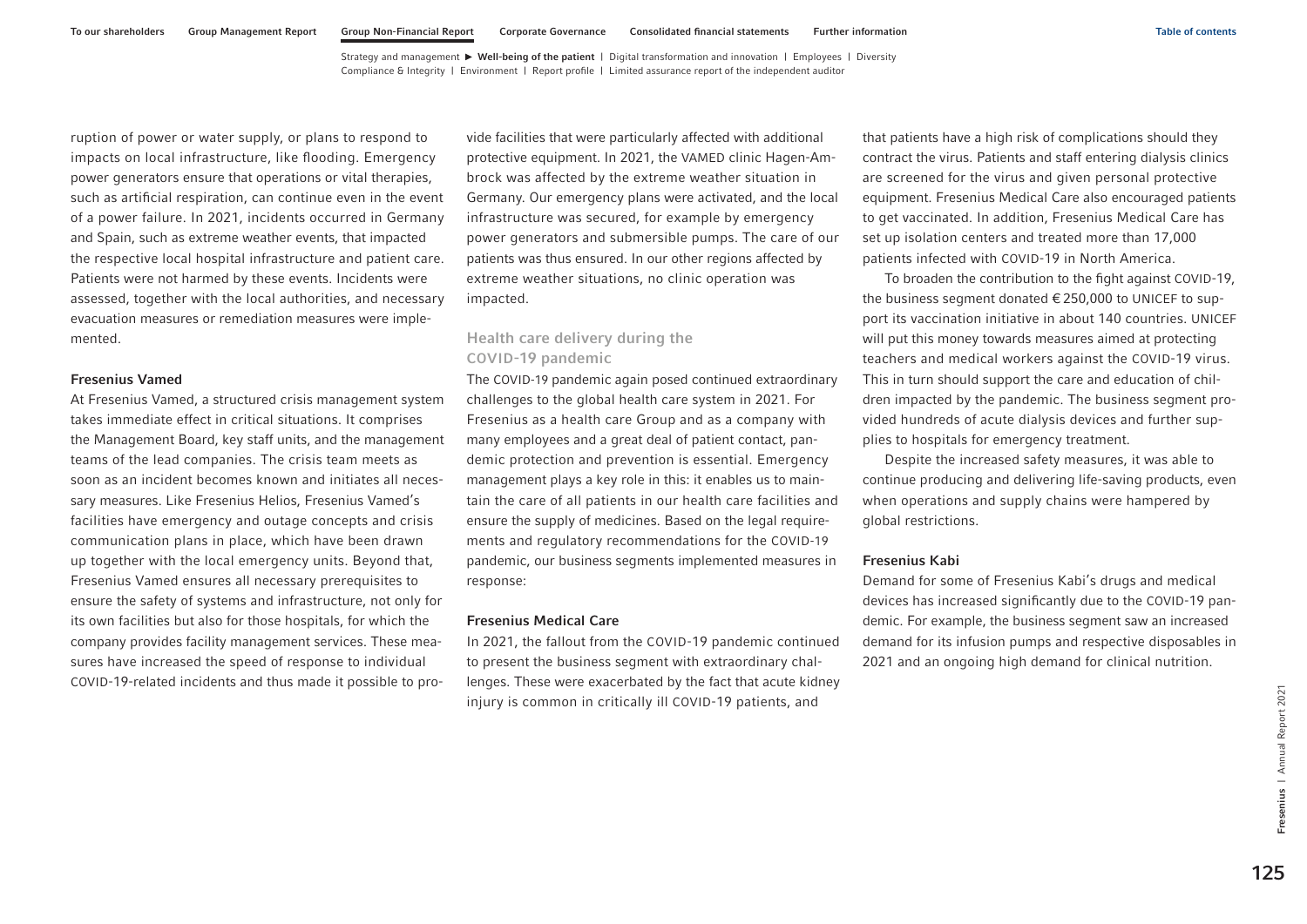Fresenius Kabi reacted to this demand early, using all suitable capacities to increase production volume for these products. In addition, Fresenius Kabi's crisis team, which was set up at the beginning of the pandemic, is continuously coordinating the efficient manufacturing and supply of essential drugs needed for the management of critically ill COVID-19 patients. Fresenius Kabi continued its activities in response to the ongoing COVID-19 pandemic and adapted them to the changing environment. The focus in the reporting year, in view of the volatility of the procurement markets, was on supply capability in order to ensure the supply of vital medicines and medical devices for patients. The business segment closely monitored the availability of materials required for the manufacture of products to ensure the best possible availability, e.g., through increased inventories as applicable or higher safety stocks for selected raw materials essential for the production of products, as well as ongoing alternative supplier qualifications. In 2021, Fresenius Kabi was able to mitigate supply bottlenecks for sourced products and avoided significant effects on the supply of vital drugs and medical devices to patients.

#### Fresenius Helios

Measures taken at our Fresenius Helios' hospitals in 2021 were carried out in close, continuous consultation with the respective crisis team at Group level and the crisis teams or task forces of the clinics as well as the central and local hospital hygiene departments. As of March 2021, the numbers of intensively managed COVID-19 patients in the Helios hospitals dropped significantly and a return to normal operations was initiated. By mid-2021, elective procedures were suspended only in isolated cases, depending on the utilization of the respective intensive care unit by COVID-19 patients. In what was referred to as the fourth wave, the number of COVID-19 patients again increased noticeably from October 2021, with recognizable hotspots in the German states of Saxony and Bavaria. Here, elective operations had to be postponed again in isolated cases. Since June 2021, the number of COVID-19 patients in our German clinics has been published on the [website](https://www.helios-gesundheit.de/qualitaet/auslastung/) of the business segment (German language). Further information is provided regarding the intensive care capacity and treatment of the patients.

In the reporting year, it was possible to draw on the experience gained in 2020 and adjust staffing and structural capacity depending on the pandemic situation. At Helios Germany, for example, the number of intensive care beds was increased again to over 1,300 at the start of the fourth wave in fall 2021, following a comparatively relaxed overall situation in the summer. Helios Germany cared for about 30,000 patients with a COVID-19 infection in 2021, more than 8,000 of whom required intensive care. About 5,000 patients died in our hospitals with or due to a COVID-19 infection.

At our hospitals in Spain and Latin America, more than 20,000 patients have been hospitalized in 2021. The mortality rate was 12% in 2021.

The use of social media to educate and inform about COVID-19 has been successful in Germany and Spain. For the German sites, Helios published messages on the pandemic, testing procedures and vaccinations, which were widely shared. Helios Spain uses its social media channel to provide written information or videos on the most urgent questions, like hygiene, vaccines, or even the impact on family life, as well as information regarding the impact on hospitals appointments and the availability of COVID-19 tests in our centers. Our dedicated hotlines were well received by the general public, and we again received a high number of calls.

#### Fresenius Vamed

For all managed and owned health care facilities, Fresenius Vamed created catalogs of measures in which the pandemic experiences in Austria, Germany, the Czech Republic, the United Kingdom, and Switzerland were collected; these catalogs are updated regularly. As a result, our health care facilities were able to remain open, subject to the respective regulatory requirements. The experience gained will continue to be incorporated into risk management in the future and will help Fresenius Vamed to continuously improve its processes and actions. Furthermore, a 24/7 information hotline as well as comprehensive and continuously updated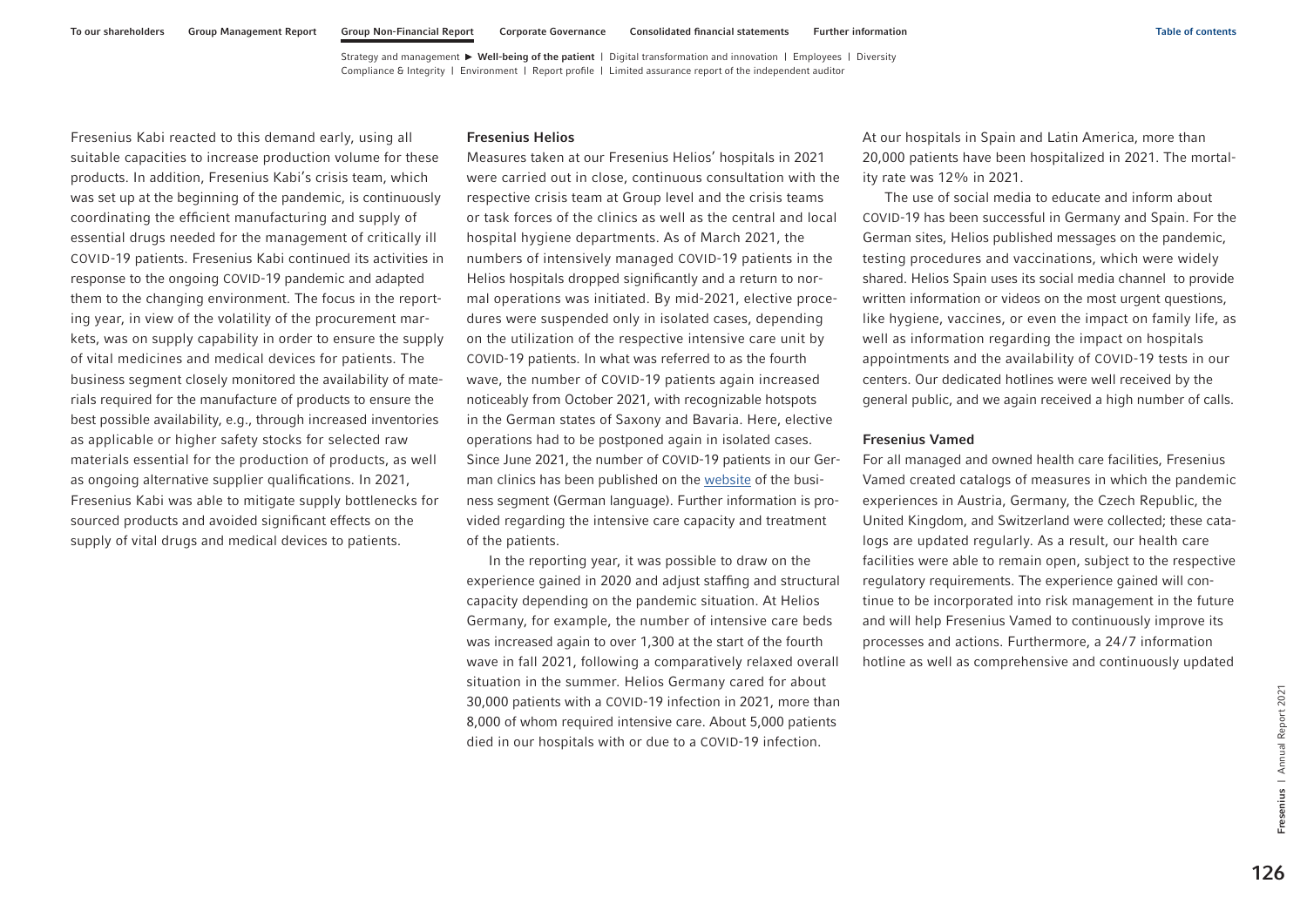<span id="page-13-0"></span>information on the Fresenius Vamed intranet "Corona Infocenter" are available to Fresenius Vamed staff. In Germany and Austria, a small number of COVID-19 cases occurred in the nursing facilities, except for two facilities in Germany, where larger numbers of COVID-19 cases were reported.

The prevention measures, such as the 3G rule, testing offers for residents and employees, mandatory masks, access restrictions, etc., have been and are being implemented accordingly or adapted to the situation.

Please refer to the Notes to the Consolidated Financial Statements on pages 312 f. for further information on assistance programs provided by various governments in the form of reimbursement payments and funding in connection with the COVID-19 pandemic.

## PATIENT AND PRODUCT SAFETY

## OUR APPROACH

At Fresenius, our aspiration is: Ever better medicine for ever more people. In order to provide patients with the best possible care, we offer them medical treatments and products that meet our strict requirements for quality and safety. It is essential for the safety and well-being of our patients that we appropriately label our products, describe our services in a transparent manner, and provide all relevant information to patients or their relatives in our health care facilities. For health care professionals, relevant information on pharmaceutical products or medical equipment is

provided through dedicated communication channels, for example websites, and trained experts from our business segments.

We have established sophisticated and efficient processes in all business segments that are fully geared toward the safety of our patients. In the area of quality management, we monitor, manage, and improve these processes with performance indicators. Each individual business segment adapts its quality management system and sets priorities according to its respective business model. Our quality management systems meet and are based on various standards or are adapted to them. International standards such as ISO (International Organization for Standardization) and GMP (Good Manufacturing Practice) are particularly important for our production facilities. Our hospitals and health care facilities measure the quality of patient care using various indicators. Each of the four business segments is subject to specific regulatory requirements and standards, depending on the business activity and the market.

We use different applications to check our quality management systems, depending on the business segment and business activity. We use externally provided IT systems as well as self-developed applications. All units are subject to regular external and internal audits. Peer reviews in hospitals are carried out if the internal quality targets are not met. We report on the evaluation and outcome of audits for each business segment.

Training courses for our employees, which are an essential part of guaranteeing the safety of our patients and products, are an important component of our quality management systems.

By offering regular training on a global, regional, and local level, Fresenius Kabi ensures that employees are aware of all aspects of the quality management system that are relevant for their daily work. For more information on quality management training at Fresenius Kabi, see the Employee Development section starting [on page 168.](#page-54-0) 

Helios Germany has three simulation and emergency facilities in Erfurt, Krefeld and Hildesheim. Among other things, surgical procedures or crisis scenarios in the operating room are trained here. In addition, such training courses take place in the clinics directly. In the fields of emergency medicine, anesthesia, intensive care medicine, and obstetrics, decisions on the content and number of participants in the mandatory training courses are based on resolutions of the respective specialist groups. Helios Spain continuously provides training on patient safety, on its quality management systems and on topics that are essential in hospital routine. In 2021, 14 sessions or courses were conducted in the hospital network. The exchange of knowledge among the hospital network has been promoted through inter-hospital clinical sessions that now cover several medical fields such as gynecology and obstetrics, pediatrics, and internal medicine. In addition, clinical sessions have been held on several patient safety topics: best patient safety practices in the surgical block, preventing adverse events in the insertion and management of venous access, patient falls prevention, medical record and informed consent completion requirements, transforming the patient safety culture of the hospital through the Joint Commission International accreditation process, and evidence-based safety improvement practices.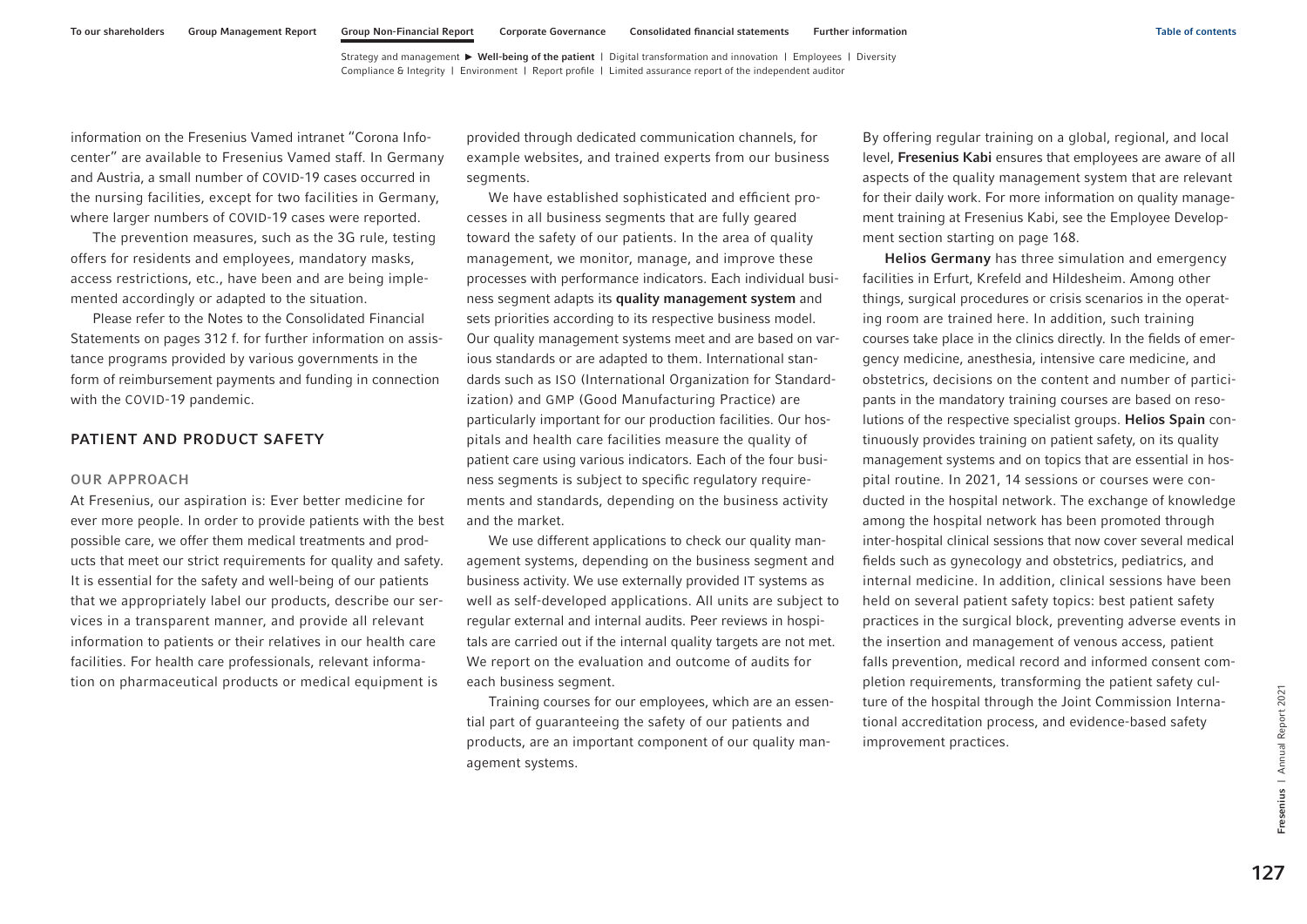<span id="page-14-0"></span>Fresenius Vamed's quality management officers also regularly conduct legally required training courses and quality management training courses. In addition, Fresenius Vamed plans and conducts in-person and online training courses on a wide range of topics.

Further information on employee training can be found in the Employee Development chapter [on pages 165](#page-51-0) ff.

## Organization and responsibilities

All Fresenius employees must ensure that the applicable quality and safety regulations are always applied in their areas of responsibility. The employees in the production facilities, outpatient centers, and hospitals have a special obligation to exercise due care. The organizational structures are adapted to the requirements of the individual business segments.

## Policies and regulations

All four business segments comply with the applicable laws within the framework of quality management. This includes the EU legislation on the Registration, Evaluation, Authorization and Restriction of Chemicals (REACH), the Restriction of Hazardous Substances (RoHS), the Medical Device Regulation (MDR), and the Code of Federal Regulations (CFR) of the U.S. Food and Drug Administration (FDA), among others. In addition, the business segments have developed their own comprehensive guidelines. Furthermore, they have voluntarily committed to complying with a wide range of industry obligations and international standards.

#### Certifications and commitment

Our commitment to patients' health and well-being in the business segments is reviewed and certified by external partners or regulatory bodies. We are continuously expanding the number of sites certified to ISO 9001 standard, applicable international acknowledged care or hospital standards or quality standards provided for centers of expertise for certain areas of treatment. Not all locations have the same scope of certifications. However, at the very least they adhere to internal quality standards, which are subject to applicable regulatory provisions.

Quality principles or standards applied in addition to the internationally acknowledged ISO 9001 are, among others,

- ▶ the methodology of the *Initiative for Quality Medicine* (IQM), the model [EFQM,](http://www.efqm.de/) the standards of th[e Joint](https://www.jointcommission.org/performance-improvement/joint-commission-international/)  [Commission International](https://www.jointcommission.org/performance-improvement/joint-commission-international/) (JCI), and the Spanish UNE, for health care facilities, and
- Good Manufacturing Practice (GMP), Good Distribution Practice (GDP), Guideline on Good Pharmacovigilance Practices (GVP), Medical Device Regulation (MEDDEV; MDR), the Code of Federal Regulations (CFR) of the U.S. Food and Drug Administration (FDA), and the ISO 13485 quality management standard for medical devices in our production business of Fresenius Medical Care and Fresenius Kabi.

In 2021, further locations were added to ISO 9001. Due to the COVID-19 pandemic, certifications at Helios Spain planned for the 2020 reporting year were started in the first quarter of 2021 and successfully finalized in March 2021.

The Fresenius Group quality management approach is controlled by internal specialists or dedicated functions within the business segments. Relevant data is reviewed regularly, for example daily. If deviations occur, our specialists initiate root cause analyses or peer reviews; they evaluate deviations and, if necessary, determine corrective or preventive actions. Regular internal audits and self-inspections, at least annually, often at higher frequencies, support data verification and management approaches, for certified and non-certified entities. Thus, we ensure that patient health activities comply with internal guidelines and regulatory provisions. The overarching ambition is to improve the efficiency and coverage of our quality management systems and, ultimately, the credibility of the procedures and systems in place.

Following a risk-based approach, Fresenius Medical Care carries out internal audits at least once a year at each of its production sites. The business segment assesses its quality management systems against internal and regulatory standards. Internal quality audits at the local sites help the business segment determine the effectiveness of these systems. The consolidated quality management system is certified according to ISO 9001 and ISO 13485. Fresenius Medical Care also completed the Medical Device Single Audit Program (MDSAP) for this system. The production sites are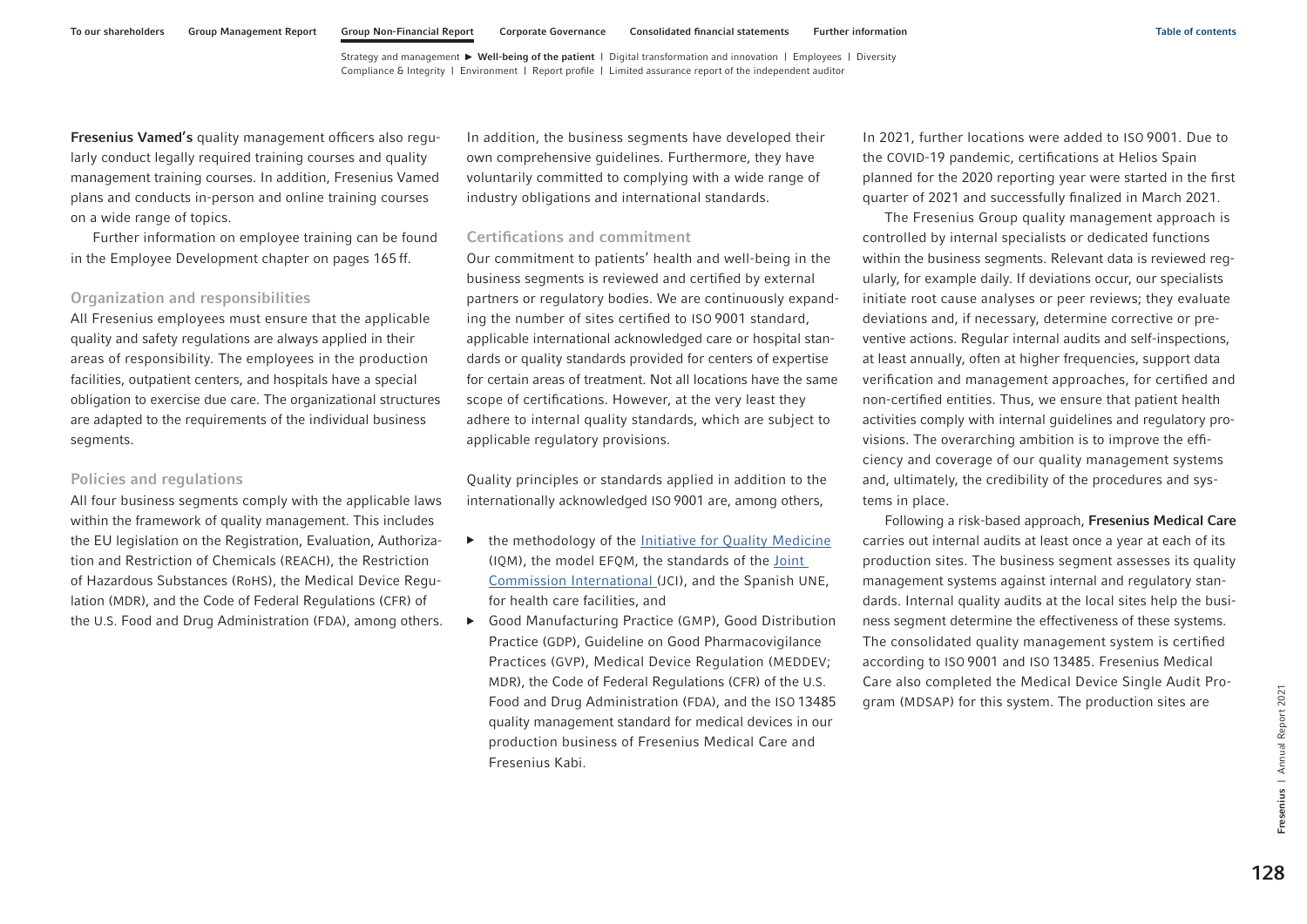subject to regular external quality audits and reviews in accordance with local requirements. Audits are carried out according to the Good Manufacturing Practice (GMP), the Current Good Manufacturing Practice (cGMP), ISO 9001, ISO 13485, or MDSAP. In 2021, 74% of the production sites managed by the Global Manufacturing, Quality, and Supply division were certified to ISO 9001/13485.

Fresenius Kabi's quality management system is organized in accordance with the ISO 9001 standard and is binding for all organizations of the business segment. Compliance with the standard is reviewed by TÜV Süd in annual audits at a global level and covers 102 Fresenius Kabi organizations through a matrix certification; further organizations hold local ISO 9001 certificates. In addition, numerous manufacturing plants are also certified according to ISO 13485 for medical devices as well as GMP.

Helios Germany applies the German Inpatient Quality Indicator (G-IQI) management system in all German clinics. Newly acquired entities are integrated into this management system from the start of the acquisition. Further certifications encompass the acknowledgment as centers of medical expertise, e.g., for oncology, diabetes, endoprosthetics, or others.

Helios Spain gears its quality management toward the requirements of recognized international quality standards. All hospitals and centers are certified according to ISO Standard 9001 and continued to be certified according to the Spanish Association for Standardization, UNE. New acquisitions conducted in 2021 will be included in the certification in 2022. 33% of the hospitals are additionally certified under the quality standard UNE 179003. In 2021, 4 further hospitals were awarded the international certification UNE 179003, a total of 16 hospitals for the reporting year (2020: 12; 24%). 11 hospitals are also already certified to UNE 179006, the standard for infection control (2020: 8). In addition, we have 12 assisted reproduction units certified with UNE 179007.

In 2021, two further hospitals were included in the JCI certification. In total, five hospitals (including clinics in Latin America) are accredited with JCI and four hospitals with the European Foundation for Quality Management (EFQM) standards. Fundación Jiménez Díaz was the first hospital in the world to receive the EFQM Global award. The hospital has obtained more than 750 points, which also gives it the EFQM 7 Stars seal, the highest score for this standard.

Fresenius Vamed aligns its internal processes to established quality standards such as ISO 9001, the sector-specific standard EN15224 for quality management in health care, and ISO 13485, as well as the EFQM standards. In addition, Fresenius Vamed has certified several health care facilities according to international standards such as JCI, ISO, or the German QMS-REHA (BAR). All inpatient rehabilitation facilities in Germany must be certified in accordance with a procedure recognized by the Federal Association for Rehabilitation (Bundesarbeitsgemeinschaft für Rehabilitation e.V.

– BAR). All certifications form the basis for the continuous improvement of the processes at Fresenius Vamed.

## Evaluation

With regard to patient health and safety in all business segments, breaches or violations that lead to deviations from internal management provisions have to be evaluated. Resulting corrective and preventive actions aim to ensure our patients' health and safety. Information on the identification of deviations and examples of possible deviations can be found in the following reporting on the business segments.

#### FRESENIUS MEDICAL CARE

Patient well-being is top priority. As part of the business segment's commitment to delivering safe, high-quality care to patients with chronic illnesses, it continually monitors the performance of its products and services. The focus is on quality, safety, accessibility, and patient experience. Fresenius Medical Care makes further improvements where necessary, keeping in mind the goal to expand access to high-quality health care. The business segment invests in innovations and new technologies, and leverage insights from scientific research and collaboration with partners.

Fresenius Medical Care develops, produces and delivers a broad range of products for treating kidney disease. With its network of production sites around the world, the company controls the procurement, production, distribution, and supply of renal and multi-organ therapy products. The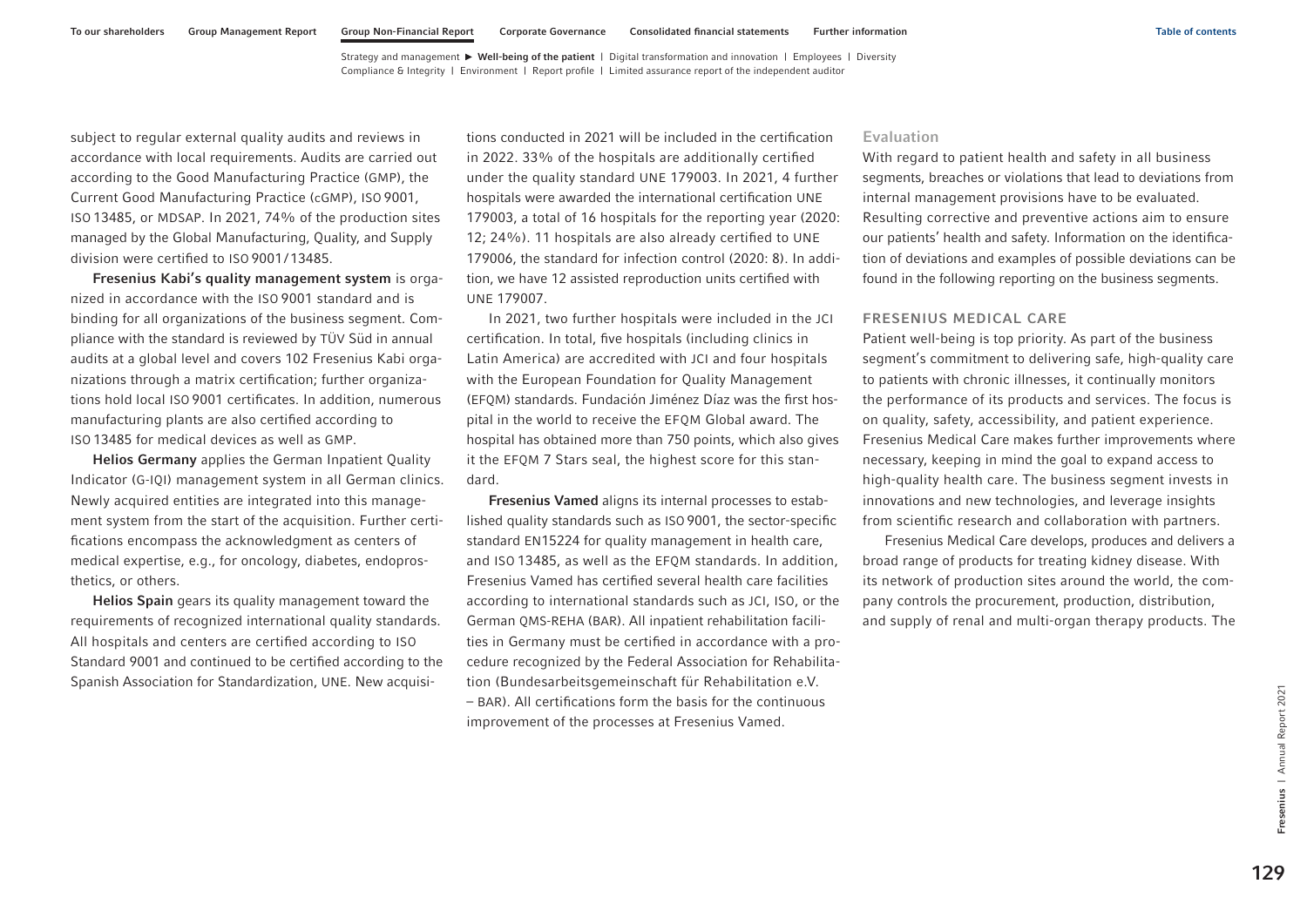business segment manages quality and safety in its product business over the entire product life cycle, from design and development, to operation and application.

## Organization and responsibilities

The Global Medical Office drives the medical strategy and coordinates activities related to the advancement of medical science and patient care. It is part of the business segment's network that promotes scientific and medical progress worldwide. The Global Medical Office is led by the Global Chief Medical Officer who is also a member of the Management Board of Fresenius Medical Care. Key findings of the Global Medical Office are reviewed by dedicated committees. They are published on a regular basis and shared with the medical community.

The Global Research and Development and the Global Manufacturing, Quality, and Supply divisions are responsible for the product business of Fresenius Medical Care. The functions report directly to the Management Board of the company.

## Internal rules of conduct and guidelines

Fresenius Medical Care's commitment to continuously improve the quality of care is included in their Code of Ethics and Business Conduct. The Global Patient Care Policy outlines the principles, responsibilities, and processes related to patient experience surveys and grievance mechanisms.

In 2021, a chapter on medical strategy and quality management was included in this policy. Responsibility for integrating the policy into operations lies with senior medical leadership and the interdisciplinary patient care teams in each of the regions.

The Global Quality Policy outlines the company's commitment to product and service quality. The policy also covers the obligation to comply with relevant regulations, and maintain environmentally sound and efficient operations. It is the basis for regional quality manuals and further policies covering responsibilities, training, risk assessments, and audits. The Management Board is regularly informed about the global quality performance.

Over the past few years, Fresenius Medical Care has merged the quality management systems in Europe, Middle East, and Africa, Latin America, and Asia-Pacific.

## Patient information

Fresenius Medical Care treats patients across the full spectrum of chronic kidney disease. The company believes listening to their therapy preferences is critical. The company aims to give patients an informed choice and provide treatment options that best fit their circumstances. Home dialysis provides patients with the opportunity for greater independence and control over their time and health outcomes.

## Our ambitions

Fresenius Medical Care has set itself the goal of implementing a global quality management system by 2024. Additionally, the IT tool for audit management has already been harmonized globally, and the company plans to introduce a global electronic training system by 2024.

Fresenius Medical Care has defined its first global KPI for quality of care – the global hospitalization rate. It measures the length of time a patient spends in hospital.

Fresenius Medical Care is also planning to develop a quality index focusing on the most relevant quality indicators to reflect improvements and achievements related to global patient care.

Having recently achieved the internal NPS target, the business segment is now aiming for a NPS score of at least 70.

## Progress and measures 2021

Fresenius Medical Care works with external organizations to facilitate scientific progress and explore new ways of improving quality of care. In 2021, the business segment was involved in more than 60 key partnerships with academia, research institutes, and peers. Focus areas included cardio-protection, personalized and precise medicine, public health, and the impact of COVID-19 on vulnerable patient populations.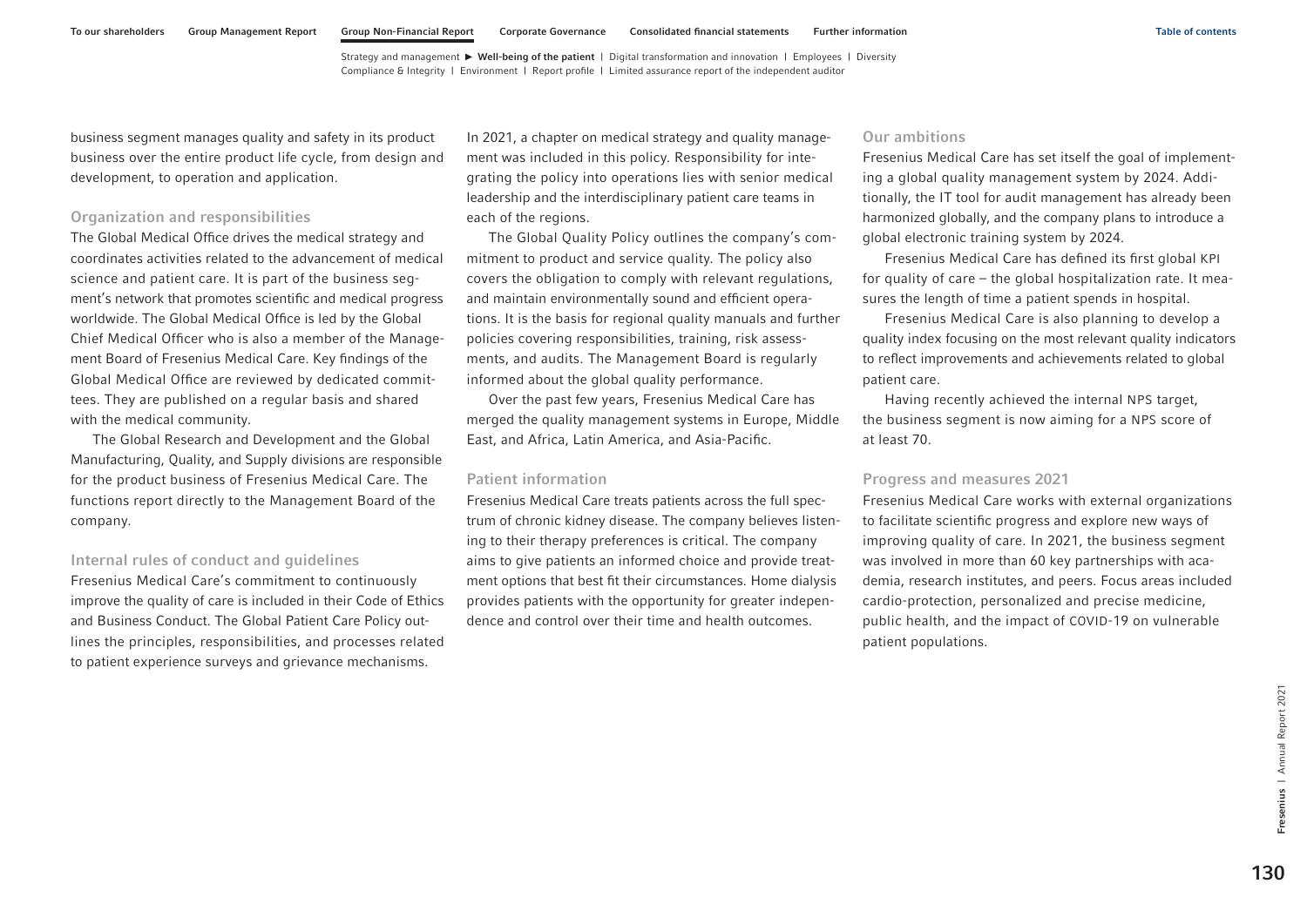## Evaluation

During the COVID-19 pandemic, Fresenius Medical Care has worked to keep the clinical care environment as stable as possible and deliver a high quality of care. Further information is provided on the company'[s website,](https://www.freseniusmedicalcare.com/en/sustainability) see the Sustainability section.

#### Quality analyses

Fresenius Medical Care continually measures and assesses the quality of care provided in its dialysis clinics based on generally recognized quality standards and international guidelines. These include those of the global nonprofit Kidney Disease: Improving Global Outcomes, the Kidney Disease Outcomes Quality Initiative, and European Renal Best Practice. The business segment also considers industry-specific clinical benchmarks and its own quality targets.

Additionally, Fresenius Medical Care evaluates a set of medical indicators on an ongoing basis to measure the quality of care provided in its dialysis clinics. The global hospitalization rate measures the length of time a patient spends in hospital. In 2021, the global hospitalization rate was 10.7 days per patient. This is an important indicator, given hospitalization has a significant impact on a patient's quality of life. It also reflects the business segment's impact on the respective health care system, which is especially relevant during the ongoing pandemic. Other quality of care KPIs are currently measured on a regional level as Fresenius Medical Care continues to harmonize these criteria.

## Patient satisfaction

As part of the global patient experience program, Fresenius Medical Care aims to conduct patient experience surveys at least every two years. The business segment uses the information collected to evaluate the services provided by its dialysis clinics and implement global improvement processes. Fresenius Medical Care's goal is to establish measures that enable more personalized care and improve the quality of services. Based on the results of the 2020 survey, in 2021 the business segment sharpened its focus on improving patient education, individualized patient care, and service excellence. For example, the business segment developed patient education material to help clinic staff better inform their patients about health-related topics.

Fresenius Medical Care measures patient experience and customer loyalty using the Net Promoter Score (NPS). The NPS reflects patients' overall satisfaction with the services. In 2021, the NPS was 71, compared with 67 in 2020. The increase can be attributed to comprehensive local improvement measures, such as those mentioned in the paragraph above. In line with the mission to provide a future worth living for the patients, the business segment is continuously working toward improving patients' experience. As part of the NPS calculations, the percentage of patients is measured that would recommend Fresenius Medical Care. In the reporting year, 78% of the patients answered in the survey that they would highly recommend the services.

In addition to the NPS, Fresenius Medical Care also tracks survey coverage and response rates. In 2021, a global coverage rate of 91% was achieved, in line with the target of 75% or above. In 2021, the response rate was 75%.

#### Patient grievance processes

In addition to the experience survey, Fresenius Medical Care provides patients and their representatives with other feedback channels. They can use these to make any suggestions or raise concerns, anonymously if they wish. Channels include dedicated hotlines and email addresses, complaint and suggestion boxes, and a feedback form on the company website. The business segment is committed to resolving any issues in a timely manner.

In the reporting year, the company received 24,449 patient reports through local feedback channels.

The business segment's policies allow patients to report grievances without fear of reprisal or denial of services. In most regions, concerns that are dealt with on the spot are not considered grievances. Fresenius Medical Care provides training to support staff in following patient grievance guidelines.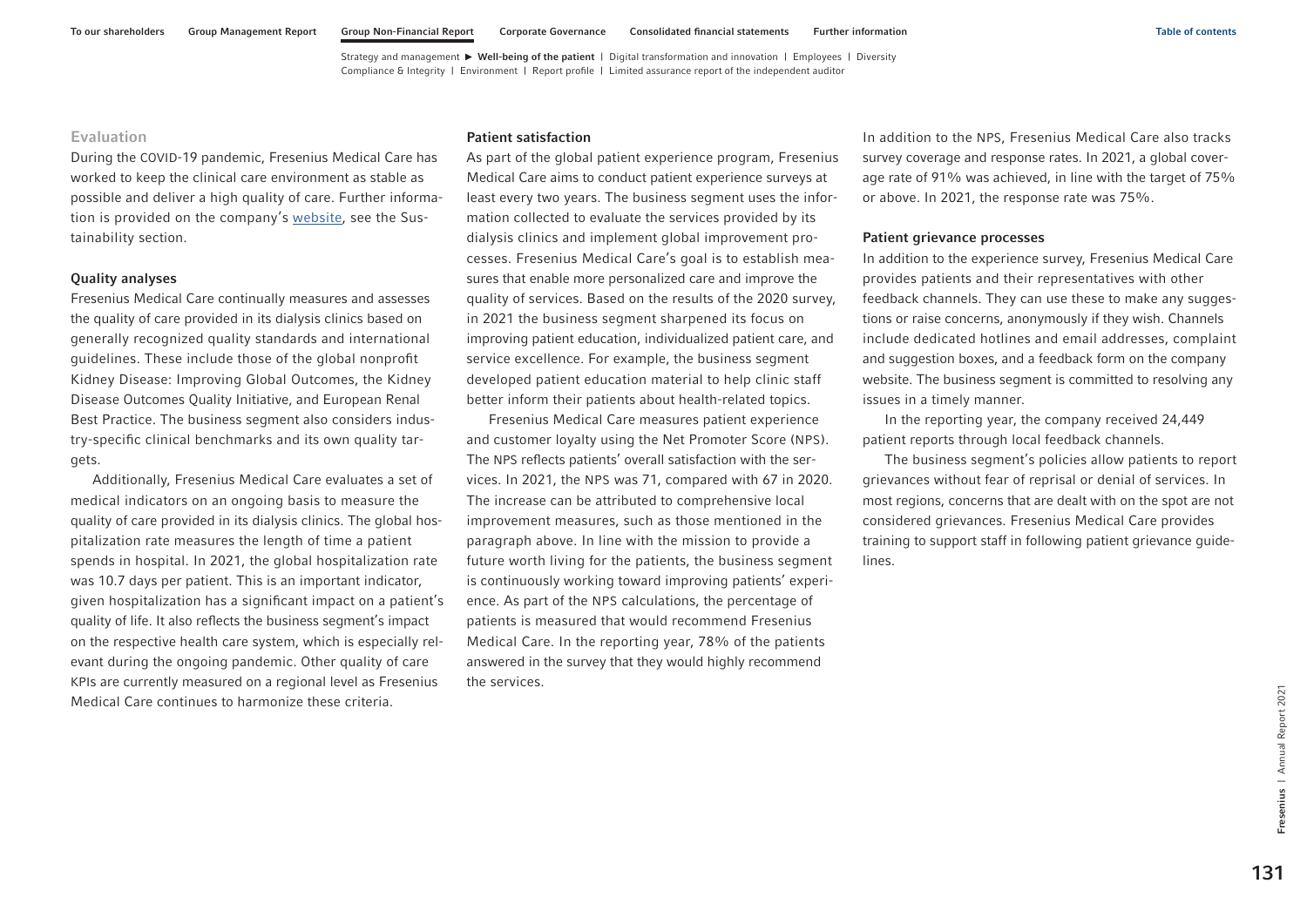#### Handling product complaints

Post-market surveillance is an integral part of quality management. It is essential that products and services are effective and reliable, and pose as low a risk as possible to patients. Standards for planning, conducting, and monitoring clinical studies help to enhance product quality and safety and improve patients' health. Should any issue arise concerning the safety of our products, Fresenius Medical Care takes corrective action. This could include publishing further information and data on the product after market introduction, or product recall.

Fresenius Medical Care strives to comply with legal and regulatory requirements in monitoring the adverse effects of drugs – also called pharmacovigilance – and medical devices. The business segment collects and reviews adverse events and product complaints. The company has incorporated the topic of reporting adverse events and product complaints in its Code of Ethics and Business Conduct.

## Audits

Fresenius Medical Care has defined key performance indicators to monitor its quality objectives and prevent adverse events. The company discloses the audit score, which indicates the ratio of major and critical findings to the number of external audits. In 2021, more than 50 certification audits were performed at productions sites that are managed by the Global Manufacturing, Quality, and Supply division. The audit score was 0.1 (2020: 0.2). Fresenius Medical Care

targets an average global audit score not exceeding 1.0 to maintain the effectiveness of its quality management systems and certifications. All audit findings are documented and escalated depending on their criticality and are used to determine and implement appropriate corrective and preventive measures.

#### FRESENIUS KABI

Fresenius Kabi's corporate philosophy "caring for life" describes the company's commitment to improving the quality of life of its patients. The quality and safety of its products and services is therefore of paramount importance to the business segment. An important goal of the quality management at Fresenius Kabi is to monitor the applicability, efficacy, and safety of products and services, as well as the success of therapies, and their continuous improvement. To ensure this, the company has established an integrated quality management system, a monitoring and reporting system, and product risk management.

Fresenius Kabi has global standard operating procedures as well as a quality management manual that includes, among other things, the company's quality policy, which also applies to all sites. The business segment uses a global electronic quality management system, KabiTrack, based on the Trackwise® software, for event and change control of quality management processes. The system supports the local implementation of centrally defined processes as well as global oversight.

INTEGRATED QUALITY MANAGEMENT FRESENIUS KABI



## Organization and responsibilities

At Fresenius Kabi, the globally responsible quality managers report directly to the respective member of the Management Board. The members of the Management Board are directly responsible for quality management. They attend quality oversight meetings and receive quality reports on a regular basis.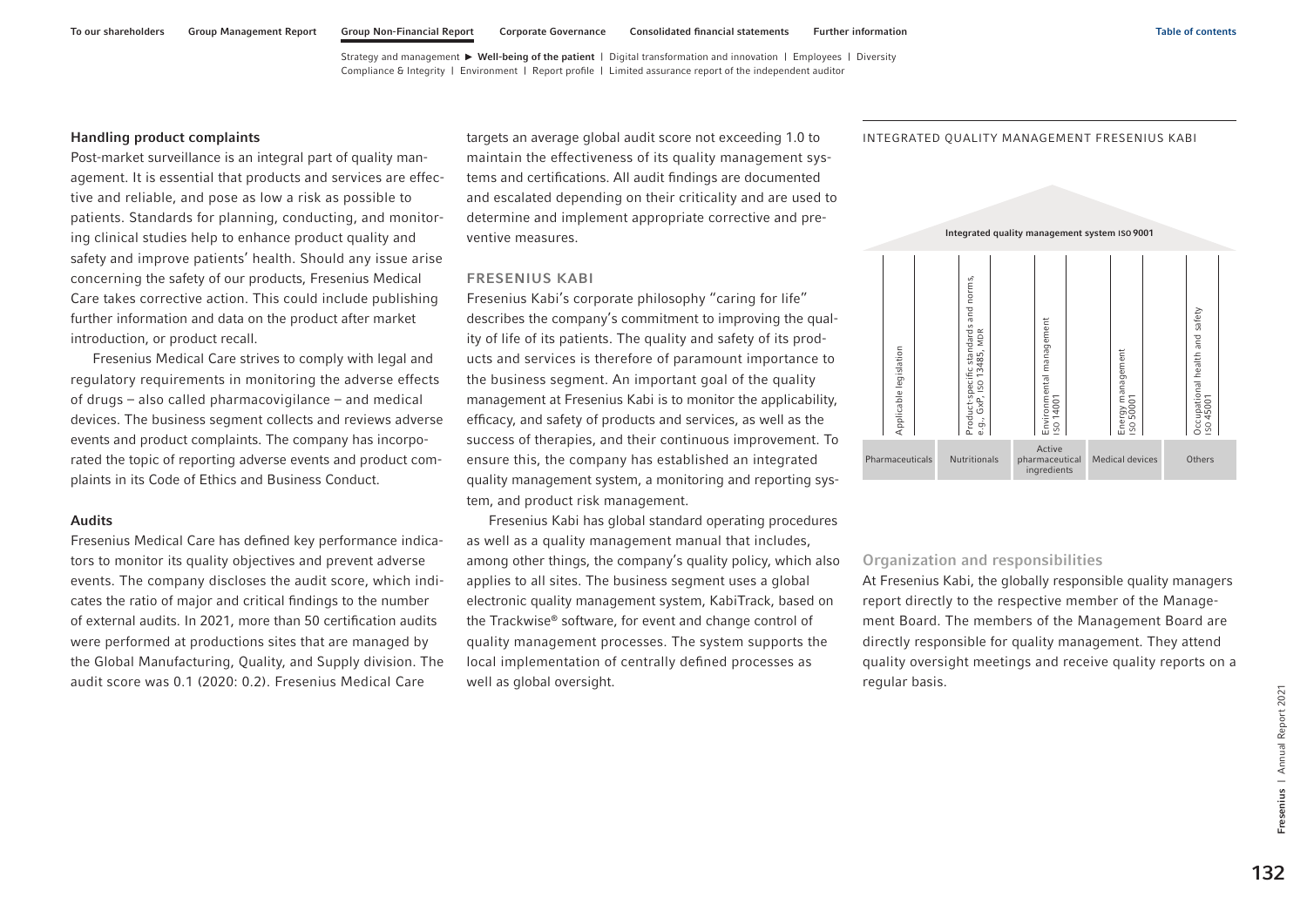## Policies and regulations

Fresenius Kabi has defined the following principles for its quality management:

- $\blacktriangleright$  Clear assignment of responsibilities
- Qualification and continuous training of employees
- ▶ Monitoring of product and patient safety
- ▶ Transparent and documented processes and procedures
- ▶ Fulfillment of regulatory compliance
- ▶ Continuous improvement
- ▶ Checking of quality management effectiveness

## Monitoring and reporting systems

Fresenius Kabi interacts with patients, users, and customers in the provision of products and services, and monitors the applicability, effectiveness and safety of its products on the market. Further, the business segment monitors and evaluates relevant information and feedback on the products, services, and therapies during their use. Fresenius Kabi has set up monitoring and reporting systems, e.g. a vigilance system, and a product risk management system covering all regions worldwide, in order to be informed and deal with product quality and patient safety issues in a timely manner. These early-warning systems are designed in such a way that trained complaints and safety officers worldwide record complaints and side effects in IT systems and forward the respective information to experts for review.

## Product risk management

Global safety officers react promptly and appropriately to potential quality-related issues. They initiate and coordinate necessary actions, such as product recalls, on a global level. With its early-warning system, Fresenius Kabi evaluates any quality-related information from various risk areas to identify risks early and take corrective and preventive actions. Information is obtained from databases for complaints and side effects, internal and external audits, and from key performance indicators used for internal control and optimization of quality processes. With these systems, Fresenius Kabi can evaluate the safety profile of any of its products at a global level continuously.

Product recalls, for example, are initiated as a riskminimizing measure in cooperation with the responsible regulatory authority. At the same time, the cause of the recall is analyzed. Where necessary, corrective measures are taken to prevent the cause of the recall in the future.

## Labeling and product information

Fresenius Kabi's products are classified, e.g., as pharmaceuticals, nutritional products, active pharmaceutical ingredients, or medical devices, based on global and national regulations and standards. The marketing of these products is subject to various laws and regulations to ensure complete and fact-based product information. Fresenius Kabi has a global policy and global standard operating procedures for its product information to ensure that it is in accordance with applicable laws and regulations and that the product information is correct, accurate, and not misleading.

The products of Fresenius Kabi are also subject to certain labeling requirements. The labeling of the products is checked as part of the regular pharmacovigilance activities – e.g., compliance with laws relating to side effects of medicinal products – and updated if necessary. For example, product labeling is updated if competent authorities, e.g., the Pharmacovigilance Risk Assessment Committee (PRAC) of the European Medicines Agency (EMA), publish relevant information. The dedicated function at Fresenius Kabi uses an electronic management system for product labeling or any printed packaging material to manage the information necessary for labeling and to ensure correctness. The requirements of the European Falsified Medicines Directive or the U.S. Drug Supply Chain Security Act (DSCSA) lead the way in this context. Fresenius Kabi takes into account their specifications and has introduced appropriate processes for serialization, testing, and traceability for the relevant products. Further information on transparency in health care can be found [on page 185f.](#page-71-0) of this report, section Compliance.

With the help of its vigilance activities, Fresenius Kabi ensures that the patients' safety of its products is always guaranteed: In this way, the company can identify any changes in the benefit risk ratio of its products at an early stage and reacts in a timely manner. Fresenius Kabi's Corporate Safety Officer is responsible for the global vigilance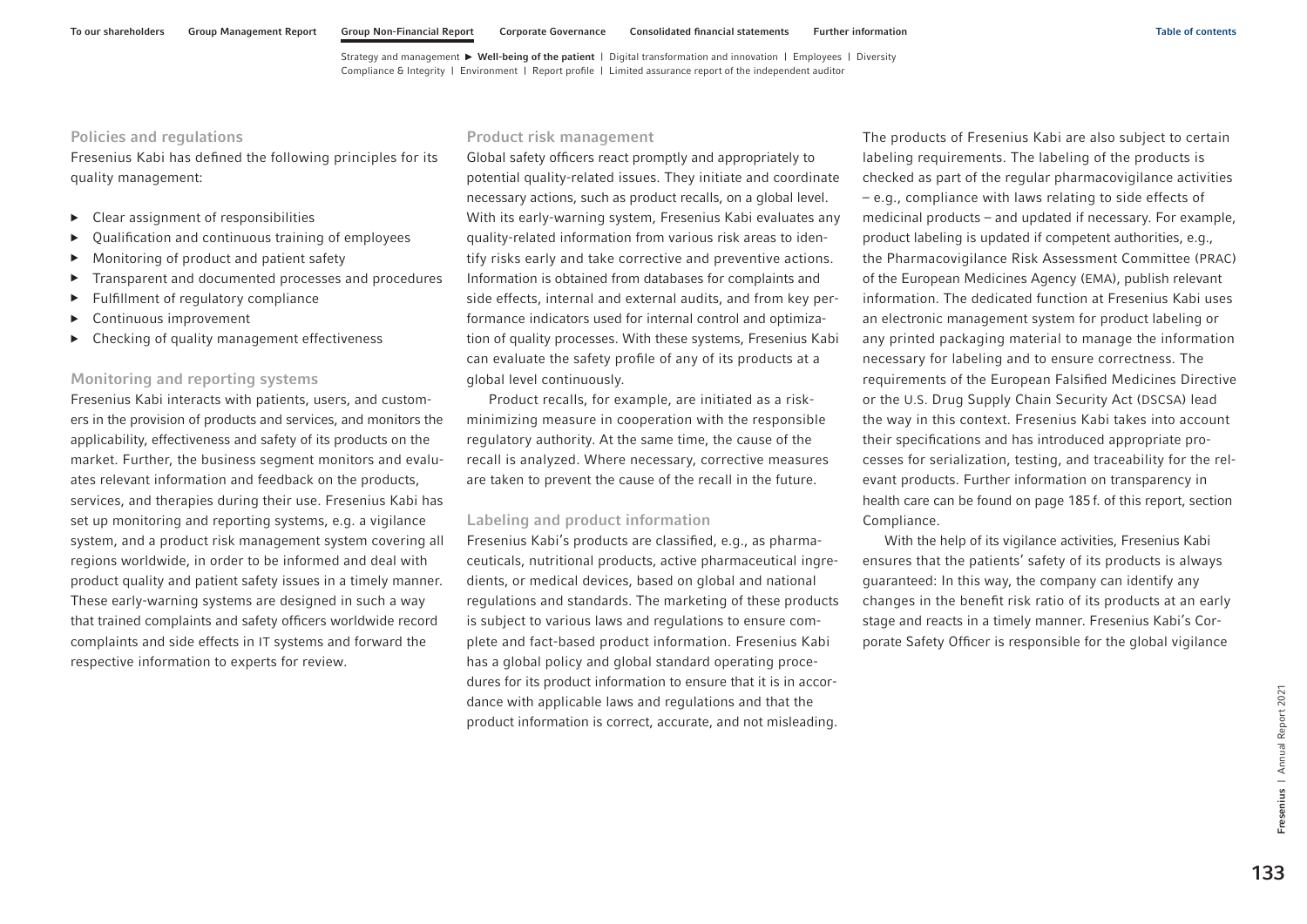system. This function ensures that the company can respond quickly to safety-relevant events. Fresenius Kabi promptly informs its customers and the public about matters concerning product and patient safety; this may be done directly or through appropriate public relations, if applicable.

The new requirements for medical devices as a result of the Medical Device Directive (MDR) issued by the EU in 2017 came into force on May 26, 2021. Thus, the focus on patient safety was significantly tightened for all medical devices on the European market, including the requirements for respective vigilance systems. Fresenius Kabi has adapted its processes in accordance with the new regulation. For example, Fresenius Kabi integrated the shortened reporting timelines to the responsible authorities into its internal processes.

## Our ambitions

At Fresenius Kabi, the application of the highest possible quality and safety standards, the efficacy of products and services, and the adherence to regulatory assessment and compliance requirements, are essential conditions to support the business segment's goal: to ensure its long-term success. Fresenius Kabi continuously promotes a quality and safety culture and aims to ensure compliance with increasing regulatory requirements and expectations of regulatory bodies in an effective manner.

## Progress and measures 2021

In the reporting year, the management approach and governance structure of Fresenius Kabi remained as reported in 2020. Progress focused on implementing the requirements of the EU Medical Devices Directive (MDR), which has been in force since 2021.

#### Evaluation

Fresenius Kabi assesses the health and safety impacts of all significant product and service categories. Further, Fresenius Kabi aims to assess products for improvement potential. Further information is provided in the R& D section in Group Management Report on pages 52 ff..

#### Vigilance system

The monitoring of adverse reactions or events (side effects) associated with the use of medicinal products is referred to as pharmacovigilance (drug safety). The statutory pharmacovigilance commitments relate to our medicinal products for human use. Similar regulations exist for medical devices. Fresenius Kabi has established various standard operating procedures for the continuous monitoring of the benefit-risk ratio of its own products and assesses their successful implementation based on specific indicators.

▶ Fresenius Kabi collects and assesses reports about individual side effects and reports them to health authorities worldwide in accordance with regulatory requirements. The business segment claims to submit all safety reports

in accordance with the applicable regulations and therefore strives to report 100% of the Individualized Case Safety Reports (ICSRs) to the authorities in time. For 2021, the worldwide compliance rate was 99.6% (2020: 99.9%). In Europe, in 2021 99.6% (2020: 99.5%) of all adverse reactions were reported to the European Medicines Agency (EMA) in due time.

- $\blacktriangleright$  In addition, Fresenius Kabi regularly evaluates the benefit risk ratio of its products based on safety-related information from various sources (e.g., adverse event reports, medical literature). The results of these analyses are submitted to authorities as periodic safety reports. Fresenius Kabi aims to submit all periodic safety reports worldwide to authorities in due time. For 2021, the compliance rate was 98.9% (2020: 99.6%). In Europe, 98.8% of all periodic safety reports were submitted in due time to the EMA in 2021 (2020: 98.6%).
- ▶ According to regulatory requirements, Fresenius Kabi, as a pharmaceutical company, is obliged to describe its vigilance system in a Pharmacovigilance System Master File (PSMF). Fresenius Kabi uses a global database to collect and evaluate vigilance data on a quarterly basis from all local marketing and sales units for the PSMF. The goal is to receive timely data from all marketing and sales units worldwide. This is documented in the company's vigilance system. For 2021, the compliance rate was 100% (2020: 100%).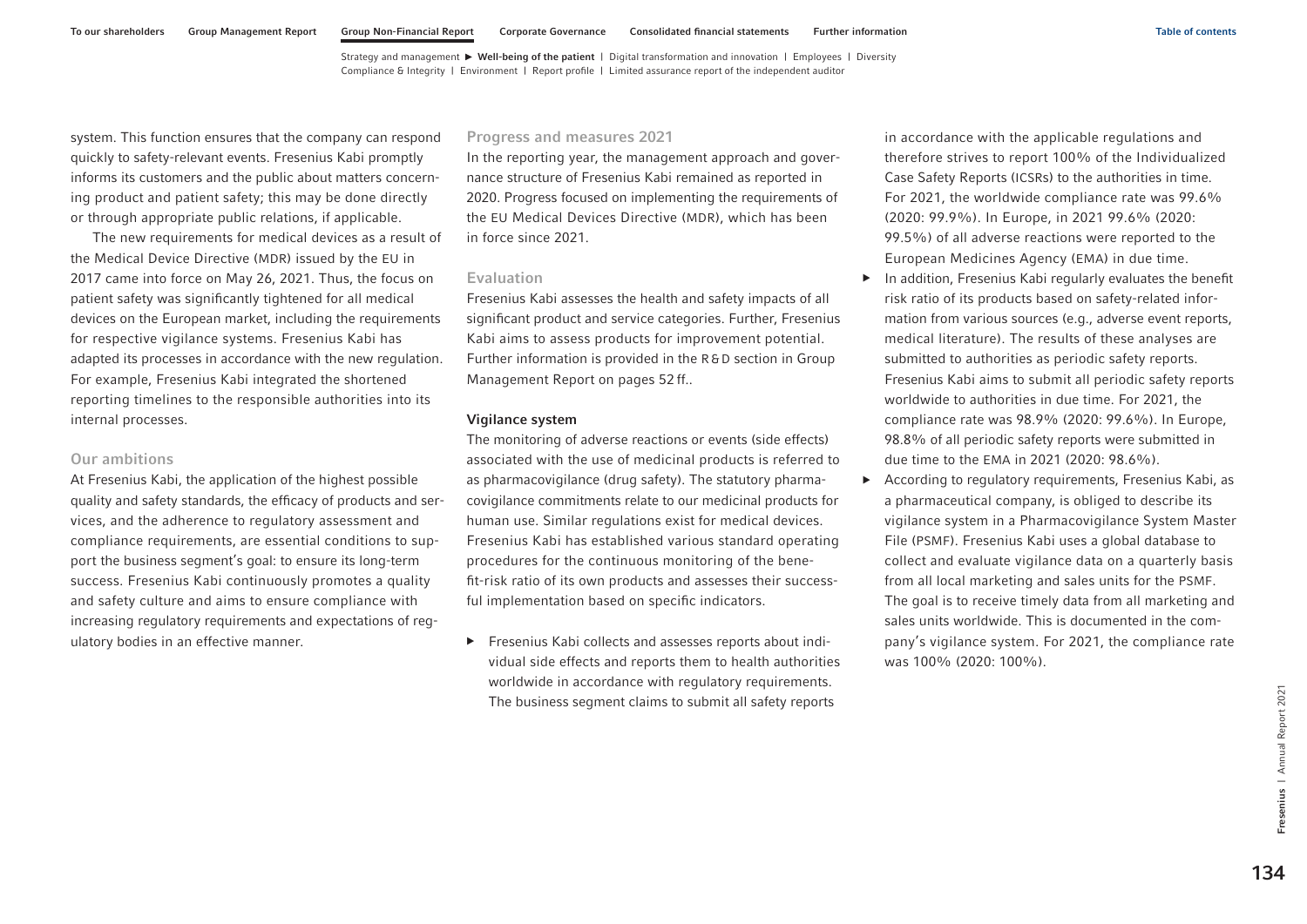In addition to the timely evaluation and reporting of single side effects to authorities, cumulative evaluations on side effects are carried out to guarantee the safety of our products (signal detection). These include important events, e.g., reports about side effects with a fatal outcome to evaluate if new information is available about a known side effect profile or a new side effect of a product leading to a changed risk profile. No such information became known in the reporting year about side effects of the business segment's products.

#### Audits and inspections

Fresenius Kabi regularly conducts internal quality audits to ensure the effectiveness of the quality management system and compliance with internal and external standards and requirements. The suppliers related to product manufacturing are subject to a qualification process based on the relevance of the delivered material or service. Also, the supplier's qualification and their recertification is regularly audited. Inspections by regulatory authorities and audits by independent organizations and customers are performed along the entire value chain at Fresenius Kabi. Fresenius Kabi promptly takes steps to deal with any weaknesses or deficiencies discovered during inspections.

The external audits and inspections in the reporting year comprised a total of 30 inspections (2020: 21) regarding Good Manufacturing Practices (GMP) by the U.S. Food and Drug Administration (FDA), the Australian Therapeutic Goods Administration (TGA), Canada Health, European regulatory authorities, and Quality System audits from TÜV Süd (notifying body for ISO 9001).

#### AUDITS AND INSPECTIONS

|                                 | 2021 | 2020 | 2019 |
|---------------------------------|------|------|------|
| Internal audits                 |      |      |      |
| External audits and inspections | 94   |      | 64   |

Based on the respective observations, an audit and inspection score is calculated. The score is calculated by addition of the number of critical and major observations identified during GMP inspections by the authorities mentioned above and the number of non-conformities identified during TÜV Süd ISO 9001 audits, divided by the overall number of inspections and audits; critical observations, if any, or certification status withdrawal are weighted with a multiplier compared to major observations. The audit and inspection score was 1.9 in 2021 (2020: 1.3)<sup>1</sup>. Observations have been and will be addressed by corrective and preventive actions (CAPAs) and effectiveness checks have been and will be defined. The observations neither impacted the GMP certification nor the ISO 9001 certificate.

In 2021, no events with a material adverse impact were recorded that conflict with our quality management goals.

#### FRESENIUS HELIOS

Helios Germany has developed a quality management system based on three pillars: Measure, Publish, Improve, used by around 500 hospitals in Germany and Switzerland. This quality management system is based on administrative data (routine data) from patient treatments: the hospitals document each treatment step for later billing with the health insurance companies. This routine data shows whether the healing process took longer than expected, and whether complications or even a death occurred. It also indicates whether a treatment took a normal course; if mistakes were made, they are reviewed in specific audit procedures (peer reviews). Defined quality indicators (German Inpatient Quality Indicators – G-IQI) are used to measure and monitor the quality of medical outcomes, which are published. This data allows patients to see, among other things, how often certain treatments are performed in Fresenius Helios hospitals. It also gives patients important information on the doctors' experience and routine and helps inform their own decisions about their treatment. Thanks to its quality and risk management, Helios Germany can continuously monitor key quality parameters and, if necessary, take countermeasures at an early stage.

In Spain, Fresenius Helios implemented the IQI methodology at the end of 2017 in all its hospitals. Since then, 45 indicators have been systematically monitored, first on a quarterly basis, and since 2021 on a monthly basis.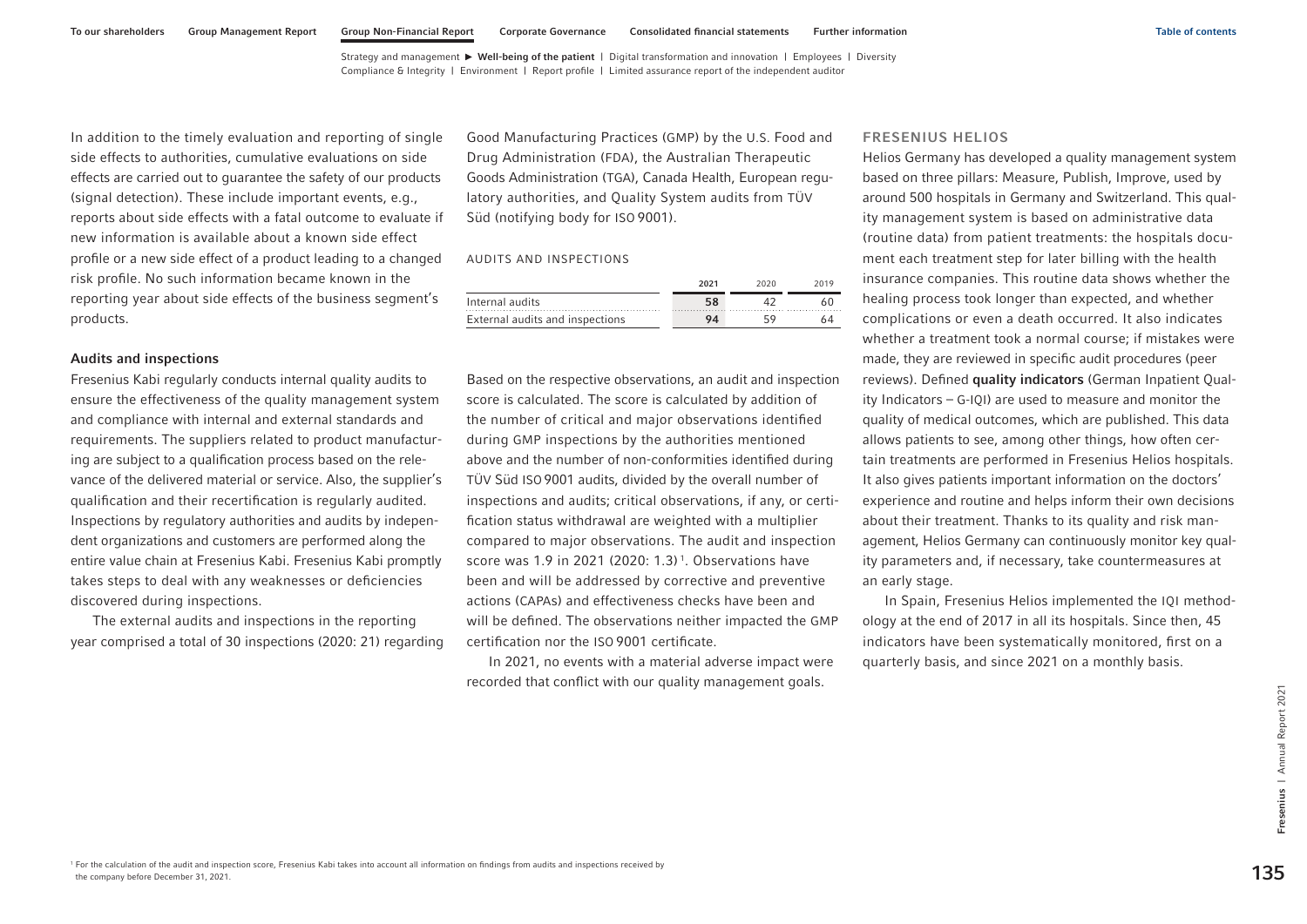## Organization and responsibilities

At Fresenius Helios, the medical director has direct responsibility for patient and product safety and a Patient Safety Officer position has also been created. Helios Germany's central medical services and medical specialist groups help to implement appropriate measures. The leading physicians in various fields from all Fresenius Helios hospitals in Germany come together to form specialist groups. They ensure that the knowledge of their medical specialty is anchored in all hospitals and represent their respective medical fields internally and externally. They also advise and decide on the introduction of standard processes, sensible innovations, campaigns, and the introduction of medical products.

In Spain, the organization has been reinforced with the creation of a new Corporate Operations department, focused on improvements in the provision of therapies and health services and the design and marketing of new digital products in the ambulatory setting. The Corporate Risk unit has also been created in order to improve risk management in the company.

Helios Germany and Helios Spain's specialist groups exchange ideas and information on specific topics. For example, the German hospitals benefit from Helios Spain's close networking of outpatient and inpatient care – and can take advantage of these experiences.

## Policies and regulations

Helios Germany has built on the numerous measures introduced in the past, to increase patient safety. Two checklists are mandatory for all surgeries in Fresenius Helios' clinics. The "PRÄ" checklist assesses the risks associated with the surgery before it takes place. The second checklist, "PERI", helps to avoid treatment errors immediately before, during, and immediately after the surgical procedure.

Since 2020, these measures have been supplemented by increased hygiene requirements due to the COVID-19 pandemic. For this purpose, the existing hygiene concepts have been adapted to the changed regulatory provisions.

In 2021, the Corporate Patient Safety Committee at Helios Spain continued to develop and implement clinical best practices. The committee consists of members from various hospitals, including clinics in Latin America. The committee has remained active throughout the pandemic, not only advising the hospitals on COVID-19 management, but also developing new strategic patient safety protocols and updating them in 2021. The existing Patient Safety Strategy developed by this committee will be updated in 2022. It is based on principles such as those of the World Health Organization (WHO) and the JCI.

## Hygiene management in hospitals

The aim of Fresenius Helios' hygiene management system is to avoid infections within the hospital and to quickly prevent them from spreading when they do occur. Hygiene management focuses on close monitoring of infections and pathogens, regular hygiene training for hospital staff, for example on correct hand disinfection, monitoring antibiotic

consumption, and training physicians as antibiotic stewardship (ABS) specialists. The implementation of and compliance with hospital hygiene measures in the clinics is accompanied and monitored by our specially trained staff – hygiene specialist nurses, hospital hygienists and hygiene officers. The Helios Group hygiene regulation is binding for all employees in all clinics. It is based on the evidence-based recommendations of the Robert Koch Institute (RKI) and prescribes, among other things, hand disinfection – especially before and after contact with patients – for physicians, nurses, medical staff, and other personnel, in accordance with the guidelines of the World Health Organization (WHO).

The clinics monitor their hygiene status continuously and transparently: every six months, Fresenius Helios publishes figures for each clinic on the occurrence of the three most important multi-resistant and infection-relevant [pathogens.](https://www.helios-gesundheit.de/qualitaet/erreger/)  The reporting for 2021 is delayed to the first half of 2022 due to the impacts caused by COVID-19.

In 2020, Helios Spain started encouraging all hospitals to appoint a medical officer to manage infection control and prevention measures. In 2021, 50% of the hospitals had an epidemiologist to manage infection prevention and control within the hospital. Other hospitals had at least one professional specialized in infection control from other specialties (internal medicine, intensive care) who manages this area.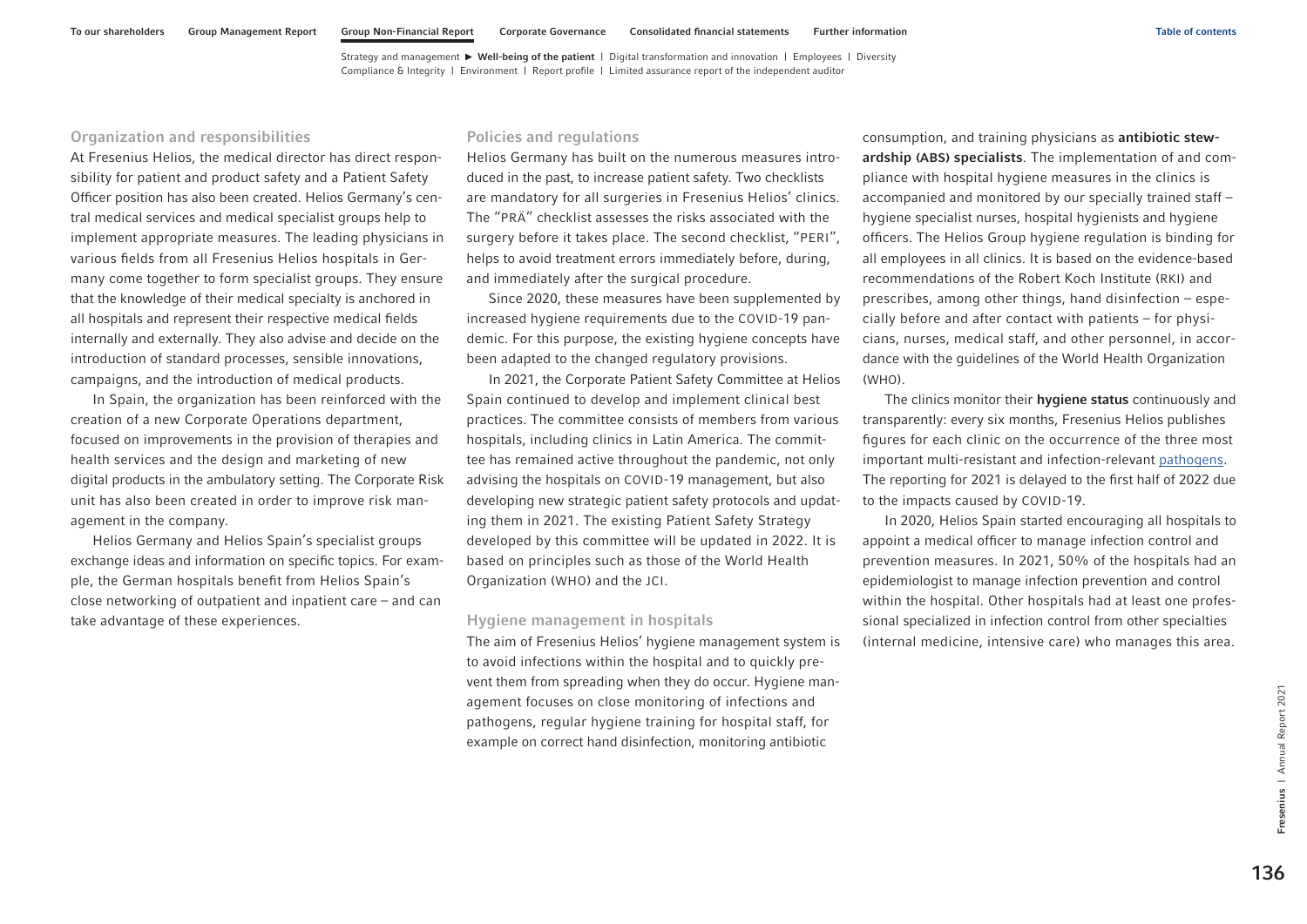## Patient information

Fresenius Helios provides information to its patients within its hospitals about the patient admission process with the help of the treatment contract, as well as special information documents and privacy statements. The therapeutic objective is discussed with patients during admission and discharge discussions with the treating physicians. Fresenius Helios communicates via an online magazine, social media, its website, and in its communication campaigns for the interested public. In addition, information events on specific medical topics are held in all hospitals (known as patient academies). Further details on transparency in health care can be found [on pages 185](#page-71-0) f. of this report, section "Compliance".

## Our ambitions

Helios sets company goals to measure the quality of treatment in its hospitals, using the E-IQI methodology in Spain and the G-IQI methodology in Germany. Each hospital treatment (case) is evaluated by making use of comparative measurements, with the benchmark being the German national average as calculated by the Federal Statistical Office or comparable national benchmarks in Spain. The target is in each case to be better than the national average for the respective indication. Further quality targets in our hospitals in Spain relate to patient satisfaction and are measured via the NPS, among other methods.

## Progress and measures 2021

In the reporting year, the management approach and the governance structure of Fresenius Helios remained mainly as reported in 2020.

The IQI methodology will be extended to the clinics in Latin America. In addition to the implemention of the necessary medical and patient data base, the medical documentation will be improved to gather the data relevant to calculate the IQI development.

As an additional tool for improving patient safety, the Corporate Committee on medical liability claims has been reorganized so that medical directors of the hospitals can now participate, in order to improve the healthcare risk management in the hospital network.

A specific policy to enhance the early diagnosis of sepsis was launched in 2021 at our Spanish hospitals. Also, to assist in its deployment, two training videos have been developed using real cases of patients with sepsis, to reinforce the key points that have to be taken into account in order to quickly identify this time-dependent pathology.

## Evaluation

Fresenius Helios assesses the health and safety impacts of all significant treatment or service categories for improvement potential.

In order to ensure that all physicians working at a hospital in Spain perform clinical acts for which they have demonstrated competence, a model has been defined to validate these competencies and accredit the professional to perform the corresponding acts and procedures. This model has been included in a corporate policy that also defines the monitoring of physicians´ complication rates through the minimum basic dataset (MBDS).

#### Evaluation of the quality of outcomes

For Fresenius Helios, the quality of medical outcomes is key. Helios Germany has defined specific targets for 47 (2020: 45) key quality indicators, including, for example, the frequency of interventions and their results. Helios Germany's results are expected to be better than the German average. The year 2021 was as the previous year exceptional for hospitals and was dominated for long periods by the pandemic and the treatment of COVID-19 patients.

In Germany, Helios achieved a total of 43 of its 47 Group targets in 2021. This corresponds to a quality target achievement of 91% (2020: 89%). In 2021, there were around 17% less patients in the clinics than in the pre-COVID-19 year 2019. Many patients stayed at home at the beginning of 2021, because of the nationwide restrictions and the cancellation of surgeries in hospitals in spring. In the second quarter, the number of patients started to increase again at our German locations.

Helios Spain has introduced quality indicators that correspond to Germany's G-IQI. The results are also compared with the goals of the IQM network. Each hospital publishes its results quarterly, and since 2021 monthly, in a central IT system. This allows individual hospitals to check whether they deviate from the standards set.

The competence gained through the research into COVID-19 and the improved diagnostics related to the infection also led to an improvement in the overall treatment in our Spanish hospitals. Earlier diagnosis, better knowledge of its management and the impact of vaccination, have resulted in less virulence of the illness, less use of intensive care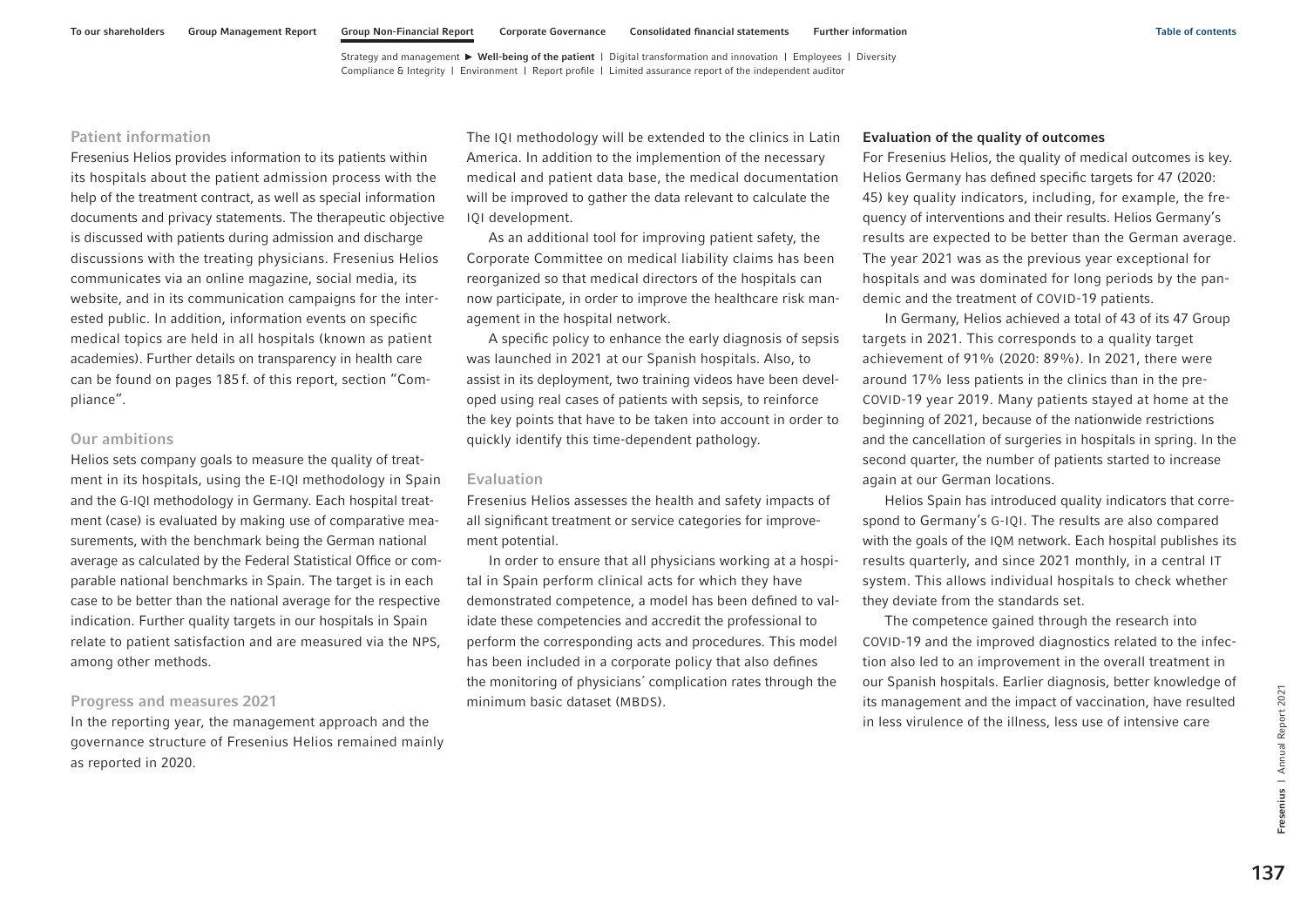beds and a lower mortality rate. Thus, throughout 2021, the mortality rate of those hospitalized by COVID-19 in Spain has fallen to 11% compared to 15% in 2020, which reached 17% in the first wave in spring 2020.

Helios Germany uses reporting and learning systems for critical events and near-misses of patients in all hospitals (Critical Incident Reporting System – CIRS). In 2021, a total of 576 events were reported in Germany (2020: 458), which were evaluated at the respective clinic level. The central consolidation and analysis of the CIRS data was further rolled out in 2021. In this way, risks relevant for the overall business segment are identified and remediation measures implemented.

At Helios Spain the clinics report patient safety incidents including near misses. In 2021, a total of 8,480 incidents were reported in 2021 (2020: 4,897). At Helios Spain we actively encourage the reporting of incidents, including hazardous (or "unsafe") conditions and near misses, as a way of promoting patient safety.

In the interests of transparent error management, Fresenius Helios handles and settles its liability cases itself as far as possible instead of handing them over to an insurer. As a result, we analyze these cases intensively and learn from them. In addition, Helios Germany developed a tool for use in 2021 that automatically queries preventive measures, which, in the event of a confirmed treatment error, will initiate a central review of the usefulness of the respective preventive measures.

#### HELIOS QUALITY INDICATORS

| Germany               | 2021   | 2020   | 2019   | 2018   | 2017   |
|-----------------------|--------|--------|--------|--------|--------|
| Key indicators, total | >1.500 | >1.500 | >1.500 | >1.500 | >1.500 |
| G-IQI-targets         |        |        |        |        |        |
| Targets achieved      | 91%    | 89%    | 96%    | 89%    | ን8%    |
| Peer reviews          |        |        |        |        |        |

Further information (German language only):https://www.helios-gesundheit.de/qualitaet/

# Patient satisfaction measurement

#### and grievance processes

The business segment uses the Helios Service Monitor to measure the satisfaction of inpatients in its German hospital locations once a week. Employees conduct short interviews on care and service. The information is collected anonymously. The management of the hospital and other authorized persons receive the monthly survey results. This makes it possible for necessary improvements to be introduced quickly. In addition, Helios Germany publishes the results of patient surveys, further data on medical treatment quality, and hygiene figures on its corporate website www.helios-gesundheit.de, see Qualität bei Helios (German language only).

In Spain, Fresenius Helios uses the net promoter score (NPS) to get specific feedback from patients who have been treated as inpatients, outpatients, or in emergencies. 48 hours after a hospital stay, an e-mail is sent to patients asking if they would recommend the hospital and its services. The results are analyzed centrally for Helios Spain and at a hospital level by type of treatment and treatment area. The

goal is to continuously improve the NPS results. The global NPS score has increased over recent years. until the start of the pandemic

#### NET PROMOTER SCORE (NPS) SPAIN

|               | 2021      | 2020    | 2019    |
|---------------|-----------|---------|---------|
| Global NPS    | 49.9<br>. | 54.1    | 54.6    |
| Total reports | 534,930   | 361,800 | 426.061 |

In 2021, Helios Spain identified high demand for outpatient consultation that is heavily penalizing NPS results, as the demand from patients is higher than the capacity for consultations and number of doctors in our clinics. The patients expressed their dissatisfaction through low results. The constraints were increased through the lack of professional staff, impacting the availability of services.

Further information can be found in the chapter Employees in the section "Evaluation[" on pages 162](#page-48-0) ff. of this report.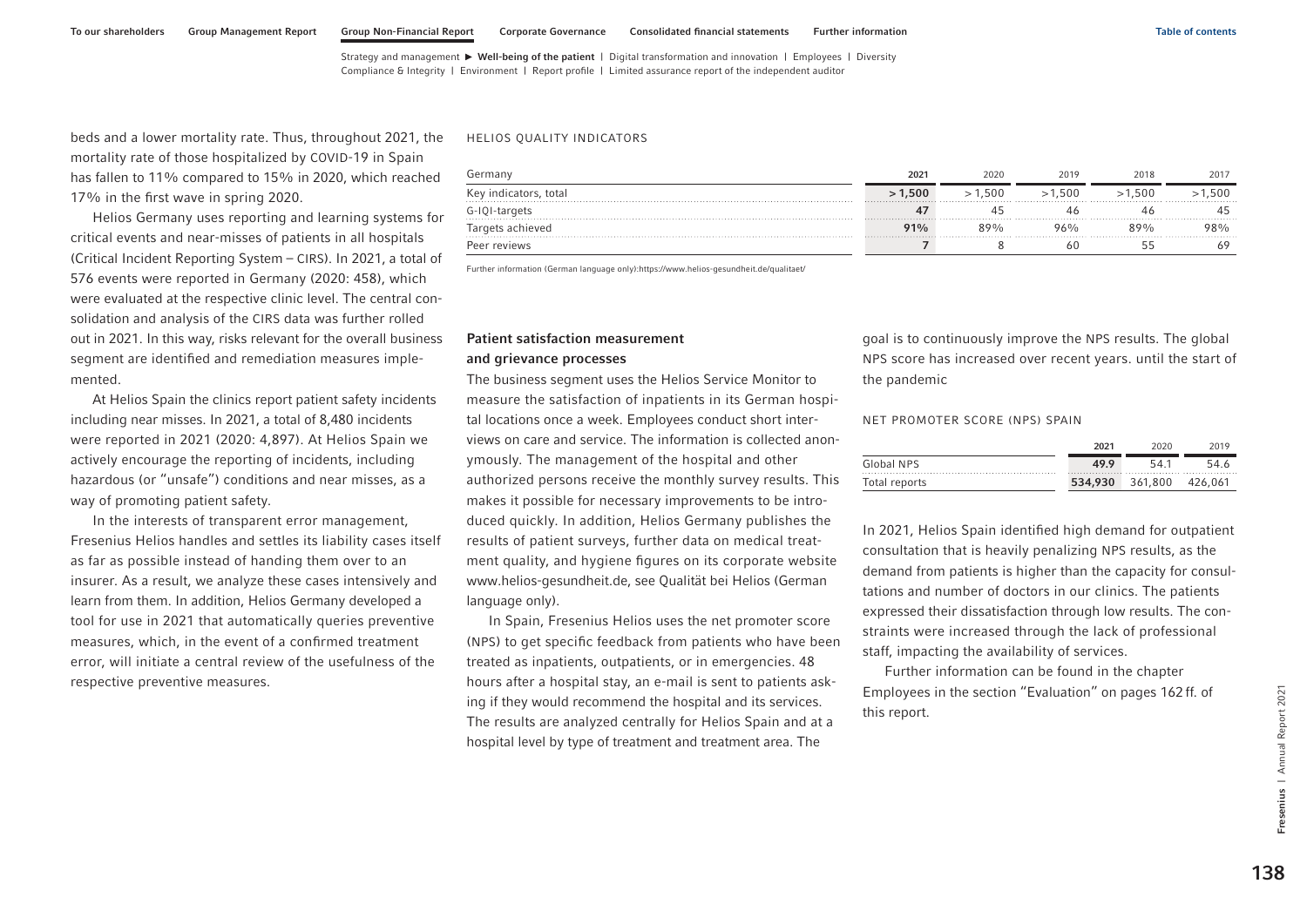#### Peer reviews

Helios Germany analyzes the cases – including treatments and medical routines – in hospitals that fail to meet individual quality targets, in order to identify and implement improvements. Particularly important are the specific audit procedures in the medical and nursing sectors, and the peer reviews – expert discussions of cases. In Germany, specially trained physicians from the hospitals of Helios Germany and from the IQM network cooperate in the peer review, and question statistical abnormalities. Their insights are translated into concrete recommendations for action in the hospital with the aim of increasing patient safety. In 2021, Helios Germany conducted a total of 7 peer reviews (2020: 8), due to the impact of the COVID-19 pandemic and the resulting restrictions on hospital operations.

Due to the pandemic, Helios Spain was able to perform only 4 peer reviews online by the end of 2021 (2020: 2). Internally, ISO 9001 audits were conducted at all Helios clinics in Spain.

## FRESENIUS VAMED

In post-acute care, elderly care and project management, all processes are regularly checked for their suitability and adapted, if necessary. In accordance with the Federal Association for Rehabilitation (BAR) guidelines, Fresenius Vamed implements all relevant measures to increase patient safety at its post-acute care facilities – including patient surveys, complaint management, and regular internal audits of all segments. The company receives feedback on the

quality of the structure, process, and outcomes from the insurers, e.g., as part of the quality assurance of the German pension insurance or the statutory health insurance providers. In all Fresenius Vamed health care facilities, patients receive relevant information material and patient training to ensure long-term treatment success. Reporting systems for complaints are also available in some health care facilities. In Fresenius Vamed's project business, the lead companies establish guidelines for all subsidiaries, which are reviewed in annual audits.

10 fully inpatient facilities at 6 locations provide care for people in need of care in care grades 1 to 5. The range of care and support includes basic care and medical treatment care, social care, day-structuring measures, and additional care for people with a considerable need for general supervision and care (dementia patients), as well as specialized care for people with severe neurological illnesses, with psychiatric or geriatric psychiatric illnesses, and for people with addictive disorders. In addition to full inpatient longterm care, all nursing facilities also offer short-term and respite care.

## Organization and responsibilities

In order to raise awareness of quality requirements among employees, Fresenius Vamed employs staff for quality and risk management. These employees report directly to management. Quality assurance officers carry out training courses in the various segments, thus integrating all employees in the quality management systems of their facilities.

The quality assurance officers can thus ensure that employees comply with their obligation to exercise due care. Fresenius Vamed informs its employees about its understanding of quality early in the initial training and introductory events. Guidelines are communicated to and documented for the relevant areas and departments in writing (e.g. via work instructions from the respective management).

The VAMED International Medical Board (IMB) ensures the exchange of information between Fresenius Vamed physicians from Austria, Germany, the Czech Republic, Switzerland and the United Arab Emirates. Within Fresenius Vamed, medical specialist groups and executive conferences coordinate on quality and safety.

## Policies and regulations

Fresenius Vamed sets ethical standards through its mission statement as well as through its Code of Conduct, the Clinical Code of Conduct, and the Code of Conduct for Business Partners. Fresenius Vamed's internal guidelines are based on regulatory requirements established throughout Europe, e.g. for rehabilitation. In elderly care, Fresenius Vamed follows the renowned salutogenesis methodological concept. In addition to the statutory requirements and the requirements of the insurers, Fresenius Vamed also adheres to international standards such as ISO and EFQM, expert standards, and medical guidelines. All internal guidelines are regularly reviewed and updated as necessary. Employees can obtain information on the guidelines via the intranet.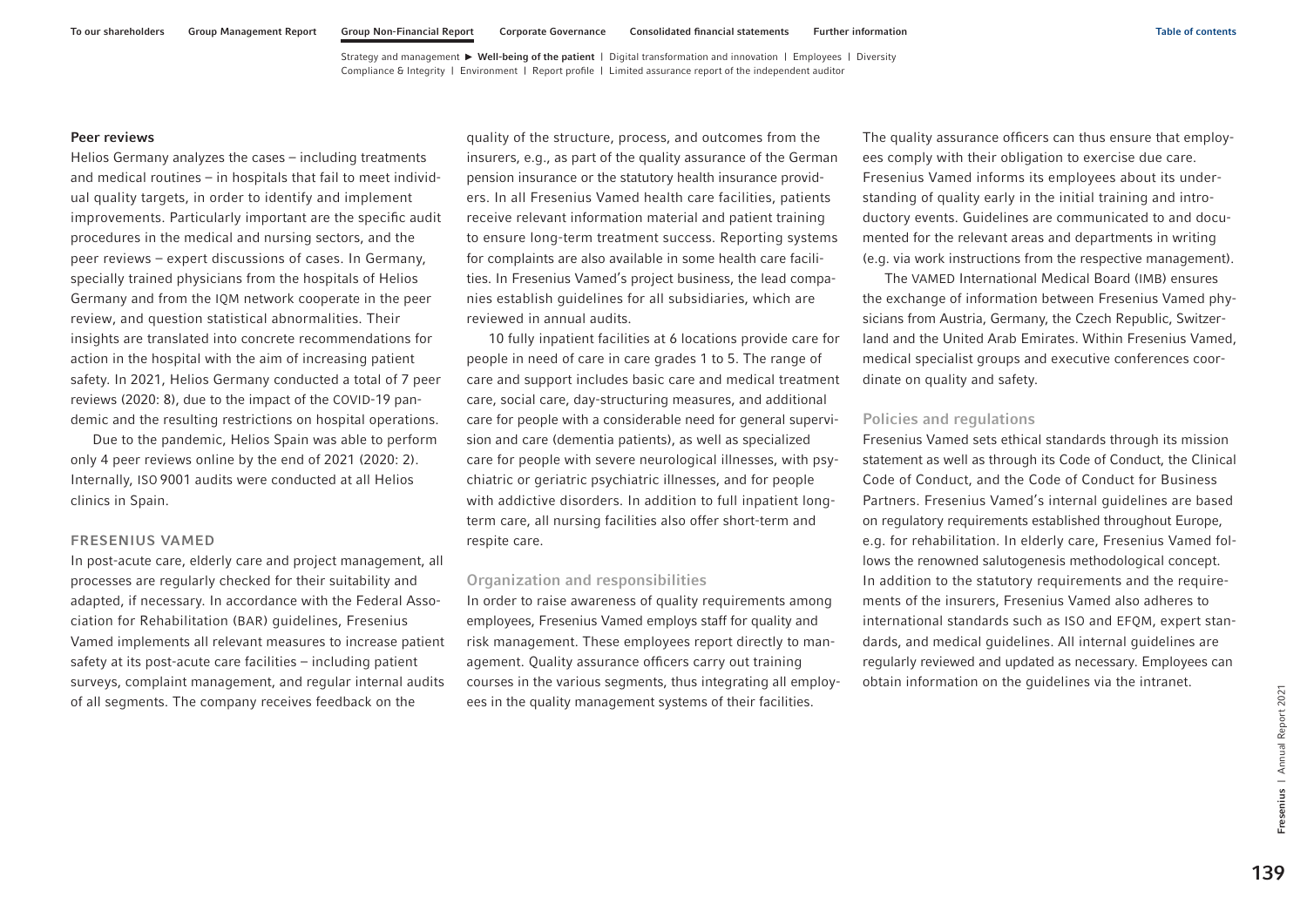## Hygiene management in rehabilitation and nursing care

One of Fresenius Vamed's tasks with regard to hygiene in rehabilitation clinics and nursing facilities is to ensure the highest possible protection for everyone – without restricting individual rehabilitation. Protecting patients from infectious diseases during their stay is a top priority. Newly established health care facilities follow systematic guidelines from day one to prevent infections breaking out or spreading. Clearly defined procedures are followed and compliance with hygiene regulations is strictly controlled.

Fresenius Vamed's hygiene standards in Germany are based on the recommendations of the RKI's KRINKO (Commission for Hospital Hygiene and Infection Prevention). These recommendations take into account all legal requirements for hygiene. In the German facilities, the central Head of Hygiene coordinates the hygiene specialists and establishes overarching standards, together with the Chief Medical Officer. One of the most important hygiene measures is hand disinfection. Fresenius Vamed follows the guidelines of the WHO in this regard. Hygiene specialists, doctors, and nurses with special hygiene responsibilities implement hospital hygiene measures. In Austria, the Federal Hospitals Act forms the basis for the management of hygiene plans, hygiene inspections, the use of hygiene specialists, and doctors with special hygiene responsibilities. In the course of the COVID-19 pandemic, hygiene inspections in the facilities were intensified. Hand hygiene and the correct wearing of protective equipment were continuously addressed.

## Patient information

Fresenius Vamed provides information to its patients in different ways – for example, in the patient information folder or in the treatment contract, and via information brochures, privacy statements, the house rules, and the mission statement. Welcome lectures and training sessions are also offered. The website is available as a source of information before arrival. The goal of therapy is usually discussed and evaluated with patients during admission and discharge discussions.

Since Fresenius Vamed is also active as an accredited inspection body (ISO 17020) and as a manufacturer of medical gas supply systems (RL93/42 EEC), the business segment is subject to both a labeling obligation and an information obligation in accordance with RL93/42 EEC and MPG and/or ISO 13485. The accreditation authority uses external audits, for example, to check whether appropriate provisions exist and whether regulatory or normative requirements are complied with.

## Our ambitions

Fresenius Vamed defines its quality goals annually with the aid of additional key performance indicators. The findings from complaint, case, and risk management are also incorporated. The goals are reviewed regularly.

#### Progress and measures 2021

In the reporting year, the management approach and the governance structure of Fresenius Vamed remained as reported in 2020. Progress was focused on the safeguarding and application of hygiene and safety protocols and on adapting those to regulatory provisions.

## Evaluation

Fresenius Vamed assesses the health and safety impacts of all significant product, treatment, and service categories for improvement potential.

## Personalized and individually tailored rehabilitation goals

Fresenius Vamed uses modern, resource-oriented approaches, such as the ICF concept (International Classification of Functioning, Disability and Health) or the computer-based evaluation system CHES (Computer-Based Health Evaluation System). This enables patients to achieve the best possible, evidence-based functional improvement to increase activity and participation in all areas of life, even after severe illness.

In addition, the findings on treatment quality are published, for example by Fresenius Vamed Germany on the website [Qualitaetskliniken.de.](https://www.qualitaetskliniken.de/) This allows patients to find out about key quality parameters of the various clinics before they are admitted.

## Measurement of patient satisfaction and grievance processes

Fresenius Vamed measures patient satisfaction in its health care facilities in a continuous and structured process. The evaluation is conducted on a weekly and a monthly basis. The company collects data, evaluates it internally, and implements appropriate measures, if necessary. Patient surveys are conducted while the patient is in the clinic, as well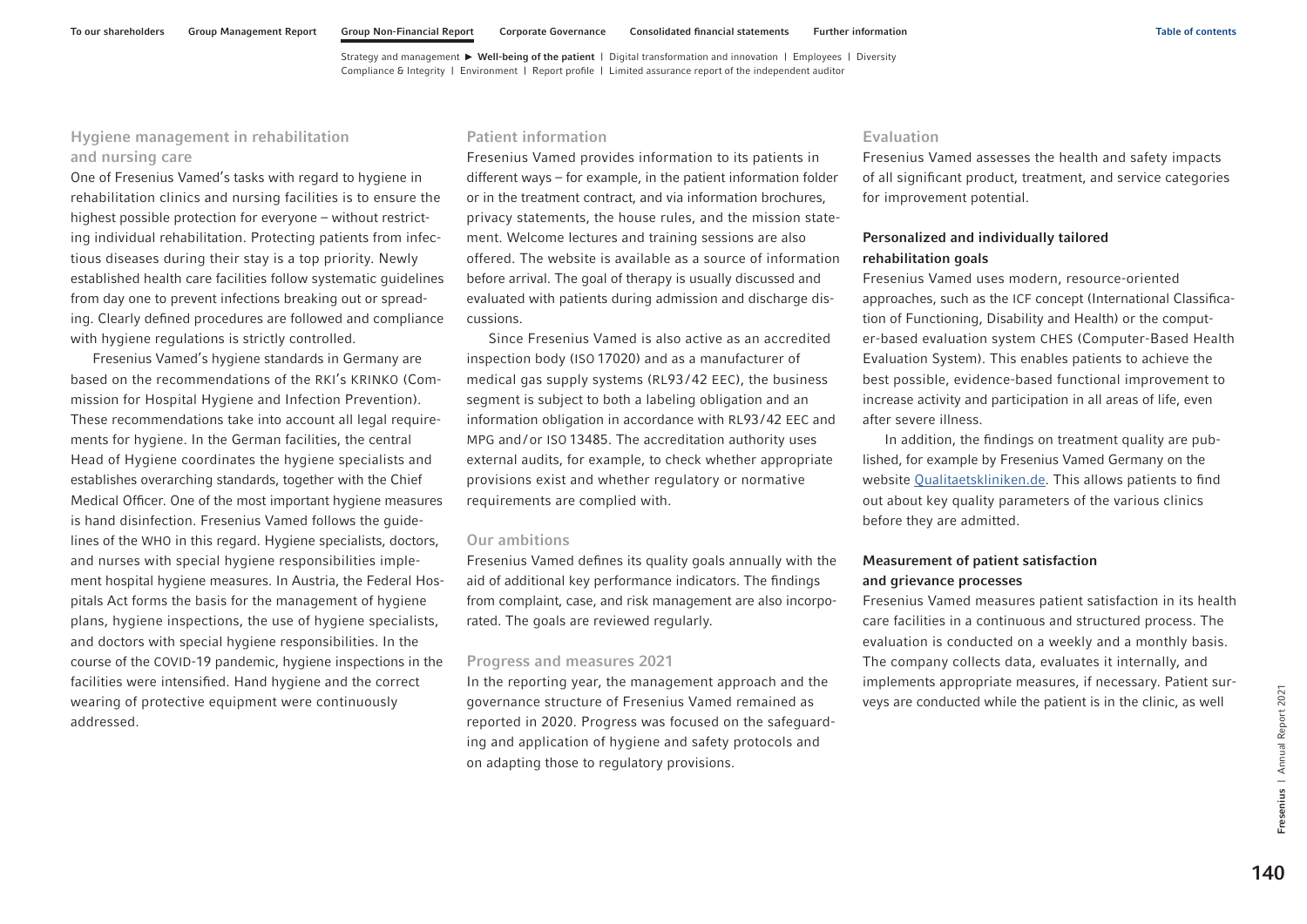[Strategy and management](#page-1-0) | [Well-being of the patient](#page-7-0)  $\blacktriangleright$  Digital transformation and innovation | [Employees](#page-40-0) | [Diversity](#page-64-0) [Compliance & Integrity](#page-68-0) | [Environment](#page-85-0) | [Report profile](#page-102-0) | [Limited assurance report of the independent auditor](#page-103-0)

<span id="page-27-0"></span>as after their rehabilitation; in some clinics both approaches are established. In this way, the clinics receive comprehensive feedback with regard to patient satisfaction.

Fresenius Vamed uses reporting systems for critical events and near-misses in its health care facilities, i. e., the electronic CIRS (Critical Incident Reporting System). Critical incidents can be reported anonymously there. The reports are processed by a dedicated committee. In addition, Fresenius Vamed uses systems for suggestions for improvement, material vigilance (material safety), and pharmacovigilance (drug safety). Thanks to these systems, a timely and appropriate response to potential sources of danger or complaints can be made, aligned with our internal quality standards.

## Audits and recertification

To ensure adherence to quality standards, Fresenius Vamed also performs regular internal audits as well as external recertifications. This is done in the certified health care companies as well as in the other facilities of Fresenius Vamed. Quality management audits are carried out there once a year in accordance with the ISO regulations. Internal audits are carried out systematically and cover all business segments, and at a minimum, those topics that are required by the certified standards – i. e., all quality management processes. Besides ISO certifications, audits are conducted by the external regulatory bodies, listed [on page 128](#page-14-0) of this Group Non-financial Report.

## DIGITAL TRANSFORMATION AND INNOVATION

## DIGITALIZATION AND INNOVATION

Digitalization plays an increasingly important role for Fresenius – whether in health care facilities, in direct contact with patients, or in production. It is a driving force behind the implementation of innovative technologies and treatment concepts and can help us to find solutions to many challenges in the health care sector and help unlock trapped value. For us, the focus is on the opportunities offered by digital solutions. Through innovative, safe, and user-friendly products and systems, we can further improve the quality and efficiency of treatments.

Digitalization as an opportunity in health care Fresenius has been pressing ahead with digitalization initiatives in its business segments for many years. On the one hand, these initiatives are aimed at getting closer to patients and better integrating them into preventive care and therapies. On the other hand, numerous applications help medical professionals to achieve even better treatment results even more efficiently and safely.

This is in line with the results of a [representative poll](https://www.fresenius.com/9284) [conducted](https://www.fresenius.com/9284) for Fresenius by the polling organization Allensbach Institut für Demoskopie in Germany, Spain, and the United States. According to a large part of the respondents, the increase in digitalization offers opportunities for the health care system. People associate digitalization with a whole range of positive effects, above all easier communication between doctors, easier access to health information, and improved diagnosis and treatment options. Furthermore, shorter waiting times, cost savings through improved efficiency, and an increase in the quality of health care are expected as positive effects of digitalization in medicine.

Important indicators for Fresenius' digital offering are the answers to the question of what people specifically want: the introduction of digital medical records, the expansion of telemedicine services, and the use of patient data for diagnosis are considered desirable by a large part of the population in Germany, Spain, and the United States. Around one-third of the population in each of these three countries also consider it desirable that more and more personal health data be recorded by means of apps, smartwatches, and fitness bracelets.

#### OUR APPROACH

Our markets are changing rapidly; this is particularly true with regard to digital trends in health care, which have been further accelerated by COVID-19. We are seeing increasing demand from patients, health insurance companies, and health care institutions for new digital services along the entire value chain. Patients want remote treatment and on-demand health care services. Data-driven decision-making is becoming increasingly important, for example in predictive maintenance of dialysis machines and analysis of patient data. At the same time, cybersecurity risks have made us aware of the need for standardized and resilient IT infrastructures.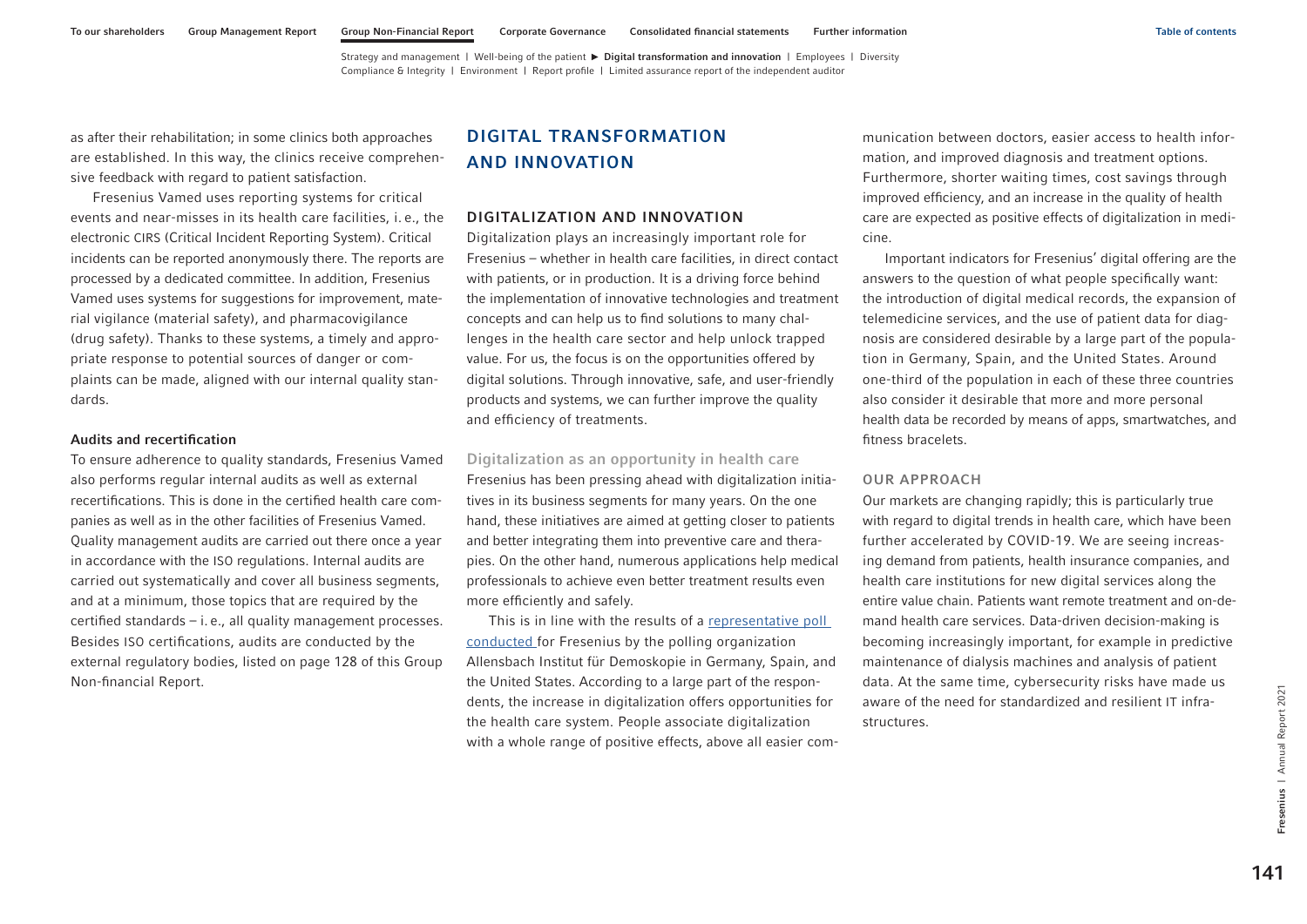<span id="page-28-0"></span>In order to drive digitalization and innovation at Fresenius, we take different approaches in the four business segments – from independent R & D strategies to active innovation management, as described in the Group Management Report on pages 51 ff.. We also involve external partners such as research institutions and start-up companies in this work. One of our priorities is developing innovative products that not only meet stringent quality requirements, but also affordability requirements. In doing so, we are responding to the growing demand worldwide for high-quality yet cost-effective products and outcome-based services.

Many of our stakeholders, especially our patients and our employees, are directly affected by the changes resulting from the advance of digitalization. Our R & D activities are closely linked to digitalization and are an integral part of our growth strategy. Our aim here is to improve products and processes as well as to develop innovative therapies and integrated health care services; however, we do not conduct fundamental research.

Our products and therapies are designed to help promote human health. Benefits and risks must be carefully evaluated. Whether it is in clinical approval studies or in clinical research projects, the Fresenius Group wants to create opportunities to improve the quality of treatment, especially in the area of critical illnesses and chronic diseases.

All new or improved products and services are subject to internal quality requirements as well as external regulations and regulatory requirements. In the case of digital developments, we pay particular attention to the requirements of the European Union (EU)'s General Data Protection Regulation (GDPR); for more information see the "Data Protection" section [on page 188 o](#page-74-0)f this report. We also observe European directives such as the EU Medical Devices Regulation (MDR) in the medical technology sector. We address possible risks such as hacker attacks on sensitive data and systems, by implementing comprehensive cybersecurity concepts, as described in the "Cybersecurity" section [on pages](#page-35-0)  [149](#page-35-0) ff.

#### Group-wide IT transformation

In 2021, Fresenius began implementing a new, Group-wide IT program to strengthen cooperation in the IT area and increase value creation in the Group. All organizations of the Fresenius Group have participated in the development of the program and are accompanying the transformation process in the Global IT Board.

We want to further develop our IT in such a way that it supports existing business models and enables the development of new ones. Our vision is to digitally transform Fresenius for improved patient care and a successful future for our Group.

## CLINICAL RESEARCH AND INNOVATIVE TREATMENT MANAGEMENT

#### Fresenius Medical Care

Fresenius Medical Care's Global Medical Office aims to enhance its patient-focused care delivery business model. This function, led by the Global Chief Medical Officer on Fresenius Medical Care's Management Board, aims to achieve the best clinical outcomes for patients, their families, and the payor community. This office is tasked with evaluating coordinated data from clinical science research and medical practice. This includes facilitating cooperation and knowledge transfer across the entire network of Fresenius Medical Care. More information can be found in the [Annual Medical Report,](https://www.freseniusmedicalcare.com/fileadmin/data/com/pdf/About_us/Sustainability/Medical_responsibility/FME_2021_Annual_Medical_Report.pdf) which is available online.

The business segment continuously engages in the research and development of innovative products and enhanced therapies. For example, it facilitates clinical trials, which are a crucial step in developing new treatments. Fresenius Medical Care is also further exploring non-interventional methods by means of mathematic modeling and virtual clinical trial simulations. The research and development activities follow regulatory guidance for clinical research practices. Additionally, they are conducted in compliance with ethical standards. In a global statement, Fresenius Medical Care outlined the principles with which the business segment commits to advancing health care and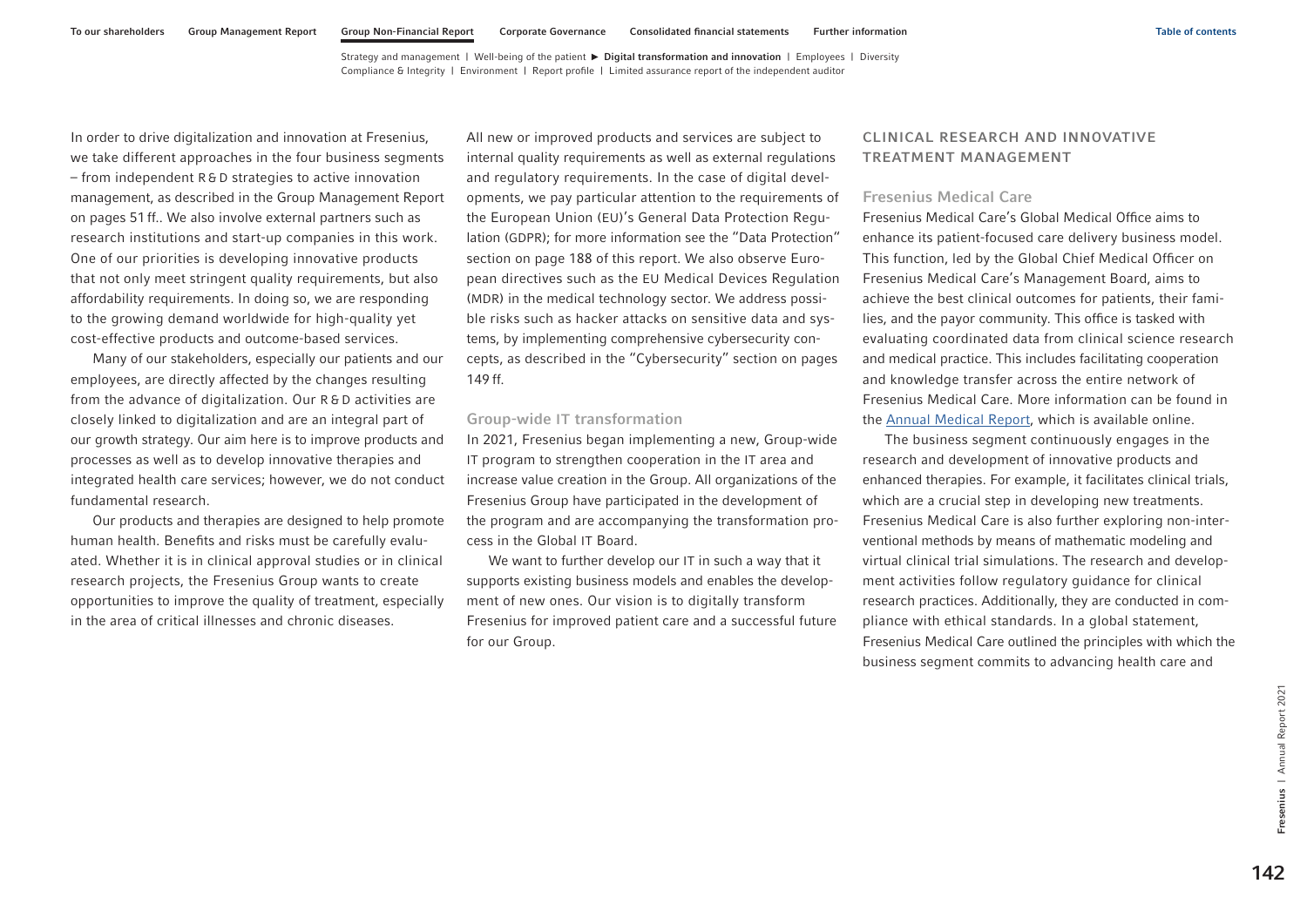managing related risk, as well as advocating for patient rights, patient well-being, and animal welfare. The business segment plans to make this publicly available in 2022. It is of importance, that research partners follow similar bioethics guidelines as the company itself.

The business segment's Frenova Renal Research division provides research services to third parties and has also started enrolling patients in a new initiative to develop the largest renal-focused genomic registry in the world. It aims to enroll over 100,000 patients by 2025. This new registry will contain genetic data from chronic kidney disease patients worldwide and help researchers improve their understanding of kidney disease.

## Fresenius Kabi

At Fresenius Kabi, the knowledge and expertise from experts in clinical nutrition, pharmaceuticals, and medical devices are embedded in research and innovation projects with the goal of improving patients' health and quality of life. As a manufacturer of generic drugs, clinical nutrition products, and infusion and transfusion therapies, as well as biosimilars and medical devices used to administer these products, Fresenius Kabi conducts clinical studies by commissioning qualified external contract research organizations (CROs) and

university scientific institutions to do so. For some products, clinical studies sponsored by Fresenius Kabi must meet regulatory approval requirements. In addition, further studies are conducted regarding patient safety, in order to gain new medical-scientific insights or comparative clinical studies with other products available on the market. The clinical studies sponsored by Fresenius Kabi are always carried out in accordance with strict legal requirements, including, for example, the guidelines of the International Council of Harmonisation of Technical Requirements for Pharmaceuticals for Human Use (ICH), of Good Clinical Practice (GCP), and of the relevant pharmaceutical regulatory authorities such as the U.S. Food and Drug Administration (FDA), the European Medicines Agency (EMA), the Declaration of Helsinki, and the EU General Data Protection Regulation. Fresenius Kabi sponsors studies for registration in close cooperation with various CROs, scientists, and physicians and supports investigator-initiated trials. These studies pursue the goal of generating new scientific knowledge that is significant for patient care using approved and new products.

Fresenius Kabi has a Chief Medical Officer and a Global Trial Committee that reviews, evaluates, and approves clinical trials before they begin. Responsibility for clinical study management is aligned with Fresenius Kabi's product groups and is anchored in the divisional organizations. Compliance with the applicable regulations and guidelines prior to, during, and after clinical studies is ensured by a risk-based auditing program. Here, safety of the study participants and validity of the study data are considered the most important criteria. No clinical trials are conducted without a positive vote by the responsible ethics committee and approval from the respective competent authority, where required.

When selecting study participants, Fresenius Kabi also takes diversity into account concerning the population group for which a product in question is intended. Fresenius Kabi does not conduct studies without a prior positive benefit/risk assessment. Furthermore, safety events occurring during a clinical study are constantly monitored and evaluated. Study participants are fully informed prior to the start of the study and are enrolled only with their consent. Internally, clinical studies are documented in a central database and the results are published in accordance with the applicable regulations.

## Fresenius Helios

Fresenius Helios conducts clinical trials at many sites to promote innovation processes in clinical treatment, medication, and interdisciplinary exchange. The business segment's innovative strength in clinical study management strongly influences its future success in therapy and inpatient treatment. Among other things, studies are conducted to deter-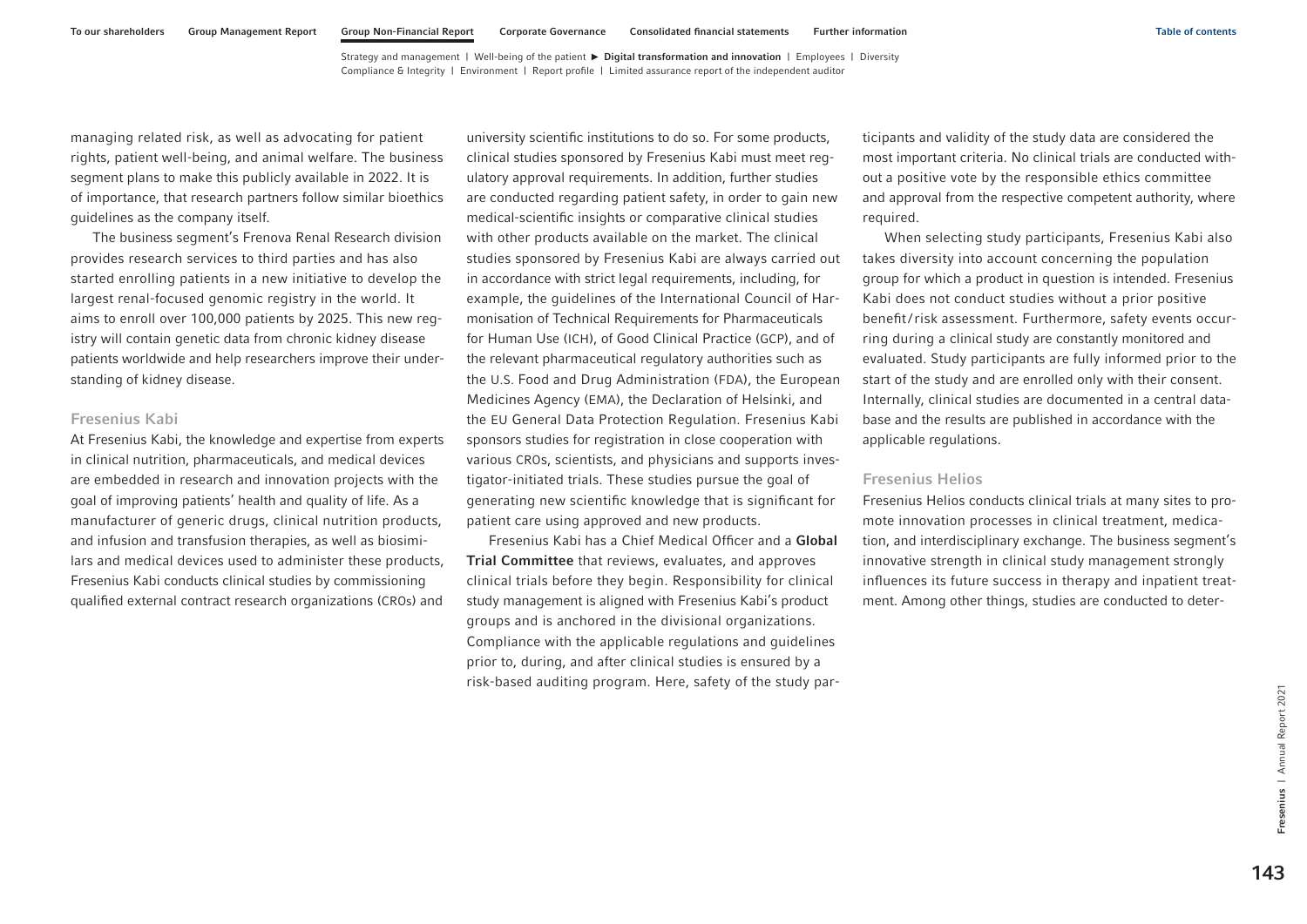mine how effective and safe medicines are and whether medical devices are suitable for approval in accordance with internationally applicable ethical and scientific standards, such as Good Clinical Practice or the Declaration of Helsinki of the World Medical Association. In addition, the division encourages its employees to engage in scientific and technological research activities. The aim is for them to develop personally and use their findings to enhance the well-being of patients.

Projects funded by public grants are also being carried out at the German Helios hospitals – supported by the Innovation Fund of the Joint Federal Committee (G-BA), the German Federal Ministry of Education and Research (BMBF), or ministries of further German federal states, among others. These projects serve the benefit of both Helios' employees and patients; they mostly focus on the development of new therapies, care, and treatment pathways. In cooperation with manufacturers, the focus is also on testing specially designed patient rooms (e.g., for dementia patients) or assessing new technologies in the sterilization of medical equipment. Helios Germany provides data on severe acute respiratory infections (ICOSARI) to the Robert Koch Institute (RKI) in order to monitor the appearance of influenza virus and coronavirus in hospitals.

## Clinical research projects

In Germany, the Helios Center for Research and Innovation (HCRI) is the point of contact for all employees of Helios clinics and its subsidiaries who want to conduct research –

whether with patient data, by participating in clinical drug and medical device studies, or by developing new apps. Before a clinical research project takes place in a clinic, it is ensured, for the protection of the participating patients, that scientific, ethical, and legal requirements are met and that the project complies with Fresenius Helios' guidelines and quality standards. These requirements are listed in the Helios Group Regulation Research and Science. This Group regulation also specifies the framework conditions within which Helios specifically promotes research projects of its own employees that are expected to have a high level of benefit for patients.

A total of 48 hospitals or integrated health care facilities are involved in at least one research project. The respective Helios clinics or facilities in question employ what are referred to as investigators and study assistants – specially trained staff such as biologists, chemists, or natural scientists with doctorates, but also nurses. They determine on-site the costs associated with a study and the benefits to patients and to Fresenius Helios. In addition, the HCRI supports the research clinics of Helios Germany along with employees in studies initiated by the clinics themselves (known as investigator-initiated studies, IITs).

HCRI, as the central office with experts in regulatory principles and methodology and in contract management, is supported by the Central Data Protection Service and has been conducting the central study review since 2019. More information on data protection can be found in the respective section [on pages 188](#page-74-0) ff. of this Group Non-financial Report.

In the wake of the COVID-19 pandemic, Helios-wide analyses based on routine data were conducted several times; they substantiated, for example, the changed number of

patients for various acute conditions (myocardial infarction, mental disorders, major tumor surgery) during the pandemic.

## Progress and measures in 2021

Under the Horizon 2020 research program of the European Union, the Helios Leipzig Heart Institute is coordinating [PROFID,](https://profid-project.eu/) a large international research project on prediction and prevention of sudden cardiac death after myocardial infarction. The project started in January 2020, is scheduled for five years, and brings together more than 20 top partners from 12 European countries including key academic institutions, the European Society of Cardiology, public health insurance bodies, health economic experts, and patient organizations. The Fresenius entities involved are the Helios Leipzig Heart Center and Helios Spain. The assessment of risk factors for sudden cardiac death is based on machine-learning approach using approximately one million patient datasets. The findings will be subsequently validated in two international clinical trials that are currently the largest clinical trials worldwide in the field of cardiac devices.

#### Evaluation

In 2021, a total of 424 studies were conducted in the Helios clinics in Germany, the majority of those with the goal to improve therapies for patients. For example, under the leadership of Helios ENDO-Klinik Hamburg, an international group of experts from over 40 countries developed guidelines and algorithms under which a safe return to normal operations and the performance of elective orthopedic sur-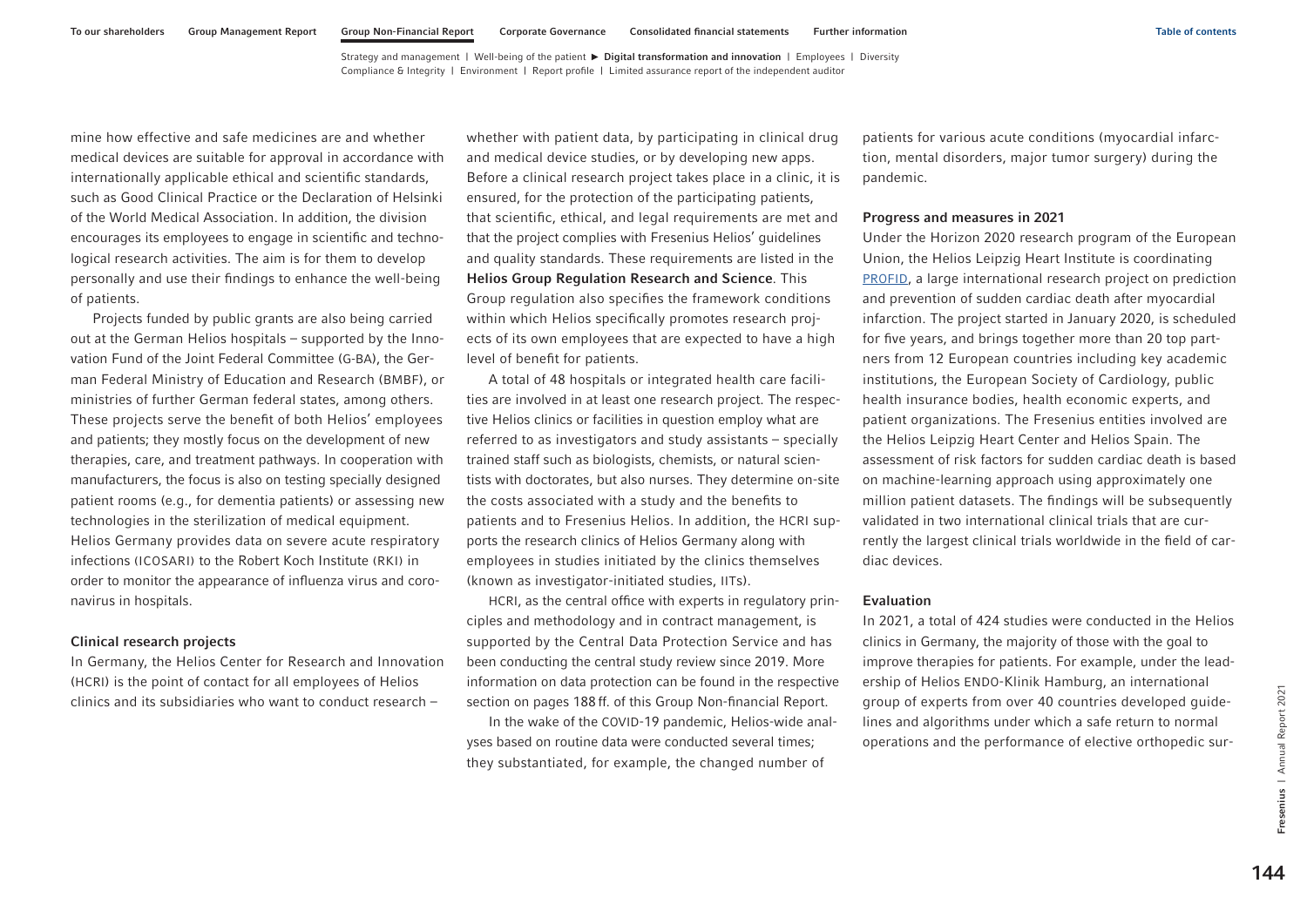gery was possible. The study results were publicated in spring 2021.

Further, Helios Germany conducted 34 COVID-19-related studies in its clinics.

#### Fresenius Vamed

At Fresenius Vamed's [Institute for Gender Medicine,](https://www.vamed.com/en/company/gender-institute/) all health issues that lead to an extension of the healthy years of life and to the improvement of quality of life are researched, with a particular focus on gender-specific aspects with regard to individualized medicine. These research activities encompass prevention, acute care, rehabilitation, and nursing.

## DIGITALIZATION AND INNOVATION IN THE BUSINESS SEGMENTS

## Fresenius Medical Care

Digitalization plays an important role for both health care services and products. The business segment continually develops products and digital services that improve access to health care, which has become more critical during the pandemic.

Fresenius Medical Care's Global Research and Development division manages the global research and development activities related to product engineering. The Global Medical Office is responsible for the clinical digitalization strategies and the use of digital clinical data for research and operations. The basis of this commitment to continuous innovation is articulated in the Code of Ethics and Business Conduct.

#### Progress and measures in 2021

▶ Telehealth care

In North America, Fresenius Medical Care has established telehealth platforms aimed at giving extra support to patients on home dialysis. For example, the cloudbased solutions for home dialysis are designed to keep patients connected to their care teams, with better access to recent treatment data. By making this data more easily accessible to clinicians, care teams can resolve treatment issues earlier and reduce hospitalization. For the peritoneal dialysis patient education experience app, the business segment was awarded two Bronze Awards for Excellence in Technology by the research and analyst firm Brandon Hall Group.

#### ▶ Digital product innovations

The business segment has expanded its digital options to facilitate better access to information for the patients under its care. The digital platforms enable virtual contact, which has, for example, reduced the risk of infection for patients and staff during the pandemic. Keeping patients and care teams connected and giving them access to recent treatment data is vital for continuously improving medical outcomes, user experience, and the effectiveness of care. The business segment has two main platforms, that are provided via apps. One is used predominantly in North America and the other is accessible across more than 20 countries in Europe,

Africa, Asia-Pacific, and Latin America. Combined, these apps had more than 26,000 active users in December 2021. The business segment use digital platforms in more than 20 countries to overcome the challenges presented by COVID-19. In the United States, Fresenius Medical Care recorded over 410,000 remote visits between patients, care teams, and physicians by the end of 2021.

## Fresenius Kabi

As a global health care company that offers lifesaving medicines and technologies for infusion, transfusion, and clinical nutrition, digitalization and innovation are of great importance to Fresenius Kabi. The digitalization of processes is a cornerstone in the development of innovations and an important aspect in effective care for critically and chronically ill patients, as well as compliance with regulatory requirements. Fresenius Kabi develops devices and applications in various medical fields to support its customers' ongoing digitalization. Devices not only have to be optimized in their core functions but increasingly need to be embedded into the IT systems of hospitals, clinics, and plasma centers. Fresenius Kabi wants to benefit from this trend and will focus on the constant development of its portfolio, while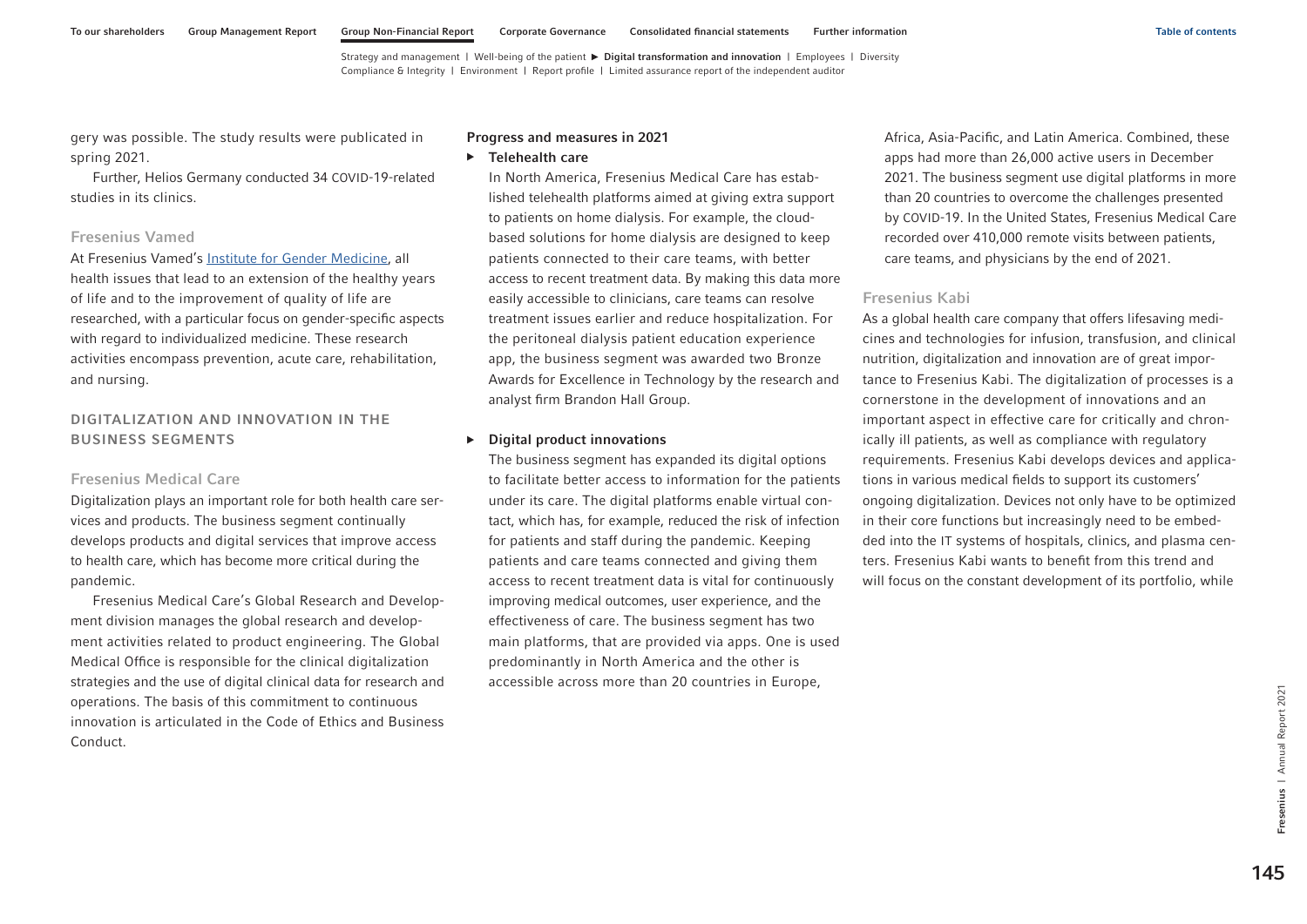acknowledging the increasing role of software in medical technology and its application area. This is part of the Fresenius Kabi Vision 2026, which was developed in 2021 and adopted in the fourth quarter.

In order to take even greater advantage of the opportunities of digital transformation and to develop digital business models, Fresenius Kabi has started to realign its IT organization as part of the Group-wide IT program. The digital transformation is thus to be driven forward and the value contribution of digital applications for the company and customers increased. The business segment is increasingly using intelligent automation and artificial intelligence to improve business processes in administrative functions. In production and quality management, Fresenius Kabi is using digital platforms to implement process control systems, monitor plant efficiency, and manage data and support workflows in laboratories. This also enables the business segment to access data to analyze and automate decisionmaking processes. Digital solutions are constantly being developed along the entire value chain to make internal work processes more efficient and simpler.

At Fresenius Kabi, responsibility for digitalization is anchored in the central, divisional, and regional organizations; steering responsibility lies with the Fresenius Kabi IT Executive Board, which is chaired by the responsible member of the Management Board and the head of the global IT department. Other relevant functions are also represented on this board.

#### Product innovation

In product development, Fresenius Kabi's expertise includes all related components, such as the raw material for drugs, the pharmaceutical formulation, the primary packaging, the devices needed for application of drugs and infusions, and the related production technology. In the field of biosimilars, Fresenius Kabi focuses on autoimmune diseases and oncology. More information on R& D can be found in the Group Management Report from page 51 onwards.

The business segment has standard operating procedures for the development and design of products and for the cybersecurity of its devices; for more information see the "Cybersecurity" section [on pages 149](#page-35-0) ff. The responsibility for innovation and development is anchored in the divisional organizations of the company. Fresenius Kabi constantly addresses the advancement of scientific findings. Employees work together in cross-organizational and cross-functional teams to develop innovative solutions for medical needs.

#### Progress and measures in 2021

#### ▶ Digital transformation

Fresenius Kabi started to implement the business segment's new governance structure as part of the Groupwide IT program for digital transformation in 2021. Fresenius Kabi has thus had an integrated IT organization for business-specific applications and IT services since October 2021 and in this way aligns them even more closely with the requirements of the business model and its customers and patients.

 $\triangleright$  Digital product innovations and digital applications Digital applications can help to ensure patient safety and regulatory compliance. For example, Fresenius Kabi introduced radio frequency identification (RFID) technology, known as smart labels, for drugs in the United States in 2020. The smart label enables hospitals to automatically identify, locate, and manage their inventories. Following the successful launch of the first RFID-labeled product in the United States, two more products with smart labels were launched there in 2021.

With digital technical services, Fresenius Kabi helps improve the efficiency of processes in hospitals and care facilities. Digital technical service applications accelerate maintenance and can reduce the downtime of medical devices due to maintenance work. In this context, Fresenius Kabi aims to offer its solutions to its customers in as many countries around the world as possible.

In compliance with data protection regulations, Fresenius Kabi is also working to use the data generated by the apps to improve patient care. For example, the aim is to identify potential risks for patients and improve the decisions made by patients or health care professionals.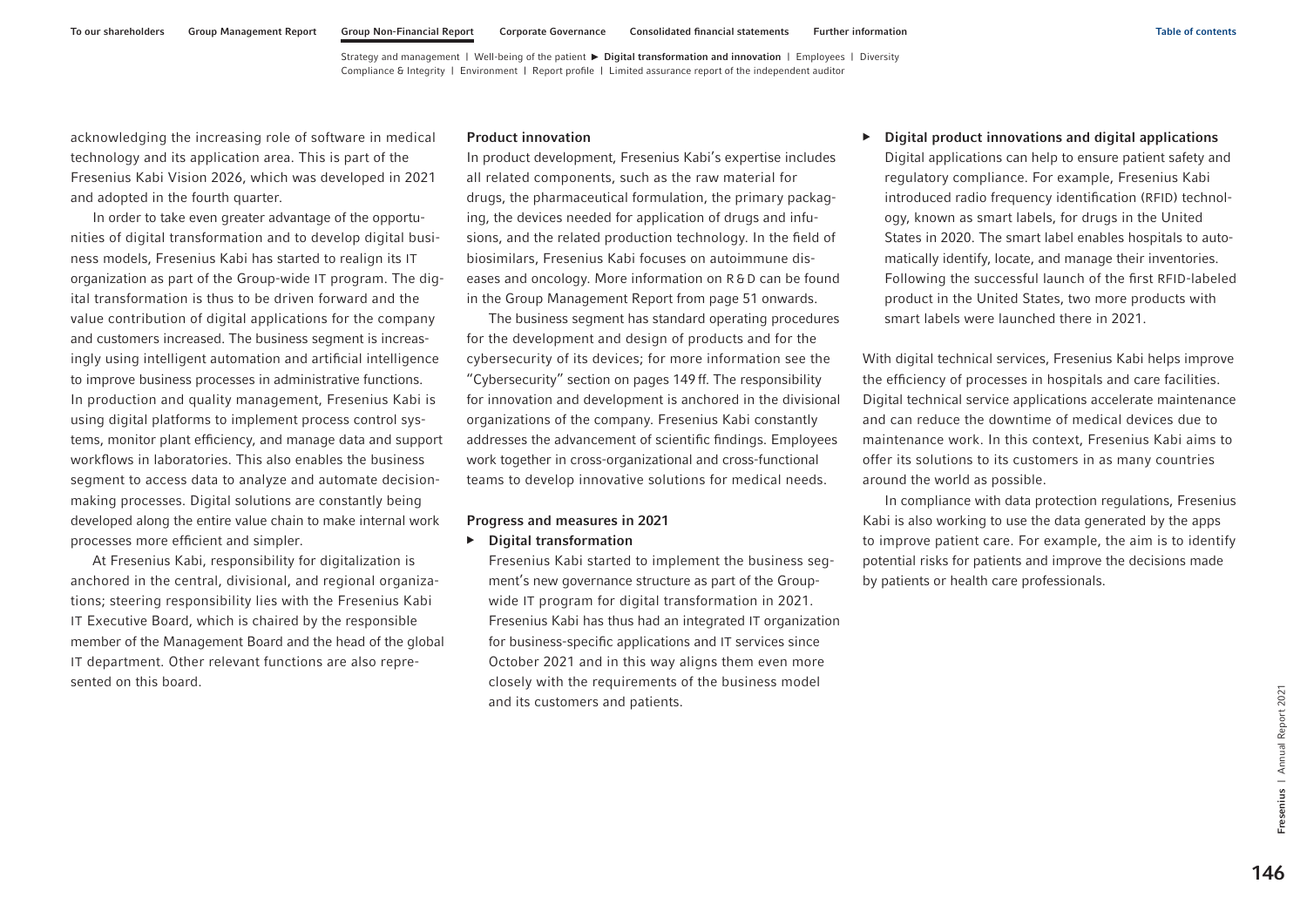## Fresenius Helios

Digitalization is key for Fresenius Helios to ensure the sustainability of its hospitals and outpatient facilities, and to improve the quality of health care and the service provided to patients.

Since 2020, the business segment has used a newly developed process for managing digitalization projects in Germany via the Helios Digitalization Board (Helios DIGI) to manage and centrally evaluate proposals for digitalization projects. Proposals are collected in the clinics and outpatient facilities of Helios Germany and in the Fresenius Group and then rated. The Board decides on the approval of project proposals. All digitalization projects, including rejected project ideas, are published in the "Helios.Digital" project database via the intranet "myHelios".

Helios Spain's IT and process strategy aims to further improve digital patient interaction such as video conferencing and chats, where patients can present their medical history, protocols, and automated tests for specific diagnoses. To ensure that the IT strategy is gradually implemented, the business segment has introduced a competence model called Digital Stars at Spanish hospitals. This model is based on three pillars: Digital Customer (patients), Digital Professional (employees), and Digital Organization (administration).

Each of the three pillars has key figures to indicate progress in digitalization and its acceptance, and collects data, for example on the number of patients making use of digital medical consultations, the number of electronic prescriptions issued by employees, and the number of invoices automatically generated. The data is evaluated on a monthly basis and enables comparison of the state of evolution of digitalization in the various hospitals in Spain.

#### The Helios patient portal

Fresenius Helios started introducing a patient portal at its clinics in 2019. Patients can now access treatment documents such as diagnoses, book appointments online, or attend video consultations at 50 German clinics, around the clock and from home. The portal can be accessed via the websites of the respective clinics. In 2021, the patient portal recorded 130,000 registered users, 300,000 documents exchanged via the portal and nearly 85,000 online appointments.

Many users already access Helios Spain's patient portal. Nearly all Spanish hospitals are connected. The hospitals benefit from a central data repository and improved data transmission and coordination. Via the digital portal, patients of Helios Spain can track the progress of their own clinical treatments and view recommended therapeutic measures. They have direct access to 3D radiological images and can contact their responsible specialists and interact via web formats. In addition, it is possible to digitally request an appointment for most of the examinations available and to read up on the risks associated with an examination. Prior to a procedure, patients can also sign a consent form electronically via the portal.

#### Electronic patient file (EPF)

A digital patient file with doctor's letters, findings, and complete clinical imaging is available at the majority of workstations in the clinics; this creates added value for both treatment providers and patients. By 2022, other medical data such as nursing documentation and medication will also be available in the digital patient file at Fresenius Helios. In about half of the Helios clinics, integrated software solutions already issue warnings of possible interactions with other drugs, which increases patient safety.

In general, this makes many processes more efficient and improves medical quality. The expansion of the Germany-wide telematics infrastructure, ordered by the government, into which the electronic patient file will be integrated in the future, focuses on improving the quality of care and the efficiency of care and administrative processes. This project aims to modernize the technical infrastructure in the German health care system up until 2025.

E-medication is one planned aspect of the telematics infrastructure. It will enable electronic prescriptions to be transmitted digitally to parties outside the hospital – e.g., medical practices and pharmacies – and to be uniquely assigned and tracked. Patients can make their own decisions on the distribution of information.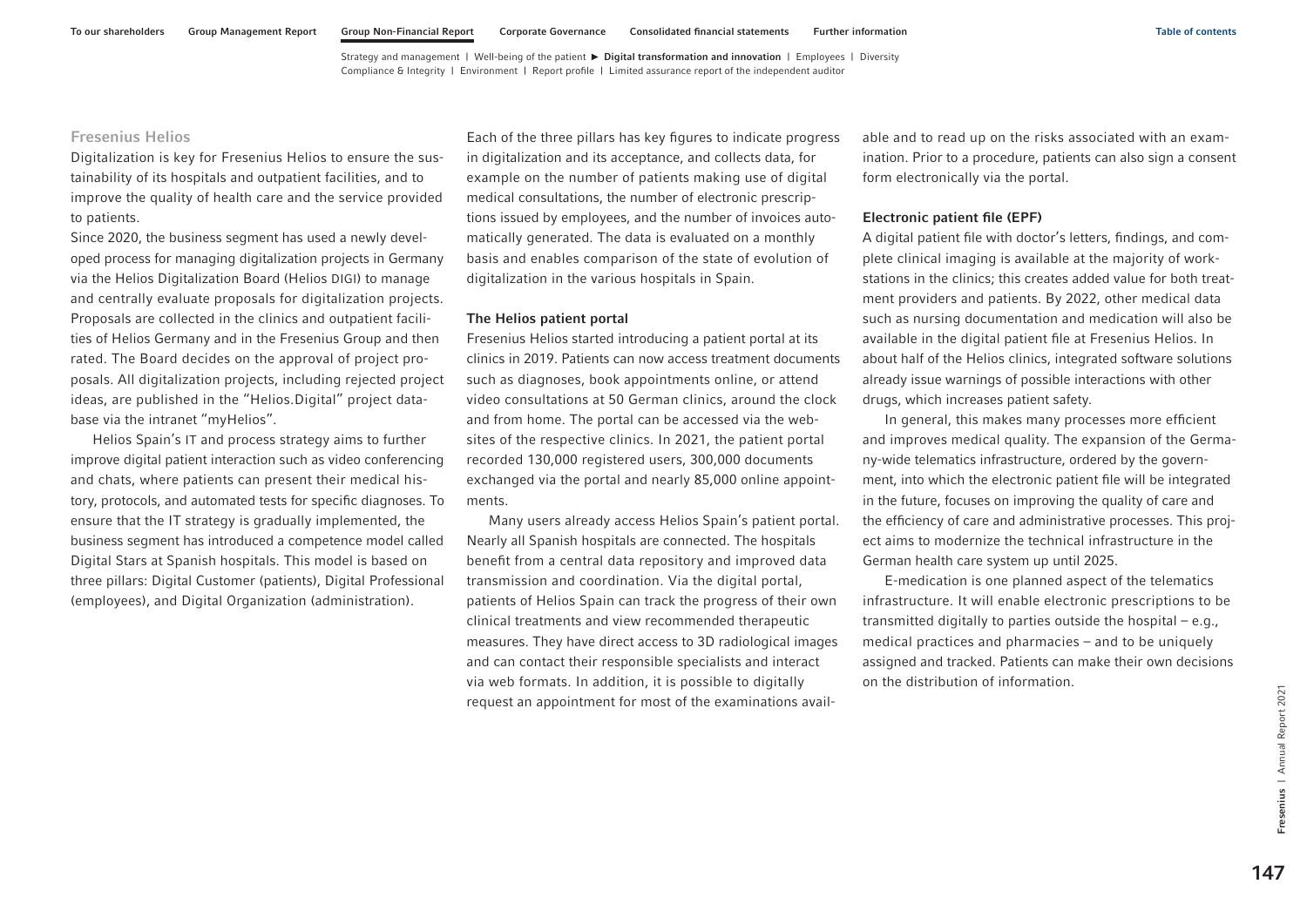In Spain, the electronic patient file contains discharge papers, issued by medical or nursing staff, along with medication information and prescriptions. Thanks to this paperless process, patients can go directly to the pharmacy with their smartphone. Prior to an appointment at the hospital, they fill out a form online and then receive notifications and directions. At the clinic they are navigated directly to the treatment room via the app.

## Fresenius Vamed

Fresenius Vamed has established digitalization as a strategic business area with the aim of implementing digitalization initiatives and projects, coordinating digitalization activities within the Vamed Group, driving digital innovation, and generating new digital solutions and services. Among other things, Fresenius Vamed is developing patient services for digital assistance systems that support ambient assisted living (AAL) and digital rehabilitation services. In the project business, Fresenius Vamed has long used complex virtual models (Building Information Modeling - BIM) in the planning and operation of health care facilities, which enable to simulate and optimize the entire life cycle (planning, design, construction, operation, and maintenance) of a health care facility. Additionally, Fresenius Vamed is also undertaking internal digitalization projects in the areas of project business, high-end services, and general operations management. The management of the digitalization strategic business unit regularly reports to the Management Board on progress.

#### Progress and measures in 2021

In 2021, the management approach and the governance structure of the digitalization strategic business unit of Fresenius Vamed remained as reported in 2020. Progress focused on various digitalization projects and initiatives in the areas of high-end services, overall operations management, and project management.

#### OUR AMBITIONS

The Fresenius Group diligently works on expanding its competencies and developing new areas of business in order to offer digital solutions to the challenges faced by the health care sector.

The four business segments take different, segment-specific, approaches to the area of digitalization and innovation. In the care of critically ill patients, the demands on treatment success are becoming ever higher. The demand for effective therapies together with intelligent medical applications and devices will rise steadily.

## EVALUATION

All business segments have their own approach to digitalization and innovation and are currently developing key performance indicators (KPIs). As a material aspect, digitalization and innovation is also included in the variable remuneration of the Group Management Board. Further information is included on page 234 ff. of the Annual Report 2021, see the Compensation Report.

In 2021, Fresenius Medical Care started the process of further integrating specific environmental criteria in its research and development activities. The business segment is also working to include sustainability topics in the early stages of innovation projects.

Fresenius Kabi continuously reviews its progress in the area of digitalization. In 2021, the business segment reviewed the structure of its IT organization. Responsibility for business-specific IT applications and services for medical professionals and patients are thus anchored directly in the business segment and decisions are accelerated. In this regard, Fresenius Kabi intends to make even greater use of artificial intelligence applications and to exploit the possibilities of analyzing digital information for the benefit of the company and its customers.

In 2021, no critical events with a significant impact on the safety of study participants or compliance with the applicable requirements and standards became known.

In the hospital sector, Helios Germany measures the degree of digitalization using the EMRAM Score from the service provider HIMSS Analytics. EMRAM is an eight stage  $(0 - 7)$  model that provides transparency on a hospital's degree of digitalized processes. A fully digitalized hospital would reach stage 7, while a hospital at stage 0 would use paper-based documentation in all departments. The results for 2021 will be available in the first quarter of 2022.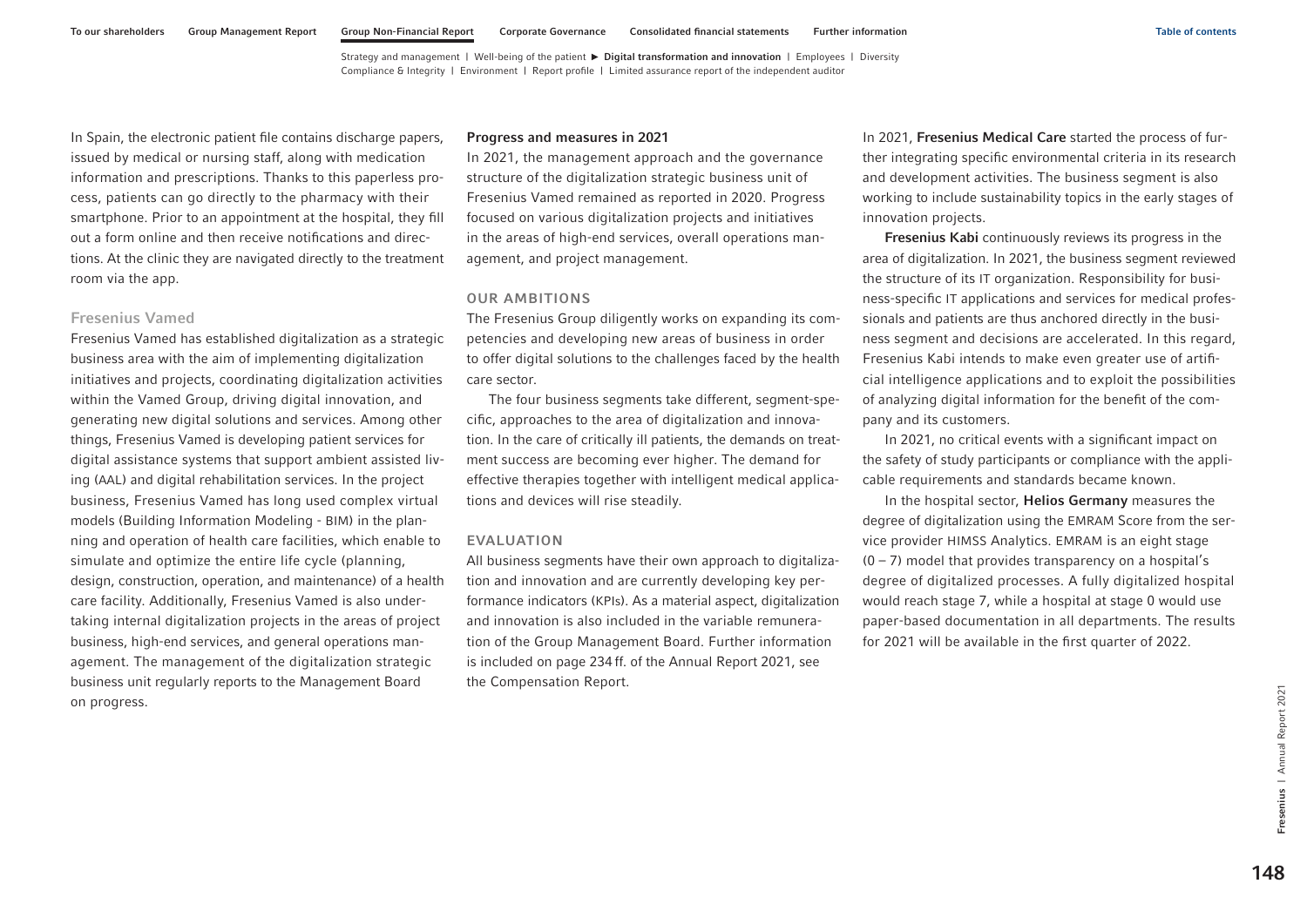<span id="page-35-0"></span>Fresenius Vamed regularly reviews its management approach using standard controlling processes. In addition, the digitalization strategic business area collects data and regularly reports on the status of the respective initiatives and projects in the business segment. Fresenius Vamed uses common trend and innovation studies, e.g., Gartner Hype-Cycle, and in 2021 also the results of the Allensbach study, to formulate and evaluate strategies for digitalization in the health care market. Local publications and trend analyses are also taken into account. In 2021, the business segment increased the use of telehealth solutions and mobile apps.

Overall, the digitalization of processes was driven forward throughout the Fresenius Group in 2021.

## **CYBERSECURITY**

#### OUR APPROACH

At the Fresenius Group, we pursue a holistic approach for the management of cybersecurity. We bring cybersecurity and business decision-makers in the Group together to develop a joint approach aligned with our strategic goals. We base our strategy on cyber-risk analyses and the security requirements of our four business segments. This approach is reflected in all Group security policies.

In 2017, the Management Board of Fresenius Management SE initiated the Cybersecurity Approach, Roadmap and Execution (CARE). Since 2018, CARE has represented the Group's cybersecurity program, which bundles initiatives to strengthen our resilience in preventing and defending against cyber attacks. In 2020, the Management Board of Fresenius Management SE enacted a Group-wide Cybersecurity Policy that defines the objectives, structure, and operational organization for cybersecurity governance across the Fresenius Group, embedded in CARE.

To manage Group-wide cybersecurity and associated risks, we have determined five risk domains. These are managed by the respective Risk Domain Managers – at corporate level and in the four business segments. Facilitated by the Group Cybersecurity Office (GCSO), the managers appoint Special Interest Groups (SIGs) that define cybersecurity requirements and coordinate risk management activities. The managers promote the use of best practices and the exchange of expertise and knowledge across all cybersecurity risk domains.

The CARE program is structured along these risk domains across four cybersecurity clusters to ensure that our digital environment stays robust and recovers quickly in case of an incident. Overall, eight sub-programs have been set up to meet the primary objectives of the respective clusters in all risk domains:

- ▶ Critical Asset Protection: Protection for the most critical assets that are of highest value to the Group
- ▶ Baseline Security: Defining and implementing minimum cybersecurity standards
- ▶ Cyber Defense: Detecting and responding to cybersecurity incidents in a timely manner to limit the business impact
- ▶ Governance, and Risk & Organization: Establishing a foundation for effective cybersecurity governance

The Opportunities and Risk Report contains further information on cybersecurity at Fresenius in 2021, on page 110 f.

## Certification and commitment

Cybersecurity insurance policies are in place at business segment level, where deemed suitable for risk transfer. In addition, there are certifications such as ISO/IEC 27001 at Group and business segment level. In addition, to complement the governance structure for risk minimization and to further hedge risks, the conclusion of a global cybersecurity insurance will continue to be evaluated at Group level.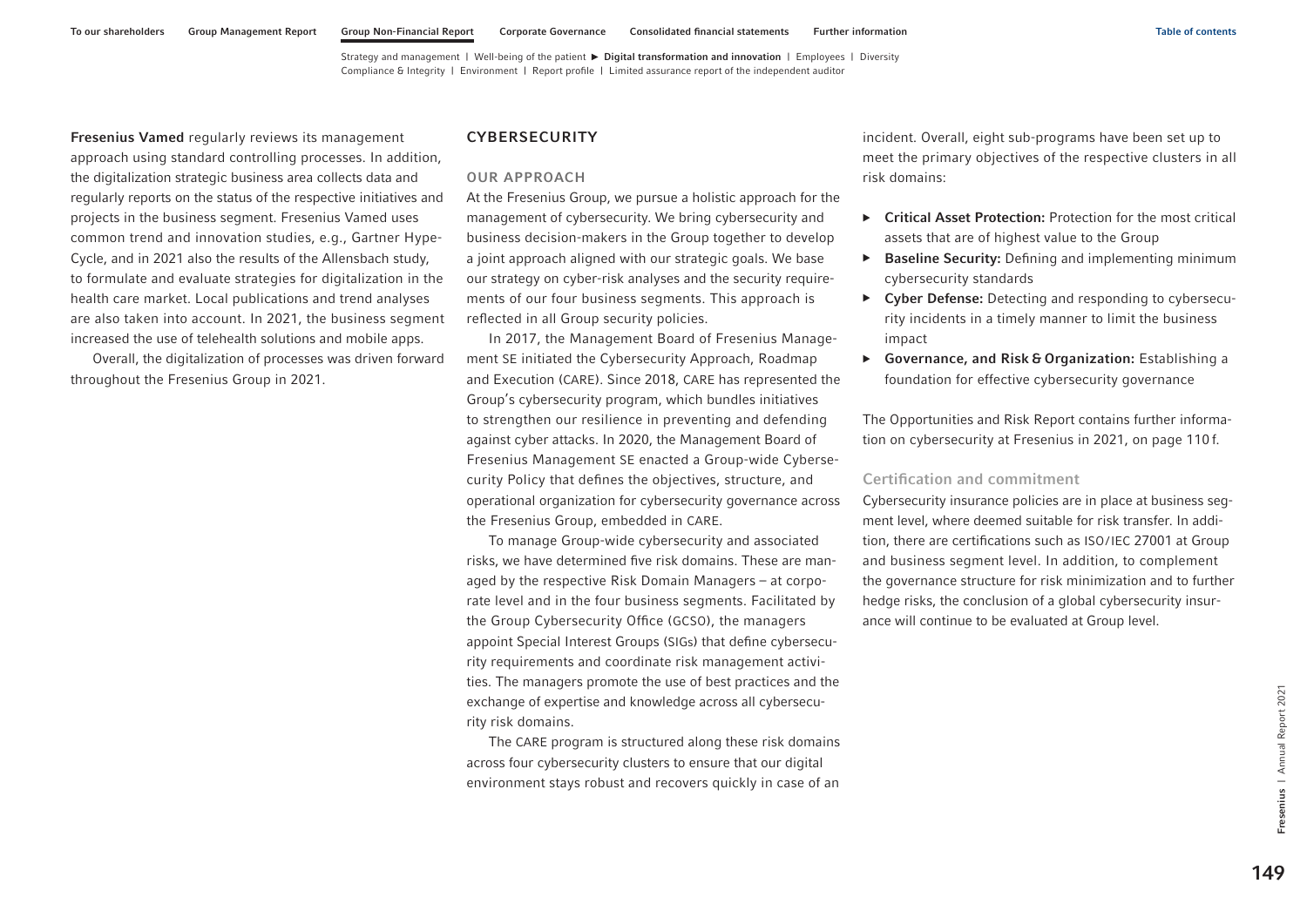Organization and responsibilities

#### CYBERSECURITY ORGANIZATION

### The organizational structure

The CFO on the Fresenius Group Management Board oversees cybersecurity governance and receives direct reporting from the Group Head of Cybersecurity. The position of the Group Head of Cybersecurity, who acts as Group-wide Chief Information Security Officer (CISO), has overall responsibility for the governance of cybersecurity within the Fresenius Group and leads the Group Cybersecurity Office (GCSO). He defines the Group-wide cybersecurity strategy and coordinates this strategy with the respective cybersecurity heads in order to ensure an aligned approach across all business segments.

In the four business segments, the respective Business Segment Heads of Cybersecurity (Segment CISO) are responsible for the activities in the respective business segments. At Fresenius SE&Co.KGaA level, the Corporate Head of Cybersecurity is responsible for the individual corporate functions.

The GCSO enables and manages cybersecurity within the Fresenius Group. It ensures that relevant cybersecurity activities are organized and implemented at the business segment level, monitored, and coordinated from a Group perspective. Where necessary, the business segments are advised and supported in their activities.

The GCSO is divided into six functions: Cyber Governance & Assurance, Cyber Risk & Economics, Products Secu-



rity & Architecture, Cyber Defense & Analytics, Cyber Culture & Training, and Cyber Program Management.

At the operational level, the four business segments are responsible for their cybersecurity management. The business segments establish and report on strategic objectives and strategies for addressing risks. The objectives are based on the Group-wide cybersecurity strategy and are autonomously defined by the Business Segment Heads of Cybersecurity, who are responsible for implementation.

In addition, the cross-divisional Cybersecurity Board meets on a bi-monthly basis. It consists of the Group Head of Cybersecurity, the Corporate Head of Cybersecurity, and all Business Segment Heads of Cybersecurity. It ensures the exchange of information on Group-wide cybersecurity matters between the business segments and Group functions, defines criteria for evaluating and monitoring the development of cybersecurity across the Group, and reviews the progress and results of cybersecurity measures and initiatives. The Cybersecurity Board also monitors the adoption and implementation of the Group-wide cybersecurity policies.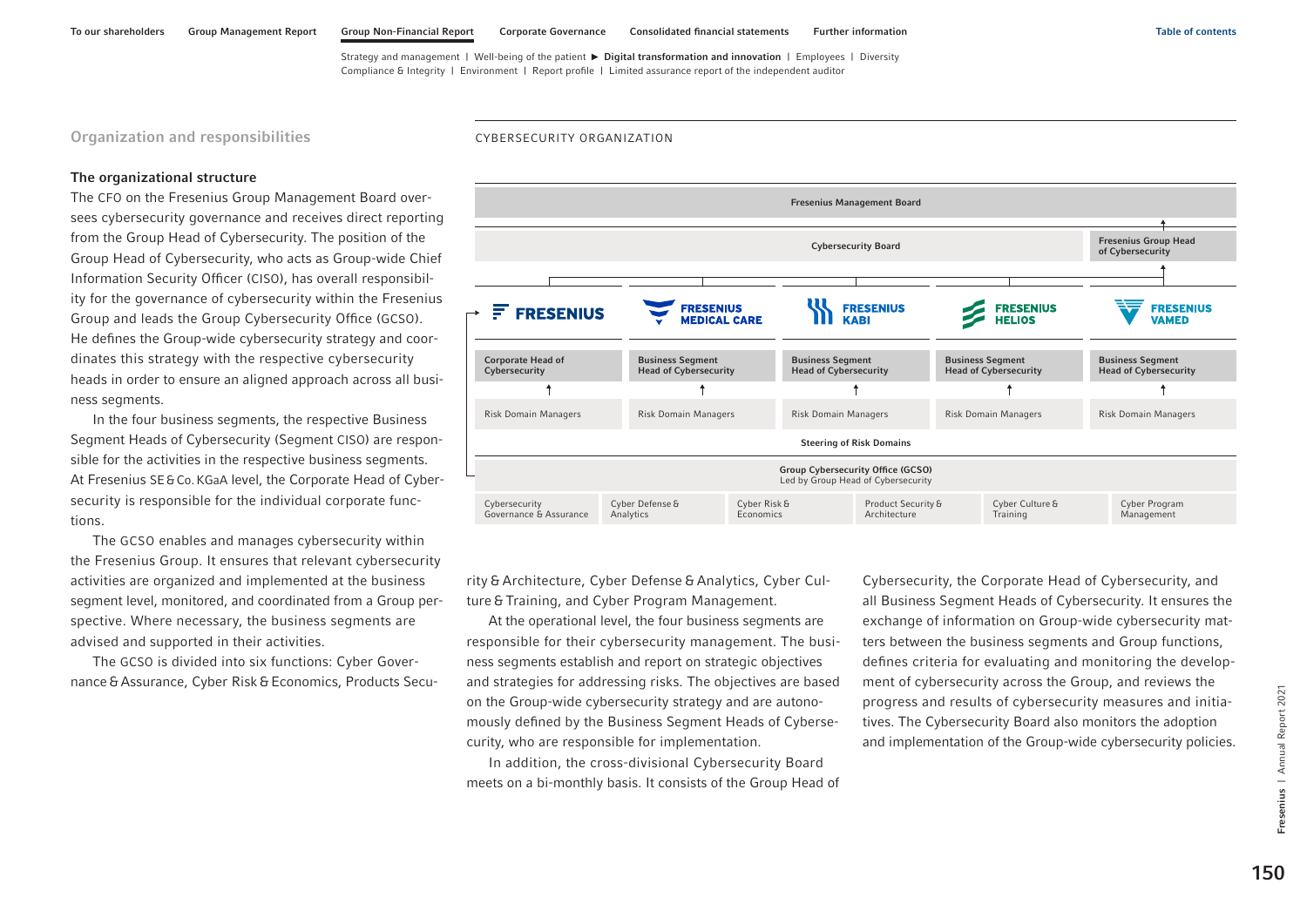The individuals responsible for cybersecurity usually have many years of experience in cybersecurity management, extensive knowledge, and appropriate professional certifications.

### The reporting structures

The CFO of the Fresenius Group, as a member of the Management Board of Fresenius Management SE, is informed about cybersecurity-related topics on a weekly basis by the Group Head of Cybersecurity, and as required. The Group Head of Cybersecurity reports quarterly to the Management Board of Fresenius Management SE and at least annually to the Supervisory Board. The Chief Financial Officers of the business segments, and for Fresenius Vamed the member of the Management Board responsible for the service business, meet on a quarterly basis in the CARE Steering Committee to organize regular reporting and to steer the cybersecurity initiatives across the business segments.

The Business Segment Heads of Cybersecurity inform the respective members of the CARE Steering Committee and additionally report on cybersecurity matters to their Management Boards at least on a bi-annual basis. The Risk Domain Managers report to their respective Heads of Cybersecurity. In addition, the Data Protection, Enterprise Risk Management, and Compliance departments regularly exchange information on matters relating to cybersecurity.

## Guidelines and regulations

Our Cybersecurity Policy Framework consists of a set of policies, requirements, and procedures. It forms the foundation for cybersecurity in all business segments and Group functions. Within this framework, we define confidentiality, integrity, and availability as our key objectives for protecting digital information, technologies, and systems across our risk domains. It was approved by the Management Board of Fresenius Management SE and the management committees of the four business segments.

The Cybersecurity Policy is based on the Fresenius Code of Conduct and follows internationally recognized standards and best practices, such as the [Charter of Trust.](https://www.charteroftrust.com/) It defines the overarching policy and organizational structure for cybersecurity governance in the Fresenius Group. The underlying Risk Domain Policies specify the framework, processes, and roles and responsibilities for each risk domain to attain the overarching objectives of protecting the confidentiality, integrity, and availability of Fresenius' digital information in a holistic manner.

The four business segments also have specific minimum security standards, which take into account specific regulatory requirements or local legislation. Minimum security standards already established in the four business segments are leveraged as Group-wide standards where appropriate.

## Our ambitions

The objective of our cybersecurity program CARE, which covers all risk domains, is to increase the maturity level of our cybersecurity capabilities, strengthen our resilience towards cyber attacks, and continuously reduce our cyber risks. We evaluate the ever-changing threat landscape, define minimum security standards for our cyber risk domains, and implement appropriate security measures in

a targeted, risk-based, and cost-effective manner. The Cybersecurity Board annually develops Group-wide and business-unit-specific operational objectives and measures to safeguard the confidentiality, integrity, and availability of our digital information – and to continuously enhance the cybersecurity of our IT, manufacturing, and health facility environments ,as well as our medical devices. These are coordinated via the Group Head of Cybersecurity and are submitted to the CARE Steering Committee, which is established at Management Board level and meets on a quarterly basis.

### PROGRESS AND MEASURES IN 2021

### CARE Program

Throughout the reporting period, the various CARE sub-programs have been established to fulfil our ambition of increasing the maturity level of our cybersecurity capabilities, strengthening our resilience against cyber attacks, and constantly addressing our cyber risks. Selected progress in line with the CARE program structure is outlined below:

▶ Cybersecurity Baseline Measure Implementation (CBMI): implementation of enhanced cybersecurity baseline measures, such as endpoint detection and response (EDR) solutions, strengthened authentication mechanisms for critical areas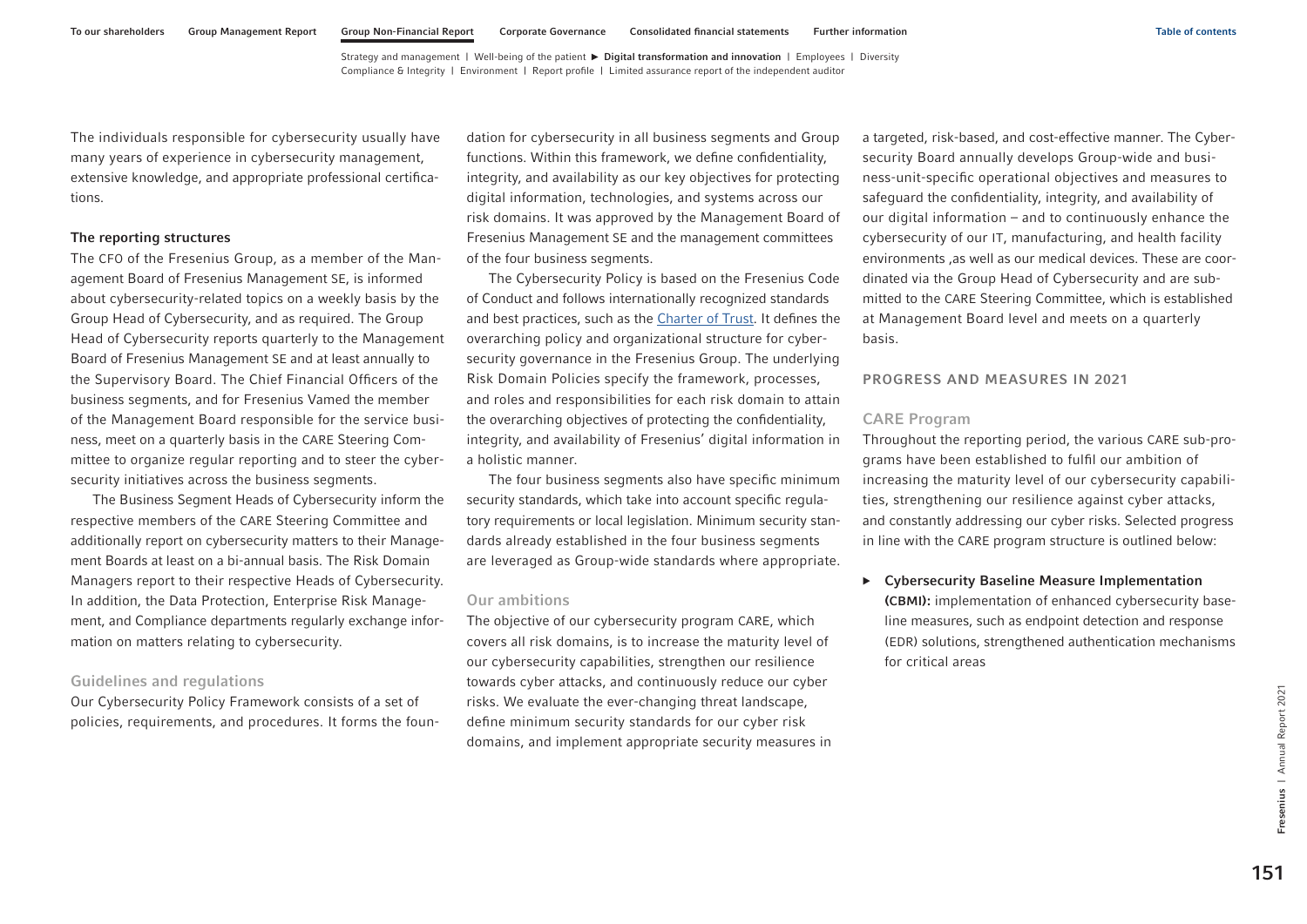- ▶ Cyber Training & Awareness (CTAP): extending the reach of the Group-wide training and awareness platform; conducting various training and phishing campaigns; establishing the cybersecurity awareness brand ("Cyber Aware") and associated materials such as posters, videos, and merchandise articles
- ▶ Cyber Defense: aligning incident response procedures; implementing the "Fresenius Virtual Cyber Defense Center" and the "Fresenius Intelligence Office"; extending monitoring visibility to enable early detection and fast response
- ▶ Governance, Risk & Organization: implementing a cybersecurity governance structure; assessing cybersecurity capability maturities; defining a cybersecurity risk management framework; conducting several cyber risk insurance dialogs to evaluate cyber risk transfer

### Risk analysis

In accordance with the newly established Group-wide Cybersecurity Risk Management Framework, the GCSO – together with the business segments – conducts a business-driven evaluation of the strategic cybersecurity risks along Fresenius' value chains. The cyber risks of the Group are attributed to the business activities of the respective business segments. While the cyber risks in the product business are closely related to interruptions to manufacturing or logistic processes, as well as theft of intellectual property, the risks in our health care facilities are related to patients, their health information, and the medical devices used.

We continuously derive our cybersecurity measures from the bi-annual cyber risk evaluations in order to effectively mitigate our risks.

We are currently in the process of designing a cybersecurity metrics system that will enhance transparency regarding the overall cyber risk situation of Fresenius. To this end, we defined an initial set of metrics (e.g., what we refer to as crown jewels with critical weak points, average phishing simulation click rate, mean time required to resolve incidents), which in future are to be collected across all the Group's cybersecurity environments. This will help us to understand how well prepared and resilient we are to prevent (stay robust) and recover (recover quickly) from a cyber attack. In the next step, the system design will be gradually rolled out to complement the existing cybersecurity governance structure.

Our Risk Report contains extensive information on the effects of cyber risks on risk management; see page 110 f. of our Annual Report 2021.

### Security concept

To protect the Group's value generation, we have developed tailored frameworks for our five cybersecurity risk domains that define the security architectures, concepts, and requirements. We have been implementing the frameworks successively since 2021. The respective preventive, detective and corrective measures are prioritized and implemented through our CARE program to effectively reduce risk. While our main objective is to prevent cyber risks from materializing, we can detect cyber threats at an early stage through various monitoring solutions in order to respond in a timely

manner and limit the actual business impact of security incidents. Recurring analyses and defense processes are automated in order to react even more efficiently. Incidents are thoroughly investigated to derive additional measures to improve our overall security.

### **Training**

In 2019, we launched the Cybersecurity Training & Awareness Program (CTAP). The goal is to establish a cyber culture at Fresenius, enabling our employees to learn about cybersecurity risks and how to deal with them, and to develop the habits to protect themselves against cyber attacks. In addition to mandatory training on data protection and information security, CTAP offers various courses, games, videos, and other cybersecurity learning content, such as the digital CTAP learning platform. We regularly simulate phishing attacks to monitor the effectiveness of the training and to provide users with information on an appropriate response if phishing is suspected. We calculate a personal risk score for employees based on their behavior in phishing tests and the number of cybersecurity training sessions they have completed. All CTAP activities are tailored toward Fresenius' specific risks and are available in several languages. The success of the CTAP activities is measured using predefined success criteria.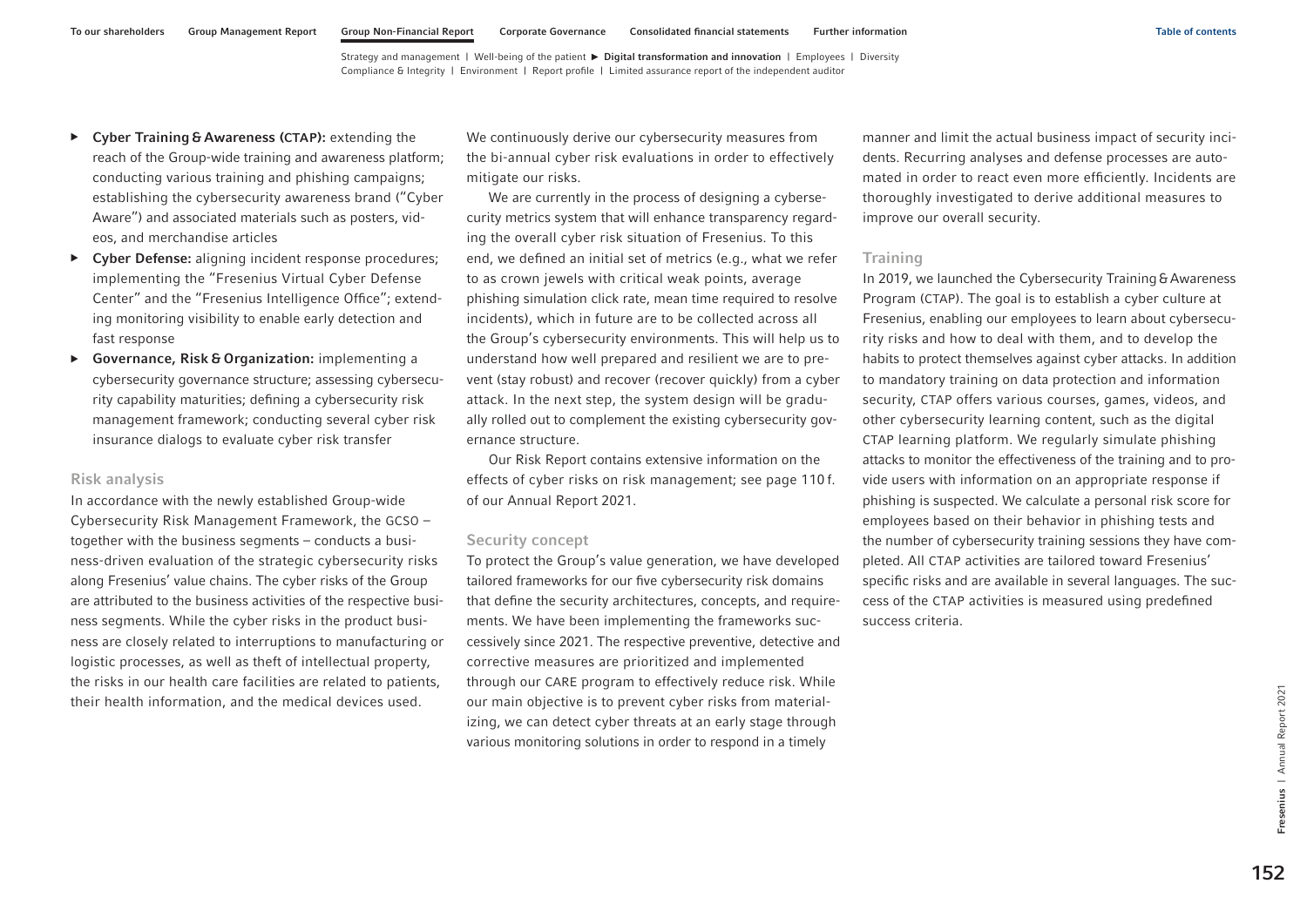In addition, we constantly inform our employees through various channels about current cyber risks and new types of cyber threats. We also organize a Cybersecurity Awareness Month in October each year. In October 2021, various webinars were conducted, with a focus on the cyber threats posed by the still high number of employees working from home. Further, webinars for employees' children were offered as "cyber junior training". We are convinced that children and young teenagers have a comparably high need for cyber awareness, especially in view of the increased use of remote learning during the COVID-19 pandemic.

The phishing tests conducted in 2020 and 2021 showed that the intensive training activities positively influenced our employees' security awareness. Therefore, the level of difficulty was raised. The phishing rate initially deteriorated and improved again in the course of the year, thanks to further training sessions. We inform the respective employees individually and directly about the results in their personal dashboard. Further information is provided at Group level on our intranet.

### Reporting paths

If Fresenius employees suspect cyber threats, they can contact CERT@fresenius.com, CyberAware@fresenius.com, or any cybersecurity employee. To improve reporting efficiency, suspicious mails may be reported through the "Phish Alert Button", which performs an automated analysis and involves the Cyber Emergency Response Team (CERT), if required. Our CERT investigates possible threats and incidents in our IT, manufacturing, and health facility environments, as well as suspected violations. If a malicious phishing attempt is detected, the sender is blocked and the security protocols adapted accordingly.

#### EVALUATION

We established our Fresenius Group cybersecurity governance structure in 2020 and further improved it in 2021: part of the further development and improvement of our cybersecurity governance is the definition and reporting of KPIs, e.g., the total number of breaches, along with substantiated classification by severity. We are diligently working to further mature our KPI reporting system for the Fresenius Group. In the meantime, we abstain from reporting any KPIs externally, either in total or by risk domain. The increase in reporting transparency must always be in compliance with our risk prevention activities. Information from our external reporting must not lead to targeted attacks on our infrastructure.

### Audits and monitoring

The Internal Audit departments carry out independent audits to improve the effectiveness of our risk management, internal control, and governance processes in all areas of the company. Cybersecurity aspects are taken into account in the risked-based annual planning and audit execution. The results of the audits are analyzed by the Cybersecurity Group function and are incorporated into the ongoing improvement of existing cybersecurity activities.

Furthermore, independent auditors conduct regular and comprehensive security assessments (e.g., penetration tests, security reviews of critical systems) and certification audits (e.g., ISO 27001, HDS). Results from audits or other monitoring activities are evaluated if internal processes have to be adjusted. Additionally, we work with management consultancies and auditing companies to review and improve our cybersecurity processes. For security reasons, we cannot make any statements about specific review processes.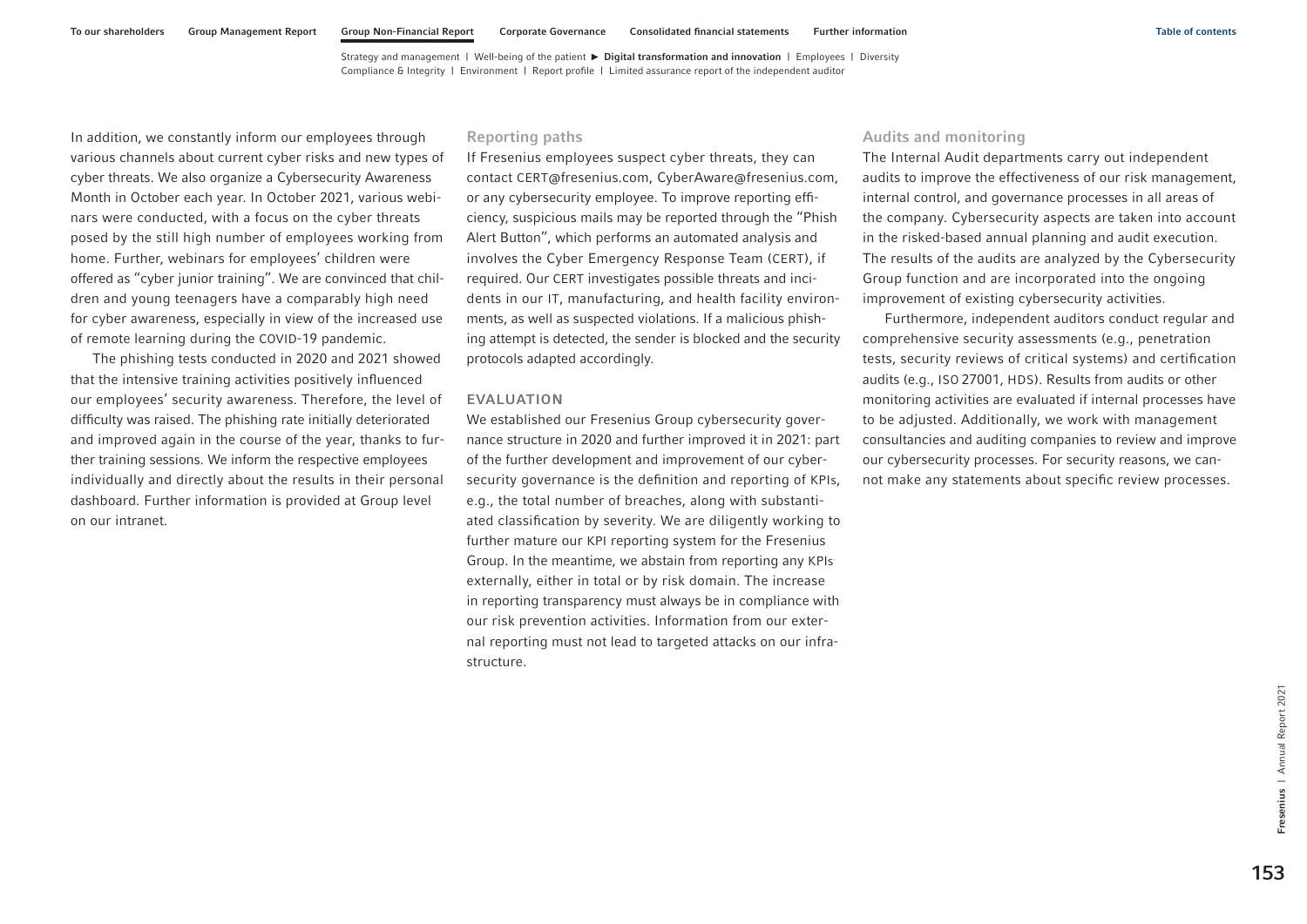# <span id="page-40-0"></span>EMPLOYEES

The commitment of our more than 300,000 employees worldwide forms the basis of our success. Their achievements, skills, and dedication help our business segments to hold leading positions in their respective markets.

Reporting in this chapter encompasses three categories that we deem essential:

- ▶ Working conditions, recruitment, and employee participation
- ▶ Employee development
- ▶ Occupational health and safety

Further, diversity has been identified as material to our company, and is therefore presented [on pages 178](#page-64-0) ff. of this report.

The importance we attach to personnel issues is also expressed in our structure: the Group Management Board member responsible for Human Resources (Labor Relations Director), Risk Management and Legal is responsible for the interests of employees. The business models of each of our four business segments set different operational requirements for the management of key matters. In the following section, we will therefore report on both Groupwide and segment-specific personnel concepts and measures.

# WORKING CONDITIONS, RECRUITMENT, AND EMPLOYEE PARTICIPATION

### OUR APPROACH

### Working conditions

As an international health care Group, we create various incentives for employees, depending on the country and location. These include flexible working time models and the chance to participate in the company's success via variable compensation models. Benefits for full-time employees of the organization are also provided proportionally to part-time employees. In Germany, for example, benefits can be based on joint agreements between management and works councils. We describe our variable compensation models in detail on pages 369 ff. of the Notes.

The collaboration with unions and works councils in various countries globally is explained [on pages 155](#page-41-0) f. In the case of working time models, challenges remain with regard to an employee's function or the local markets. Further information is included in the business segments' reporting.

In recent years, we have established various dialog formats to strengthen communication between management and employees – both at Group level and in the individual business segments. This allows the Management Board to provide employees with information on important issues personally. In addition, we promote our feedback culture and constructive exchange of ideas.

Recruitment and candidate communication In order to meet our future demand for qualified specialists, we use a variety of different tools to recruit staff. We monitor our working environment and competitive surroundings closely to identify potential. Furthermore, we use digital personnel marketing, organize our own recruitment events, and present the company at career fairs. In recent years, we have significantly broadened our range of personnel marketing activities and expanded our global careers website. In 2021, the market research institute Potentialpark named Fresenius the German company with the best online offering for applicants for the tenth consecutive year.

### Employee retention

A variety of initiatives ensure that employees are retained effectively. Fresenius offers various benefit components on a corporate and business segment level. These encompass, for example, employee benefit programs, profit-sharing bonuses, pension plans, compensatory time accounts, and tariff-based future payments. Not all elements are implemented equally within the Fresenius Group, but can, however, be accompanied by local benefits depending on the market and employee requirements and regulatory provisions.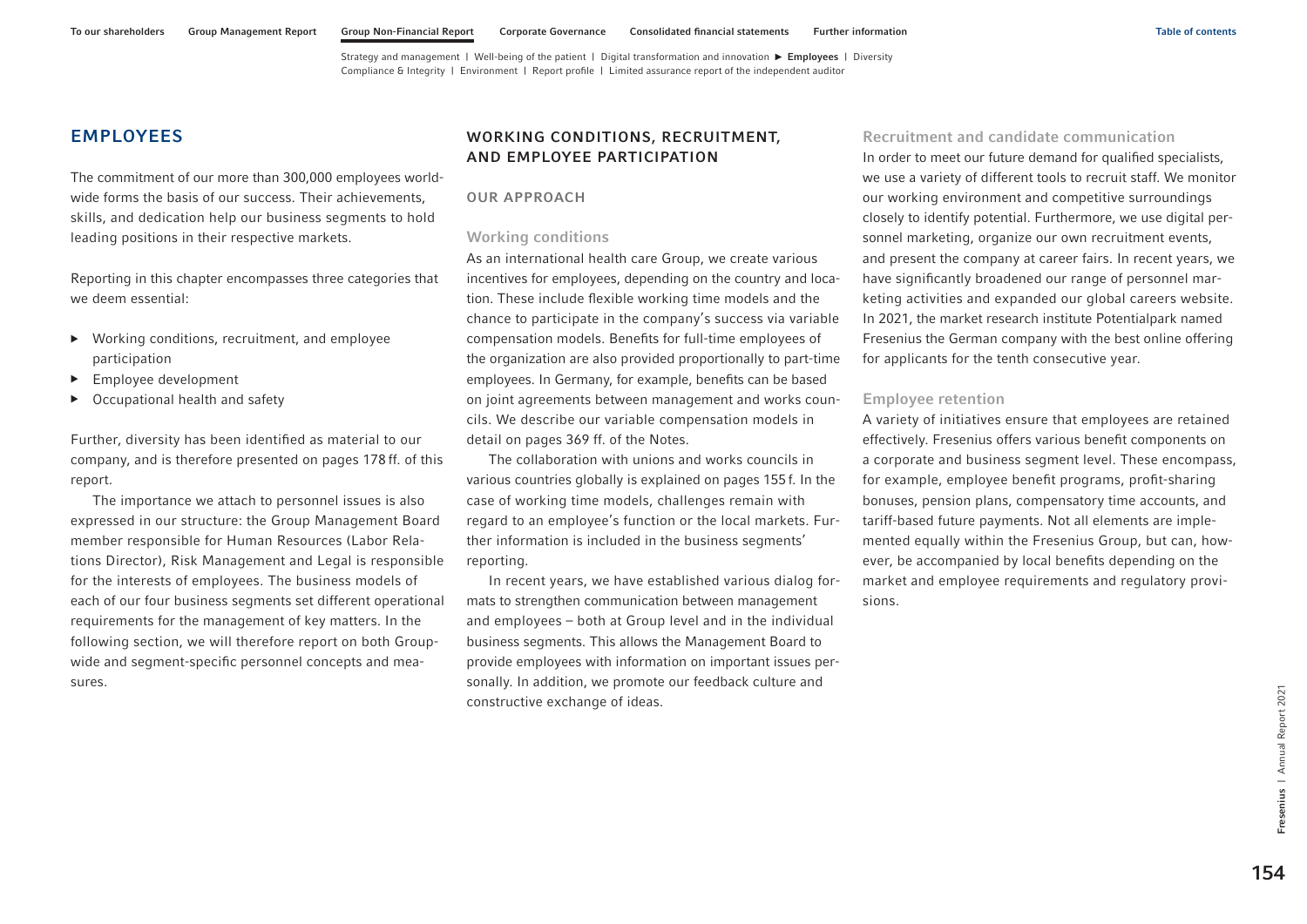# <span id="page-41-0"></span>Employee participation

#### Exchange with employee representatives

Trust and cooperation between management, employees, and employee representatives is well established at Fresenius and is an integral part of our corporate culture. An open and ongoing dialog between management and employee representatives, as well as unions, is important to us.

Fresenius acts responsibly toward its employees. This is detailed in our commitment to respect the international standards mentioned in our Code of Conduct and our Human Rights Statement. Fresenius SE & Co. KGaA respects freedom of association and recognizes the right to collective bargaining. Employees have the right to join or not to join a union in accordance with local laws. We do not tolerate discrimination based on trade union membership and act accordingly. We are committed to an open and solution-oriented dialog between employees and their representatives, and our management within the relevant legal and operational frameworks. For more information, see [pages 194 ff.](#page-80-0) in the chapter on Human Rights.

Employees liaise with their supervisors, but they can also turn to their human resources or compliance officers, as well as to the works council, their union representatives, or other employee representatives for assistance. In Europe, about 78% of our employees are covered by collective bargaining agreements. In some European countries, Fresenius is subject to industry-related collective agreements, e.g., in France, which are binding by law due to the industry to which we are affiliated. Where this is not the case, country-specific collective bargaining agreements can be negotiated with local trade unions or comparable social partners. On a global base, about  $50\%$ <sup>1</sup> of our employees are covered by collective bargaining agreements.

In European countries, workplace representation bodies are organized according to national law. The business segments have overall responsibility for dealing with local employee representatives and trade unions at country or site level. Our discussions with these representatives focus on local and regional circumstances. Together with the employee representatives, we aim to find tailored solutions to the challenges in the different locations. Further information is included in the business segment sections; see [pages 156](#page-42-0) ff.

Fresenius has reached an agreement with the European Works Council (EWC), making provisions for a structured dialog with the international trade union associations; meetings are subsequently held once a year between representatives of the four business segments, the employee representatives of the Supervisory Board, and representatives of the international trade union associations.

#### Dialog at European level

Fresenius SE & Co. KGaA has a European Works Council comprising 19 employee representatives from 12 countries as of December 31, 2021. These individuals come from the EU and EEA (European Economic Area) member states in which Fresenius employs personnel.

The EWC is responsible for the participation of Fresenius employees in cross-border measures, insofar as these have a significant impact on the interests of Fresenius personnel and affect at least two countries within their area of responsibility, such as the relocation or closure of companies or collective redundancies. For example, the management informs and consults with the EWC on the structure and economic and financial situation of the Group, its anticipated growth, employment situation, investments, organizational changes, and the introduction of new work and production processes. The EWC meets once a year, while its executive committee convenes three times a year, partially in hybrid form due to the COVID-19 pandemic. In 2021, the new elections and appointments to the EWC took place as planned. In preparation for the constituent EWC meeting, an extraordinary meeting of the executive committee (GFA) was held in hybrid form. The EWC was reconstituted in April 2021. The European trade union federations IndustriALL and the European Federation of Public Service Unions (EPSU) attend the meetings at the invitation of the EWC.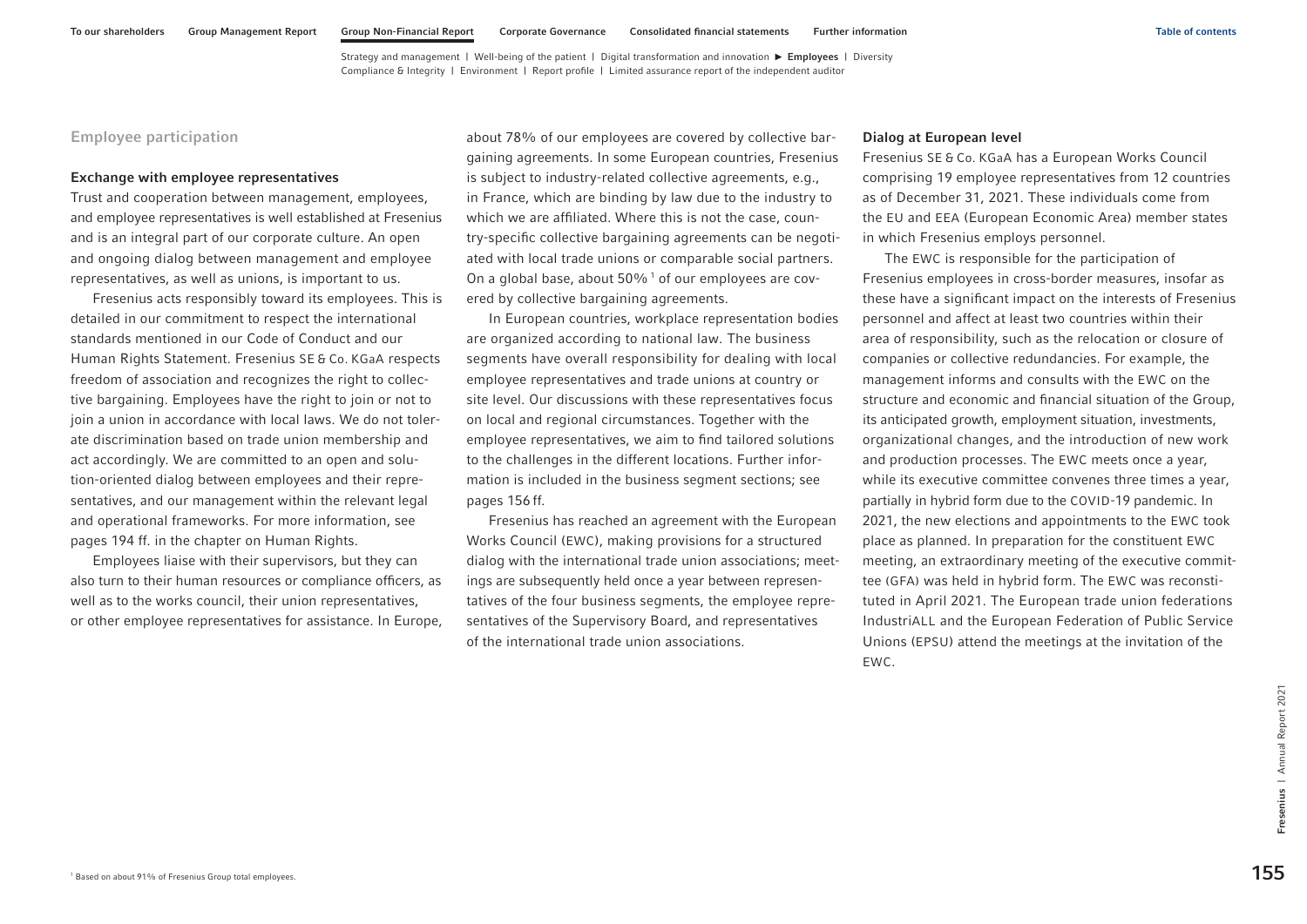<span id="page-42-0"></span>The focus topics of the EWC in the past fiscal year were projects in the Group's business segments for reorganization, e.g., in the area of global human resources management, the digital transformation, the Group-wide cost and efficiency program, and compliance matters relating to the Group's human rights declaration. Another focus area was the impact of the COVID-19 pandemic on Fresenius' employees. To this end, an exchange of information took place on the situation in the individual countries. Against the backdrop of the COVID-19 pandemic, the prolongation of the agreement on the digital performance of tasks was reached with the EWC.

At its annual meeting, the EWC entered into a dialog with the Management Boards of Fresenius Vamed, Fresenius Kabi, and the management of Fresenius Digital Technology (formerly Fresenius Netcare).

The EWC elected six employee representatives to the Supervisory Board of Fresenius SE & Co. KGaA, including at least one representative of the trade unions.

### Fresenius Medical Care

Fresenius Medical Care's employees have always been key to its success. It is important for the business segment to continuously hire and retain the best people for the job, inspire them to stay with Fresenius Medical Care long term, and support their development during their employment. This helps to create an attractive, fair, and trusting work environment for all employees.

#### Organization and responsibilities

The business segment uses its Global People Strategy as a framework for its activities. Fresenius Medical Care's global HR function – which is responsible for defining and implementing the Global People Strategy – reports to Fresenius Medical Care's CEO. This function provides and manages the relevant standards, policies, and processes in accordance with the evolving requirements of the employees and the business. The Global People Strategy has four priorities: (1) engage employees; (2) make the right capabilities available to support the business goals; (3) continuously advance the organization; and (4) foster excellent people practices.

In line with these priorities, the business segment continually develops and improves the Human Resources (HR) policies and guidelines that steer the global activities. In 2021, the business segment established new global employee guidelines on a broad range of topics such as employee engagement, talent management practices, and inclusion and diversity.

Fresenius Medical Care also regularly completes audits of its employee-related activities. In 2021, more than 20% of internal audits had an HR focus.

#### Employee retention

Fresenius Medical Care has an established organizational and talent review process, which identifies high-performing and high-potential talent among the top leaders of the business segment. This process allows identified employees to be assisted in building their readiness to tackle future challenges and take on more responsibility.

### Recruitment

When it comes to hiring talented staff, Fresenius Medical Care faces increasingly strong competition. As a result, the business segment is working to continuously improve its employer brand. The company aims to remain an attractive employer and recruit, engage, and retain excellent employees. In 2021, Fresenius Medical Care started to set various internal targets to help itself achieve this aim. These relate to, for example, employee engagement, survey participation, and voluntary turnover.

#### Dialog and feedback formats

Fresenius Medical Care's primary objective of its employee engagement activities is, to give every employee the opportunity to provide feedback and engage with the company in an ongoing and open dialog. In doing so, the business segment hopes to create an attractive work environment, and to boost the employees' commitment and performance. Fresenius Medical Care wants to encourage them to contribute to the company mission and vision. The global employee engagement survey is a tool that helps the business segment do this. Fresenius Medical Care conducts one full employee engagement survey every two years and "pulse checks" in the years between. Through the survey, the company identifies strengths, as well as opportunities to improve the work-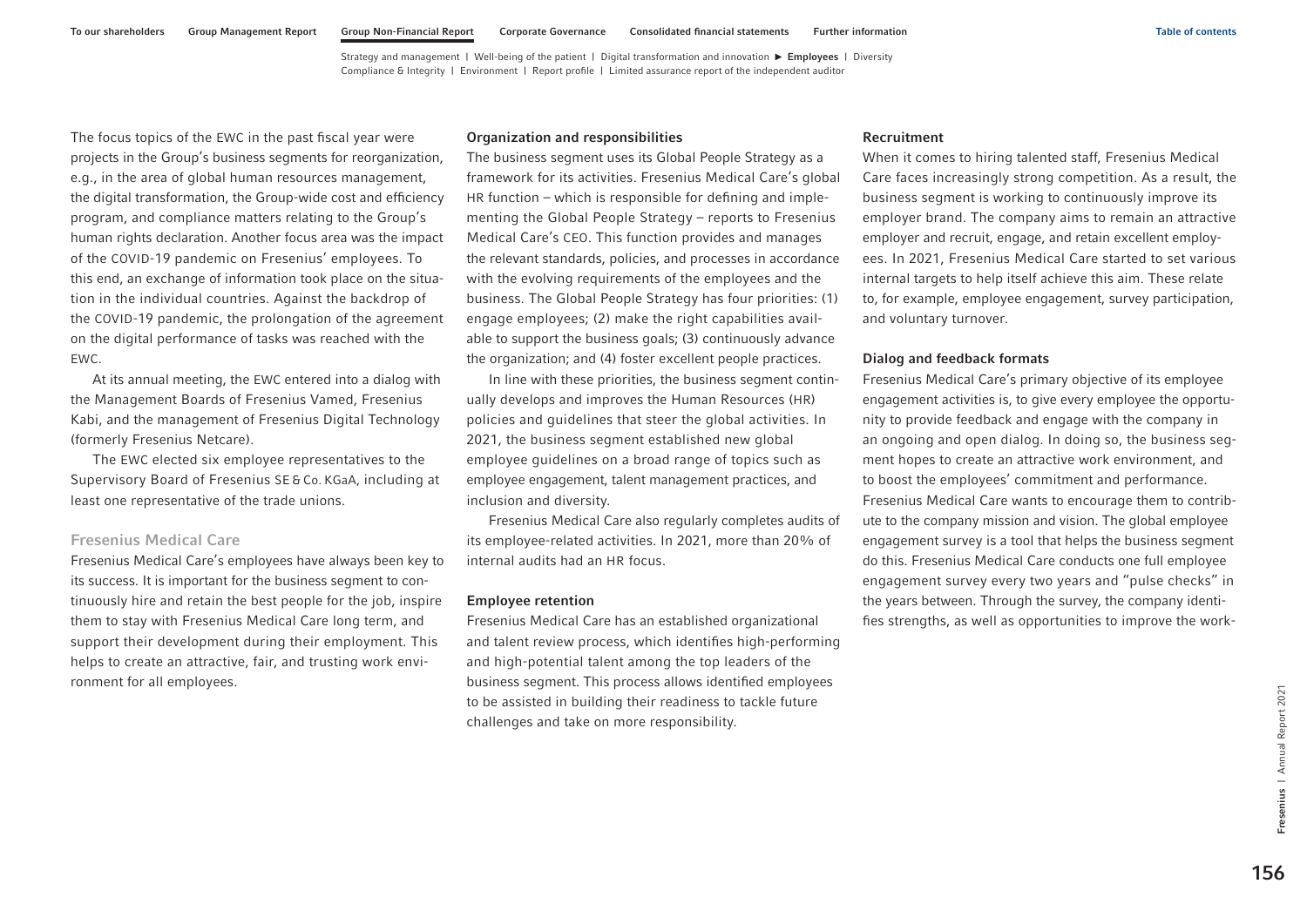ing environment. The results are used to initiate global and local measures, with the aim of increasing engagement levels in the long term. In 2021, Fresenius Medical Care conducted a global engagement survey. Almost 90,000 employees worldwide responded, reflecting a participation rate of 74% – up from 68% in the last full survey in 2019. The latest survey revealed that 56% of employees who participated are actively engaged – the same rate as in 2019. This was despite the challenging environment created by the COVID-19 pandemic. The employee engagement score is based on three aspects: how many employees would speak positively about Fresenius Medical Care, how many intend to stay at Fresenius Medical Care, and how many feel motivated to perform at Fresenius Medical Care. In 2021, the business segment trained about 10,000 managers on how to read and act upon the results from the global engagement survey.

#### Progress and measures in 2021

The COVID-19 pandemic continued to present the business segment with health care challenges throughout 2021. Fresenius Medical Care has introduced various measures to protect and support its employees during this health crisis. For example, Fresenius Medical Care increased employee opportunities for flexible working, created new opportunities for virtual learning, and continued to adapt the organization to the requirements of a virtual environment. In the United States, Fresenius Medical Care provided its employees with COVID-19-related pay and incentives, as well as other resources to help them overcome financial challenges and to support their overall well-being.

In 2021, Fresenius Medical Care continued to roll out its global HR compliance framework, which sets out its principles and defines how the business segment applies them in its HR processes. Employees received training on the framework, and the roll-out was accompanied by supporting materials to help employees understand what is expected of them.

In Germany, where the business segment is headquartered, Fresenius Medical Care concluded seven agreements with the works councils in 2021. These agreements covered topics such as mobile working, expense reimbursement, COVID-19-related issues, and the HR information system. Other agreements with local works councils related to sitespecific workplace matters were finalized.

### Fresenius Kabi

Fresenius Kabi aims to be perceived as an attractive employer around the world in order to attract qualified and motivated talent to the company. It is particularly important to understand regional and local characteristics of the markets and to take these into account when addressing talents based on job profiles. Fresenius Kabi is continuously developing its processes for recruiting employees further and fosters the collaboration between the human resources departments and the divisions. In 2021, Fresenius Kabi continued to carry out application and selection processes partially in virtual form due to the ongoing COVID-19 pandemic. In addition,

Fresenius Kabi uses social networks to address potential candidates with the close involvement of the communications department. In the past fiscal year, Fresenius Kabi was able to fill vacancies as planned. The company continuously works to offer its employees a modern working environment.

### Organization and responsibilities

Fresenius Kabi has a Center of Expertise for Talent, Leadership and Organizational Development (CoE TLO), including Talent Acquisition & Employer Branding and Diversity, Equity&Inclusion in the global human resources department, which reports directly to the head of global human resources. The CoE TLO aims to further develop talent acquisition, personnel and organizational development, and talent management, and to strengthen a company-wide learning culture and corresponding structures and offers for promoting talent at Fresenius Kabi.

#### Policies and regulations

As the basis for the shared understanding of collaboration, Fresenius Kabi has defined company values that have been introduced worldwide. These company values are anchored in both the Code of Conduct and the Quality Management Handbook. They are embodied in the corporate environment, and employees maintain a culture of cooperation across national borders, as well as functions and hierarchies.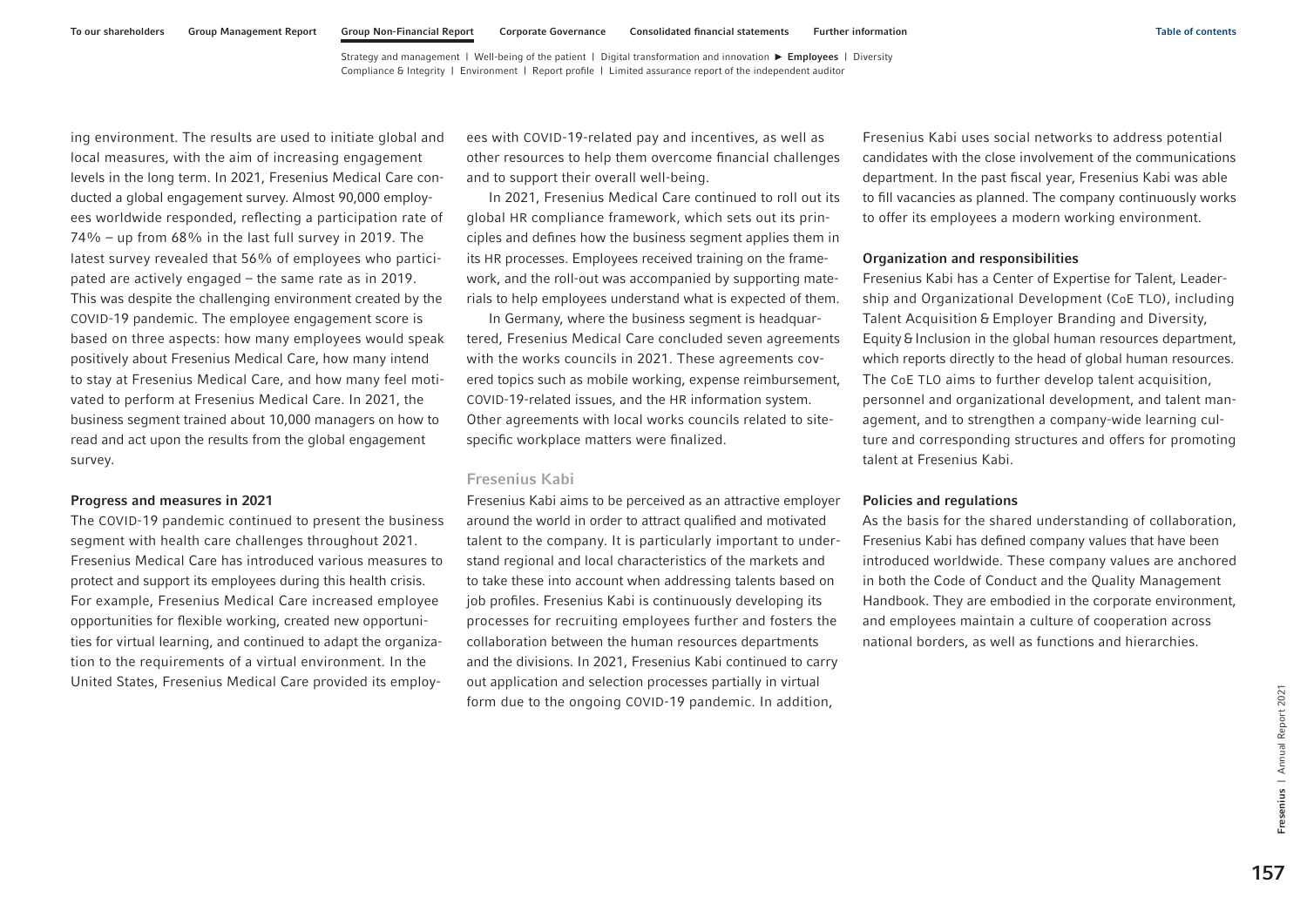### Recruitment

Fresenius Kabi set up a Recruiting Center in 2021 to fill vacant or new positions in the central functions and the Transfusion and Cell Therapies division in Germany, which is part of the CoE TLO. The departments are supported throughout the process by the Recruiting Center's team of experts in the search for and selection of suitable candidates. In this way, Fresenius Kabi aims to define individual requirements for vacant positions to improve the recruiting process. The team of experts also draws on a network and talent pool of candidates, who are also given a central point of contact for all questions relating to the recruiting process.

In the region North America, the process of recruiting personnel and introducing new employees to the company can be carried out completely virtually, thanks to the adaption of existing IT systems.

#### Dialog and feedback formats

Fresenius Kabi attaches great importance to dialog with employees across hierarchical levels. Due to the pandemic, dialog and feedback formats could only be conducted online in 2021. To support dialog between management and employees, video messages from the CEO on relevant topics were published on the global intranet, for example. In addition, digital formats were used to foster the exchange between the CEO of Fresenius Kabi and top executives.

For the first time, Fresenius Kabi conducted a global employee survey in 2021. In order to achieve a high level of participation, the business segment decided to conduct an open survey accompanied by an internal communication campaign. The focus was on respectful leadership culture and collaboration, trust and integrity, and agility within the business segment. More than 70% of employees participated in the global employee survey. Initial significant insights were gained with important information for global human resources and the top management: the responses show differences both regionally and in the business units. Fresenius Kabi sees very high levels of positive feedback in Asia and South America as well as in the Transfusion and Cell Therapies division, for example. In addition, the close and cooperative collaboration within the company's own team was also emphasized, with a satisfaction rate of above 90%. The evaluation of the survey will be finalized in 2022.

Fresenius Kabi also uses regional employee surveys to sustainably increase employee satisfaction, gain valuable insights into business processes, and increase loyalty to the business segment. The business segment conducted a survey in Switzerland, in 2021, in which approximately 90% of employees participated. About 70% of employees took part in another employee survey in the United Kingdom. Fresenius Kabi is currently further evaluating the results to take them into account in the future development of employee-related cultural company initiatives. Once the evaluation has been concluded in 2022, further measures will be derived.

#### Progress and measures in 2021

In 2021, the newly established Recruiting Center focused on improving the recruitment of new employees in the central functions of Fresenius Kabi and the Transfusion and Cell Therapies division in Germany. Further progress focused on conducting the first global employee survey for Fresenius Kabi to gain important insights into employee satisfaction and retention.

Fresenius Kabi developed the Fresenius Kabi Vision 2026 in the reporting year and adopted it in the fourth quarter of 2021. Vision 2026 entails a cultural change. Fresenius Kabi wants to advance its company culture together with its employees – in relation to how employees work together, what values the company stands for, and how it makes decisions. Further information on Vision 2026 can be found on page 47 of the Group Management Report.

# Fresenius Helios

Unlike many other industries, hospitals need to work around the clock, 365 days a year to ensure patients are cared for. Against this background, flexible working hours therefore pose certain challenges and require the revision of existing concepts and the introduction of new ones. Further, Helios offers its employees the opportunity to work part-time.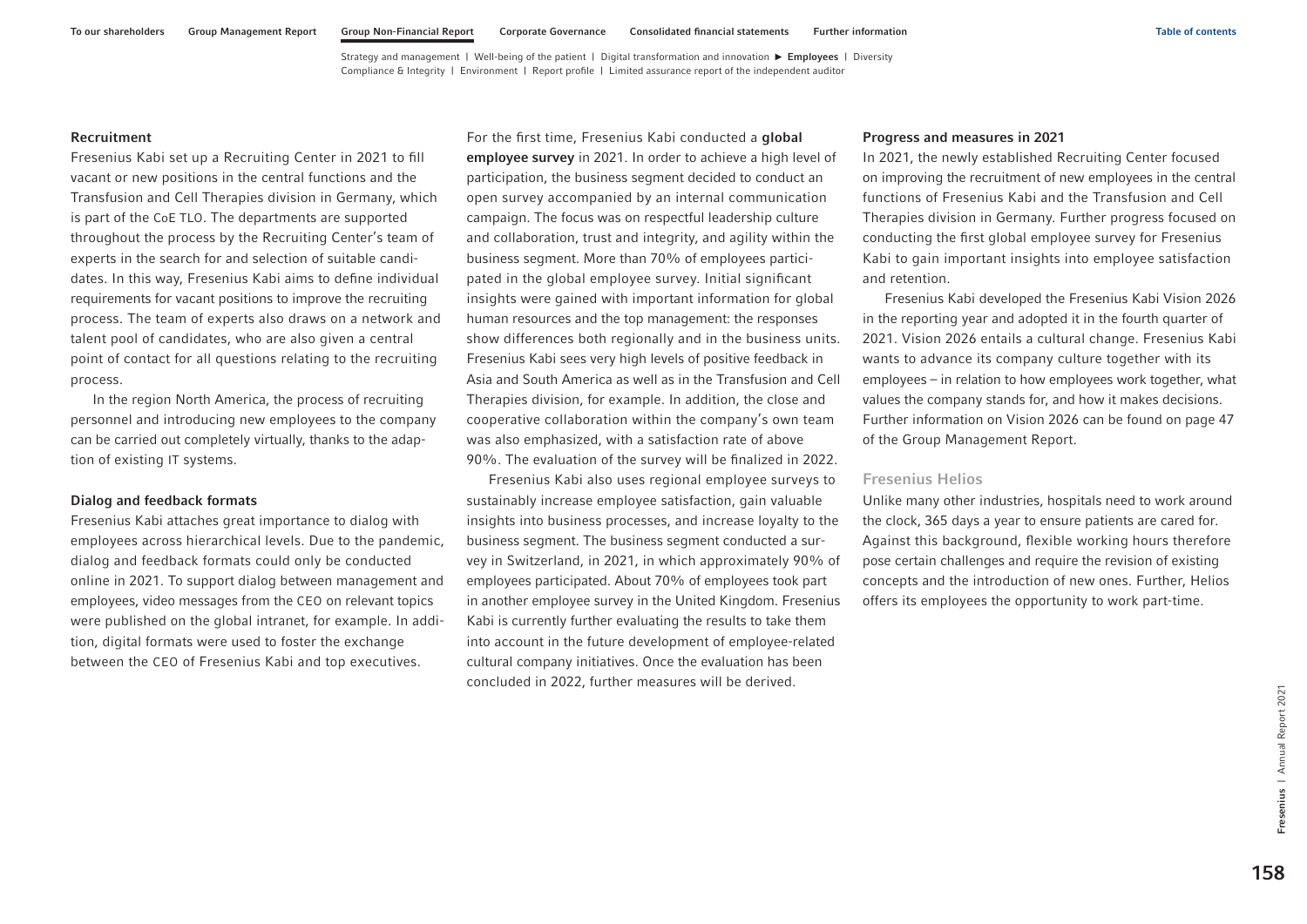<span id="page-45-0"></span>Helios Germany also has to deal with a specific challenge posed by Germany's Ordinance on the Minimum Requirements for Nursing Personnel in Hospitals (PpUGV), which has increased the need for nursing personnel, of whom there is a shortage on the labor market in some areas. The search for employees focuses on the following fields of action: training of qualified personnel internally, advertising for skilled workers, and searching the international labor market. Helios Germany participates in government-led campaigns to recruit personnel on the international labor market, as well as supporting people who have qualified as nurses abroad in their applications or in their searches for language schools. Many international nursing professionals have completed academic training at universities. These forms of vocational training are mainly aimed at complex medical activities and an often strongly cooperative collaboration in medical teams. The German vocational training system is a generalist training, which enables its participants to care for people of all ages. Specialization is possible during and after vocational training. Bringing together the strengths of both training systems is a great advantage and offers an opportunity to advance the overall quality of medical care in the hospitals.

In Spain, prospective nurses complete their training at a university. Later, they can specialize through a specific program – choosing between occupational health nursing, family and community health, obstetrics and gynecology, geriatrics, pediatrics, and mental health. Helios Spain has established partnerships with universities to provide classroom training for these professionals and to raise its attractiveness for potential candidates.

Helios Spain aims to further expand its position as a leading private provider of health care services in Spain. To do so, it needs to attract new employees, retain them, and develop them further. Along with this, the business segment participated in various online recruitment sites in 2021 and started to promote its main vacancies through social media campaigns. The quality of Helios Spain as an employer was confirmed by various external rankings in the course of 2021; the business segment is one of the 50 best companies to work for in Spain according to Forbes Magazine, for example.

#### Organization and responsibilities

At Helios Germany, the Central Service for Personnel Recruitment and Development is responsible for creating and implementing measures and strategies for the operating units within the clinics to attract, train and develop personnel. The Central Personnel Management and Collective Bargaining Service is responsible for structuring working conditions under collective agreements and improving the service for employees.

The central function People& Organization of Helios Spain is responsible for collective agreement management and negotiation as well as ensuring that wages are in compliance with applicable regulations. From Spain's headquarters, the function participates in all collective bargaining processes through the corporate labor relations department.

Helios Spain has a company-wide dashboard to manage, evaluate, and improve the most important personnel KPIs. The dashboard is available to all clinics and enables them to conduct benchmark comparisons. Thus, the company provides transparency for all clinics on the most relevant KPIs and enables best-practice sharing on how to improve personnel management in our Spanish hospitals.

### Policies and regulations

All Fresenius Helios hospitals apply collective agreements, including those in Germany, which are linked to the Helios Group collective agreement, the collective agreement for public service (TVöD), or company-specific collective agreements. In Germany, all Fresenius Helios hospitals are subject to the current Working Time Act, which in some cases provides for wage reopener clauses for supplementary tariff regulations. The Works Constitution Act, which grants the works councils co-determination rights and control, also has a regulatory effect. The framework with regard to working hours for the individual companies is regularly agreed by the respective company parties onsite.

In its human resources policy, Fresenius Spain states that the company's success depends to a large extent on its employees. The guideline also defines the objectives of human resources work; these include transparent internal communication and the development of a program for the ongoing training of employees.

In Spain, all workers are covered by collective agreements set by law, which set out their basic rights, such as pay and working hours. The agreements thus ensure attractive working conditions and market-oriented remuneration for workers and are negotiated with their legal representatives. There are two different collective bargaining variants at the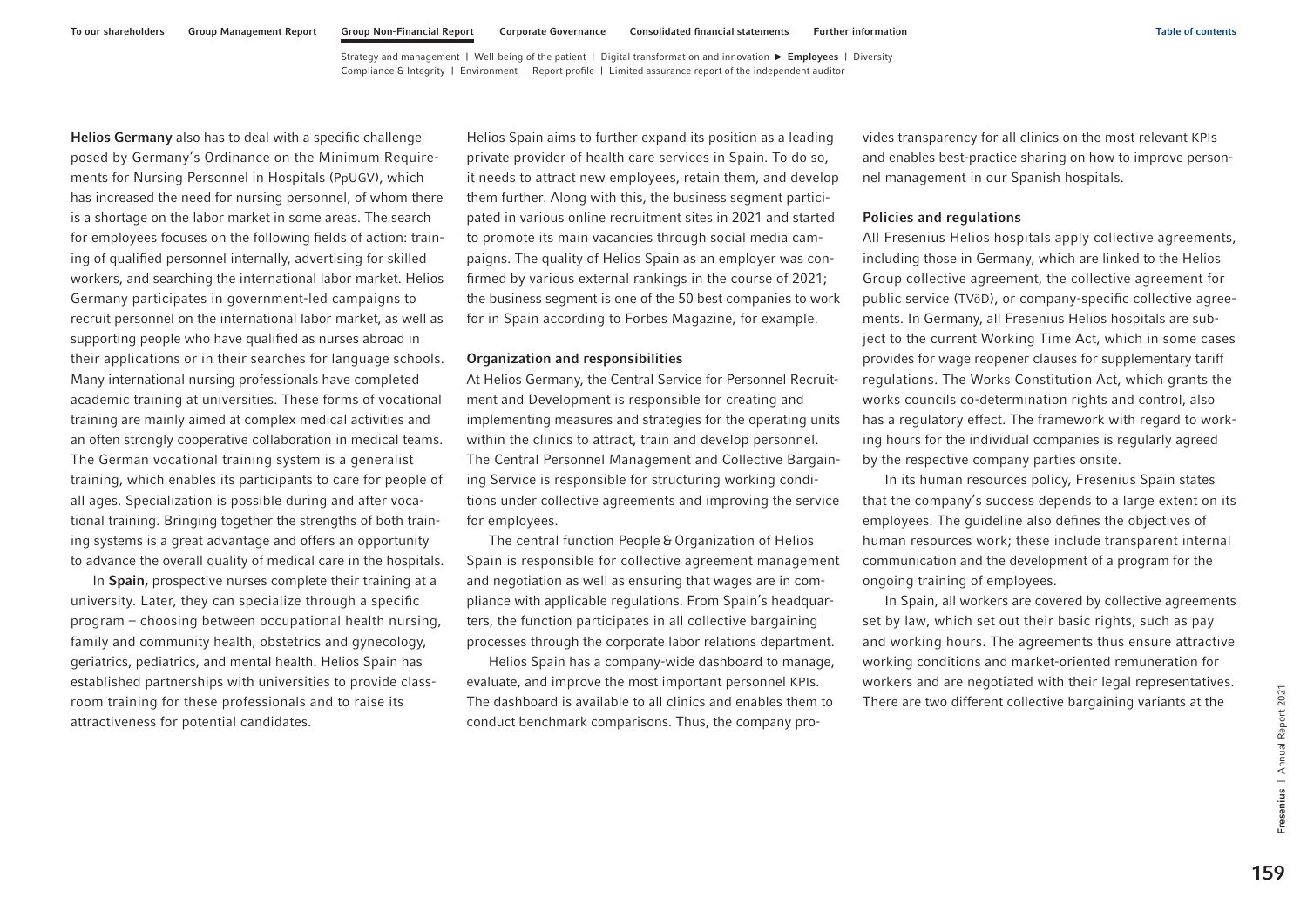sites in Latin America: In Peru, there is only one collective agreement; it applies to all employees regardless of the union to which they belong. In Colombia, on the other hand, negotiations take place at the local level. In clinics with a collective agreement, it applies only to union members.

#### Flexible working conditions and digitalization

In 2021, Helios Germany further continued digitalization in the HR area and transferred about 28% of the companies' personnel files to the digital HR management system at the end of the year. All HR processes are to be digitalized by the end of 2022.

In addition, Helios Germany is developing new working time models, especially for the medical service, but also for nursing and administration. To this end, workshops and meetings of working groups with the aforementioned occupational groups took place in 2021. The working time models developed from the findings are presented to personnel and clinic managers so that they can test them and put them into practice in the facilities.

Working hours during the officially ordered lockdown periods, with no or only limited childcare, were also less fixed than before. Mobile working was also made possible in 2021 for employees whose work does not require direct contact with patients.

#### Induction of new employees

In the last few years, Helios Germany further developed and standardized the processes used for induction of new employees and new managers. The aim is to reduce early turnover to a minimum. In 2021, new measures were established in the first clinics, such as the appointment of an onboarding mentor, structured familiarization concepts, and feedback discussions during the probationary period. New managers participate in a three-stage program within two years of taking up their posts. A key component of this process is the integration of employees from abroad. This includes language courses and programs to familiarize them quickly with the day-to-day work processes in German hospitals, as well as supporting measures for social integration together with local employees.

Helios Spain uses digital onboarding. By doing so, the business segment ensures that standards set for the induction of new employees are uniform. For instance, the onboarding includes information on the company and its values as well as general and job-specific training. To ensure successful integration, a survey is conducted with new employees both in the first week and after three months. They can also sign up for a mentor program and receive individual support early in their careers.

#### Dialog and feedback formats

Helios Germany offers annual appraisal interviews to all employees. From these employee discussions, and from other dialog formats, it became evident how important it is for employees in the nursing division that well-functioning, integrated teams are maintained.

In order to better understand employee satisfaction, especially under the influence of the ongoing COVID-19 pandemic, an employee survey was conducted in Spain in January 2021. The participation rate was about 40% of the applicable employees. More than 21,000 were invited to respond to the survey. The participation rate was impacted by the high working intensity in our clinics due to COVID-19, as well as the high fluctuation rate in the first year of service among our employees in Spain. The results were announced to all employees. According to the results, the employees would like to strengthen mututal recognition promote the contribution of ideas, and cope better with difficult situations in the future. As a result, employees had the opportunity to submit suggestions for improvement in a competition. Helios Spain immediately began to implement the measures derived from the best ideas in regional action plans, which are to be continued into 2022.

Employees in Spain who decide to leave the company likewise have the opportunity to state reasons for their departure in a coordinated interview. These interviews are IT based, automatically conducted and documented.

#### Progress and measures in 2021

In 2021, the management approach and the governance structure of Fresenius Helios remained as reported in 2020. Progress focused on digitalization and creating flexible working models against the background of the pandemic, and on measures to retain employees.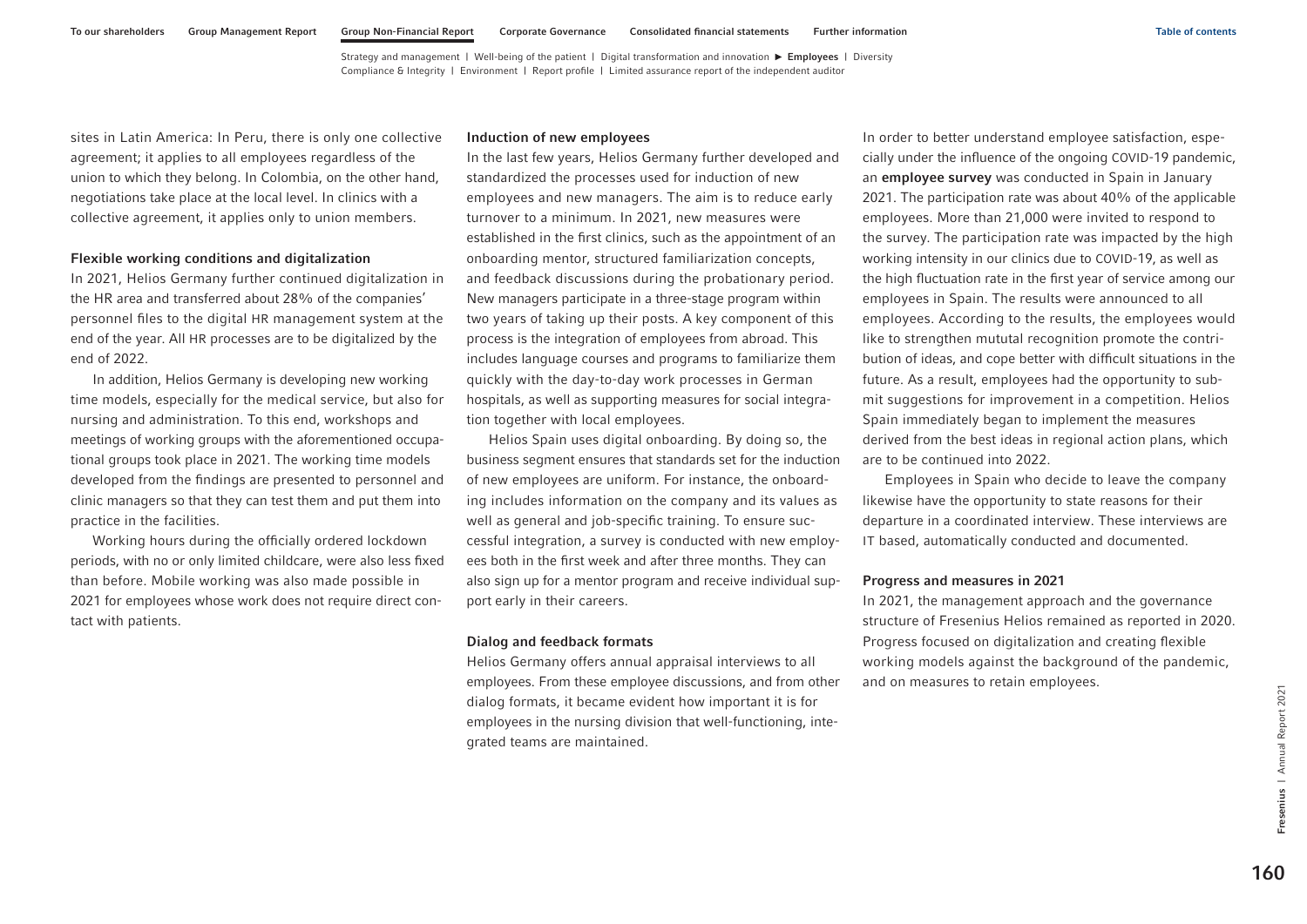In 2021, Helios Spain defined and implemented an internal mobility policy with the aim of publishing all vacancies in the employee portal on the intranet with the goal of retaining employees within the clinic Group. In doing so, the business unit highlights opportunities and career paths to professionals who want to develop further, while making an important contribution to retaining talent.

In addition, Helios Spain is planning a project on performance management and sustained feedback for middle management. The implementation is initially planned for specific centers and scheduled for the beginning of 2022.

### Fresenius Vamed

Fair working conditions are part of Fresenius Vamed's mission statement. Fresenius Vamed's corporate culture is characterized by the diversity of unique people, open dialog, mutual appreciation, respect, caring, clear goals, and decisive leadership. The company values, strategies, and goals should manifest themselves through open, intensive, and direct communication. The Fresenius Vamed business model is very broad in nature, which places special demands on the recruitment of personnel. The recruiting process is tailored to the individual requirements of the individual positions.

### Organization and responsibilities

Human resources work at Fresenius Vamed's entities is managed by the business segment's Human Resources division. Since the general conditions in the individual countries in which Fresenius Vamed is active are highly diverse, the division ensures that those responsible in the various countries are actively involved.

In Austria, the management of Fresenius Vamed and the human resources managers of the rehabilitation and care facilities actively participate in the respective collective bargaining negotiations in order to ensure the best justifiable conditions for the employees and the company.

Where collective agreements are applicable, these are overpaid in most locations. In addition, market-specific salaries are evaluated on a regularly basis.

#### Policies and regulations

Fresenius Vamed has put detailed guidelines and standards in place regarding working conditions and working hours. Compliance with these requirements is constantly monitored. In 2021, new regulations were adopted because of the COVID-19 pandemic, e.g., for working from home, for hygiene at the workplace, and for business trips.

### Flexible working conditions and digitalization

Digitalization and flexibilization continued to accompany Fresenius Vamed in all areas of ongoing human resources work and communication in 2021. In the Czech Republic, for example, the business segment worked on the development of an app to make communication between the respective management and employees who do not work at the actual workplace faster and more direct. In order to be able to access information on the move in future, the Austrian parent companies have also developed an app for their employees. This can be used to access the contents of the intranet and, for example, certain training courses.

#### Dialog and feedback formats

Appraisal interviews are an essential part of Fresenius Vamed's management culture. In addition to essential insights and measures for further successful cooperation, the necessary training and further education requirements also result from the detailed discussions. These are summarized in a training plan, on the basis of which the corresponding training and continuing education program is drawn up. This ranges from specialist training in the health care sector and personality-building seminars to customized language training and IT seminars.

### Progress and measures in 2021

In 2021, the management approach and the governance structure of Fresenius Vamed remained as reported in 2020. Progress focused on the design of working conditions in the context of the COVID-19 pandemic.

# Our ambitions

The four business segments pursue segment-specific ambitions in the areas of working conditions, recruitment, and employee participation. We want to build on the position of our business segments as drivers of innovation in the health care sector. Our aim in doing so is to attract new employees who contribute to the company's success through their willingness to perform, their expertise, their experience, and their willingness to work together as a team.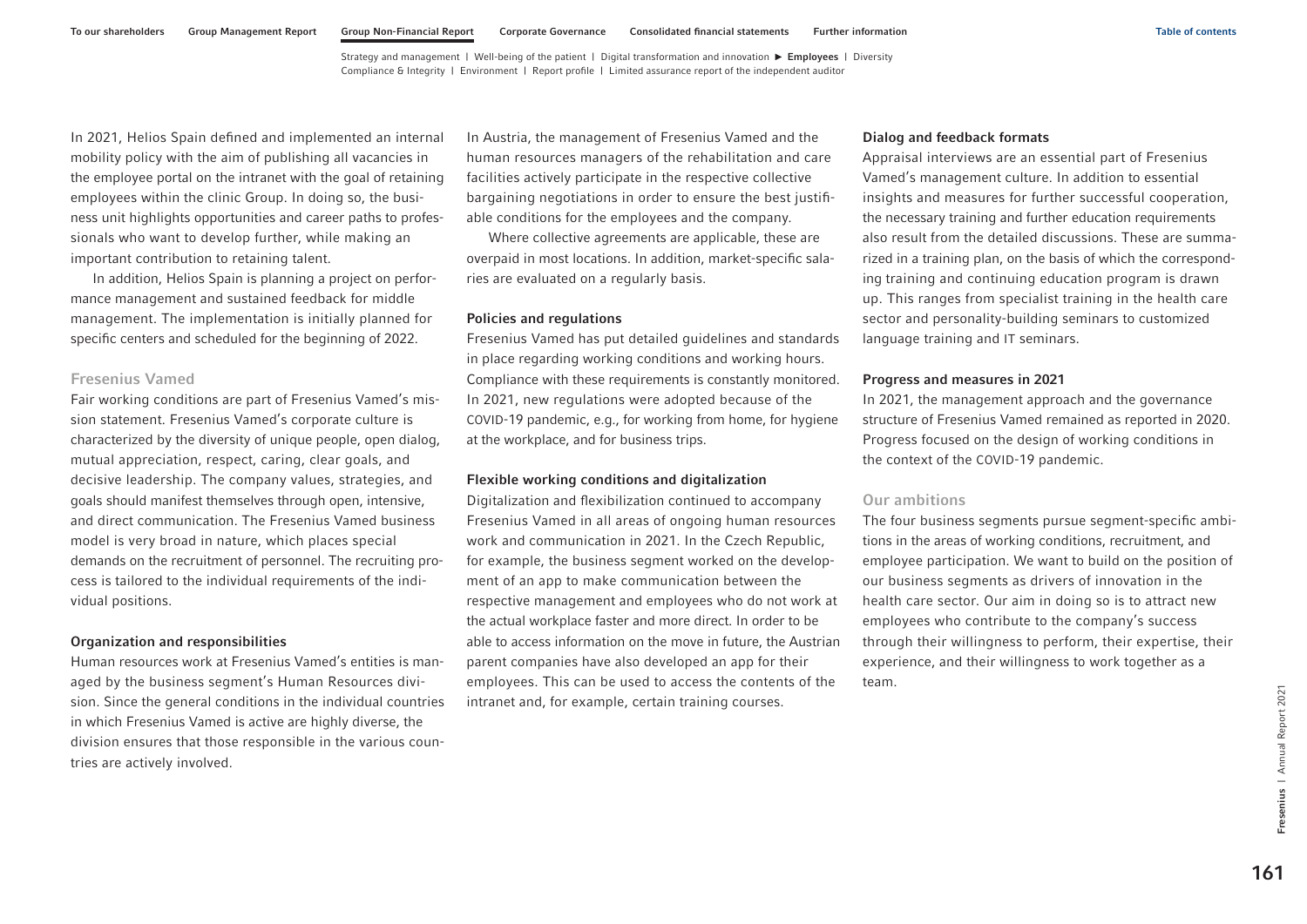### EVALUATION

At the end of the 2021 fiscal year, the Fresenius Group had 316,078 employees. This was 4,809 or 2% more than in the previous year (December 31, 2020: 311,269). In terms of FTE (full-time equivalents), this also represented a 1% increase at the Fresenius Group. Acquisitions in the business segments Fresenius Medical Care and Fresenius Helios contributed 1% to the increase in employees, while the total number of employees decreased at Fresenius Medical Care.

The regional distribution is as follows: about 31% of employees are employed in Germany, 26% in the rest of Europe, and 24% in North America.

Our distribution of employees by function remained largely unchanged in 2021: About 14% of the workforce was employed in the production sector, and 71% in the services sector. Our personnel structure was thus stable in terms of development. The high proportion of service personnel is mainly due to the large number of nurses in our health care facilities.

The rate of new hires<sup> $1, 2$ </sup> in relation to the overall number of employees in each business segment is evidence of our efforts within recruitment. The length of service<sup>1</sup> within the Group can vary with acquisitions in the business segments. In 2021, the average was 8.3 years and remained close to the previous year's level of 8.2 years.

#### EMPLOYEES (HEADCOUNT) BY BUSINESS SEGMENT

| Total as of Dec. 31           | 316,078 | 311.269 | 294.134 | 276.250 | 273,249 |
|-------------------------------|---------|---------|---------|---------|---------|
| Corporate/Other               | 1,225   | 1.255   | 1.238   | .136    | .030    |
| Fresenius Vamed               | 19,721  | 19.414  | 18.592  | 17.299  | 8.667   |
| <b>Fresenius Helios</b>       | 123,484 | 116.952 | 106.377 | 100.144 | 105.927 |
| Fresenius Kabi                | 41,397  | 40.519  | 39.627  | 37.843  | 36,380  |
| <b>Fresenius Medical Care</b> | 130,251 | 133.129 | 128,300 | 120.328 | 121.245 |
|                               | 2021    | 2020    | 2019    | 2018    | 2017    |

#### EMPLOYEES (FTE) BY BUSINESS SEGMENT

|                               | 2021    | 2020    | 2019    | 2018    | 2017    |
|-------------------------------|---------|---------|---------|---------|---------|
| <b>Fresenius Medical Care</b> | 122,909 | 125.364 | 120.659 | 112,658 | 114,000 |
| Fresenius Kabi                | 39,579  | 39.032  | 38.264  | 36.423  | 34,923  |
| Fresenius Helios <sup>1</sup> | 101,652 | 96.899  | 88.057  | 82.522  | 85,577  |
| <b>Fresenius Vamed</b>        | 15,730  | 15,364  | 14.770  | 13,665  | 7.215   |
| Corporate/Other               | 1.141   | 1.166   | 1.154   | .060    | 969     |
| Total (FTE) as of Dec. 31     | 281,011 | 277.822 | 262.904 | 246.329 | 243.913 |

1 FTE: For Helios Kliniken Germany, the number of employees converted to the full collectively agreed working time on monthly average (Vollkräfte)

#### EMPLOYEES (HEADCOUNT) BY REGION

| efforts within recruitment. The <b>length of service</b> I within the                                                                                                                                                                                                                                                                                                                                               |                                                                                                                                                                                                     | 2021    | 2020    | 2019    | 2018    | 2017    |
|---------------------------------------------------------------------------------------------------------------------------------------------------------------------------------------------------------------------------------------------------------------------------------------------------------------------------------------------------------------------------------------------------------------------|-----------------------------------------------------------------------------------------------------------------------------------------------------------------------------------------------------|---------|---------|---------|---------|---------|
| Group can vary with acquisitions in the business segments.                                                                                                                                                                                                                                                                                                                                                          | Europe                                                                                                                                                                                              | 180,122 | 174,835 | 165,862 | 158,939 | 154,172 |
|                                                                                                                                                                                                                                                                                                                                                                                                                     | thereof Germany                                                                                                                                                                                     | 98,754  | 96,915  | 91,014  | 88,086  | 86,613  |
| n 2021, the average was 8.3 years and remained close to the                                                                                                                                                                                                                                                                                                                                                         | Europe excl. Germany                                                                                                                                                                                | 81,368  | 77,920  | 74,848  | 70,853  | 67.559  |
| orevious year's level of 8.2 years.                                                                                                                                                                                                                                                                                                                                                                                 | North America                                                                                                                                                                                       | 76,740  | 75,837  | 74,894  | 72,672  | 75,083  |
| In 2021, the proportion of employees who voluntarily                                                                                                                                                                                                                                                                                                                                                                | Asia-Pacific                                                                                                                                                                                        | 27,145  | 27,805  | 27,457  | 25,575  | 24,381  |
| eft <sup>1,3</sup> the company increased to 12.8% (2020: 9.8%). Main                                                                                                                                                                                                                                                                                                                                                | Latin America                                                                                                                                                                                       | 30,192  | 30,871  | 23,998  | 17,610  | 17,709  |
| easons for this development were the uncertainty in the                                                                                                                                                                                                                                                                                                                                                             | Africa                                                                                                                                                                                              | 1,879   | 1,921   | 1,923   | 1,954   | 1,904   |
| abor market associated with the COVID-19 pandemic, stress-                                                                                                                                                                                                                                                                                                                                                          | Total as at Dec. 31                                                                                                                                                                                 | 316,078 | 311,269 | 294,134 | 276,750 | 273,249 |
| Fresenius Medical Care's 2017 data reflects country data representing 96% of all employees. Helios Germany's data for 2017 includes the post-acute care business in Germany.                                                                                                                                                                                                                                        |                                                                                                                                                                                                     |         |         |         |         |         |
|                                                                                                                                                                                                                                                                                                                                                                                                                     | Fresenius Vamed's data for 2017 also includes temporary staff and, as of 2018, the German post-acute care business transferred from Fresenius Helios to Fresenius Vamed. The data from Helios Spain |         |         |         |         |         |
| contains the hospitals in Latin America as of 2020. Data does not include the recently acquired company Eugin, yet.<br>Calculated as the number of external hires in a business segment within the reporting period, relative to the number of employees at year-end.<br>Calculated as the number of employees who left the organization voluntarily in relation to the number of employees at the end of the year. |                                                                                                                                                                                                     |         |         |         |         | 162     |

<sup>&</sup>lt;sup>2</sup> Calculated as the number of external hires in a business segment within the reporting period, relative to the number of employees at year-end.

<sup>&</sup>lt;sup>3</sup> Calculated as the number of employees who left the organization voluntarily in relation to the number of employees at the end of the year.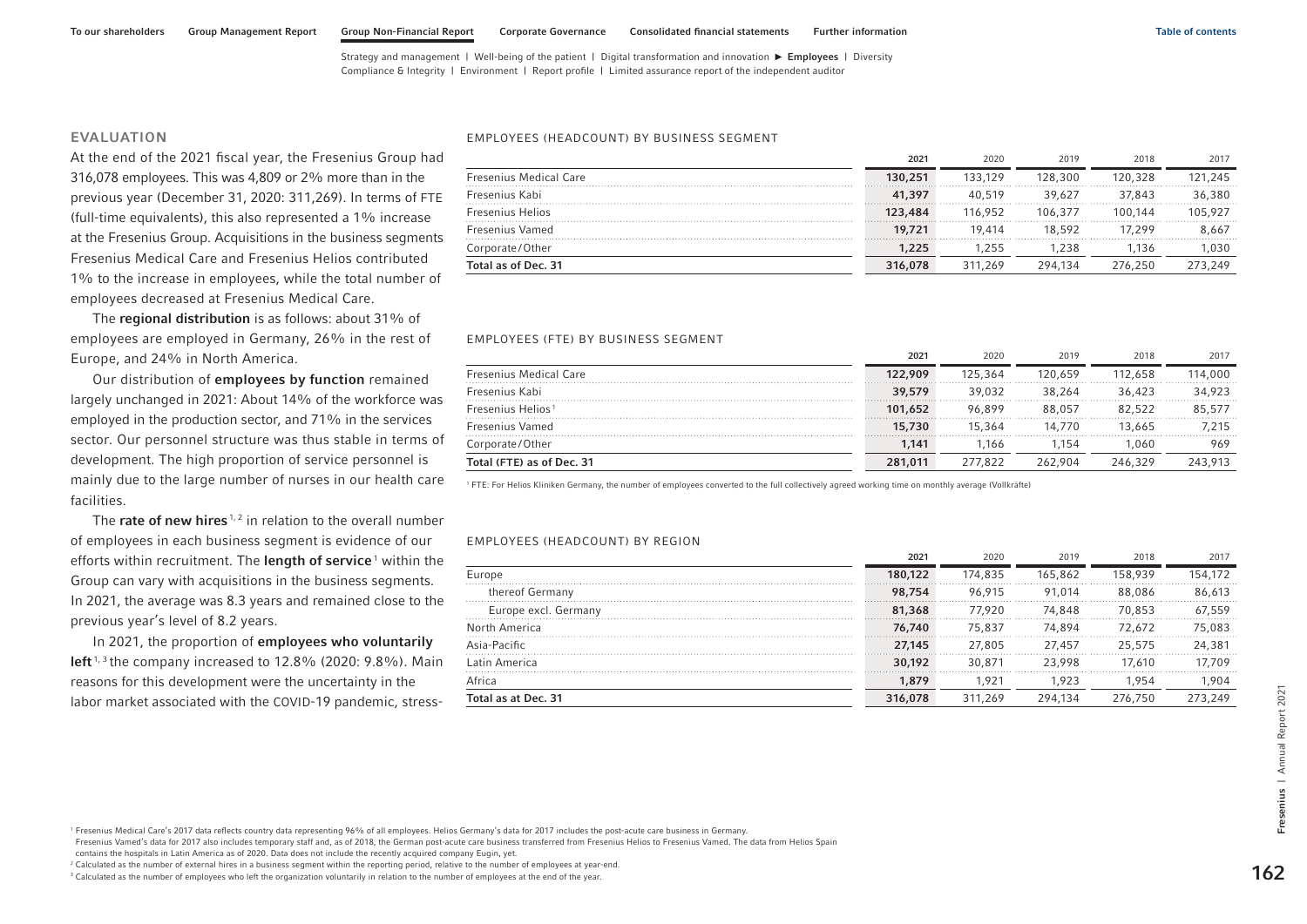ful labor conditions in the health care sector and thus an increase in early turnover as well as people leaving the industry. We explain this development in detail in our business segments and measures taken to correspond to this situation [on pages 165 ff.](#page-51-0) of the Group Non-financial Report, section "employee development".

The average age of Group employees was 41.6 years (2020: 41.7 years). The majority (55%) of our employees are between 30 and 50 years of age. We aim to maintain a well-balanced age structure within our Group. The distribution reflects the demand for a high proportion of skilled and experienced employees in our business segments.

#### Fresenius Medical Care

After declining to 11.9% in 2020, Fresenius Medical Care's voluntary turnover rate rose to 16.5% in 2021. This increase reflects an increasingly competitive labor market, especially in clinics and the manufacturing business. To counteract this increase, the business segment implemented several measures. These include various measures to help managers and HR professionals to help improve employee retention. The average tenure of employees increased from 7.3 years in 2020 to 7.6 years in 2021.

#### NEW HIRES<sup>1,2</sup>

| in $\%$                       | 2021 | 2020 | 2019 | 2018 | 2017  |
|-------------------------------|------|------|------|------|-------|
| <b>Fresenius Medical Care</b> | 23.7 |      | 24.7 |      | n. a. |
| Fresenius Kabi                | 17.1 | 13.5 |      | 16.9 |       |
| <b>Helios Germany</b>         | 18.8 | 14.3 |      | 16.0 | 9.8   |
| <b>Helios Spain</b>           | 29.0 | 255  | 201  | 27 6 | n. a. |
| <b>Fresenius Vamed</b>        | 18.4 |      | 78   |      |       |
| Corporate/Other               | 11.0 |      |      |      |       |

#### AVERAGE LENGTH OF SERVICE <sup>1</sup>

|                               | 2021 | 2020 | 2019 | 2018 |  |
|-------------------------------|------|------|------|------|--|
| <b>Fresenius Medical Care</b> |      |      |      |      |  |
| Fresenius Kabi                |      |      |      |      |  |
| <b>Helios Germany</b>         | 10.3 |      | 10.6 | 10.8 |  |
| Helios Spain                  |      |      |      |      |  |
| <b>Fresenius Vamed</b>        | 7.8  |      |      |      |  |
| Corporate/Other               |      |      |      |      |  |
|                               |      |      |      |      |  |

#### VOLUNTARY TURNOVER<sup>1,3</sup>

|                               | 2021   | 2020 | 2019 | 2018 | 2017 |
|-------------------------------|--------|------|------|------|------|
| <b>Fresenius Medical Care</b> |        |      | 14 3 |      |      |
| Fresenius Kabi                | 11.3   |      |      |      | .    |
| <b>Helios Germany</b>         | 1. 2   |      |      | .    |      |
| Helios Spain                  | 11.0   |      |      |      | n. a |
| <b>Fresenius Vamed</b>        |        |      |      |      |      |
| Corporate/Other               | .<br>. |      |      |      |      |
| Гоtа                          |        |      |      |      |      |

<sup>1</sup> Fresenius Medical Care's 2017 data reflects country data representing 96% of all employees. Helios Germany's data for 2017 includes the post-acute care business in Germany.

Fresenius Vamed's data for 2017 also includes temporary staff and, as of 2018, the German post-acute care business transferred from Fresenius Helios to Fresenius Vamed. The data from Helios Spain

contains the hospitals in Latin America as of 2020. Data does not include the recently acquired company Eugin, yet.

<sup>2</sup> Calculated as the number of external hires in a business segment within the reporting period, relative to the number of employees at year-end.

 $3$  Calculated as the number of employees who left the organization voluntarily in relation to the number of employees at the end of the year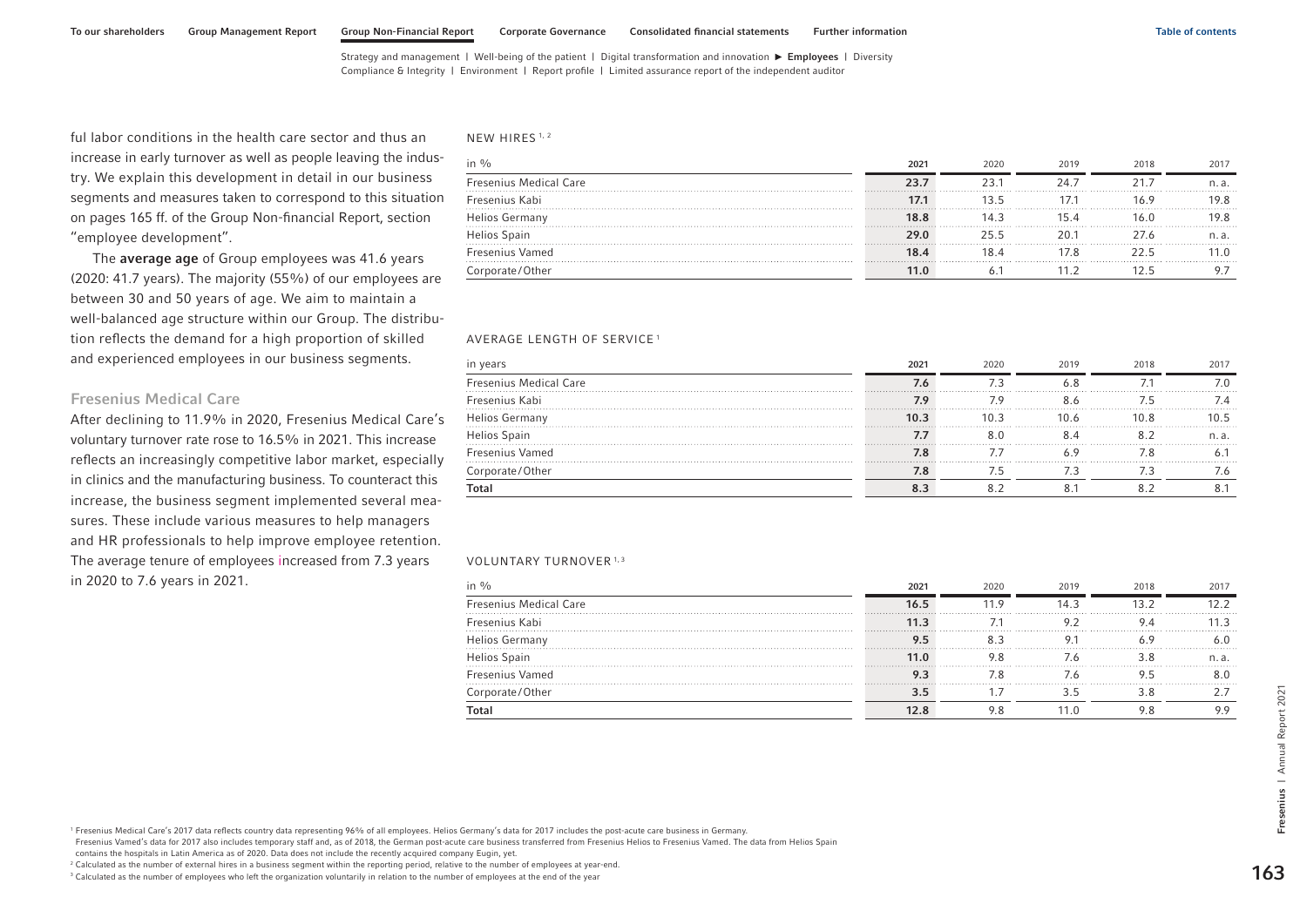[Strategy and management](#page-1-0) | [Well-being of the patient](#page-7-0) | [Digital transformation and innovation](#page-27-0) ▶ [Employees](#page-40-0) | [Diversity](#page-64-0)

[Compliance & Integrity](#page-68-0) | [Environment](#page-85-0) | [Report profile](#page-102-0) | [Limited assurance report of the independent auditor](#page-103-0)

# Fresenius Kabi

Total employees at Fresenius Kabi increased slightly in the reporting year. The external hires as well as the voluntary turnover were marked by the constraints for personnel in the health care market, a development which we also experienced in the other business segments.

## Fresenius Helios

The total number of employees increased in the reporting year at Fresenius Helios. Employee retention measures were initiated early and thus, we were able to respond to the impacts on the labor market, caused by the pandemic. The voluntary turnover only slightly increased to 10.3% (2020: 9.0%). At Helios Germany, the rate was at 9.5% below the rate at Helios Spain with 11.0%.

In view of the renewed decline in the number of cases by around 16% in the reporting year compared with the pre-COVID-19 year 2019, Helios Germany made moderate adjustments to positions in the medical service in 2021. These

#### AVERAGE AGE<sup>1</sup>

|                               | 2021 | 2020 | 2019 | 2018 | 2017  |
|-------------------------------|------|------|------|------|-------|
| <b>Fresenius Medical Care</b> | 42.1 | 41.  | 40.8 | 40.8 |       |
| Fresenius Kabi                | 39.2 | 39.9 | 38.7 | 384  | 38.5  |
| <b>Helios Germany</b>         | 42.2 | 42.2 | 42.5 |      |       |
| Helios Spain                  | 40.4 | 40.5 | 41 O |      | n. a. |
| Fresenius Vamed               | 44.3 | 44 N | 41 2 |      |       |
| Corporate/Other               | 39.7 | 39.3 | 39.1 | 389  | 39.2  |
| Total                         | 41.6 |      |      |      |       |

job adjustments amounted to around 3% and were carried out by not filling vacant positions or letting fixed-term employment contracts expire. The adjustments in the medical services were conducted without redundancies.

#### Fresenius Vamed

At Fresenius Vamed, the number of employees increased by 2%. The turnover was impacted by COVID-19 and the change in work-life-balance aspirations of employees in administrative functions. Further, employees in health care facilities faced increasing.

#### AGE STRUCTURE <sup>1</sup>

|                               |             | $202 -$  |          |          | 2020                 |          |          | 2019     |             |            | 2018                 |          |            | 2017                 |           |
|-------------------------------|-------------|----------|----------|----------|----------------------|----------|----------|----------|-------------|------------|----------------------|----------|------------|----------------------|-----------|
| Dec. 31                       |             | Between  | Above 50 | Below 30 | Between<br>30 and 50 | Above 50 | Below 30 | Between  | Above 50    | Below 30   | Between<br>30 and 50 | Above 50 | Below 30   | Between<br>30 and 50 | Above 50. |
| <b>Fresenius Medical Care</b> | 16%         | 58%<br>. | 26%      | $17\%$   | 58%                  | 25%      | $18\%$   | 56%      | 26%         | 16%        | 57%                  | 270/6    | 18%        | 56%                  | 26%       |
| Fresenius Kabi                | 21%<br>.    | 60%<br>. | 19%<br>. | 22%      | 61%                  | $17\%$   | 23%      | 60%      | 17%         | 23%        | 60%                  | 17%      | 25%        | 59%                  | 16%       |
| <b>Helios Germany</b>         | 20%<br>.    | 47%<br>. | 33%<br>. | 20%      | 48%                  | 32%      | $19\%$   | 48%      | 33%         | 18%<br>.   | 49%                  | 33%      | 19%        | 49%                  | $32\%$    |
| Helios Spain                  | 21%<br>.    | 59%<br>. | 20%<br>. | 18%<br>. | 60%<br>.             | 22%<br>. | $17\%$   | 61%<br>. | $22\%$<br>. | 18%<br>.   | 62%<br>.             | 20%<br>. | n. a.<br>. | n. a.<br>.           | n. a.     |
| <b>Fresenius Vamed</b>        | $16\%$<br>. | 47%<br>. | 37%<br>. | 15%      | 49%<br>.             | 36%      | $16\%$   | 50%      | 34%         | 150/6<br>. | 50%<br>.             | 35%      | 18%        | 54%<br>.             | 28%       |
| Corporate/Other               | 25%         | 51%      | 24%      | 25%      | 53%                  | 22%      | 24%      | 54%      | 22%         | 25%        | 54%                  | 21%      | 24%        | 55%                  | 21%       |
| <b>Total</b>                  | 19%         | 55%      | 26%      | 19%      | 55%                  | 26%      | 19%      | 55%      | 26%         | $18\%$     | 55%                  | 27%      | 19%        | 55%                  | 26%       |

<sup>1</sup> Fresenius Medical Care's 2017 data reflects country data representing 96% of all employees. Helios Germany's data for 2017 includes the post-acute care business in Germany

Fresenius Vamed's data for 2017 also includes temporary staff and, as of 2018, the German post-acute care business transferred from Fresenius Helios to Fresenius Vamed. The data from Helios Spain contains the hospitals in Latin America as of 2020. Data does not include the recently acquired company Eugin, yet.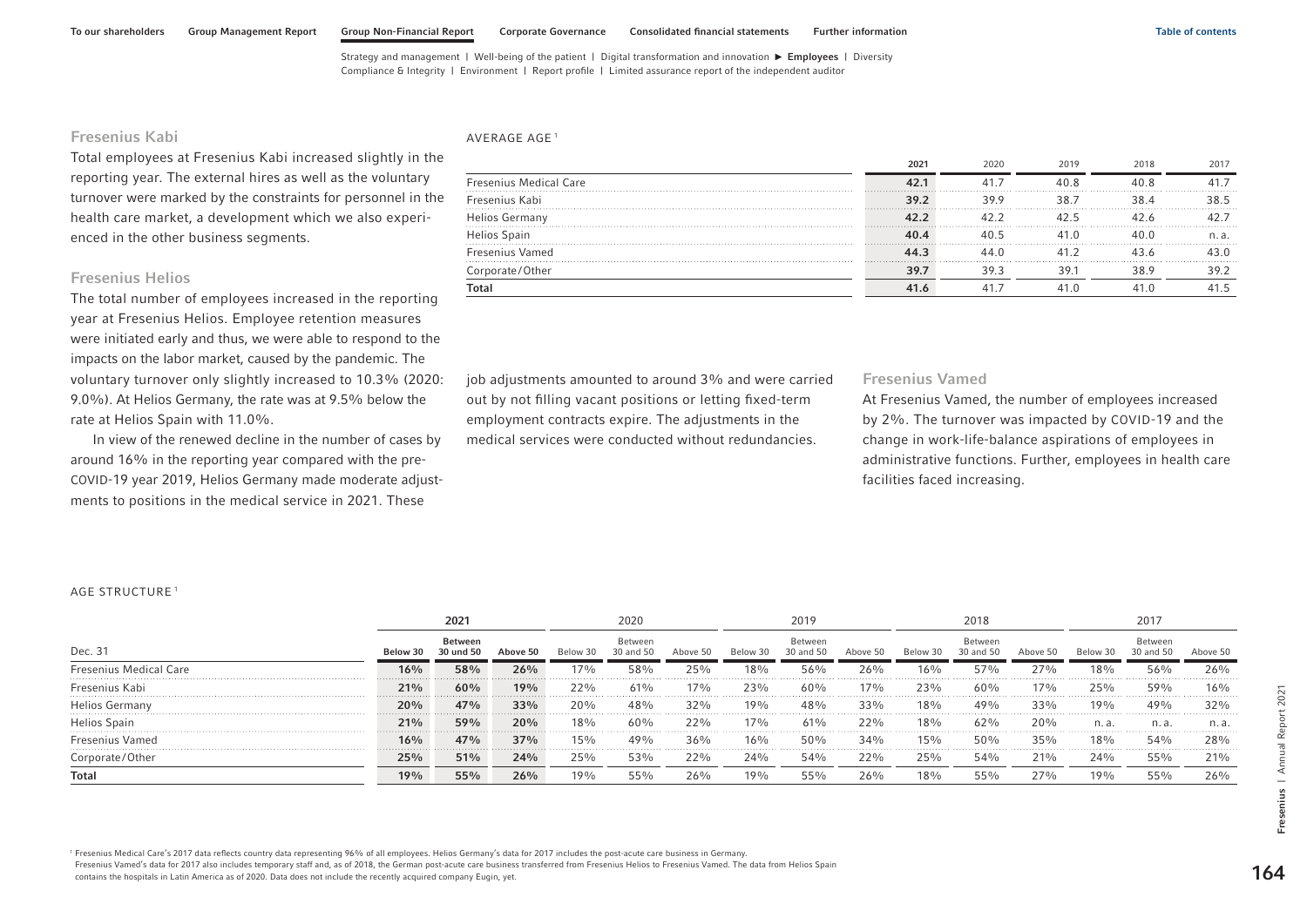## <span id="page-51-0"></span>EMPLOYEE DEVELOPMENT

### OUR APPROACH

We offer our employees the opportunity to develop professionally in a dynamic international environment. Our four business segments use different concepts and measures for personnel development – depending on their own customer and market structures. They constantly adapt their approaches to current trends and requirements. In addition to Group-wide mandatory training courses on the respective Codes of Conduct, there are mandatory training courses on quality management, environmental management, and occupational health and safety in the business segments. Digitalization is also playing an increasingly important role in the daily work done by our employees, which we explain in the following. Segment-specific talent management and individual further training offerings for employees and managers are our other personnel development measures.

### Vocational training

Vocational training is very important to us. This is why we offer applicants many opportunities to start their career pathways in our company. In 2021, more than 6,300 young people were doing dual vocational training and/or dual study at our locations in Germany. Across the Group, we offered more than 43 posts requiring formal training and 29 dual degree programs. Compared to the 2020 training year, the Group's range of training opportunities was expanded once again. The dual study program in General Industrial Engineering, Digital Transformation, and the training program for Digitalization Management were offered for the first time. The classic direct entry route aside, Fresenius also offers graduates trainee programs for further professional orientation.

### Fresenius Training Compendium

The training compendium of Fresenius SE&Co. KGaA lists all of the training opportunities available to our employees. This includes programs for communication and presentation, self-management, and project management, as well as specific learning content depending on the job profile of the target group of employees.

### Fresenius Learning Center

In addition to the training compendium, we offer training courses in the Fresenius Learning Center (FLC) learning management system. Depending on the subject, these training programs consist of one or more modules. Most of these involve some e-learning – for example webinars – as well as classroom training; reading materials are also offered to different target groups. Employees in Germany who do not have their own computer or laptop, or who do not have a quiet work environment, can take the training courses they need at specially set up learning locations. Fresenius Helios

and Fresenius Vamed also offer needs-based e-learning and document the training activities in their own learning management systems.

### Digitalization of the training offered

In the reporting year, we continued to advance the digitalization of Fresenius' development and training offerings. Numerous training measures as well as compulsory training took place as webinars or e-learning courses. Among other things, this enabled fast, up-to-date, precise training, especially in the area of hygiene, which is particularly important during the ongoing COVID-19 pandemic. The organization of digital learning opportunities took place mainly on the already existing or newly implemented learning platforms. Further information is provided in the following descriptions of the business segments.

## FRESENIUS MEDICAL CARE

Fresenius Medical Care is committed to supporting the learning and development of employees around the world. In this context, the business segment provides learning opportunities to all employees irrespective of their location or position in the business segment. Learning platforms

#### TRAINEES AND TRAINING RATIO FOR GERMANY

|                            | 2021              | 2020         | 2019           | 2018         | 2017        |
|----------------------------|-------------------|--------------|----------------|--------------|-------------|
| --<br>rainees              | 5,305<br>.        | 00F<br>, o J | $\cap$<br>207, | 354<br>- ت ت | 010<br>4,0. |
| $\sim$<br>raining<br>ratio | $\Omega$<br>o. od | 10<br>0. I 0 |                | .            | $+0.0$      |

1 Includes vocational training and university students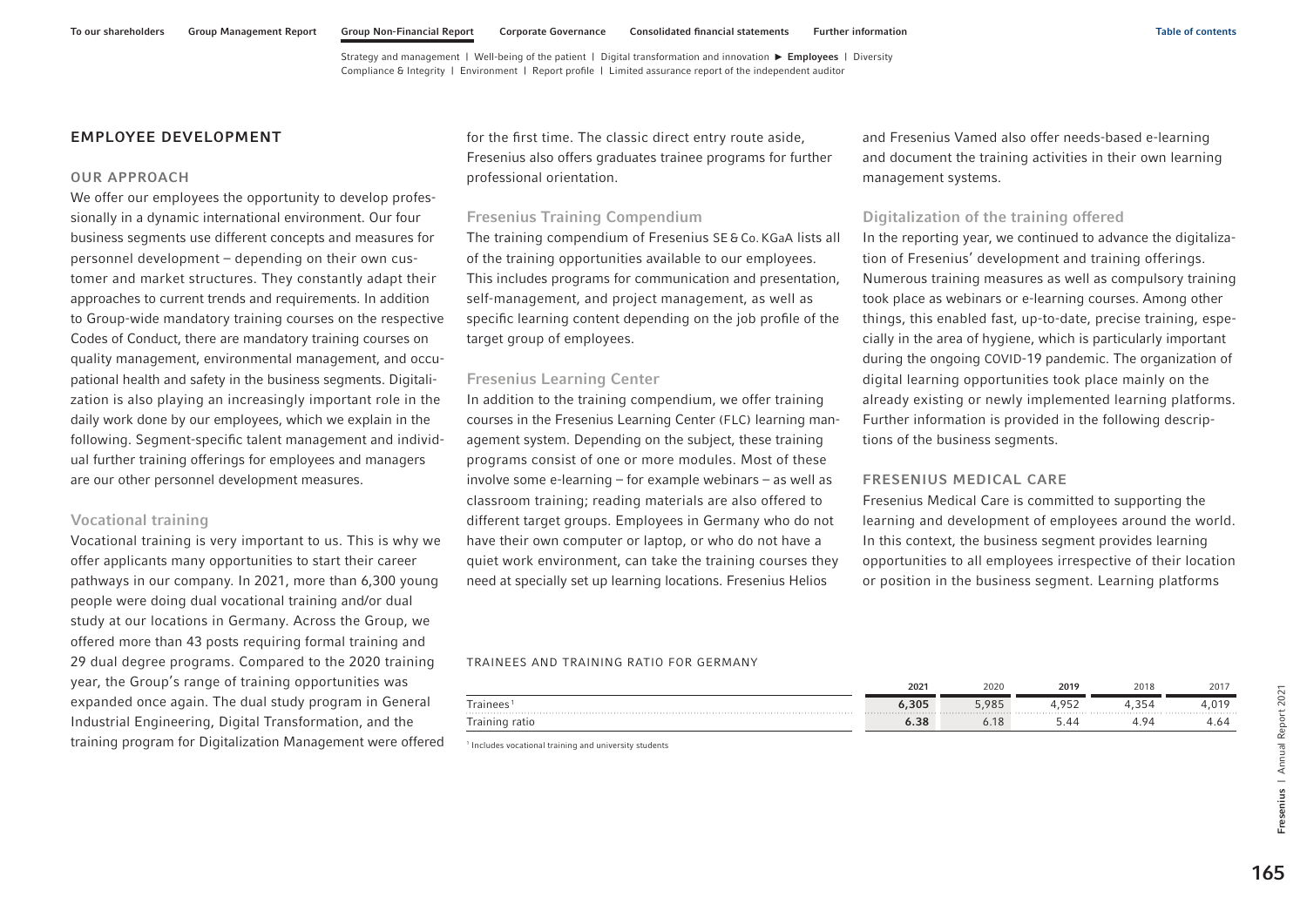allow employees to pursue their career goals and interests in a self-directed manner.

### Organization and responsibilities

Individual learning needs are identified through development and career discussions that are often part of a performance management process. Since 2019, the business segment has intensified efforts to train managers and employees in how they can contribute to these career conversations. Online resources are provided such as webinars and virtual classroom trainings.

### Progress and measures in 2021

The business segment expanded its digital learning platform globally in third-quarter 2021. Since then, more than 16,000 employees have participated in training via this platform. In addition, the company provided certain employee groups with specific training. The top 450 leaders were offered leadership resilience training via virtual classroom events, as well as training in employee engagement strategies. New leaders also received courses on employee development.

The global performance and development platform for leaders, which was introduced in 2020, was made available to all employees.

### FRESENIUS KABI

Fresenius Kabi has global, regional, and local structures for training and developing employees. Employees are trained and qualified according to their functions and responsibilities. Mandatory global training for employees is carried out internally. This includes, for example, training on the Code of Conduct.

All employees who are directly involved in the manufacturing, testing, and distribution of our products, as well as employees who work in a supporting role (e.g., technical maintenance, IT) receive mandatory training in job-related good manufacturing, control, and distribution practice and in occupational health and safety and environmental protection.

In addition, occupational health and safety and environmental and energy management training is conducted at all certified sites. Further training supplements this and serves to support the introduction, further development, and improvement of the corresponding management systems and measures.

As part of talent management, postings to other countries are also used to promote professional and personal development. These comprise both long- and short-term postings, which also contribute to meeting specific staffing needs. In addition, Fresenius Kabi supports the development of digital competencies, for example in connection with making work more flexible, such as mobile work by its employees, through further training programs.

### Organization and responsibilities

The CoE TLO reports directly to the head of the global Human Resources department. In 2021, it was assigned worldwide responsibility for managing Fresenius Kabi's learning activities. In this way, the business segment aims to offer more individualized and extended training activities. Training is mainly offered decentrally, to provide training opportunities quickly and in accordance with the respective requirements. The personnel development measures are evaluated by

the responsible organizations within Fresenius Kabi. Feedback from employees and executives is also taken into account.

### Progress and measures in 2021

In 2021, numerous learning modules were rolled out, for example the module on the Code of Conduct, which was supplemented by a chapter on human rights, or a training module on "Fair Competition – Acting in Accordance with Antitrust Law". Mandatory training was increasingly conducted online. The range of mandatory online modules was also expanded. Fresenius Kabi documented training activities in more than 50 countries, with more than 30,000 employees trained in 2021 in the most relevant internal learning management systems. The online training on background, behavior, and preventive measures relating to the pandemic was continued in 2021 in various languages.

### FRESENIUS HELIOS

Employee training and development activities help Fresenius Helios achieve its four strategic business objectives: to offer the best service, to be a leader in medicine, to do sustainable business, and to expand on its market position. These will enable Fresenius Helios to further improve with regard to medical quality and to position itself as an attractive employer at the same time. Training budgets, along with regular employee and career interviews, are therefore firmly anchored in Fresenius Helios' corporate culture.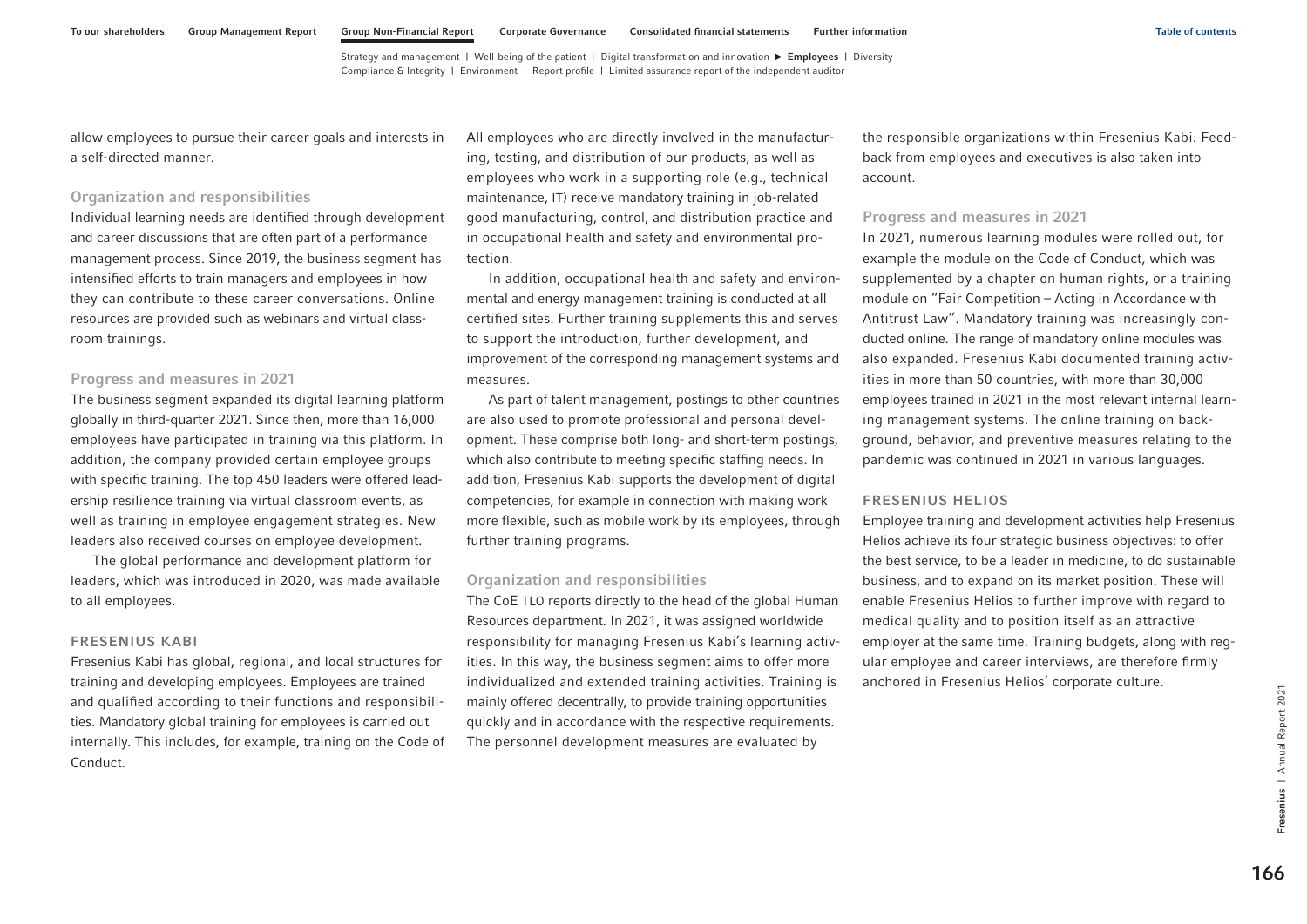However, Fresenius Helios has also been faced with increased competition in the human resources sector, also due to new regulatory requirements in line with the lower thresholds for nursing. The demand for skilled workers has continued to increase over the past few years, especially in the nursing sector in our relevant markets of Spain and Germany. For this reason, Fresenius Helios intends to acquire a large proportion of the necessary nursing personnel through in-company training at its 34 training centers in Germany.

In Spain, the business segment focuses on cooperations with universities. In contrast to Germany, where nurses receive vocational education and training, Spanish nurses are educated at universities, as described [on page 159.](#page-45-0) The business segment is also tackling the continuing challenge posed by the shortage of skilled workers in the medical sector. One example is the structured talent pools of senior doctors that Helios Germany is building.

All professional groups at the hospital can learn, train, and further develop their expertise at the Helios Academy and the Fresenius Helios training centers in Germany, to develop professional and personal competencies. Fresenius Helios also offers its employees trainee and assistant programs, for example, and builds up competence profiles for clinic management.

In Spain, more than 5,000 students are trained annually by our experts; they acquire practical skills during their undergraduate and postgraduate training. We also have eight university hospitals where classroom-based content of a

medical school is taught and more than 400 medical staff are fully trained each year. In our two nursing schools, we cover classroom and hands-on training as well as vocational training; for example, we qualify students as Imaging Technicians for Diagnosis and Nuclear Medicine and Technicians in Radiation Therapy and Dosimetry.

Fresenius Helios now uses digital work tools across the board in all areas of basic and advanced training and education. Learning content is organized using what is known as the Helios knowledge account – a digital education management system – and learning scenarios implemented via e-learning and online seminars.

### Organization and responsibilities

In 2020, Helios Germany merged the two departments of Digital Knowledge Media and Academy/Talent Management under the new Central Service Recruitment and Development.

Helios Spain has created a central department that brings together different talent and employee areas: Talent Acquisition and Management, Internal Communications and Employer Brand, Apprenticeship, and the Universidad Corporativa, a corporate training academy. The aim is to attract the best professionals and create an optimized workplace. With the launch of the Universidad Corporativa, an advisory board was also established, which includes a number of company and divisional directors. It is responsible for aligning and promoting the training with the strategic goals of the company.

### Progress and measures in 2021

Due to the pandemic, a large number of training courses were again switched to digital formats in 2021. This included training content for nurses, for example, as well as content from the career programs and wherever it was methodically and didactically appropriate. Helios Spain started the development of a new training platform in 2021. The goal is for more than 90% of Spanish training to be offered via e-learning.

Helios Spain is in the process of accrediting new university hospitals for medical degrees and nursing schools. The company also has its own master's degree programs based on the needs of our own nursing and medical professionals and of the professionals we need in order to seize opportunities in the health care markets. The master's degree in Emergency Care for Doctors, for example, was launched in 2021. This is aimed at professionalizing our emergency physicians and attracting external professionals.

In 2021, for the first time, the business segment partnered in Spain with the IESE Business School to run an advanced healthcare management program. Its aim is to provide training in modern and efficient hospital management and in leadership skills – and to transform care models and services as well as clinical research, for this purpose. In 2021, 60 professionals participated. Comprehensive assessments, including 360-degree feedback interviews and feedback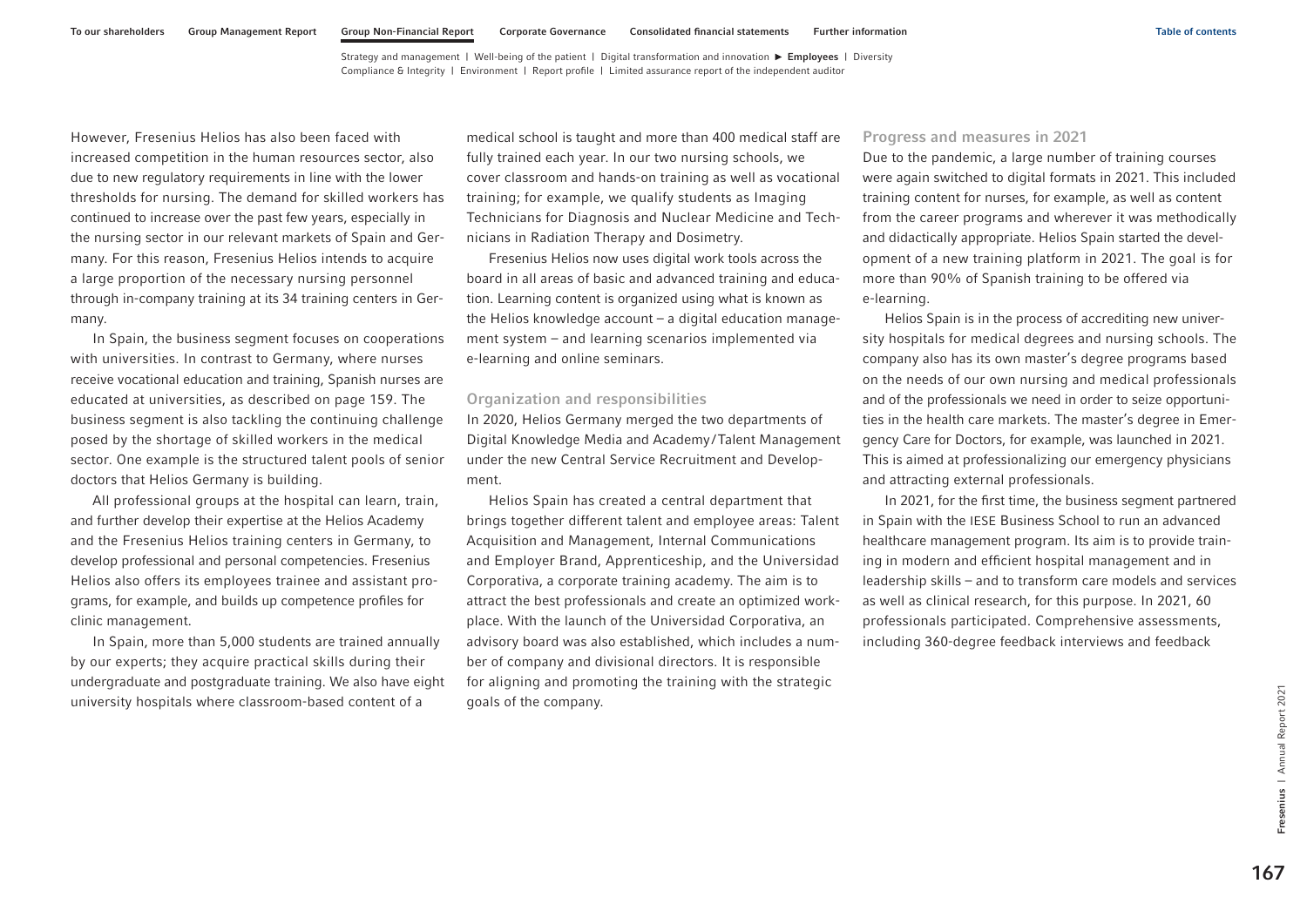sessions, were conducted with all participants to create individual development and training plans. A second in-depth assessment is planned for the first half of 2022 so that necessary improvement measures can be implemented.

### FRESENIUS VAMED

The expertise and project experience of its employees plays an important role in the success of Fresenius Vamed in view of the heterogeneous nature of its activities in the high-end service business, overall operations management, and project management. It is therefore extremely important for the business segment to promote the further development of its employees in a targeted manner. Key for Fresenius Vamed's personnel management are individually adapted personnel development measures and a comprehensive, needs-oriented training offering, which is very diverse in nature due to the complex structure of the business segment. As part of its strategic personnel planning, Fresenius Vamed identifies young employees with particular potential and promotes their individual development. This is done via trainee programs and in the VAMED Human Capital Management (HCM) Program, which prepares employees with potential to take on leadership and specialist roles.

Fresenius Vamed is increasingly using digital elements such as e-learning to design new training offerings. Employees can access a pool of knowledge via various knowledge platforms. In addition, Fresenius Vamed has the option of developing and rolling out micro-learning modules independently. These short training modules are largely available online, and have enabled fast, up-to-date, precise training and education on applicable COVID-19 regulations, particularly in the area of hygiene. Fresenius Vamed has also digitalized essential and mandatory training and further education activities. The same applies for the monitoring of the participation within a defined period as well as e.g. successfully carried out exams which are digitally recorded and evaluated.

All employees are free to use their own Fresenius Vamed Academy. Their courses and training cover not only specific professional issues, but also topics such as personal development and leadership, interpersonal skills, and methodological expertise. Various knowledge platforms, such as the International Medical Board (IMB), also pool the know-how of about 1,200 health care professionals working for Fresenius Vamed. The content of the program has not changed significantly over the course of the COVID-19 pandemic, with a certain number of courses and events being digitalized and some classroom seminars postponed to later dates.

### Organization and responsibilities

Fresenius Vamed's Human Resources management team, together with the responsible business segments and the Management Board, develop and implement measures to promote and train employees and new talents.

#### Progress and measures in 2021

In 2021, the management approach to training and development and the governance structure of Fresenius Vamed remained as reported in 2020. In the area of employee development, progress also focused on dealing with the challenges of the COVID-19 pandemic.

### EVALUATION

#### Fresenius Medical Care

Fresenius Medical Care is in the process of assessing the industry standard for average training hours undertaken per employee annually, and plans to meet or achieve this standard, if it has not already done so, by the end of 2024.

### Fresenius Kabi

For training of employees in production on quality management an average of almost 26 hours was spent per employee in 2021. The quality management training for employees from 2019 and 2020 has been renewed and additionally supplemented by quality trainings for new employees.

AVERAGE HOURS OF TRAINING PER YEAR PER EMPLOYEE IN PRODUCTION<sup>1</sup> REGARDING OUALITY

|                                     | 2021   | 2020   |
|-------------------------------------|--------|--------|
| Production (training hours/average) | 25.93  | 20.06  |
| Number of employees included        |        |        |
| in the calculation (FTE)            | 23,700 | 21,800 |

1The production area comprises the following employee groups: operation/manufacturing, quality control, quality assurance, maintenance/technical support and warehouse.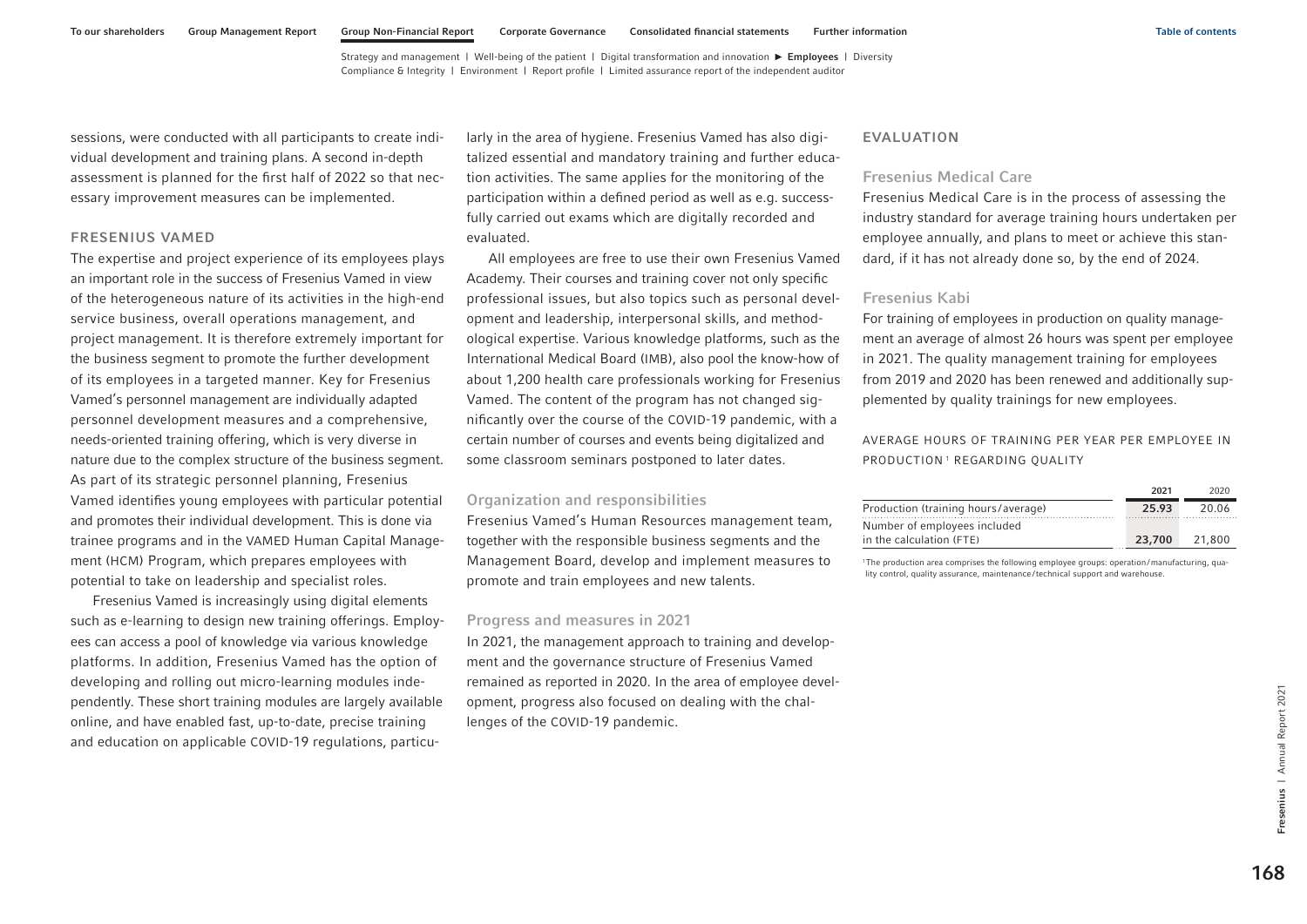The business segment uses an IT-based annual talent review for dialog and feedback on performance, competencies, and development potential for upper management levels and to strengthen the exchange between employees and their superiors on the individual development planning. On this basis, Fresenius Kabi identifies, evaluates, and develops executives and talents in all regions, divisions, and central functions worldwide. The Talent Review, which was conceptually revised in 2020, was implemented in 2021. It is now fully automated and supported by an IT system, to better assist managers and employees. Furthermore, evaluation and analysis of results have been made more efficient for the global Human Resources department.

### Fresenius Helios

In the reporting year, Fresenius Helios again recorded, compared to the pre-pandemic times, significantly higher use of online conference tools and digital learning platforms in both Germany and Spain. Fresenius Helios utilizes annual feedback meetings to discuss topics relating to training and education. The business segment also analyzes the effectiveness of its digital offerings and programs for employees. It carries out qualitative evaluations and reviews the recorded usage statistics, results of outcome measurements (e.g., filling vacancies after development programs), and participation rates.

In 2021, Helios Germany held a total of 221 training sessions in the fields of emergency medicine, anesthesia, intensive care medicine, and obstetrics at its simulation and emergency facilities, thus training a total of 1,756 physicians and nurses.

Fresenius Helios had dedicated targets in Spain and Germany with regard to annual investments in the training and education of employees. In view of the ongoing digitalization and increased use of e-learning, whether this target must be adjusted is currently being examined. An adjustment will be made in fiscal year 2022 at the earliest.

Fresenius Helios continued the development of training portfolio management, the aim of which is to evaluate and market employee training and further education options and services more effectively – internally and externally.

### Fresenius Vamed

Fresenius Vamed continually evaluates its own vocational training and development programs; where necessary, the business segment develops and implements adaptation or improvement measures.

Fresenius Vamed also continually optimizes its human resources development processes through additional digitalization.

### OCCUPATIONAL HEALTH AND SAFETY

#### OUR APPROACH

Ensuring the health and safety of our employees is an essential part of our corporate responsibility. The Fresenius Code of Conduct states that we must take the necessary measures to protect our employees and to prevent work-related accidents. All four business segments focus on preventive measures and on the individual responsibility of employees when it comes to occupational health and safety. The occupational safety concepts are adapted to the specific business models of the four business segments. These focus on occupational health and safety within production, as well as occupational health management for health care facility or administrative employees. The aim of all the measures is not only to protect employees, but also to ensure the health and safety of patients. All Fresenius business segments continually record data on occupational health and safety in line with regulatory requirements.

During the ongoing COVID-19 pandemic in 2021, the safety and health of our employees, their families, and the communities in which we work were again the focus of our response activities. In early 2021, our clinics in Germany and Spain started with the implementation of a vaccination campaign which was expanded to our administrative offices. With regard to hygiene in particular, we had to take special measures. At times, our employees also had to face restrictions, e.g., by wearing personal protective equipment (PPE), or carry out additional work, for instance in the case of necessary admission controls. A major challenge for us in this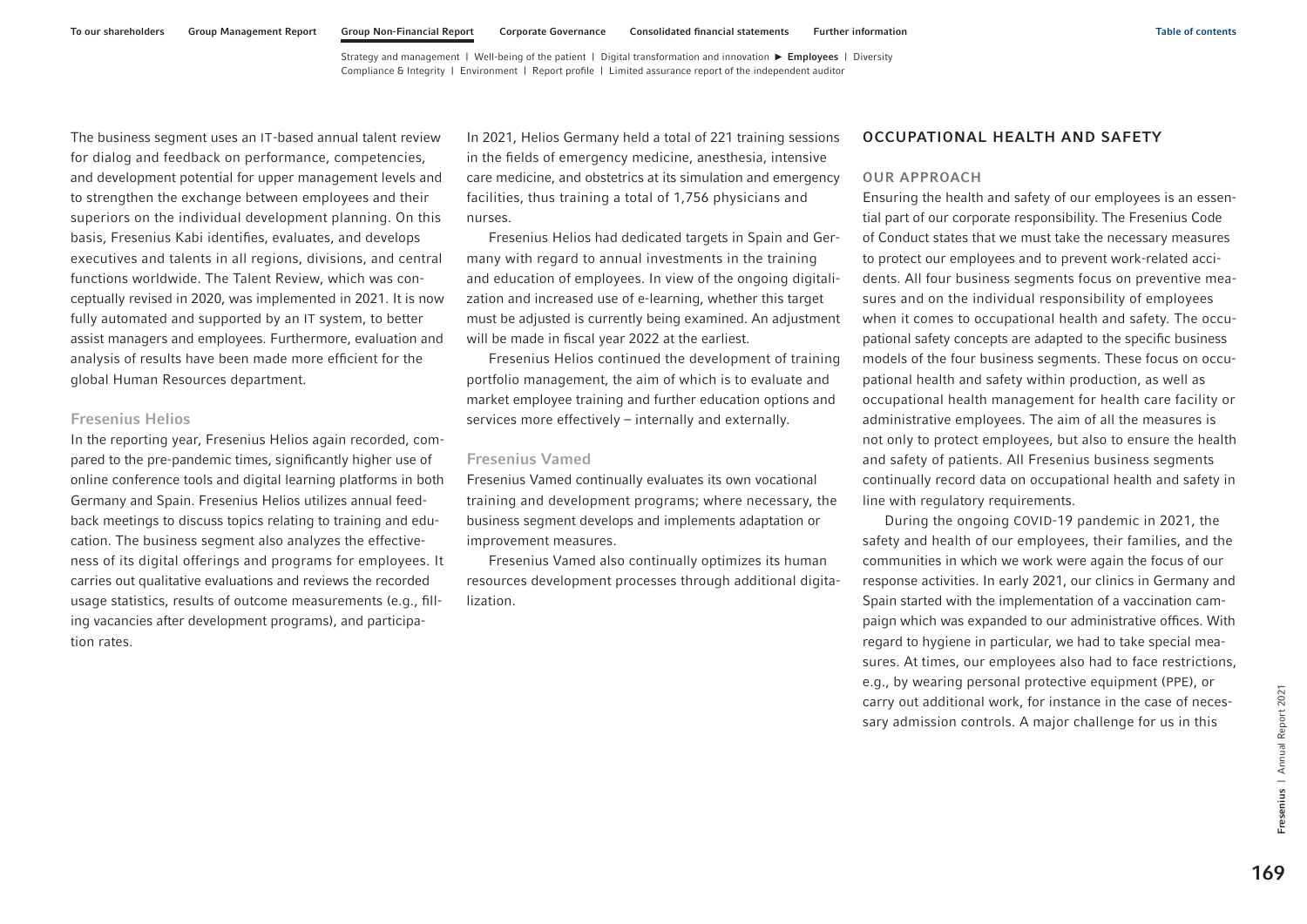regard was developing individual protection concepts, measures, and working regulations that allow us to continue all operational and administrative activities. Depending on the evolution of the incidence rates and changes in regulatory provisions, it was necessary to promptly adapt our protection concepts and guidelines and to communicate these to the employees. This also meant equipping our employees with suitable protective material.

In our **clinics**, we have intensified infection control practices that were already in place in order to protect both our patients and our staff.

In the **production facilities**, we introduced strict hygiene measures in 2020, such as disinfection and distancing.

Since March 2020, a large number of our employees in administrative functions have been working from home to avoid infection.

There has been continuous and direct communication with the employees of all sites and companies ever since the beginning of the pandemic. The specially established crisis teams communicated the hygiene and medical requirements as part of regular communication in the Group, taking into account the respective local official regulations and countryspecific ordinances and laws.

Occupational Health and Safety (OHS) is decentrally organized within the Fresenius Group. The business segments have internal specialists and dedicated functions that ensure that the respective guidelines and requirements for the

local entities are applied, and define specifications such as company-wide guidelines for the business segments. Relevant data is reported regularly, for example on a monthly or quarterly basis, to identify deviations. If deviations occur, our specialists initiate root cause analysis and evaluation, and corrective or preventive actions are implemented where necessary. Regular internal audits, partly annually, support the verification of data and management approaches, for entities both certified in accordance with ISO 45001 and without certification. Thus, we ensure that internal guidelines and regulatory provisions are complied with.

No Group results are available for occupational health and safety in fiscal year 2021. Although no effects can yet be reported at Group level, we report on the measures initiated in the reporting year and related progress in the business segments.

### Certifications and commitment

Our commitment in the business segments regarding OHS is supported, monitored, and certified by external partners or regulatory bodies. The overarching ambition of the management system according to ISO 45001 – which replaces the OHSAS 18001 standard – is to improve occupational health and safety management and ensure the effectiveness of existing procedures and systems. To drive this forward, we are consistently expanding the number of entities certified with this management system standard. Audits performed by other external bodies are scheduled with the local management.

### Fresenius Medical Care

Some of the production sites and dialysis clinics of Fresenius Medical Care are certified according to international health and safety standards. These include ISO 45001 in Europe, Middle East, and Africa, Latin America, and Asia-Pacific, and the Australian Council on Healthcare Standards (ACHS) in Asia-Pacific. In addition to external audits by relevant authorities, internal reviews and audits are conducted to monitor compliance with corresponding regulations, policies, and procedures. The business segment is working on harmonizing the management concepts for occupational health and safety as part of its Global Sustainability Program.

### Fresenius Kabi

A global management system in accordance with the international ISO 45001 standard supports occupational health and safety at Fresenius Kabi. The global management handbook and standard operating procedures provide global management requirements for the certified organizations' local management. The management system covers all employees as well as temporary workers at certified sites. The certified entities set local targets to enhance the occupational health and safety management. The local management reviews it at least once a year with regard to its continued suitability, appropriateness, effectiveness, and potential for improvement. Global internal audits ensure implementation of the management system. Furthermore, it is audited on an annual basis and certified by TÜV Rheinland.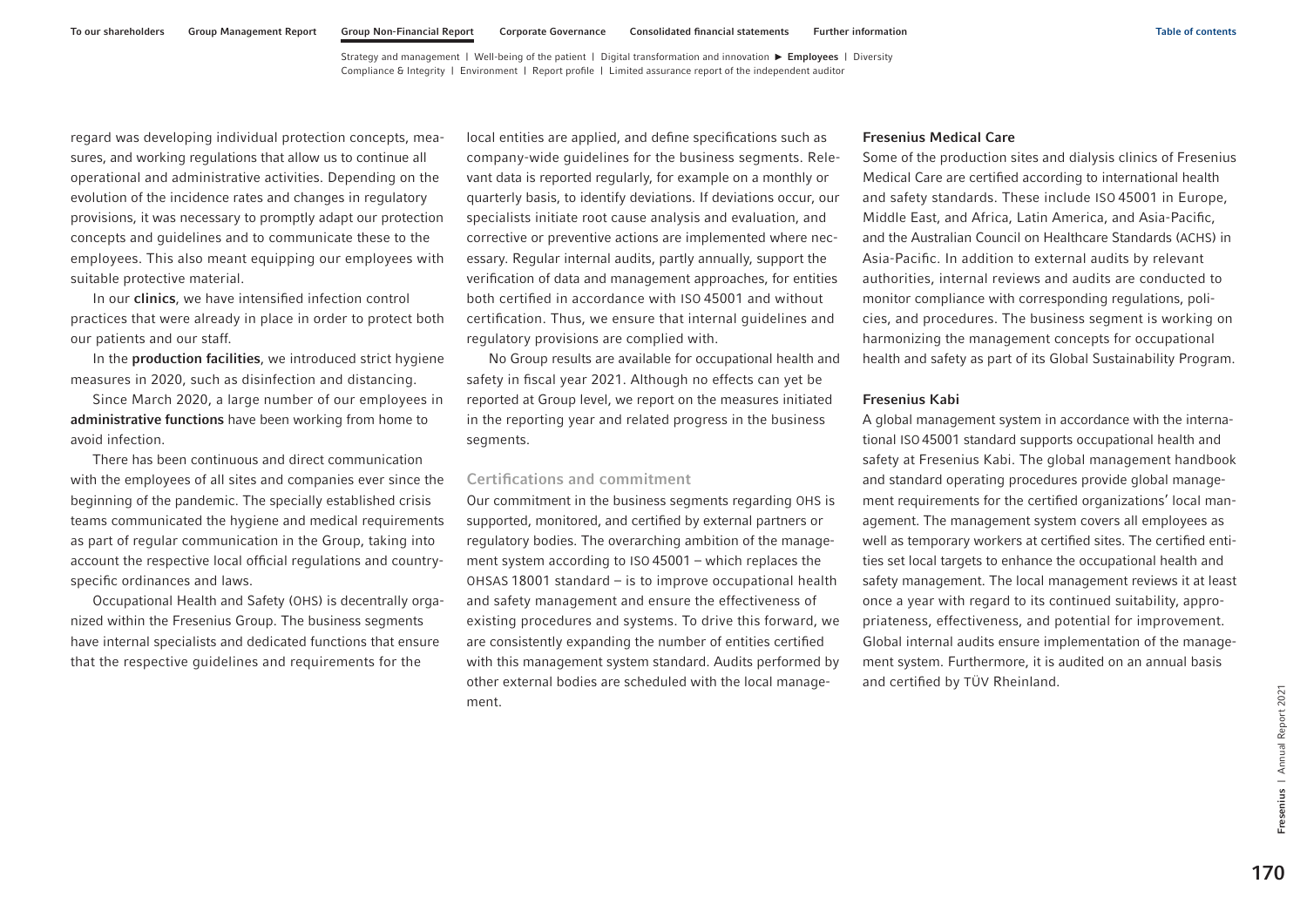At Fresenius Kabi, 30 organizations are certified according to the ISO 45001 standard<sup>1</sup>. The company is working on rolling out the certification globally according ISO 45001 to all manufacturing plants by 2023<sup>2</sup>. Fresenius Kabi aims to improve occupational health and safety processes and align them with internationally recognized standards. In 2021, nine additional manufacturing plants were included in the ISO 45001 certification of Fresenius Kabi.

### Fresenius Helios

Helios Kliniken in Germany have local approaches to occupational safety and occupational medicine that comply with regulatory requirements.

Helios Spain works continuously to ensure the safety and health of its employees. With the implementation of SAP at all its hospitals in Spain, Helios Spain changed the management of occupational health and safety from local systems to a single company-wide system. Based on ISO 45001 (formerly OHSAS 18001) and Spanish regulatory provisions, all hospitals are required to report occupational health and safety incidents along with their cause, lost time, illnesses and absenteeism as well as other KPIs in a tool. The local management, which is responsible for ensuring that regulatory requirements for occupational health and safety are met, is guided by a handbook and standard operating procedures (SOPs). A central department for corporate illhealth prevention coordinates all activities and the reporting.

#### Reporting systems

All four business segments have notification systems for accidents at work.

At Fresenius Medical Care responsibility for occupational health and safety lies with regional and local management. This structure allows the company to comply with different regulatory and legal requirements, and to report incidents to authorities based on local specifications. Representatives at local level collect relevant data and report it to regional representatives. The management regularly reviews this information.

Fresenius Kabi organizations document all accidents worldwide – for both its own employees and temporary workers. Occupational accidents are categorized according to their severity and reported to the responsible central OHS function and other relevant functions of the business segment depending on their severity. For example, work-related accidents that result in at least one day of absence must be reported within two working days to the central OHS function; other, less severe accidents without or with less than one day of absence are reported on a quarterly basis. All reported accidents are investigated, and the results are documented in respective reports. Additionally, in 2021 Fresenius Kabi started to include first-aid cases and unsafe situations

including near misses in the reporting of occupational accidents. These can be taken into account in the analysis of occupational health and safety.

Fresenius Helios uses a Critical Incident Reporting System (CIRS) for critical incidents and near misses at all hospitals. This is anonymous, can be used in all areas of a hospital site, and primarily serves the preventive protection of both patients and employees. The reporting system can be used to make preventive corrections in processes and workflows and thus eliminate risks from everyday work. Further information can be found [on page 138](#page-24-0) of this report.

If an accident occurs in a clinic, a defined process must be followed in order for the person affected to have recourse against the accident insurance organization: the person involved in the accident reports the event to the responsible function depending on the local organizational structure, e.g., the human resources department. The clinic must then file a report with the accident insurance organization within a specified period.

At all Fresenius Vamed sites, reporting procedures are in place to identify and prevent work-related injuries. In Austria these are, for example, the reporting of occupational accidents and near-accidents and preventive workplace evaluation. All work-related accidents and all events that almost lead to an accident are documented locally. In addition, the human resources department reports all accidents with lost days to the accident insurance, in accordance with country-specific requirements.

1 The standard OHSAS 18001 has been replaced by the international standard ISO 45001. The business segment concluded the transition in 2021. <sup>2</sup> The implementation will be concluded at all manufacturing plants of Fresenius Kabi in 2023. The certification issuance from the individual certification Companies may extend into the following year.<br>Companies may extend in a been replaced by the international standard ISO 45001. The business segment concluded the transition in 2021.<br>The internation will be concluded at all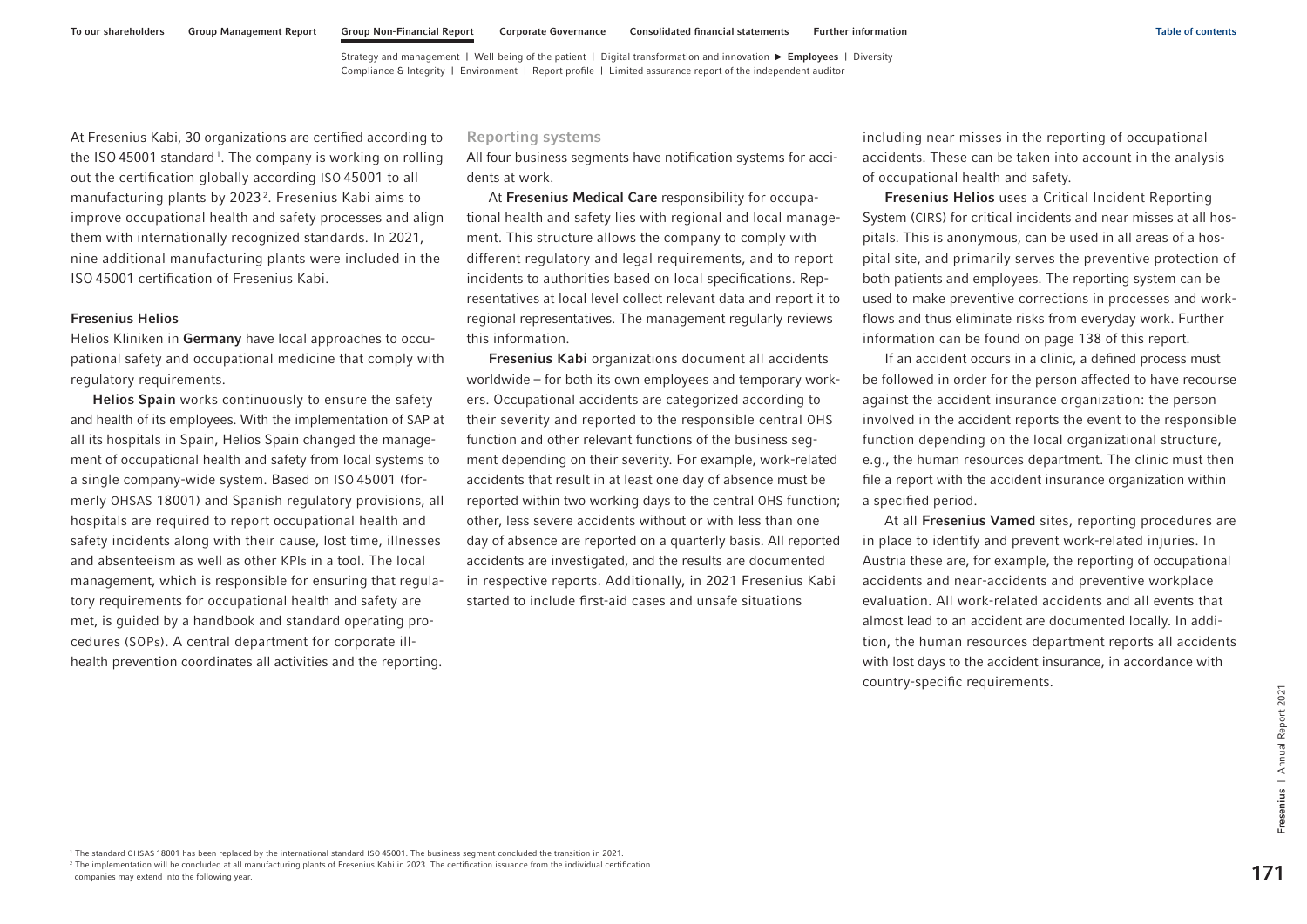## **Training**

Fresenius SE&Co. KGaA and all four business segments conduct regular occupational health and safety training to prevent incidents in their fields of operation. In our clinics, employee health and safety training courses cover topics such as the safe use of sharps and disposables, and hand hygiene as well as infection control, and prevention of emergencies and their control. Health and safety training provided in our production sites focuses, for instance, on hand hygiene, the safe handling of work equipment, hazardous chemicals, and emergency prevention and response. Fresenius Kabi holds, for instance, monthly training sessions on work-related risks. For example, training sessions were held with occupational health and safety managers in 2021 on emergency preparedness, OHS committees according to ISO 45001, behavioral safety and general safety aspects in the handling and storing of chemicals. Fresenius Vamed offers employees in Austria a separate e-learning module on employee protection.

### Our ambitions

Occupational health and safety is highly relevant for the Fresenius Group. The aim is to define a Group-wide KPI that will serve as a long-term performance indicator and be reported. Further details can be found in the Compensation Report on pages 234 ff. of the Annual Report 2021.

Our business segments manage their occupational health and safety measures in line with segment-specific ambitions.

Fresenius Medical Care plans to include further global indicators in the internal reporting from 2023 to reflect

overall performance: the total recordable injury frequency rate and lost time injury frequency rate. In certain segments of the regional businesses, the business segments has already defined targets for incident rates, safety training, or the monitoring of occupational health and safety performance. The business segment plans to set global targets for occupational health and safety by 2023.

Fresenius Kabi wants to continue the improvement of its occupational health and safety management. The ambition of the business segment is to prevent all work-related accidents and improve workplace safety. To achieve this, Fresenius Kabi is developing appropriate occupational health and safety programs and measures with local managers.

The introduction of a system for the comprehensive recording of occupational accidents at all German Helios hospitals is planned for 2022. In future, key figures such as the lost time injury frequency rate (LTIFR) are also to be collected. To this end, Fresenius Helios is closely cooperating with the German accident insurance institutions and internal managers. In the future, Helios Germany will also collect data for preventive health and safety at work purposes.

Fresenius Vamed currently collects relevant key figures locally that may result from occupational accidents. In the future, changes in occupational health management will also be evaluated to an increasing extent.

#### FRESENIUS MEDICAL CARE

Fresenius Medical Care is committed to providing a safe and healthy work environment for its employees and contractors. In 2021, the company established a new global Occupational Health and Safety Policy, which outlines the key principles. The policy was approved by the Management Board of Fresenius Medical Care.

Fresenius Medical Care strives to prevent work-related accidents and hazards to protect employees and contractors. The business segment tracks and analyzes accidents and injuries at local and regional levels, identifies their root causes, and takes corrective action.

### **Training**

To prevent incidents and increase awareness, Fresenius Medical Care provides health and safety training. Employee training courses in the dialysis clinics cover, for example, the safe use of sharps and disposables, hand hygiene, infection prevention, and emergency management. Training provided at the production sites focuses on, among other topics, the safe handling of work equipment and chemicals, and emergency prevention and response. In the United States alone, more than 48,000 employees completed health and safety training in 2021.

#### Progress and measures in 2021

As part of the Global Sustainability Program, Fresenius Medical Care began a global risk assessment in 2021. The company identified the biggest physical risks as injuries from needlesticks, slips, trips, and falls. The business segment is working to identify and prioritize high-risk areas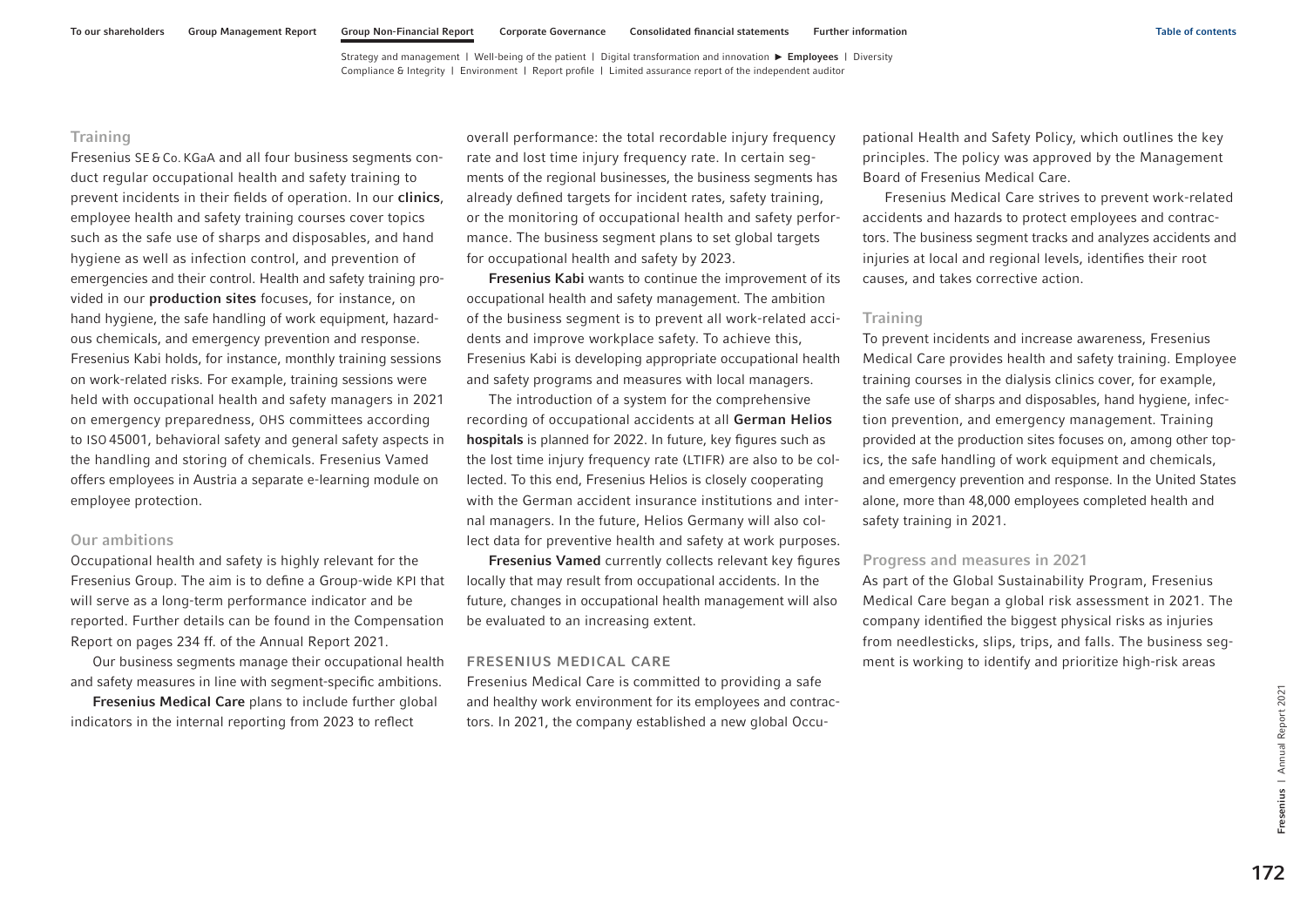and plans to develop specific risk mitigation measures in the coming years. It has also piloted an initiative in the production sites in Europe, Middle East, and Africa. This initiative aims to facilitate the sharing of information concerning significant accidents, near misses, and occupational health and safety best practices.

Fresenius Medical Care also offered COVID-19 vaccinations to its employees at various locations.

#### Evaluation

No work-related fatalities were reported between 2019 and 2021. In the reporting year, the business segment is reporting on work-related fatalities for the first time.

### FRESENIUS KABI

The safety of employees at their workplace is Fresenius Kabi's central concern. The aim is to prevent all work-related accidents. Fresenius Kabi's occupational health and safety guidelines focus on the following principles:

▶ implementing the necessary measures to ensure the health and safety of employees,

- ▶ provision of appropriate information, training, and instruction to employees and all persons at our locations,
- $\blacktriangleright$  ensuring and supporting continuous improvement,
- ▶ preventing work-related injuries, illnesses, and other incidents, e.g., implementing technical protection measures,
- ▶ performing hazard and risk assessments for all routine and non-routine activities,
- $\triangleright$  complying with applicable legal requirements and other occupational health and safety requirements,
- ▶ providing and ensuring the continuous safe operation of facilities, machinery, and equipment,
- ▶ safe handling, use, storage, and proper disposal of hazardous substances.

Experts in the central OHS function analyze and evaluate occupational health and safety programs, working procedures, risks, and objectives, and facilitate exchange of information about occupational health and safety throughout the company. Risk assessment is an important part of occupational health and safety management. Based on the outcomes of risk assessment, occupational health and safety measures are developed and implemented locally. This is supplemented by a notification system, in which work-related incidents and accidents are reported and analyzed. In addition, regular training on work-related risks, procedures, and precautionary measures is provided at all sites.

Responsibility for occupational health and safety management lies with the divisional and local organizations; global management responsibility lies with the central organization, which reports to the responsible member of Fresenius Kabi's Management Board.

Fresenius Kabi has implemented standard operating procedures (SOPs) and further instructions as well as guidelines to provide a global framework for occupational health and safety. A management handbook and additional SOPs provide a consistent framework for the local occupational health and safety management of ISO 45001-certified organizations.

### Progress and measures in 2021

In 2021, the management approach and the governance structure of Fresenius Kabi remained as reported in 2020. Progress focused on the transition of sites certified according to OHSAS 18001 to the international standard ISO 45001, and implementation of the ISO 45001 management system at additional manufacturing plants to further improve occupational health and safety management. Furthermore, the exchange of occupational health and safety management practices has been facilitated internally.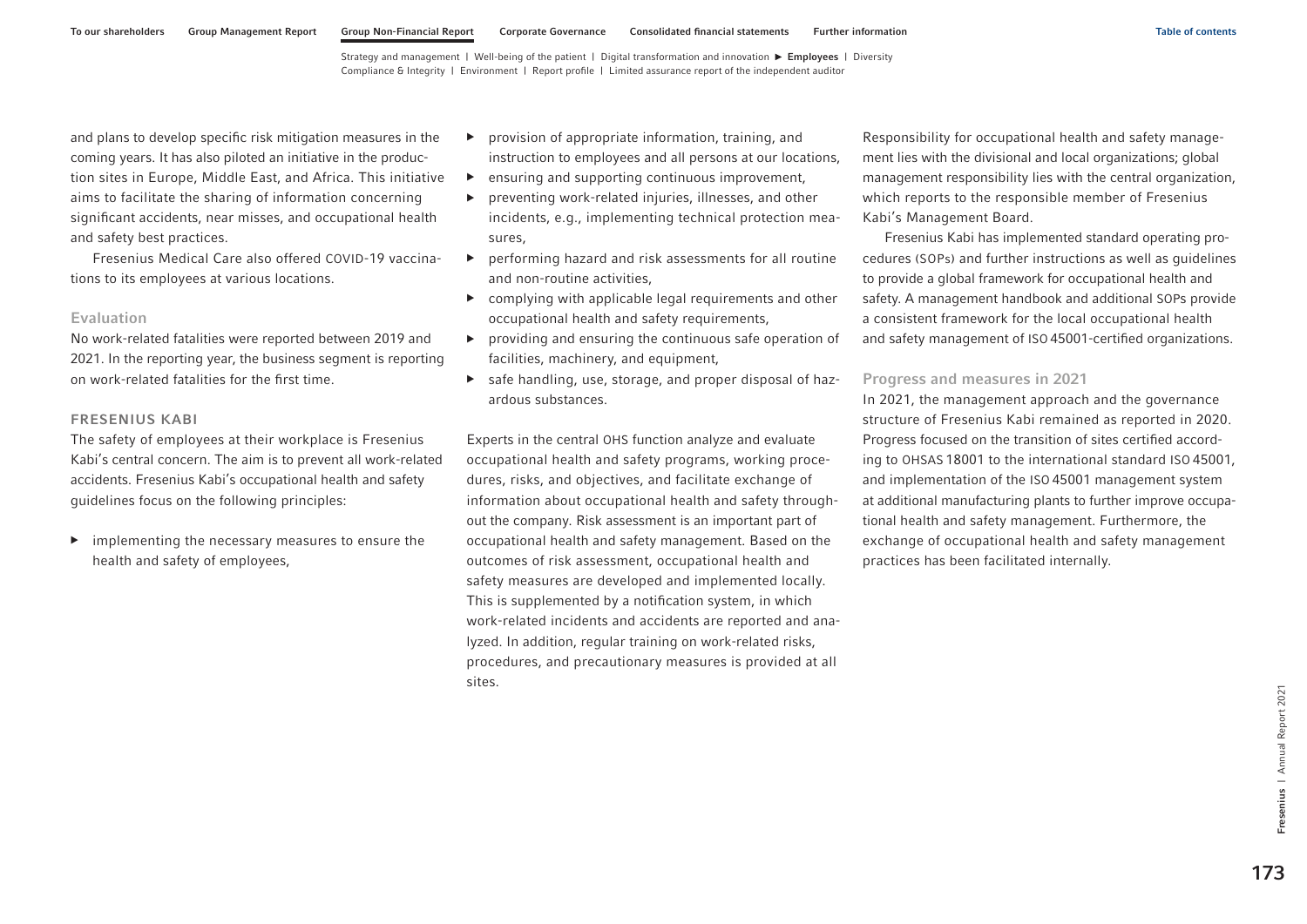LOST TIME INJURY FREQUENCY RATE<sup>1</sup>

### Evaluation

Fresenius Kabi performs global internal audits at its organizations to confirm compliance with applicable requirements and identify potential improvements. As necessary, the company develops measures to exploit this potential together with local responsible persons. Due to the COVID-19 pandemic, most audits continued to be conducted digitally in 2021. Quarterly virtual meetings took place with representatives from the organizations to exchange learning points about work-related accidents and their future prevention.

Occupational accidents are categorized according to their severity and are investigated by means of a standard investigation template. Furthermore, local management assesses the investigation reports to decide whether technical improvements, additional working equipment or instructions, or further training are required to avoid reoccurrence in future and to improve occupational health and safety for employees.

Fresenius Kabi calculates the LTIFR $1$  from the data it collects and uses this as an indicator to measure performance; the LTIFR deteriorated by about 4% compared to the previous year due to an incident at a production site in China. Fresenius Kabi also considers the lost time injury severity rate (LTISR)<sup>2</sup> in the analysis. Occupational health and safety reports are submitted to the Management Board and other relevant functions of Fresenius Kabi on a quarterly basis.

| Fresenius Kabi | 2021 | 2020 | 2019 | 2018 |
|----------------|------|------|------|------|
| <b>ITIFR</b>   | 2.4  | つっ   | 2.6  |      |

The occupational health and safety report provides information about, for example, LTIFR, LTISR, the severity of the occurred injuries, the type of accidents and the identified root causes.

In December 2021, a serious fire occurred at a production site in China, resulting in the deaths of five employees and one other person being hospitalized. An investigation of the incident and the cause of the fire was initiated immediately. The business segment will adopt measures to address the incident and its potential or actual consequences, and to prevent future occurrences, based on the review results by the business segment and local authorities.

In addition, the company recorded one serious work-related accident, which was attributable to insufficient risk assessment. This has prompted additional preventive measures at the respective site, e.g., training and reassessment of hazards and risks connected with the respective work activities. In 2021, Fresenius Kabi saw only a limited number of COVID-19 cases at its facilities, with no significant impact

on production output. Precautionary and hygiene measures to protect employees and limit the impact of COVID-19 developed and implemented in 2020 have been continued to be monitored and stringently maintained in 2021. Furthermore, COVID-19 had no impact on the further roll-out of the ISO 45001 management system in 2021 and did not affect OHS performance of the business segment.

### FRESENIUS HELIOS

Fresenius Helios hospitals have risk assessments for the individual workplaces and maintain lists of hazardous substances. As a preventive measure, Fresenius Helios conducts occupational health and safety inspections of areas of the hospitals to detect potential risks. The main risk areas are identified via accident reports or information from employees and undergo rigorous assessment. As part of a risk assessment, these are then analyzed.

In Germany, clinic experts use the S-T-O-P principle (substitution, technical, organizational, and personal measures). Fresenius Helios then reviews the implementation process and its effectiveness. The procedure used is the equivalent of a classic PDCA loop – plan, do, check, act – for continuous improvement. In coordination groups, for example for mental health risk assessments, specialized employees work together with managers to develop cross-functional measures. Similar procedures can be found for example in occupational health management and occupational reintegration management. The business segment is currently reviewing whether to introduce an integrated management system for occupational health and safety in Germany.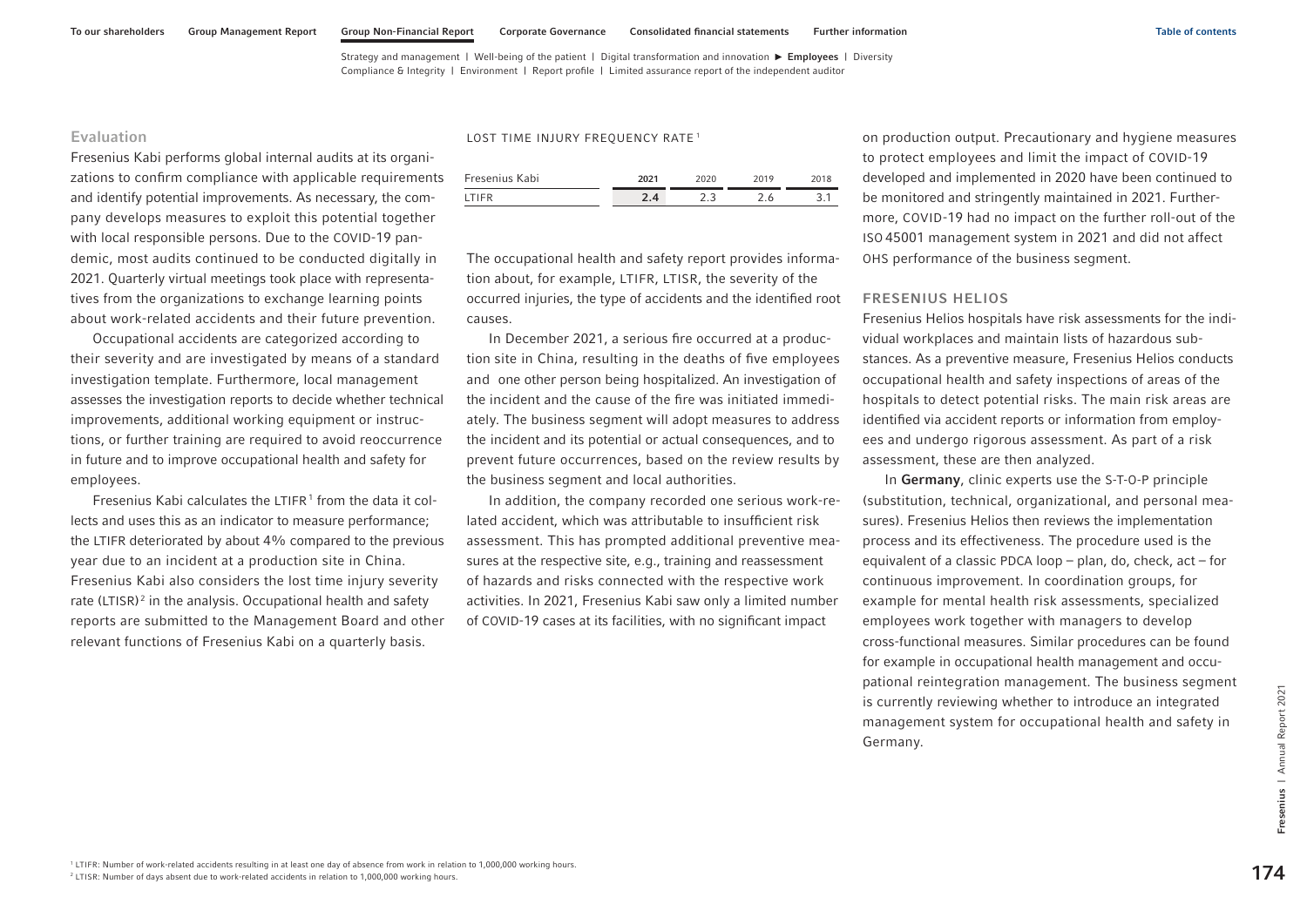Helios Spain strives to develop an exemplary culture within health care provision, in order to avoid occupational health risks and promote healthy habits among its workforce. This is also implemented in the company's policy on workplace safety, which is applicable at all company levels and locations. Helios Spain has standardized occupational health and safety across the Group's hospitals and companies and developed a company-wide training platform for specific workplace-related risks. Various KPIs, including absenteeism, occupational illness, and work-related injuries, are consolidated for all hospitals on a monthly basis in a single standardized system and are evaluated. Based on this, measures are then taken to reduce absenteeism and prevent accidents at work.

As a hospital operator, Fresenius Helios implements in Germany occupational medicine measures primarily with own medical personnel. At numerous locations, Helios Germany supplies occupational health services to external companies. The safety-related support of the clinics is ensured specifically by highly qualified personnel.

In Spain, the range of services encompasses about 300 institutions that provide occupational health management. Via these prevention centers, around five million employees are examined annually in cooperation with companies.

Helios Spain has a management system for health and safety at work that has been coordinated with the health and safety committees and approved by management. It has undergone the legally required audits in Spain, as well as internal audits and certifications. The implementation and monitoring of the OHS system is taken care of by specially authorized employees.

Since 2021, the OHS system has included a process for continuously identifying hazards and deficiencies, assessing risks for incidents, and determining measures for control, correction or mitigation, and prevention,and improvement. It complies with applicable legal requirements for risk assessment and the implementation of necessary controls. This process includes all employees who perform or have access to routine and non-routine activities in Helios Spain workplaces. All current and planned workplaces, procedures, (OHS) processes, and tasks located or performed at the centers, as well as their design, are assessed – as are human factors such as personal behavior. Also covered are (the design of) infrastructure, equipment, and materials in the workplace, whether provided by Helios Spain or by third parties. The process also includes hazards that arise in the immediate vicinity of the workplace from work-related activities under the control of the business unit, as well as those that exist outside the workplace but potentially affect the safety and health of its employees.

An integral part of Helios Spain's OHS management system is training in the prevention of occupational risks. For each of the professions practiced at Helios Spain, there is a special course dealing with the risks and associated preventive measures. Each year, the division also identifies additional training needs for risk prevention in the workplace. In addition, courses and exercises are held on emergency measures.

### Organization and responsibilities

The senior management team of Fresenius Helios, the Helios Occupational Health business segment as well as the Helios segment Infrastructure have the task of coordinating occupational health and safety in Germany.

In terms of organization, the Helios Occupational Safety segment is assigned to the area of Authorized Officers & Environmental Management in the Infrastructure business segment. It was founded in 2019 and currently looks after about two-thirds of all the employees in the business segment, in addition to Fresenius Vamed and Xenios, a Fresenius Medical Care company.

Helios Occupational Safety within the segment Infrastructure and its engineers are responsible for almost all Helios clinics and their subsidiaries (e.g., cleaning, logistics, or catering). They look after all aspects of health and safety at work for Fresenius Helios' employees, as well as the employees of Fresenius Helios subsidiaries, ensuring coordination is carried out in close collaboration with the supervisory authorities on a daily basis.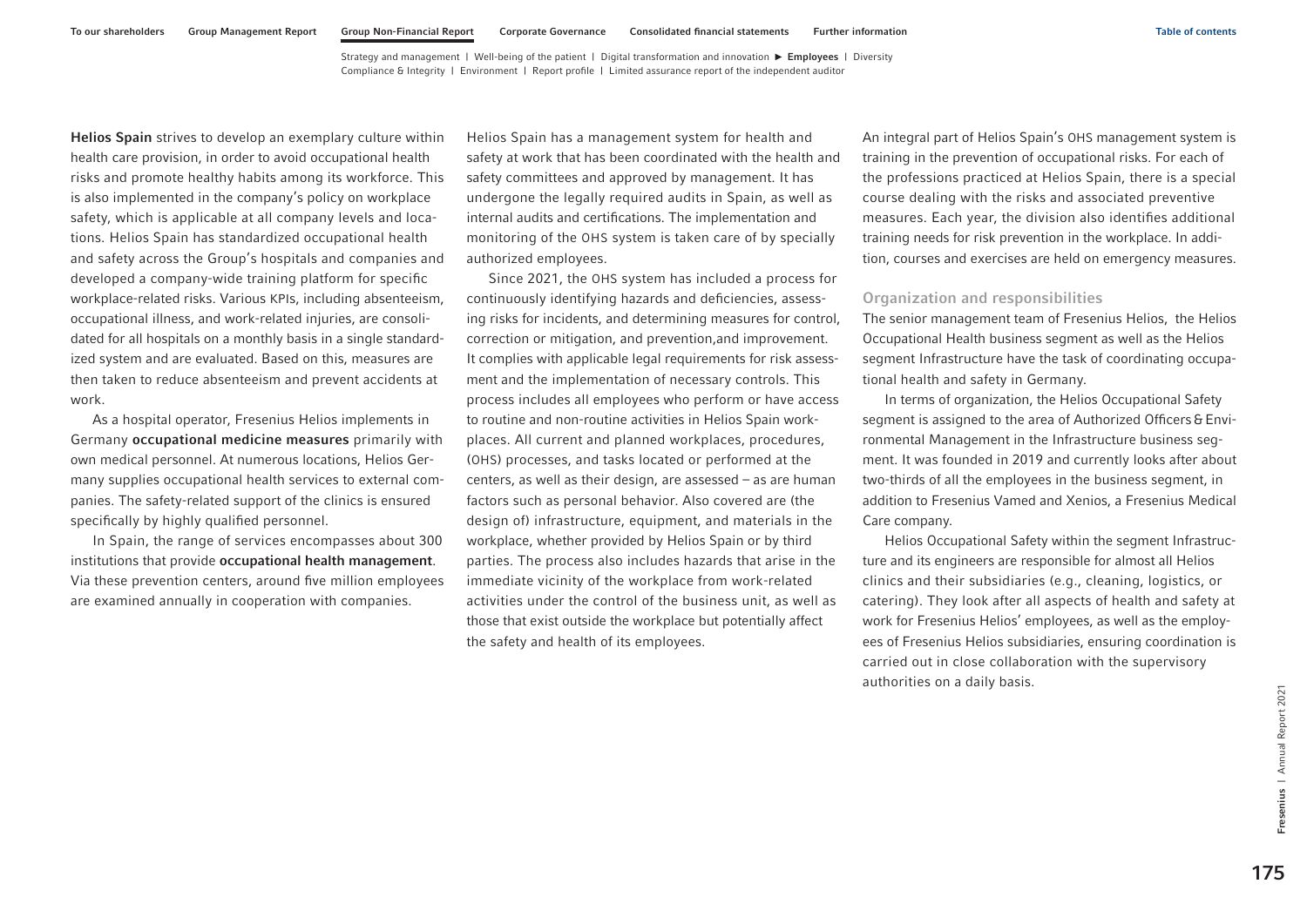The Helios Occupational Health business segment in Germany also has an Occupational and Organizational Psychology department.

At local level, the members of the Occupational Health and Safety Committee take a targeted approach to monitoring the various aspects of occupational safety and health promotion. The meetings held by the Occupational Health and Safety Committee meet the legal requirements set for composition and number of participants. In addition, specialist personnel and managers in special steering groups at the hospital sites work on dealing with specific areas, such as occupational health management.

At Helios Spain, the OHS system defines the functions, roles, and responsibilities for health and safety in the workplace.

Helios Germany follows the legal requirements and takes all necessary measures to comply with them. At local level, we work closely with the relevant accident insurance institutions in the interests of our employees. Preventive measures to maintain occupational health and safety standards are a priority.

The Fresenius Helios policy on workplace safety in Spain promotes safe behavior among its workforce; it applies at all levels of work and at all locations in Spain.

### Progress and measures in 2021

Since 2021, Helios Germany has been involved in a project of the responsible professional German association Institution for Statutory Accident Insurance and Prevention in Health and Welfare Services (BGW). This initiative, launched in September 2021 at the Park Hospital in Leipzig, aims to develop and establish unified occupational medicine and occupational safety standards, and improve internal and external interface management. In addition, a pilot project was launched in October 2021 to expand the existing range of occupational health services to include digital services such as online consultations.

#### Evaluation

Qualified occupational health and safety specialists and occupational physicians examine whether the requirements for occupational health and safety are met at Fresenius Helios in Germany. In addition, the requirements are regularly reviewed by supervisors from the BGW. Various audits, sometimes internal, of Fresenius Helios in Germany enable consistent analysis of existing procedures, validation of processes, and effective optimization of the occupational health and safety management already in place. Experts from the field of occupational health and safety, and hygiene, monitor jointly the management of occupational health and safety based on regulatory provisions. They are constantly cooperating across segments and developing improvement processes.

Helios Germany documents accidents locally and assesses the potential for associated risk, with a specific assessment carried out on-site; this is then discussed and assessed together with the relevant supervisory authorities.

Time management reports, which document absences and absenteeism and their development are recorded and evaluated locally in hospitals. Further, accident figures are evaluated at each meeting of the local health and safety committee. Based on this, Fresenius Helios takes measures to reduce absenteeism and prevent occupational accidents. In addition to the figures resulting from accident reporting, on-site local audits in particular serve to monitor the effectiveness of risk evaluations and local occupational safety and health management approaches.

Helios Spain collects data for preventive occupational safety on a monthly basis. The division has defined key figures to document absenteeism and accident rates, as well as the status of compliance with important legal requirements at employee level. Each location in Spain reports on a monthly basis on the development of the key figures. At Helios Spain, there are dashboards for monthly monitoring of absenteeism, occupational accidents, and general illness. The development of the indicators is assessed, and in case of deviations, the business unit implements optimizing projects to reduce absenteeism.

In 2021, a fire occurred in a ward at a hospital site in Germany. The night services on duty in all departments evacuated patients in accordance with the emergency and fire protection plans. Three patient fatalities were reported in the context of the fire. No employees were harmed. The hospital management, the hospital pastoral care and the psychological service took care for patients and employees. The hospital staff is prepared for such crisis situations through annual mandatory training. The remediation work is still ongoing and will be completed in the course of spring 2022.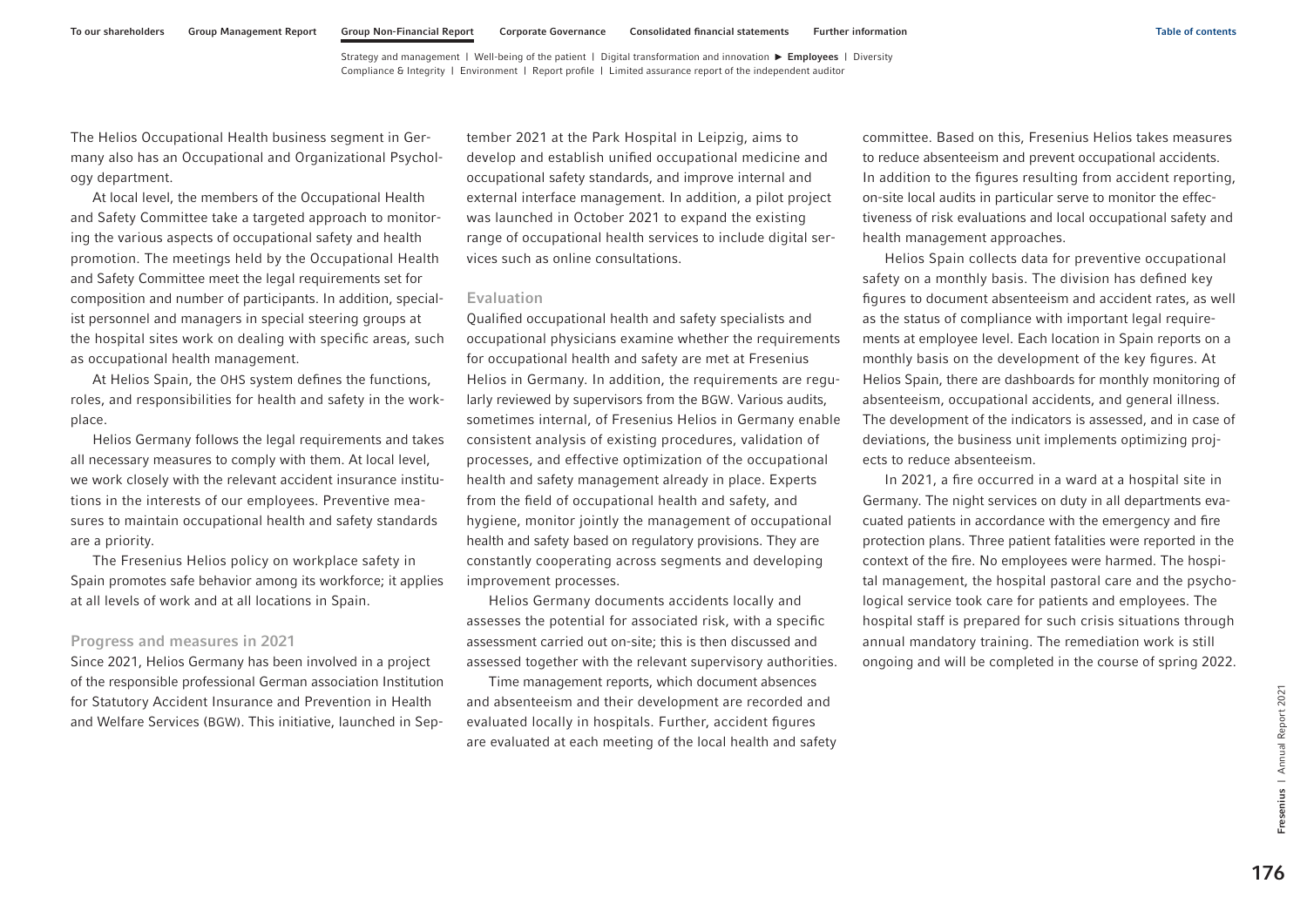### FRESENIUS VAMED

The health and safety of employees is firmly embedded in our company's culture and the Fresenius Vamed mission statement. All employees, and in most instances patients and customers too, are covered by the company's holistic approach to occupational health and safety. Due to the diverse range of services and the different responsibilities involved, the implementation process is organized in very different ways throughout the business segment – nationally and internationally. In the area of occupational health and safety, all locations are subject to the respective local laws and regulations. Compliance with these regulations is also ensured at local level.

Due to the decentralized organizational structure of Fresenius Vamed, a range of different legal and internal guidelines play a significant role in occupational health and safety. The Code of Conduct covers administration and the area of technical services, while the Clinical Code of Conduct regulates the area of health care and medical personnel. To prevent work-related injuries and occupational accidents, all new employees receive safety training at the very beginning of their employment.

Risk management is a fixed component in the area of occupational health and safety and has also been taken into account as such in the organizational structure. In Austria, for example, a certified risk manager and auditor was appointed to ensure competence in this area. Further, the respective workplace-specific risks were identified, analyzed, evaluated, and reduced to an acceptable level by means of targeted measures in the process organization; this was carried out in close coordination with the divisional managers. With regard to COVID-19, specific attention was paid to reducing risks relating to infection as well as the physical and mental stress involved in dealing with the overall situation. Corresponding documentation was provided in the safety and health protection documents.

In Austria, the safety center of VAMED Technical Services employs several safety specialists. This center is responsible for the safety-related support of Fresenius Vamed's operations. In order to maintain and further develop their competence, all safety specialists are subject to a focus-specific training program adapted to the respective needs of the organization. In addition, the manager of the safety center is certified as quality, safety, risk, and environmental manager and as lead auditor.

Switzerland has its own safety officers who are responsible for occupational safety and data protection. In addition, there is a dedicated CIRS Circle: this is a committee of representatives from different areas, who analyze critical and near-critical situations, in order to develop and implement solutions.

In the Czech Republic, there are not only safety officers, but also a legally required categorization of work into safety levels. This categorization is performed by in-house responsible persons. The categories determine what protective clothing the employer must provide for the respective workplace and the scope of occupational health examinations of the respective employee.

#### Progress and measures in 2021

In 2021, the management approach and the governance structure of Fresenius Vamed remained as reported in 2020. Progress focused on health protection during the COVID-19 pandemic.

Wherever logistically possible, COVID-19 testing was offered to employees free of charge on site, and vaccinations were provided centrally by the facilities. Masks, protective equipment, and adequate disinfection facilities were provided. Maintaining minimum distances in the office was supported by a rotation system and working from home.

In some facilities, more psychological support was offered and bonuses were paid to employees in direct contact with patients for the particular stress they experienced during the pandemic.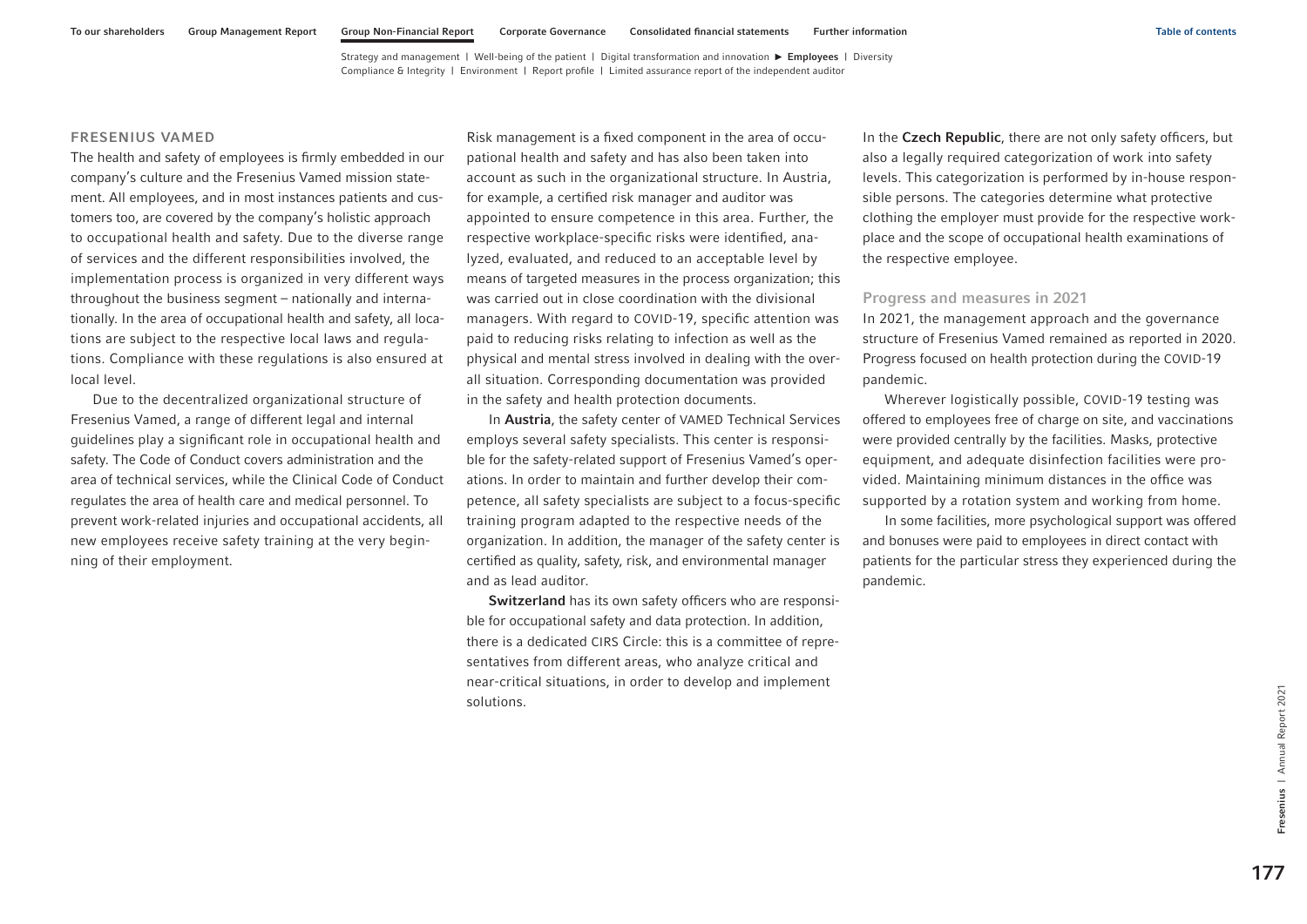### <span id="page-64-0"></span>Evaluation

All Fresenius Vamed locations are subject to regular occupational health and safety inspections. At Fresenius Vamed, work-related incidents must not only be reported, but they also trigger an audit of existing work processes and of any proposed changes and the implementation thereof. Corresponding internal guidelines are available. The aim is to minimize risks and prevent the recurrence of hazards. Therefore, all incidents are subject to a structured evaluation by means of a root cause analysis including the corresponding improvement measures. These are prioritized in terms of technical, organizational and personnel criteria. The effectiveness of the measures is validated on site by the responsible local safety specialists. To ensure a holistically structured approach, a standard operating procedure has been implemented.

In 2021, an evaluation of mental stress in the workplace was carried out by an external provider. The lead companies at the headquarters participated in the evaluation, which set out to derive further findings for improved working conditions. The results are expected to be available at the beginning of 2022. Based on the results, measures will be developed going forward.

# **DIVERSITY**

### DIVERSITY AND EQUAL OPPORTUNITIES

### OUR APPROACH

At Fresenius we support equal opportunities for all and consciously oppose discrimination of all kinds. No one may be discriminated against on the basis of skin color, ancestry, faith, political views, age, gender, ethnicity, nationality, cultural background, sexual orientation, physical condition, appearance, or other personal characteristics. We work in an atmosphere of mutual respect. Our dealings with each other are open, fair, and appreciative. We do not tolerate insults, humiliation, or harassment. Our managers have a special responsibility in this respect and act as role models. These values and our aspirations with regard to diversity are laid down in the Fresenius Code of Conduct, which is binding for all employees. This code makes our stance clear, i.e., to support equal opportunities for all. This lays the foundation of our cooperation and corporate culture. Further information on our approach to equal opportunities is provided in the "Human rights" section, [see pages 194 ff. o](#page-80-0)f the Group Non-financial Report.

### Dealing with incidents of discrimination

Information about violations of the principles of the Fresenius Code of Conduct and other possible misconduct can be reported via various notification systems – anonymously, if necessary, as described in the Compliance chapter, [on page](#page-71-0)  [185,](#page-71-0) and [on page 188](#page-74-0) in this report. All information is carefully examined and appropriate action taken in accordance

with the results of the investigation. Depending on the type and severity of misconduct, sanctions such as actions under employment, civil, or criminal law can be imposed. After finishing the investigation, measures that prevent future misconduct, or at least make it more difficult, are implemented. If business segments have implemented additional, specific reporting channels, these are described in this chapter.

### Diversity lived in the business segments

Fresenius promotes international and interdisciplinary cooperation as well as diversity in our business segments and regions. The diversity of our markets and locations is also reflected in the workforce of the four business segments. In our home market in Germany, we have employees of around 140 nationalities. All business segments attach great importance to equal opportunities for all employees in the workplace as well as in the application, selection, and development procedures. In order to integrate equal opportunities in all processes and workflows, the business segments develop diversity concepts that are adapted to the requirements of their respective business models and regions.

#### Employees with disabilities

The Fresenius Group also employs people with disabilities, severe disabilities, and other limitations. The spectrum not only includes people in wheelchairs or with mental disabili-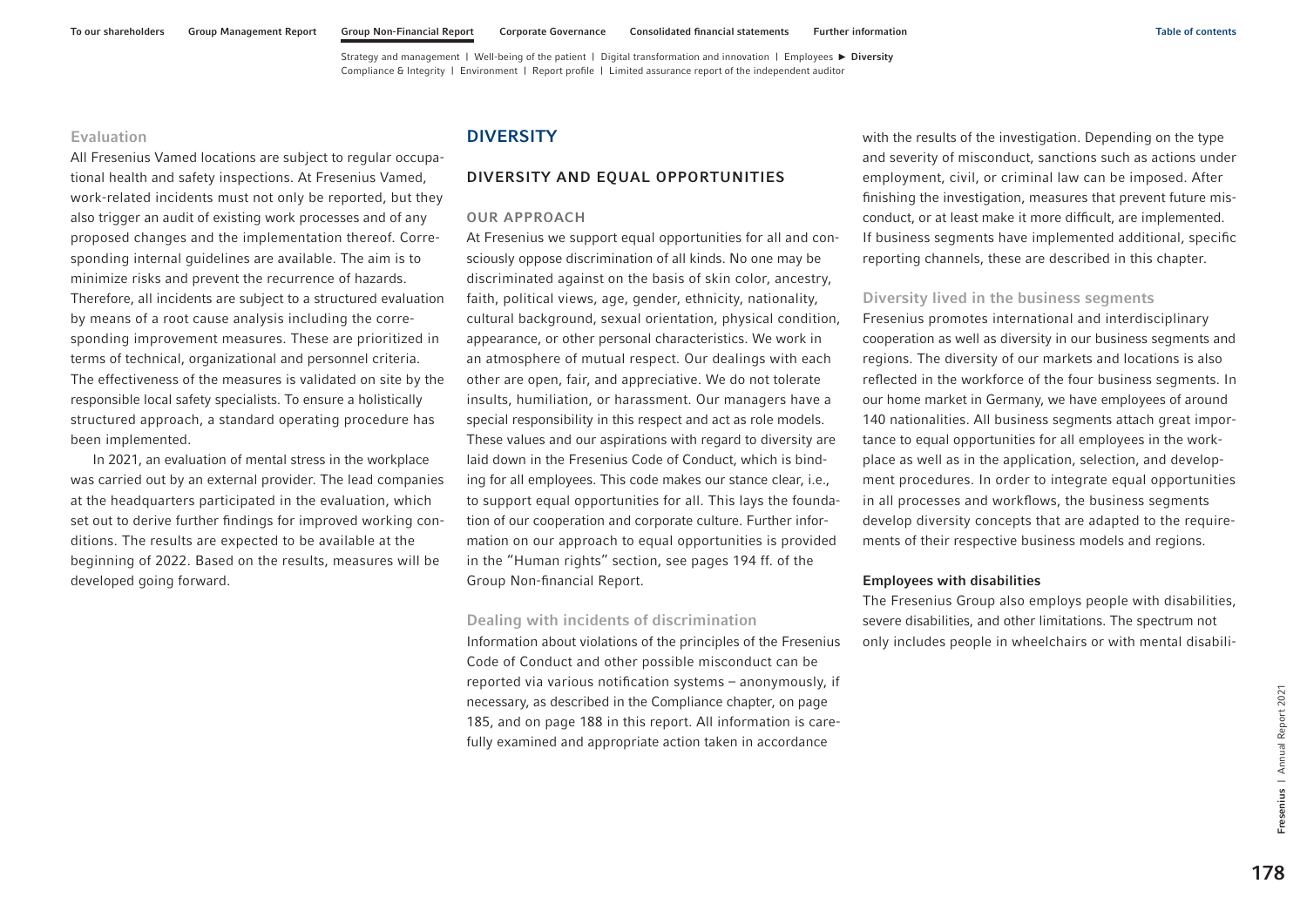ties. Survival of cancer, or diabetes, rheumatism, depression, back problems, or cardiovascular disease can also be the cause of a disability or impairment.

Fresenius is committed to the inclusion of severely disabled people. We want to enable our employees to apply their knowledge and skills as fully as possible. In doing so, the respective local legal requirements must be implemented. As these differ significantly in some cases, management is decentralized and local. For example, severely disabled employees in Germany are entitled to a workplace suitable for the disabled, part-time work if the disability requires shorter working hours, special protection against dismissal, and additional leave.

### Fresenius Medical Care

Fresenius Medical Care's commitment to inclusion and diversity is incorporated in its [Code of Ethics and Business](https://www.freseniusmedicalcare.com/en/about-us/compliance/our-code-of-ethics-and-business-conduct)  [Conduct.](https://www.freseniusmedicalcare.com/en/about-us/compliance/our-code-of-ethics-and-business-conduct) The business segment introduced a guideline stipulating that the interview round for senior-level positions should, where possible, include at least one qualified candidate from an underrepresented group. The objective is to increase diversity levels in the company, taking global ambitions and local environments into account.

Various channels are available to employees, patients, and third parties to report potential violation of human or workplace rights, laws, or company policies. Based on an analysis of its grievance mechanisms in 2020, Fresenius

Medical Care is working on improving the complaint handling practices and to establish globally consistent processes.

In 2021, Fresenius Medical Care built on its past efforts to foster a diverse and inclusive workplace, and to raise awareness of the benefits the company believes such an environment brings. The business segment further developed global inclusion and diversity initiatives. For instance, it held an inclusion workshop for the Management Board. In addition, an Asia-Pacific Women's Leadership Initiative was launched in 2021 as a catalyst to continue driving inclusion and diversity among the 13,000-strong workforce in the region.

Fresenius Medical Care also established a main contact for Diversity, Equity, and Inclusion (DE & I) in North America, who is focused on supporting the advancement of the key objectives in this area in alignment with the global inclusion and diversity work. She is supported by both the business segment's DE & I Executive Committee and its DE & I Council. Together these form a diverse group of employees who provide input on the business segment's continued efforts to build a more trusting and inclusive culture.

Fresenius Medical Care intends to further strengthen inclusion and diversity beyond gender diversity over the next few years. For example, the business segment plans to increase the focus on ethnic diversity in the future. To support these efforts, the company plans to help establish new employee resource groups (ERGs) across the regions. These groups refer to employees who meet based on shared common interests. In the United States alone, Fresenius Medical Care has 14 ERGs dedicated to different employee interests and aspects of diversity.

### Fresenius Kabi

Fresenius Kabi emphasizes equal opportunities for all employees in their daily work as well as in recruiting, application, and development processes. Numerous projects are placed in an intercultural environment. Transnational teams are working on solutions to the manifold challenges in the health care sector. The company values of Fresenius Kabi – customer focus, quality, integrity, collaboration, creativity, passion and commitment – form the basis for the day-to-day actions of all Fresenius Kabi employees. The company values of Fresenius Kabi underline the importance of respectful collaboration between all employees and are part of its [Code of Conduct.](https://www.fresenius-kabi.com/documents/Fresenius-Kabi-Code-of-Conduct-MLiIUz57VvK2TR6ayA9BIxOGtO7GWYDCRsMzdffKe64.pdf) 

Fresenius Kabi has a Center of Expertise Talent, Leadership, and Organizational Development (CoE TLO), which reports directly to the head of the Global Human Resources department. The CoETLO is tasked with anchoring diversity and inclusion in the organization and supporting the regional and divisional human resources functions in their activities with a global framework.

Fresenius Kabi has guidelines and reporting systems for reports of potential violations of the principles defined in the Fresenius Kabi Code of Conduct. Employees can report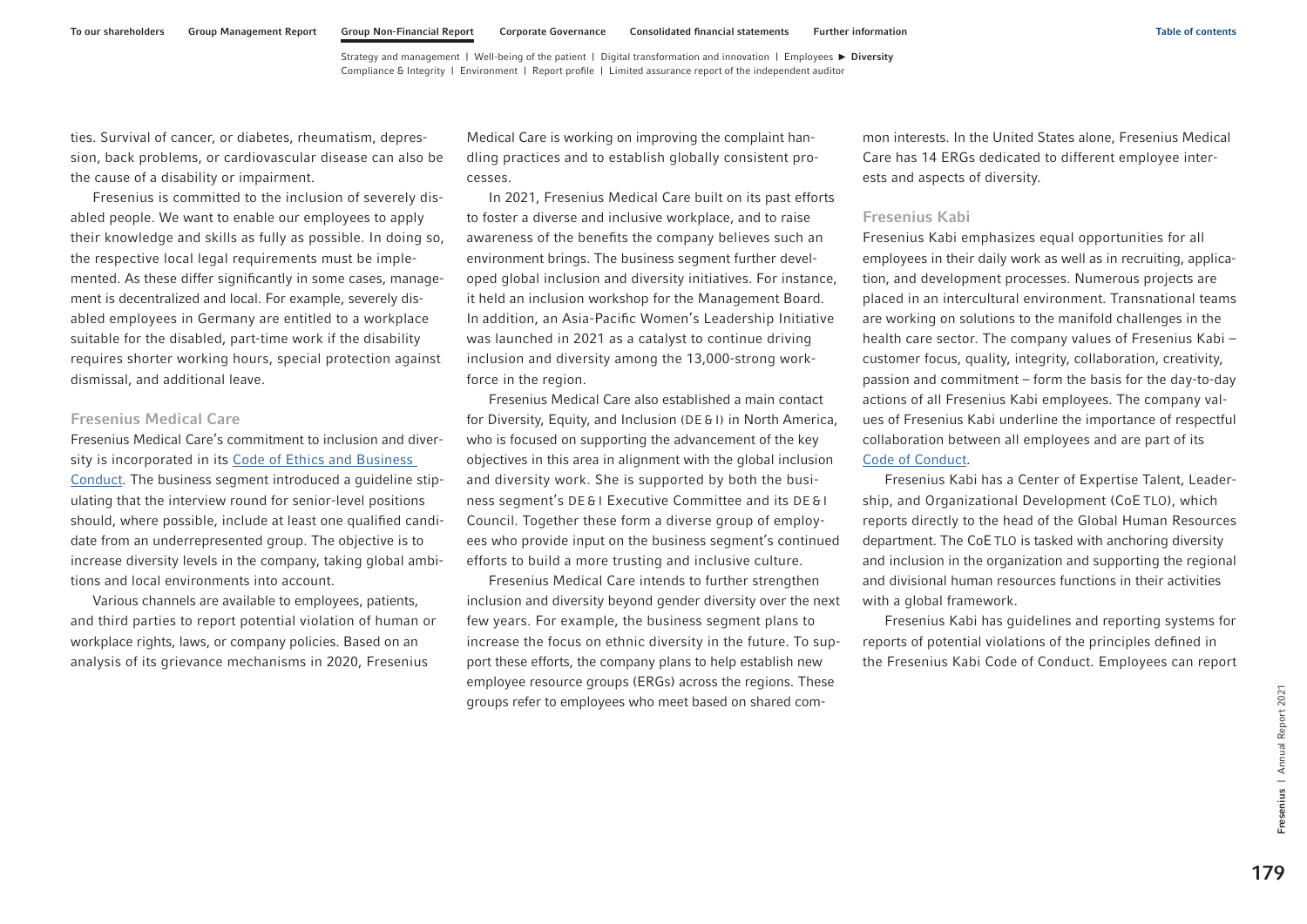possible violations of the principles to their supervisors, their human resources department, or the compliance department, for example via e-mail. An online platform also offers the possibility of anonymously reporting violations of corporate principles to the company in various languages.

In the reporting year, the management approach and the governance structure of Fresenius Kabi remained as reported in 2020. Progress focused on further embedding diversity management in the business segment. The COVID-19 pandemic had no impact on Fresenius Kabi's diversity management in 2021.

In 2021, Fresenius Kabi established a diversity, equity, and inclusion (DEI) department as well as a Steering Committee for the region North America. Activities there focused on building competencies for diversity- and equity-friendly and inclusive behavior and developing regional DEI concepts for Fresenius Kabi employees.

### Fresenius Helios

At Fresenius Helios, the aspiration to be non-discriminatory and provide equal opportunities extends equally to employees, business partners, and patients. In Germany, it is also anchored in Helios' vision and mission, which were finalized in 2021, and in its six guiding principles: the guiding principle "Working together" emphasizes how valuable human diversity is – for example in nursing or medical teams at the clinics.

At Helios Germany, the Director of Human Resources has overall responsibility for diversity. A separate diversity working group was set up in 2021 to design and implement

overarching measures. In the hospitals, the clinic management is responsible for implementing the diversity concepts.

In the fourth quarter of 2021, Helios Germany signed the Charter of Diversity [\(Charta der Vielfalt\)](https://www.charta-der-vielfalt.de/ueber-uns/die-unterzeichner-innen/liste/zeige/helios-kliniken-gmbh/) – an employer initiative for diversity in the workplace. Underpinning this commitment, the business unit is developing tools to strengthen diversity in all dimensions. The Helios intranet makes information, internal and external networks, and examples of best practice transparently available to employees.

Incidents involving discrimination are processed via the clinic management in cooperation with the human resources managers and, depending on the severity of the incident, escalated to regional or central level. As a rule, in the event of incidents of discrimination, a crisis management team is deployed to advise on the specific procedure to be used on a case-by-case basis.

Helios Spain commits to a diverse corporate culture in its Code of Conduct. The management is committed to using gender equality tools – for example, through integrative language and training, or in procedures such as personnel selection processes and internal promotions, as well as in cases of sexual harassment or gender discrimination. Helios Spain is currently in the process of negotiating equality plans for all locations in the hospital group. This kind of equality plan respects the European directives and the national rules in Spain on equal opportunities and wage transparency between men and women, and also guarantees non-discrimination in the workplace. Negotiations with trade unions on these equality plans took place during 2020 and 2021.

Each clinic of Helios Spain employs an equal opportunities officer, who is specially trained and exercises an advisory function for the respective management. In addition, the equality plan is monitored by a central committee comprising members from the management and employee representatives, who report on the implementation and development status at the locations. Specific action plans are also drawn up to ensure inclusion and equal opportunities for all employees in our clinics and health care facilities.

At Helios Spain, incidents involving discrimination can be reported via the Human Resources department, the intranet and the employee portal. In addition, sexual and gender-based harassment can be recorded via a dedicated complaint protocol. Three reports were received in 2021. Those related to own employees were investigated internally by the labor relations department. Two reports were solved and not further substantiated. One report is still under investigation.

#### Integration of international nursing staff

To support its foreign employees, in particular foreign nurses, Helios Germany began to train staff as integration managers in 2020. In the course of the year, 40 integration managers who were either still undergoing or had already completed training supported nurses who had come to us from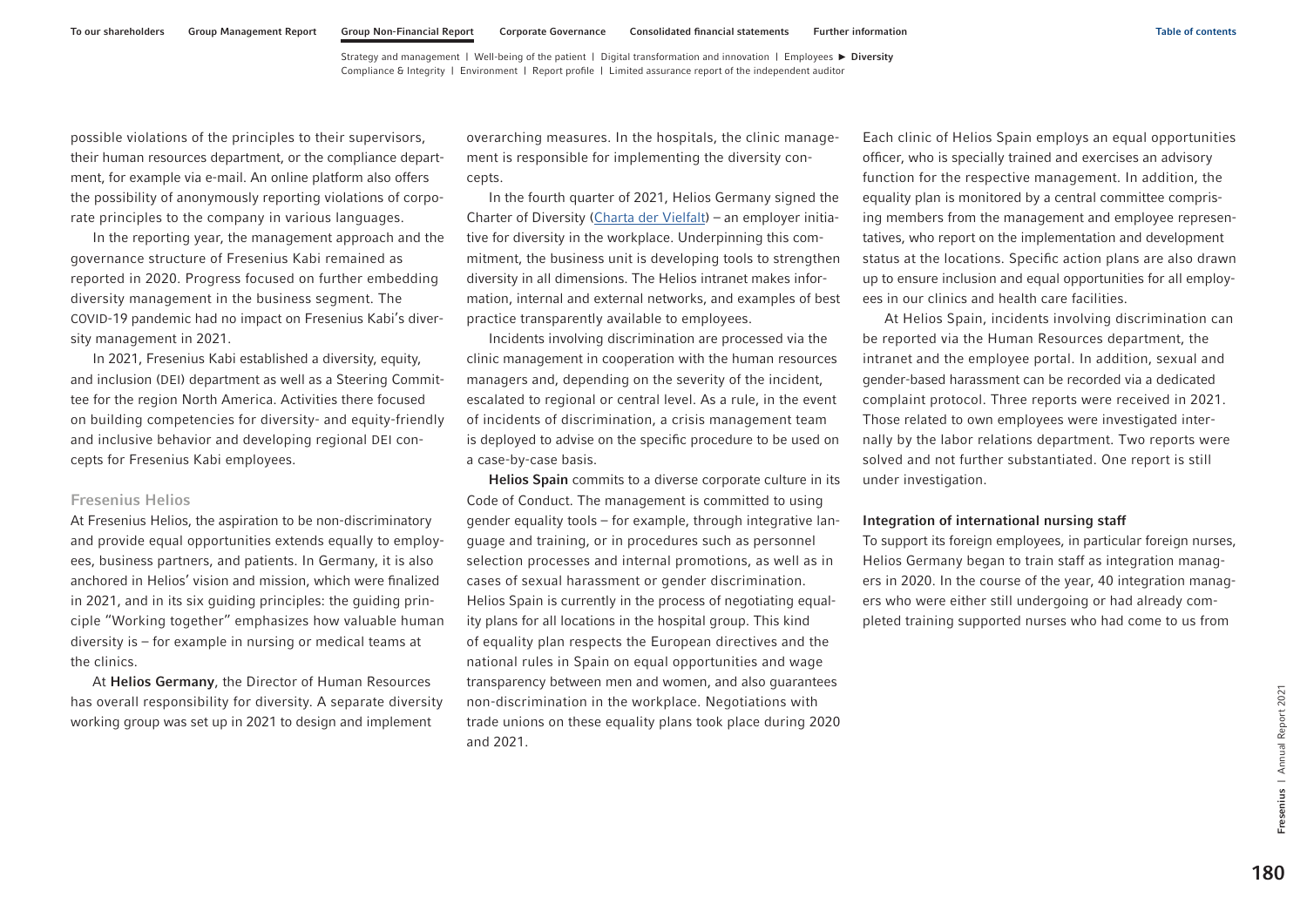abroad when they arrived in Germany, helping them to deal with authorities and providing support in other situations. The aim here is to help with social and cultural integration, as well as aiding professional and linguistic integration. This is supported and complemented by local initiatives at each hospital location.

### Fresenius Vamed

Fresenius Vamed focuses, among other things, on addressing diversity in the effective promotion of young talent and the management of succession planning. In the area of training and development in particular, the diversity of employees is taken into account and, for example, online training is offered in various languages.

At Fresenius Vamed, a diversity and gender representative oversees equality issues.

Suspected cases of discrimination or violations of diversity provisions are reported to and investigated by the Compliance Organization. Various reporting channels through which possible compliance cases can be reported are available to Fresenius Vamed employees for reporting suspected cases of discrimination, as explained [on page 185,](#page-71-0) 

section "Reporting channels", of this Group Non-financial Report.

Fresenius Vamed has developed concepts for the integration of foreign nursing staff.

### OUR AMBITIONS

Promoting diversity and inclusion at all levels of the company is a priority at Fresenius. The Fresenius Group Management Board welcomes the activities within the business segments to further building on this diversity in future and benefiting from it more widely.

In the past, the Management Board of Fresenius had already set targets for the proportion of women in the two management levels directly below the Management Board. For more information, please refer to our Corporate Governance Report on pages 232 f. of the Annual Report 2021.

#### EVALUATION

The proportion of female employees in the Fresenius Group increased slightly to 69% as at December 31, 2021 (Dec. 31, 2020: 68%). The proportion of females in services or care is traditionally higher than in the area of production. This

is reflected in the proportion of female employees in our business segments: Our business segment Fresenius Helios has with 74% the highest proportion of female employees among the Group. The number of female participants in the Group-wide Long Term Incentive Plan (LTIP 2018) is a good indication of the share of women in management positions. According to this, the ratio of women among the more than 1,800 top executives increased to 32.6% as at December 31, 2021 (Dec. 31, 2020: 31.6% of 1,700 top executives).

At Fresenius Medical Care, as of December 31, 2021, women accounted for 69% of the total workforce and 26% of positions in the first two management levels. Gender diversity in the business segment's main governance bodies and at management level has remained stable over the past two years. In 2020, the Management Board of Fresenius Medical Care defined a new target of 22% for the share of women in the first management level below the Management Board and 32% in the second management level. The business segment aims to achieve these targets by 2025. In 2021, the definition of the two management levels below the Management Board for which targets were set was also adjusted in this context.

#### FEMALE EMPLOYEES

| Dec. 31                       | 2021 | 2020 | 2019 | 2018 | 2017 |
|-------------------------------|------|------|------|------|------|
| <b>Fresenius Medical Care</b> | 69%  | 69%  | 69%  | 69%  | ለ9%  |
| Fresenius Kabi                | 51%  | 50%  | 50%  | 50%  | 51%  |
| Fresenius Helios              | 74%  | 75%  | 75%  | 75%  | 76%  |
| <b>Fresenius Vamed</b>        | 62%  | ለን‰  | 63%  | 64%  | 56%  |
| Corporate/Other               | 40%  | 38%  | 39%  | 39%  | 39%  |
| Total                         | 69%  | ናጸ%  | 68%  | 68%  | 68%  |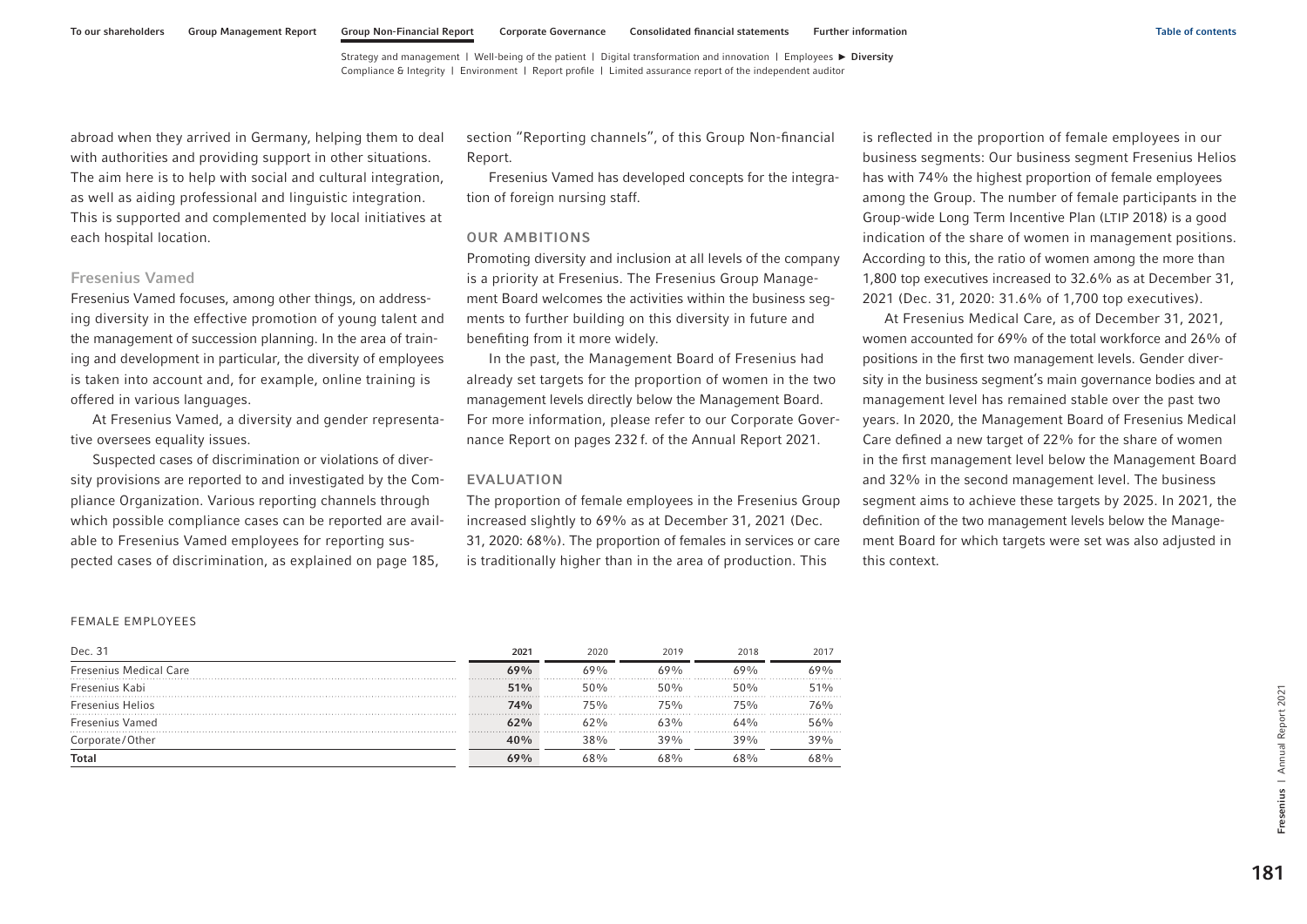# <span id="page-68-0"></span>COMPLIANCE AND INTEGRITY

## COMPLIANCE

For Fresenius, compliance means doing the right thing. Our ethical values are based on more than just regulatory requirements, which means that we not only act in accordance with the law, but also according to applicable sector codices, our internal guidelines and values. For our employees, this is the foundation of all our activities. For our business partners and suppliers, it is the standard Fresenius sets for cooperation. In this way, we want to help ensure that everyone can rely on us as a partner of trust and integrity.

Our risk-based compliance management systems are aligned with the business of each of our business segments. Our key ambition is to prevent corruption and bribery in our business environment. Beyond that, prohibiting violations of antitrust law, data protection regulations, trade restrictions, and anti-money-laundering laws, preventing the financing of terrorism, and protecting human rights are also key areas, which we address with dedicated compliance measures.

### OUR APPROACH

At Fresenius, we strongly believe that compliance protects what is most important to us: the well-being of the patients we care for. Compliance is firmly anchored in our corporate culture and guides us in our everyday work. Integrity,

responsibility and reliability form the core of our understanding of compliance. Thereby, we design all our measures in such a way that they prevent compliance violations.

As stated in our [Fresenius Code of Conduct,](https://www.fresenius.com/media/FRS_Code_of_Conduct_ext.pdf) we are fully committed to adhering to statutory regulations, internal guidelines, and voluntary commitments, as well as acting in accordance with ethical standards. Violations are not to be tolerated. If a violation is detected, we perform an investigation, initiate the necessary remediation measures, and impose sanctions if applicable. In addition, incidents prompt us to anchor ethical and compliant behavior even more firmly in our corporate culture, as well as to further sharpen our compliance programs and prevention mechanisms in order to prevent future violations.

In all four business segments and at Fresenius SE & Co. KGaA, we have set up dedicated risk-oriented compliance management systems. These are based on three pillars: prevention, detection and response. Our compliance measures are primarily aimed at using preventive measures to avoid compliance violations. Key preventive measures include comprehensive risk identification and risk assessment, appropriate and comprehensive policies and processes, regular training, and ongoing consultation. We also carry out internal controls to identify possible compliance violations and ensure that we act in accordance with the rules.

The design and implementation of our compliance management systems are based on international regulations and guidelines, such as the ISO standards on the set-up of compliance management systems and applicable audit standards of the IDW (PS 980). When implementing measures, we take into account the respective national or international legal frameworks.

Organization and responsibilities

#### Involvement of the Management Board

Responsibility for compliance within the Fresenius Group lies with the Management Board and has been assigned to the board member responsible for Human Resources, Risk Management and Legal of Fresenius Management SE. The Management Board member assumed the function of Chief Compliance Officer of Fresenius SE&Co.KGaA until Dec. 31, 2021. As of Jan. 1, 2022, the new Group function Risk & Integrity was established, encompassing the areas Risk Management&ICS (Internal Control System), Business Integrity (formerly Corporate Compliance) and Data Protection. The Head of Business Integrity has assumed the functions and responsibilities of the Group Chief Compliance Officer of Fresenius Group. He has a direct reporting line to the Member of the Management Board, responsible for Human Resources, Risk Management and Legal.

In our four business segments, Chief Compliance Officers and in some instances Compliance Committees develop and monitor the respective compliance management system. These functions report to the respective management of the business segment.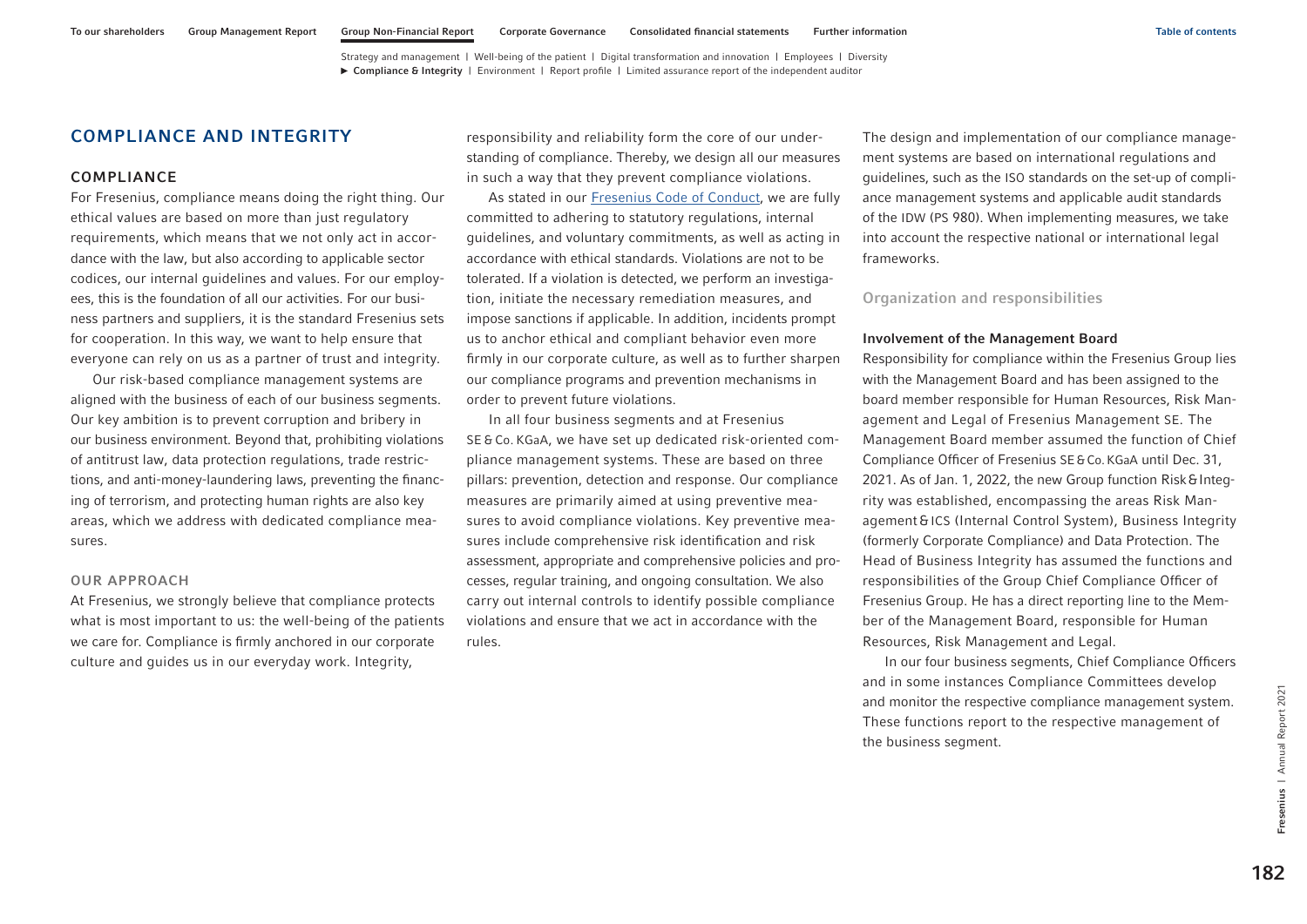#### The organizational structure

The business segments have established their own compliance organizations, which are based on the business organization. This includes respective Corporate Compliance departments, which develop global compliance initiatives for their business segment and support their respective compliance officers. More than 400 employees throughout the Group are responsible for compliance tasks and support Fresenius managers and employees in all compliance-related matters.

# Corporate Compliance department of Fresenius SE & Co. KGaA

The Corporate Compliance department of Fresenius SE & Co. KGaA sets minimum standards for the compliance management systems, especially for those compliance risks that are relevant to all business segments. The department supports the compliance officers in the four business segments with standardized management tools, processes and methods, and develops overarching compliance initiatives with them.

### Compliance Steering Committee

The Compliance Steering Committee (CSC) is the central advisory body of Fresenius SE&Co.KGaA for Corporate Compliance matters. The CSC is composed of the Chief Compliance Officer, the Chief Financial Officer, and the heads of the Legal, Internal Audit, and Corporate Compliance departments. If necessary, representatives of other governance departments attend the meetings of the CSC. The Compliance Steering Committee discusses the further development

of the Compliance Management System, as well as important compliance initiatives and relevant compliance risk areas. The members of the committee also discuss severe compliance cases and their remediation. All four business segments report annually to the CSC on the progress of their compliance management systems. The meetings of the CSC take place every six to eight weeks. In 2021, eight meetings took place – due to the COVID-19 pandemic, most of them virtually.

# Best practice exchanges and compliance expert panels

To ensure ethical conduct, we continually review our business practices and exchange on best practices with our compliance colleagues worldwide. Despite the travel restrictions that remained in place in 2021, regular exchanges in cross-divisional expert panels continued to take place within virtual meetings. Areas of collaboration included antitrust and foreign trade law, as well as anti-money laundering, whistleblower protection, and cross-border investigations.

#### Reporting structure

The Chief Compliance Officer of Fresenius SE & Co. KGaA is informed about initiatives driven by the Corporate Compliance department on a weekly basis. Compliance case reports of medium severity for the corporate segment are reported to the Chief Compliance Officer immediately. The Management Board of Fresenius Management SE receives reports on the corporate compliance management system's status and selected initiatives regularly, at least twice a year. The Corporate Compliance department also prepares an annual

compliance report, which provides a comprehensive overview of all Corporate Compliance initiatives. The Supervisory Boards of both Fresenius SE&Co.KGaA and Fresenius Management SE are regularly informed about progress of compliance measures, at least once a year, most recently in December 2021. The business segments have established individual reporting lines to their respective management. The management teams of the business segments receive regular reports on compliance by their Compliance Officers.

Despite the differences in business and risk profile in each business segment, we strive to uniformly evaluate the design of the compliance management systems. In 2021, aspects of the effectiveness of compliance measures were also surveyed after the Corporate Compliance department of Fresenius SE&Co.KGaA reviewed the maturity of the compliance measures of the business segments and Fresenius SE & Co. KGaA for all compliance risk areas by using the Compliance Management System Reporting methodology in the previous year. The results were presented to the Compliance Steering Committee as well as the Management Board and Supervisory Board. This assessment will be continued on a regular basis.

## Guidelines and regulations

The Fresenius Code of Conduct forms the framework for all rules applicable in the Fresenius Group. The Code of Conduct lays out the principles of conduct for all employees, including managers at all levels and members of the Management Board. The Code is aligned with international regulations, as explained [on page 182,](#page-68-0) and was adopted by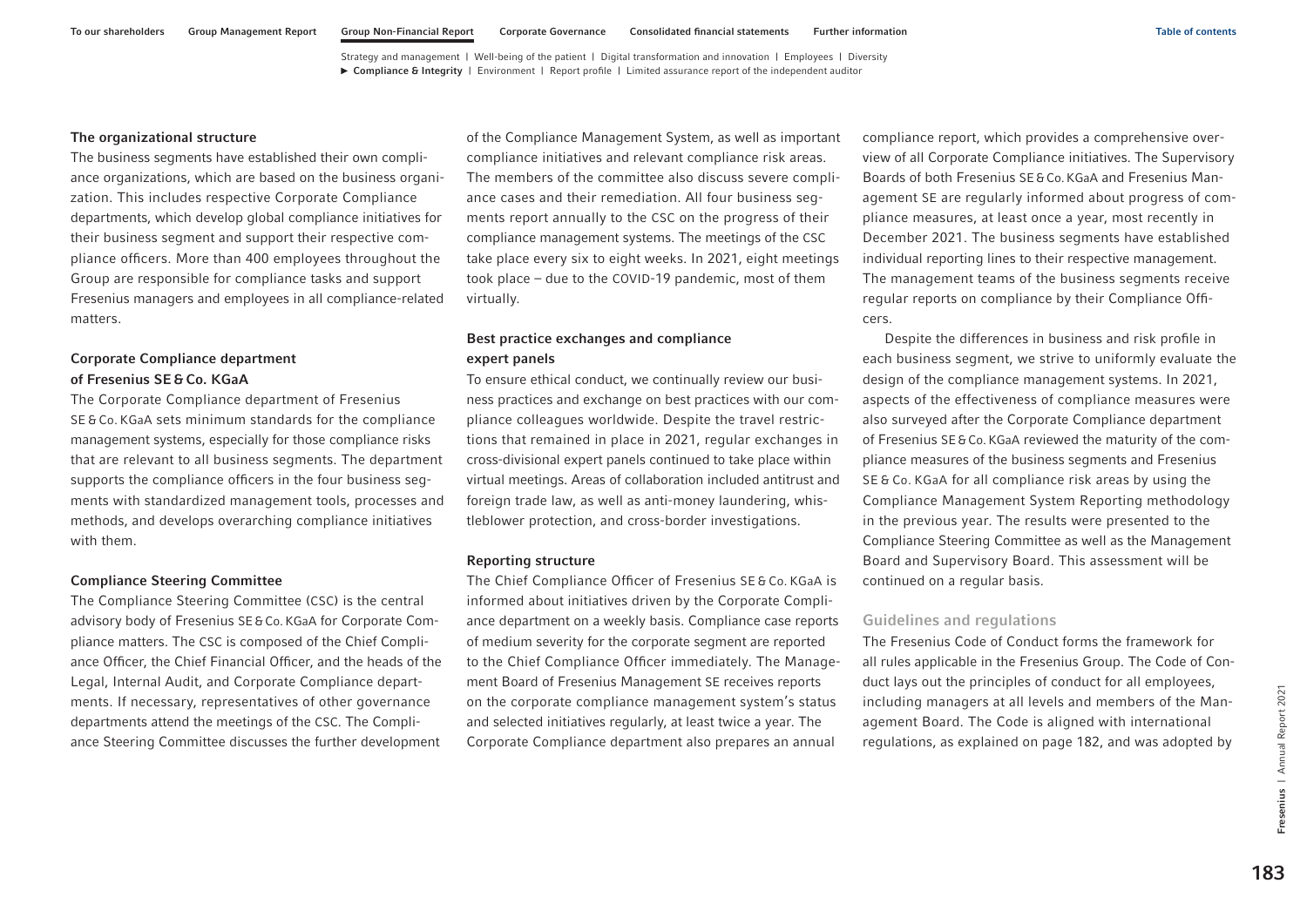the Management Board of Fresenius Management SE. In addition, the four business segments have implemented their own Codes of Conduct, which reflect the Fresenius Code of Conduct principles and are adapted to the individual characteristics of each business segment. The Code of Conduct is available to all employees and is also available on the Internet. Guidelines, organizational directives, and process descriptions supplement and further define the rules of the Code of Conduct.

These are our principles, which are also defined in the Fresenius Code of Conduct:

### **Quality**

▶ Ensuring quality of products and services.

### Integrity

- ▶ Acting fair in competition
- ▶ Dealing properly with third parties
- ▶ Handling conflicts of interest transparently
- Acting in exemplary fashion

#### Responsibility

- ▶ Protecting data
- ▶ Protecting company property
- ▶ Handling company information confidentially
- ▶ Living social responsibility

### Reliability

▶ Creating transparency in accounting, reporting, and communication with the public

#### Risk assessment

By using standardized methods, we regularly record, analyze, and evaluate compliance risks in each business segment and at Fresenius SE&Co.KGaA. These risk assessments cover over 20 risk groups depending on the business segment. Once a year, the compliance responsibles exchange information on key findings from the respective risk assessments. In addition to core compliance risks such as bribery and corruption, antitrust violations, money laundering, terrorism financing, data protection violations, trade restrictions, and human rights violations, the risk assessment also includes other significant business risks such as information security, environmental and occupational safety, quality assurance, and the protection of intellectual property, where the responsibility lies with other functions.

### Dealing with third parties

Our Code of Conduct and the related guidelines for Fresenius Group employees also regulate our relations with business partners and suppliers. We expect them to comply with applicable laws and standards as well as ethical standards of conduct in daily business and have specified this in our [Fresenius Code of Conduct for Business Partners.](https://www.fresenius.com/media/Business%20Partner%20Code%20of%20Conduct_en.pdf) Our ambitions to avoid corruption and bribery are laid down in our Codes of Conduct. Among other topics, the Codes explicitly prohibit corruption and bribery and oblige our partners to comply with relevant national and international anti-corruption laws. In addition to risk-based business partner due diligence, we inform our business partners about these requirements before entering a business relationship.

The Codes of Conduct of the Fresenius Group are publicly accessible, for more information see chapter Supply chain, starting [on page 197.](#page-83-0)

### Business partner and investment due diligence

All business segments and Fresenius SE&Co.KGaA conduct risk-based due diligence on business partners before entering into a business relationship. In each business segment, the business partners to be screened are selected on a risk-based basis according to defined criteria. A risk profile of the partner is drawn up and targeted measures are initiated: accordingly, the compliance contract clauses are based on the partner's risk profile to prevent corrupt actions. We also reserve the right to terminate the contract in the event of misconduct. If we suspect misconduct on the part of a business partner, we take additional measures which, depending on the severity of the misconduct, may include audits or certifications.

Whenever we decide on potential acquisitions and investments, we take compliance risks into account in due diligence measures, among other things via the Acquisition and Investment Council (AIC), which reviews planned acquisitions and investments in a defined process for Fresenius Kabi, Fresenius Helios, Fresenius Vamed and Fresenius SE&Co.KGaA. Every acquisition and investment proposal submitted to the Management Board must first be discussed, reviewed, and evaluated by the AIC. The AIC is made up of managers from various functions, including Compliance. If necessary, we initiate safeguarding measures and include, for example, compliance declarations and guarantees in the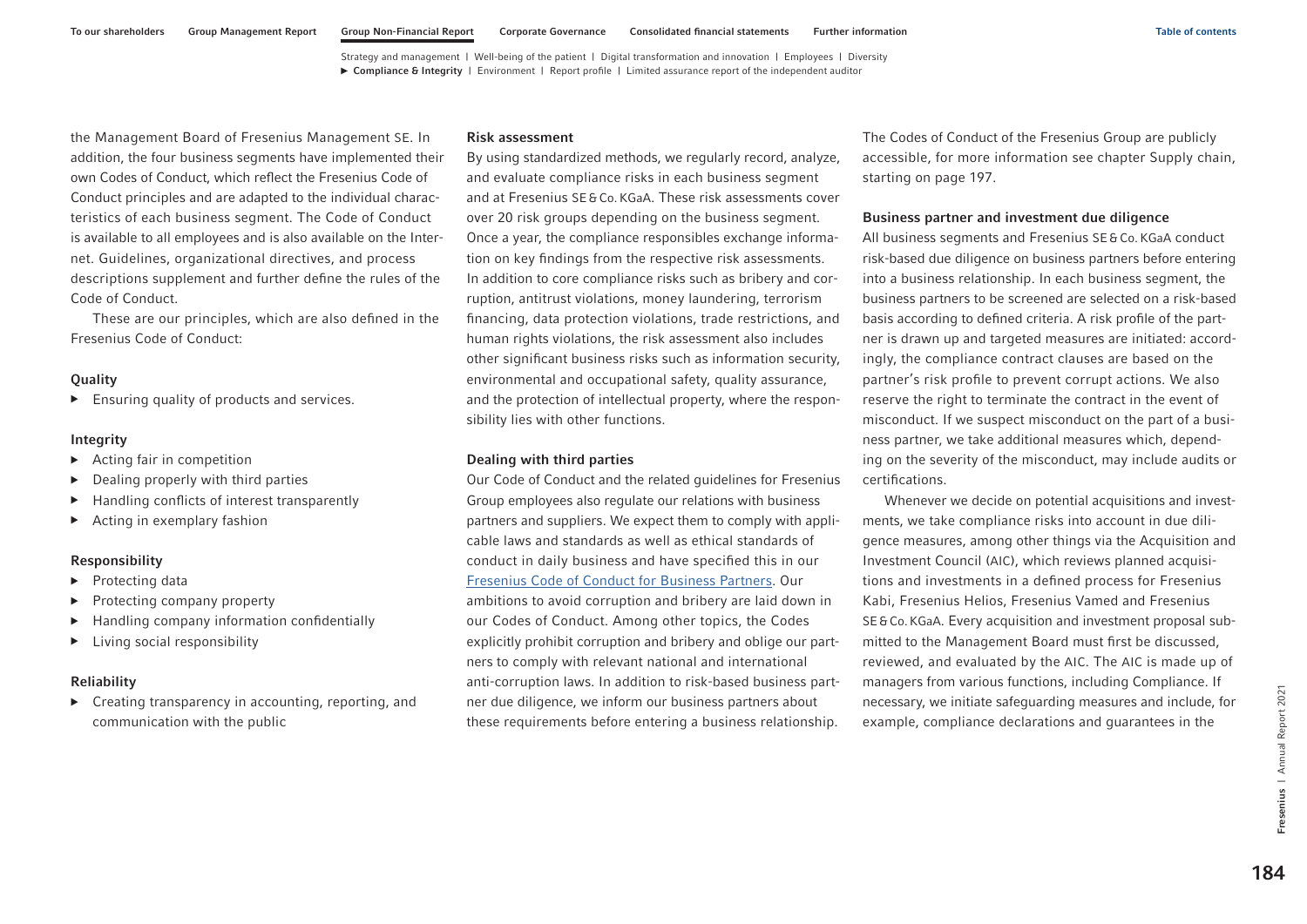<span id="page-71-0"></span>contracts. Following an acquisition, we integrate the new company into our compliance management systems as quickly as possible.

### Financial transactions

We have implemented dedicated controls for cash transactions and banking transactions, such as the dual-control principle. We also monitor cash transactions that exceed a certain threshold. In this way, we want to ensure that all financial transactions are correctly accounted for, authorized, and processed. Thanks to automated processes, we can identify compliance risks at an early stage. Evaluations of compliance with threshold values as well as other verification processes for supplier master data in affected business segments also provide valuable guidance.

This year, the reinforcement and refinement of the Groupwide guidelines on cash and banking transactions was a major project across all business segments. In addition to further controls for payments, the new regulations mainly relate to controls to prevent money laundering. These Groupwide guidelines also provide guiding principles for the subsidiary policies.

### Money laundering

Based on the risk profiles of our business segments, we have established measures to address money-laundering risks in the Fresenius Group as part of the implementation of the requirements of the Money Laundering Act for traders in

goods. These measures include anti-money-laundering guidelines, specific topic-related risk analyses, internal controls such as the prohibition of certain cash payments, and auditing processes for relevant transactions. We have anchored the implemented controls in our guidelines and conduct training on them.

### Trade restrictions

To provide people worldwide with access to lifesaving medicine and medical equipment we also supply products to countries that are subject to trade restrictions. It is particularly important to us to comply with all currently applicable legal provisions, e.g., with regard to sanctions or export controls. To this end, we have introduced various measures in the business segments concerned, such as monitoring processes and special IT system checks for deliveries that are subject to import or export restrictions. The measures depend on the specific risk in the country concerned. We aim to ensure that we can comply with all applicable sanctions and requirements for export controls, even in the event of shortterm changes in legislation.

#### Reporting channels

If Fresenius employees suspect misconduct, e.g., violations of laws, regulations or internal guidelines, they can contact their supervisors or the responsible compliance officers and report the possible compliance incident. They can also report potential compliance incidents anonymously, e.g., by telephone or online via whistleblower systems and e-mail addresses set up specifically for this purpose. All business segments have established appropriate mechanisms. The whistleblower systems of Fresenius SE&Co. KGaA, Fresenius Medical Care, Fresenius Kabi and Fresenius Vamed are available via the corporate websites not only to employees, but also to third parties, e.g., customers, suppliers, and other partners, in a total of more than 30 languages

## Transparency in the health care sector

In the health care sector, transparency is of major importance with regard to business conduct, patient information and quality of care. More information can be found [on pages](#page-13-0)  [127ff.](#page-13-0) in the Well-being of the patient chapter, section "Patient and product safety".

Fresenius Group companies have to adhere to laws and our ethical principles that

- ▶ require us to track and report publicly payments made to health care professionals and organizations;
- ▶ require us to issue written notification or approval and to disclose the purpose and scope of the interaction between a Fresenius Group entity and health care professionals, such as in health care facilities;
- $\triangleright$  require us to publicly disclose data pursued in clinical trials as well as disclose to patients the information gathered in patient studies. This is linked to the public right to transparency regarding data used to approve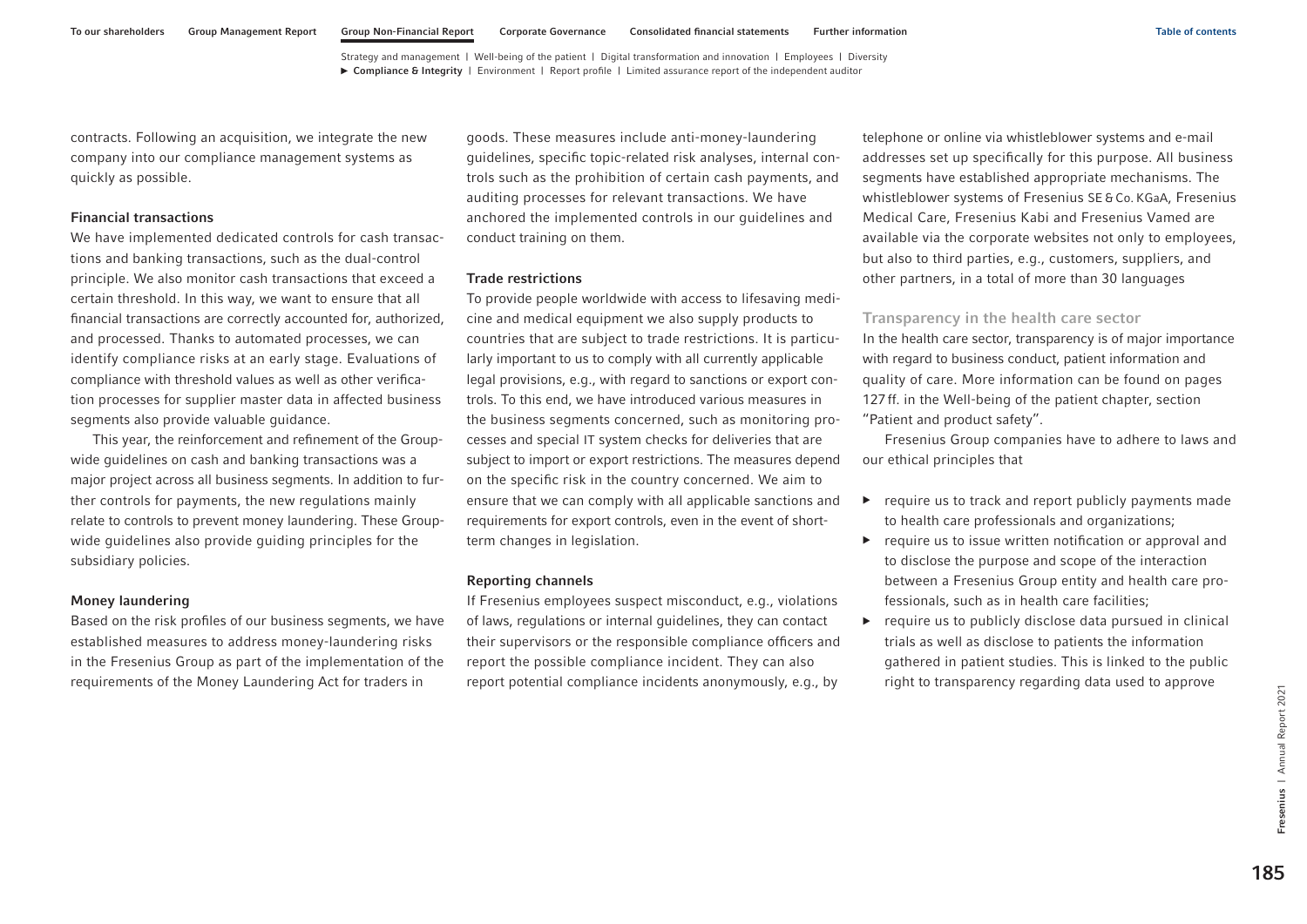new medicines, as well as provisions to adhere to relevant data protection standards; for more information see chapter Data protection, [pages 188 ff.;](#page-74-0)

▶ require transparency in pricing and reimbursement procedures for pharmaceutical products.

We are committed to respecting the codes and principles associated with membership of various associations. In addition, we disclose all donations to health care professionals in our business segments, in accordance with the publication requirements applicable to us.

### Our goals

Our goal is to integrate our comprehensive understanding of compliance into our daily business. The aim is to prevent violations, continuously improve our compliance management systems, and to further evolve a "living compliance culture" Group-wide. Exchange on best practices from our business segments plays a key role here. Each year, all business segments develop operational goals and measures to further strengthen their compliance management systems. These are coordinated by the compliance responsibles and presented to the Compliance Steering Committee.

#### PROGRESS AND MEASURES 2021

### Risk assessment

In 2020, the business segments expanded the risk assessment to include bottom-up information, which they continued to carry out in 2021. Fresenius Kabi already introduced this approach in 2019 and continued this in the 2021 reporting year. Fresenius Helios, on the other hand, will implement bottom-up risk assessments in 2022. After introducing a harmonized IT tool, we made further adjustments to regulatory requirements and adapted existing risk processes in 2021. This way, we ensure an improved Group-wide compliance risk reporting.

### Compliance training

Compliance training is a high priority for Fresenius. All employees are offered training on compliance issues, covering basic topics such as our Code of Conduct and corporate guidelines, as well as specific topics such as anti-corruption, antitrust law, anti-money-laundering, data protection, and information security.

To convey the content in a targeted manner, we rely on individual concepts tailored to the respective department and employees. We use various formats such as in-house training, live webinars, on-demand video training, and traditional online training. Participation in essential basic training, such as on the Code of Conduct, is mandatory.

Employees are prompted and reminded to participate in mandatory training courses, for example with automatic

registration, or manual registration by compliance departments, human resources, or managers. To promote a risk-conscious and value-oriented corporate culture, we train executives using a dialog-based approach.

Fresenius Kabi focused on the topic of antitrust and the development of an e-learning program to combat money laundering and terrorism financing. Furthermore, Fresenius Kabi introduced entertaining and easy-to-understand video training in series format on various compliance topics, in addition to the mandatory training courses.

In the reporting year, Helios Spain began preparing additional training courses for the risks identified in the compliance risk assessment, in addition to the existing training courses on the Code of Conduct.

Workshops on the prevention of corruption and on the U.S. Foreign Corrupt Practices Act (FCPA) were held at Fresenius Vamed.

Furthermore, in addition to the mandatory training courses, entertaining and easy-to-understand video training courses in series format on various compliance topics and the subject of information security, further information on [pages 149](#page-35-0) ff. in the chapter Digital transformation and innovation, were introduced in several areas of the Group.

# Continuing development of the business partner due diligence

Fresenius Medical Care enhanced its global internal audit activities by improving the resources and focusing on anti-corruption in high-risk areas. More than 80% of inter-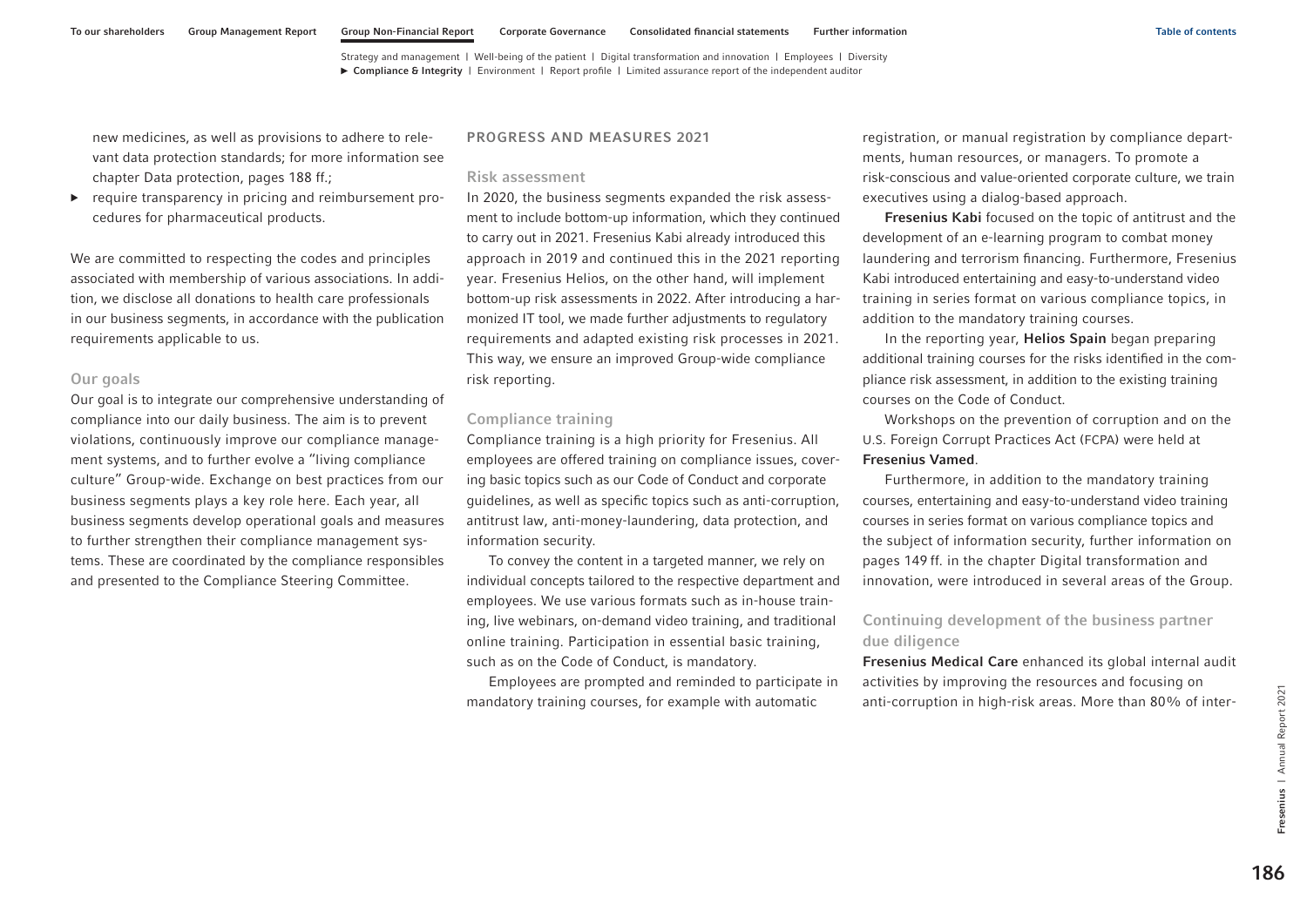nal audits included a compliance focus. Prior to entering new business relationships, and as part of its continuous monitoring of existing business relationships, the company assesses third parties for compliance risks. In 2021, the business segment assessed and approved 29,000 third parties. In addition, Fresenius Medical Care has implemented their third-party training approach at global level. In the scope of the business segment´s training third parties refer to those in the sales channel. These include distributors, re-sellers, wholesalers, commercial, or sales agents. They also refer to any other third party involved in the sales of the products that potentially interact with government officials or health care professionals for sales of the products. The business segment also continued to conduct anti-corruption-related audits of third-party business partners. Fresenius Medical Care undertook 17 audits, exceeding its target to complete 15 in the reporting year.

Fresenius Kabi improved its systems and processes in the area of business partner screening in 2021. For example, what is known as robot-assisted process automation (RPA) is now used to provide further background information on business partners. Since its launch in April 2021, the RPA solution has automatically provided the persons responsible for the due diligence with a report for each business partner due diligence carried out using our system. This report contains Internet search results against certain search terms and a current search report from our third-party pro-

vider for business partner data showing potential red flags. For medium- and higher-risk business partners, the RPA solution delivers the result of another dedicated sanctions list check. The associated guidelines and training courses are currently being revised. Fresenius Kabi has also updated its anti-money-laundering and counter-terrorist-financing policy to reflect the current legal situation and the first national risk analysis.

Helios Spain launched a more comprehensive project in the reporting year that will lead to business partner due diligence for every supplier or business partner in the division in the future. Further information can be found in the Supply chain chapter [on page 199.](#page-85-0)

Fresenius Vamed has established a risk-based business partner due diligence as part of the continuing development of business partner audits. In addition, guidelines for the prevention of corruption have been introduced.

### Dealing with conflicts of interest

At Fresenius SE&Co. KGaA, we support our employees in dealing responsibly with conflicts of interest. We provide relevant internal policies, and guidelines, as well as answers to the most frequent questions, on the intranet. Training and regular updates complement the activities at the Group level and within the business segments. Our Corporate Compliance department is also available as a contact partner for all questions.

Fresenius Kabi introduced a comprehensive, global anti-bribery and anti-corruption policy during 2021 that sets out clear rules and principles for avoiding bribery and corruption within the company and in connection with interactions with third parties. These guidelines replace older regulations, e.g., on dealing with healthcare professionals and organizations and on conflicts of interest, and bring these rules together in a uniform document.

Helios Germany updated its anti-corruption policy in 2021 and adapted it to current requirements. The focus here was on the experience gained during implementation, as well as adaptation to the current framework conditions. At Helios Spain, new anti-corruption guidelines were drawn up in the reporting year, covering topics such as participation in congresses, travel and representation expenses, and donations. Training on these guidelines is in preparation.

#### EVALUATION

# Audits and inspections

The Internal Audit departments conduct independent audits to improve the effectiveness of the risk management, control and governance processes at Fresenius SE & Co. KGaA and in the Group companies of the business segments. This was also done in 2021, taking into account risk-based measures of the compliance organizations such as policies and procedures as well as their implementation. If weaknesses are identified, Internal Audit monitors the implementation of remediation actions taken by the respective management. The audit engagement results are analyzed by the compliance organizations and are incorporated into the continuous improvement of existing measures.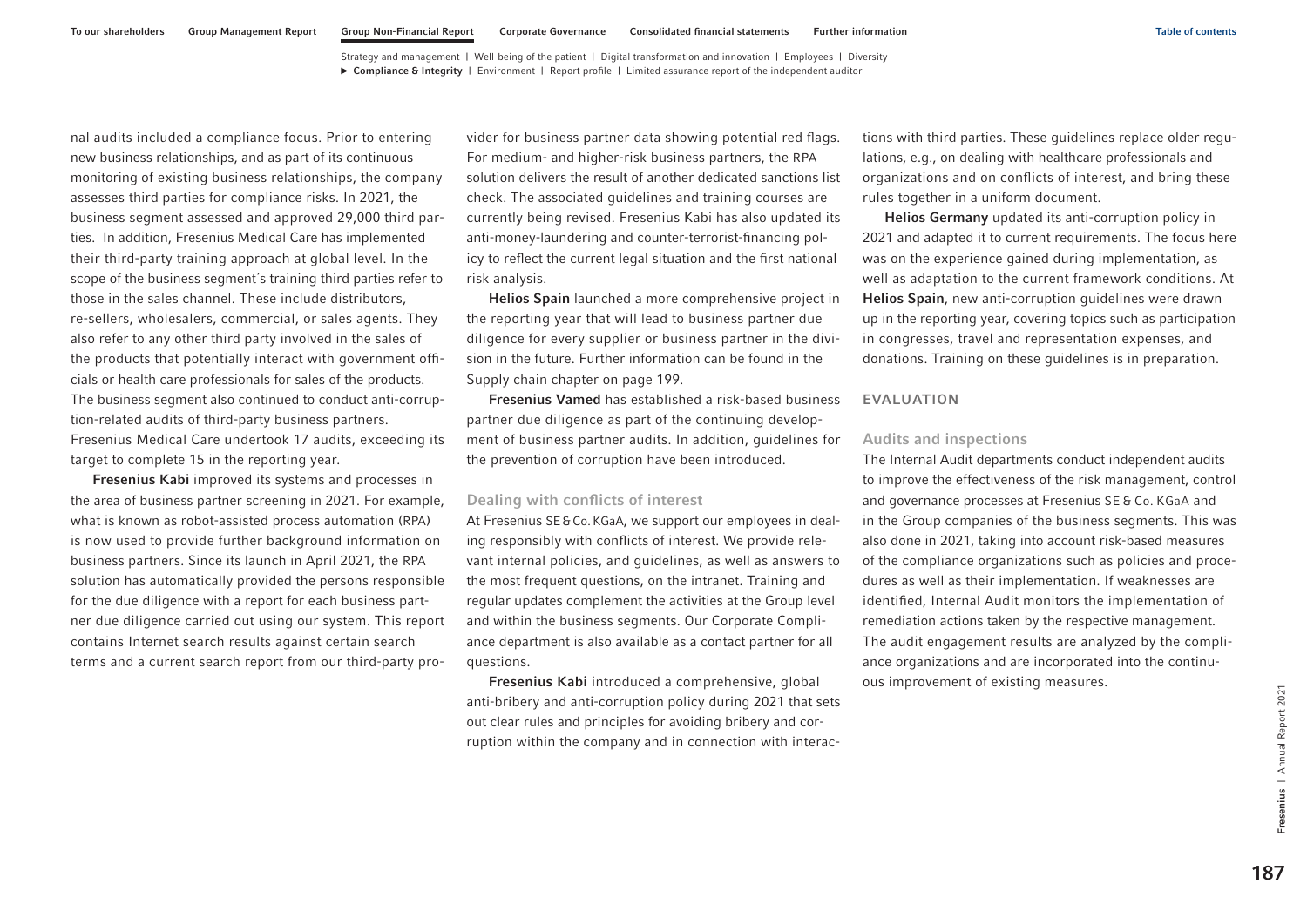<span id="page-74-0"></span>At Helios Germany, adherence to the business segment's transparency regulations is monitored on a random basis in regular transparency reviews. With the Compliance Cockpit, Fresenius Kabi has a tool that provides managers of each subsidiary with an annual overview of compliance-relevant key parameters based on external and internal indicators. Fresenius Kabi reviews these key parameters annually and defines monitoring measures for those subsidiaries with an increased risk profile. Fresenius Kabi also conducts regular reviews of compliance initiatives in the form of workshops. Fresenius Kabi's compliance organization organized various international workshops again in 2021. The workshops not only served as intensive training for local employees, but also enabled compliance officers to review and, if necessary, improve their understanding of compliance, the effectiveness of local implementation of internal guidelines, and the development and improvement of central compliance initiatives.

#### Reports in 2021

In 2021, a total of 2,119 compliance reports<sup>1</sup> were received via the reporting channels. They were collected via different input channels as shown in the graph.

The compliance reports were assigned to the following topic groups, among others: Business Integrity including Anti-Corruption (105 reports), Data Protection (659 reports), and Human Resources /Workplace (1,040 reports).



### Dealing with possible compliance violations

We take all potential compliance violations seriously. An initial assessment focuses on the plausibility and possible severity level of the potential violation. We take every case of possible misconduct as an opportunity to review our corporate processes for improvements. The severity of the compliance violation determines who is responsible for further investigation. If necessary, a dedicated team takes over the investigation, which may include internal professionals or external support. Measures are implemented in a timely manner by the responsible management in close cooperation with the responsible compliance officers. Depending on the type and severity of the misconduct, disciplinary sanctions or remedies under civil or criminal law may be imposed. After completion of the investigation, we implement measures to prevent similar misconduct in the future. Further information pursuant to § 289c (3) No. 6 HGB on the Non-Prosecution Agreement of Fresenius Medical Care can be found in the Notes to the Consolidated Financial Statements.

### DATA PROTECTION

As a globally operating company, we process the personal data of, among others, our patients, employees, customers, suppliers, and other business partners. Careful handling of the data provided to us is of great importance for Fresenius. To meet this responsibility, we are continuously developing our data protection measures.

### OUR APPROACH

Fresenius is committed to the right to informational self-determination and the privacy of all individuals from whom we receive and process data in the course of our business. This also includes the processing of personal data by third parties on our behalf. The Fresenius Code of Conduct forms the framework of our daily actions. A key component of this is the Group's commitment to handling personal data responsibly. Data protection is thus a core task for us at Fresenius. To meet new requirements or to accommodate new technologies, we are constantly developing our data protection management systems. The operational tasks of data protection management are managed by the functional departments. In these tasks they are supported by processes of our Data Protection Management System. In certain areas, our Compliance Management System provides additional support, such as through general risk assessments or the investigation of potential data privacy violations.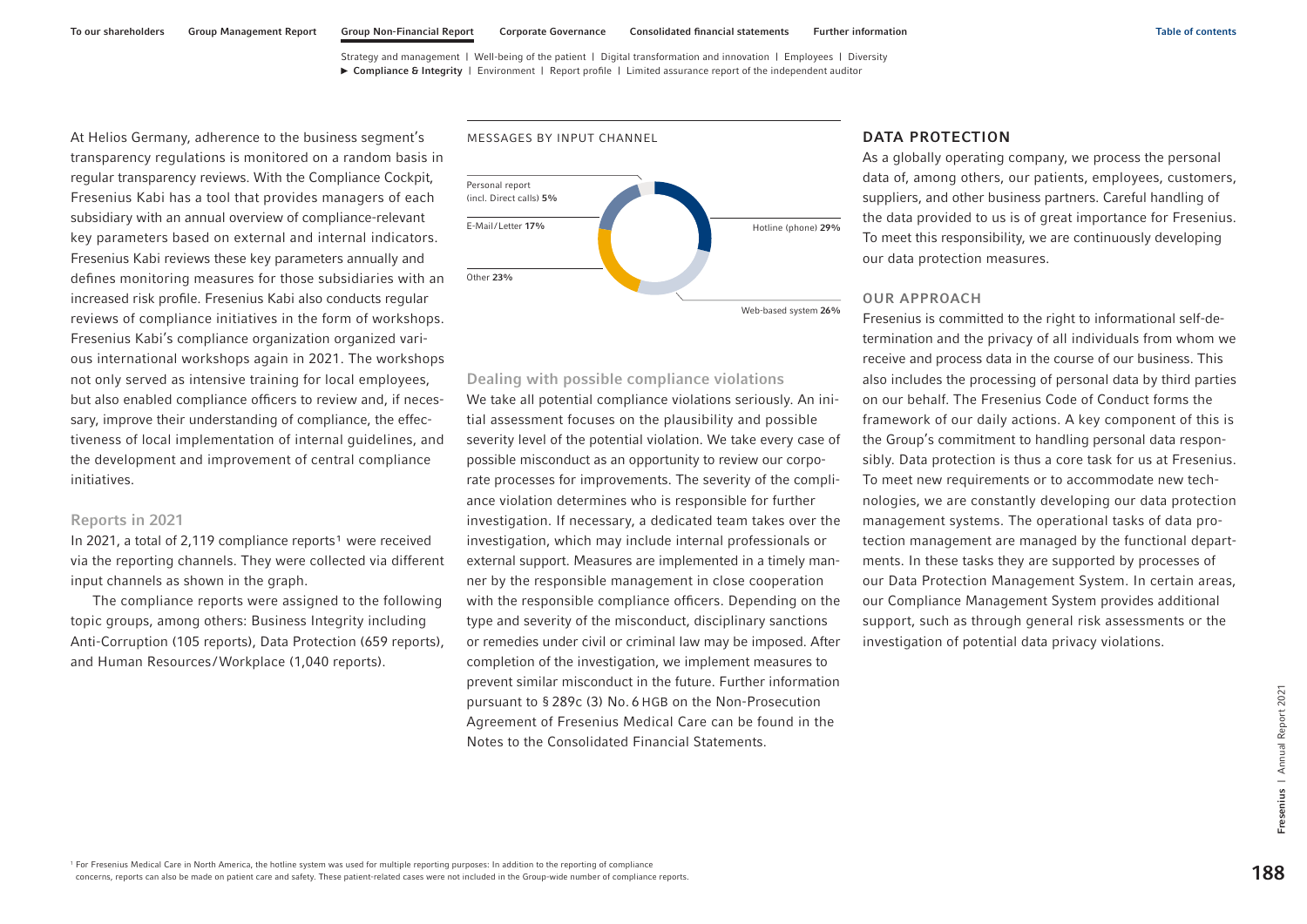We continuously work to ensure that all processing of personal data that we hold meets the requirements of the EU General Data Protection Regulation (EU-GDPR) and other national and international data protection regulations.

#### Risk assessment

We regularly assess risks related to data protection and IT security in every business segment and at Fresenius SE & Co. KGaA, using standardized methods in a top-down approach. All business segments and Fresenius SE&Co.KGaA record their data processing activities in central IT applications or systems and subject them to a data protection review, including a risk assessment. For this purpose, we organize business processes in such a way as to integrate data protection into the design of new, or amended, data processing activities as early as possible. Among other things, this enables us to implement the data protection principles and incorporate the technical and organizational measures in processing that are necessary to meet the legal requirements, e.g., from the GDPR, and to minimize potential risks. The introduction of new or modified IT systems is subject to standardized review processes to examine the implementation of data protection and IT security requirements.

### Data subject rights

Fresenius SE & Co. KGaA and all business segments respect and protect the rights of all persons whose data is processed. Personal data is processed for the legal purposes

specified in each case, in accordance with legal requirements. We also require third parties with whom data is shared for specified purposes to comply with our policies. All business segments and Fresenius SE&Co. KGaA safeguard the rights of data subjects by adequately informing them of their rights and by having established processes and tools in place to ensure that requests are answered in a timely manner. Fresenius informs data subjects – whether employees or external parties – about the processing, e.g., collecting and storing, of their data. We inform employees of any amendments to the data protection information.

We have also implemented technical and organizational measures, including appropriate measures that serve to safeguard the rights of data subjects in accordance with the GDPR. We provide data subjects with an uncomplicated way to find out what personal data we process about them. Fresenius SE&Co.KGaA and Fresenius Kabi have developed easily accessible technical solutions with which data subjects can address their inquiries to the companies. The requests are evaluated and responded to at both corporate and local level. Fresenius Kabi, for example, monitors the receipt of requests centrally, although the collection of and responses regarding all requested information may also be carried out locally if deemed necessary. This takes place in the local language with the assistance of local data protection advisors.

Helios Spain processes requests from data subjects in accordance with the requirements for hospitals and is supported by central Data Protection Officers. A technical solution for submitting data requests is to be implemented at Helios Spain in 2022.

Fresenius Medical Care developed a number of standard operating procedures allowing for individuals whose personal data the business segment holds to exercise their rights as data subjects.

With these solutions, Fresenius Medical Care supports data subjects in exercising their rights to access, rectification, restriction, objection, portability, and deletion of their personal data in a timely manner. The business segment complies with requests for deletion in accordance with legal requirements.

### Reporting systems

At Fresenius SE&Co.KGaA, we have a zero-tolerance policy regarding data protection violations. External parties and all employees of the Fresenius Group may raise concerns regarding data protection via the existing whistleblowing systems or dedicated e-mail addresses. We investigate and evaluate all reported indications of potential infringements as quickly as possible and, where necessary, question and adjust our corporate processes. When required, we report privacy breaches to the authorities and inform those affected promptly and in accordance with legal requirements. The data protection organizations of the business segments and of Fresenius SE&Co. KGaA conduct their own audits and document possible violations. Information on data protection notifications received can be found in the Compliance chapte[r on page 188.](#page-74-0)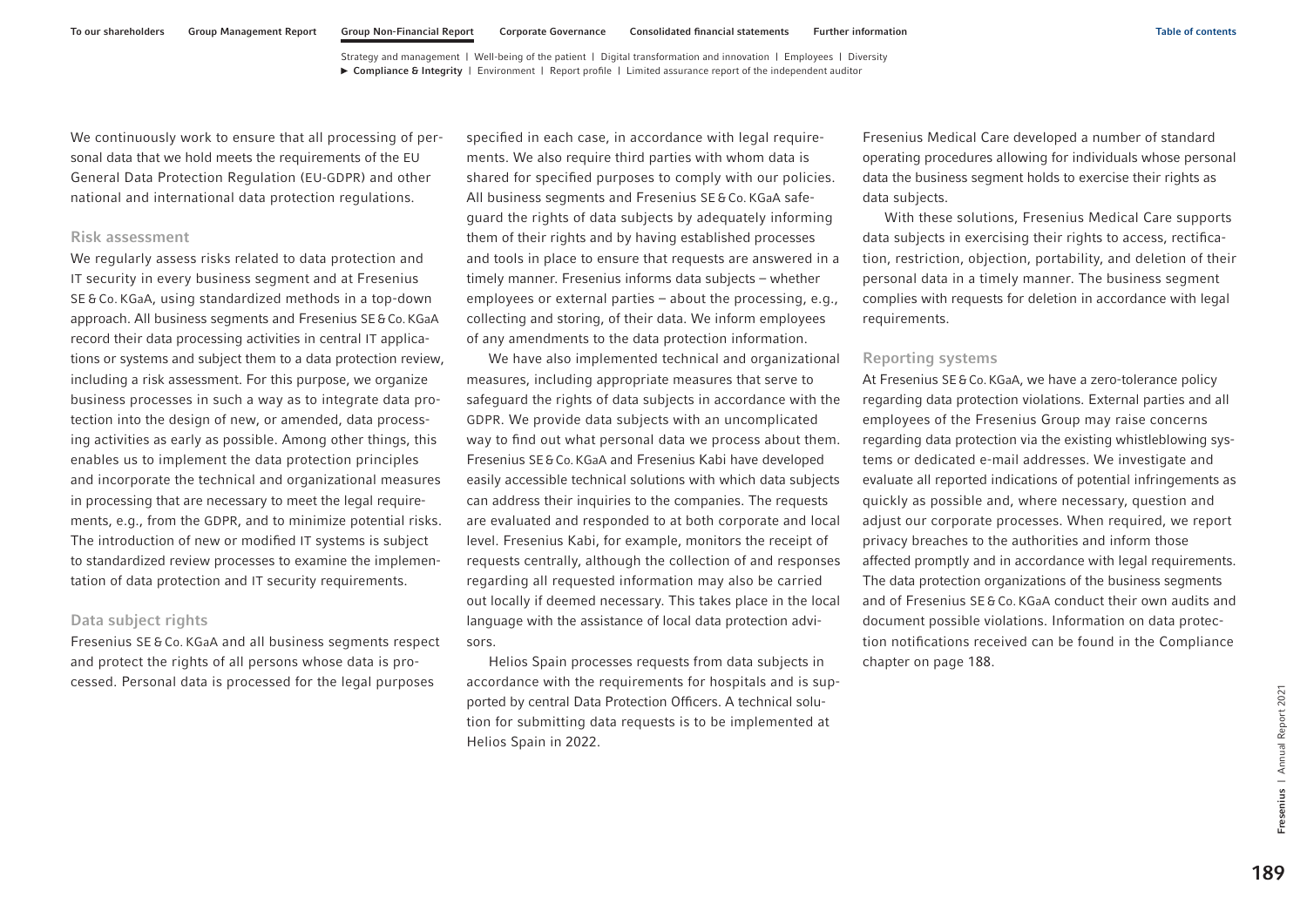#### International data transfer

As a globally operating company, we give high priority to ensuring an appropriate level of data protection in all international data transfers as defined by the GDPR and all other international legal requirements relating to data transfer. Thus, Fresenius SE & Co. KGaA and Fresenius Kabi have submitted what are known as Binding Corporate Rules (BCRs), i.e., mandatory internal company guidelines, to the responsible data protection authorities for review and approval and are preparing their internal implementation. BCRs help the participating companies to establish a uniform level of data protection aligned with the standards of the GDPR and contribute to the lawful processing of personal data internationally. In accordance with the EU-GDPR or other legal safeguards and contracts, the business segments and Fresenius SE&Co.KGaA only transfer data to third countries outside the European Union on the basis of an adequacy decision of the European Commission, recognized certifications, or other legal safeguards. To this end, in addition to commercial contracts, we also enter into specific supplementary data processing agreements with data recipients. In these, we also make use of the current EU model clauses, which were last issued by the European Commission in June 2021. The latest developments in the area of international data transfer, such as the European Court of Justice ruling in the Schrems II case on the Privacy Shield and the corresponding recommendations of the European Data

Protection Board and of the national authorities and their committees, are closely monitored and taken into account in risk assessments and when concluding contracts. The internally published templates are adapted without delay. When data is processed in countries outside the EU by third parties, the contractor is subjected to a careful review and measures are taken to ensure compliance with privacy regulations.

As part of Fresenius Medical Care´s international business operations, the business segment may transfer personal data to third parties that undertake business activities on its behalf or within the Fresenius Group. The business segment expects these third parties to meet applicable laws, the business segment´s own standards of conduct, and to comply with the information security and privacy policies. Fresenius Medical Care prioritizes the protection of data in all transfers, in line with the EU General Data Protection Regulation (GDPR) and other international data transfer laws. New developments concerning international data transfers have been assessed internally. Fresenius Medical Care considers the results of these assessments in its new guidance and its process for engaging with third parties based outside of the European Economic Area. Corresponding training has been developed and rolled out to relevant employees.

### **Training**

We train employees on current requirements and threats in connection with data protection and data security. To this end, we use an extensive range of e-learning courses, faceto-face training, and other training measures. We supplement general training with training measures for specific employee groups. In this way, we ensure that employees entrusted with processing data are informed about the current legal situation and the corresponding internal requirements.

We inform new employees about the appropriate handling of sensitive data and oblige them to maintain confidentiality. Newly hired employees at Fresenius SE&Co.KGaA, Fresenius Kabi, and Fresenius Helios also receive online mandatory instruction in data protection within a specified period. Each company at Fresenius Kabi and Fresenius SE & Co. KGaA must provide evidence regarding the instruction of employees in data protection at least every two years. At Helios Germany, each company must train all employees in data protection at least once every two years. Fresenius Vamed organizes an annual e-learning course, which is obligatory for employees. In-depth training sessions are also held on an ad-hoc basis. The mandatory e-learning course and the re-certifications of the Data Protection Officers were carried out in 2021.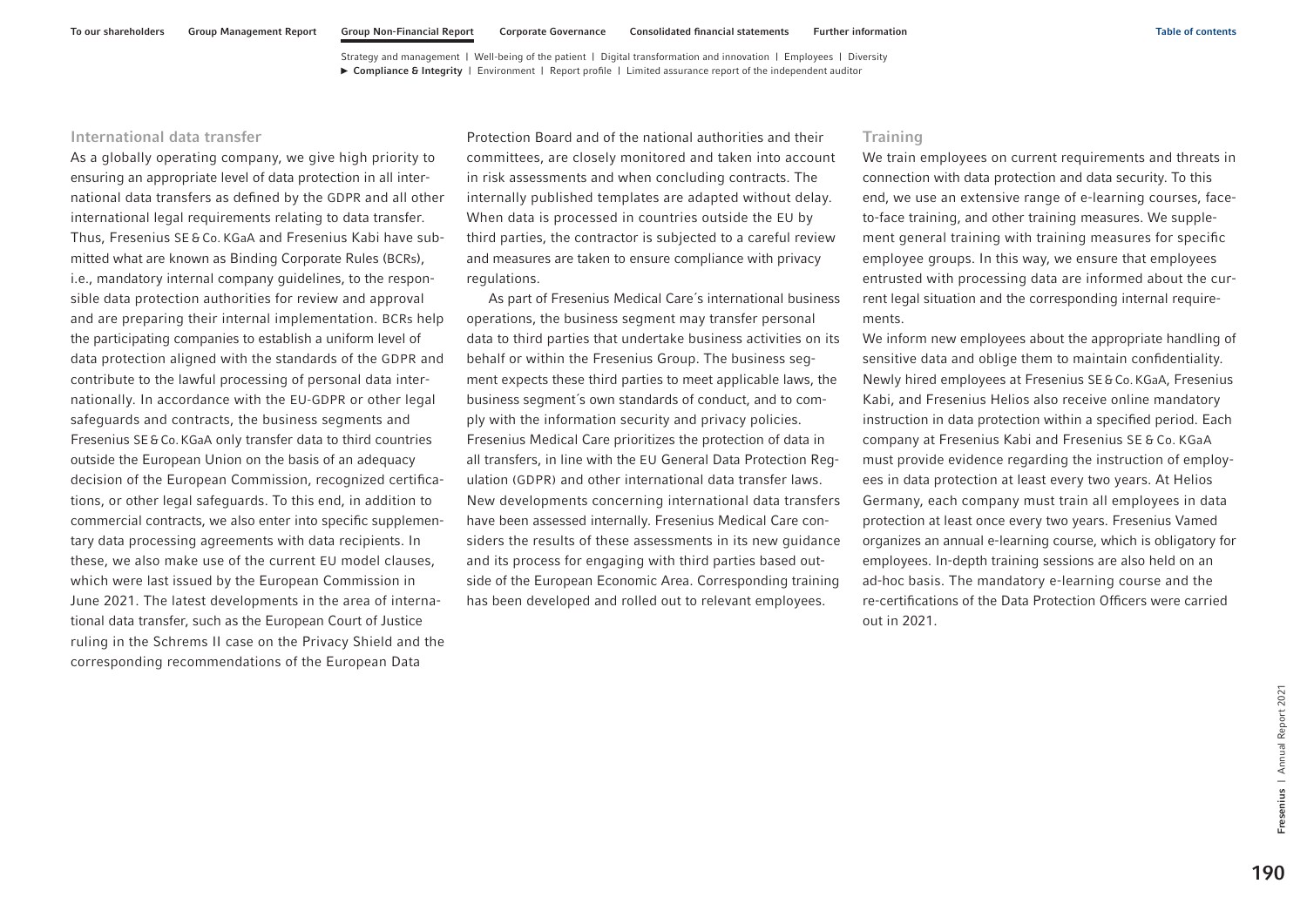Organization and responsibilities

#### Organizational structure

Fresenius SE & Co. KGaA and all business segments maintain data protection organizations in line with their organizational and business structure. These include independent Data Protection Officers, who report to the management of the respective companies. All data protection organizations, separated according to functions, have both advisory and controlling functions, which complement each other in their tasks. The data protection organizations support the management and specialist departments of the assigned companies in operational data protection issues and in complying with and monitoring the applicable data protection requirements. The respective Data Protection Officers are responsible for monitoring compliance with these requirements. They are the contact persons for national and international supervisory authorities and are supported by competent data protection advisors and coordinators. Depending on the business segment, the data protection advisors are organized centrally, regionally or locally.

Fresenius Kabi lists the contact details of the local data protection advisors appointed by the site manager on its intranet, together with the relevant country and site. They support the data protection officer, for example in the local language, in any communication with the local data protection authority, in inquiries from employees, and in the implementation of internal processes.

Helios Spain, for example, has set up data protection committees at the hospital level.

Fresenius Medical Care has a network of local country and sub-regional Privacy Liasons, who liaise between country management and the regional privacy leads to ensure compliance with local law and implementation of the Code of Ethics and Business Conduct which also defines the privacy standards and guides the business segment´s approach to protecting personal information.

In total, more than 300 employees at Fresenius are entrusted with data protection tasks.

The Data Protection Officers from the business segments and Fresenius SE&Co.KGaA regularly exchange information on best practices and initiatives, including at Group Coordination Meetings and conferences, jours fixes, and other formats. In 2021, all events took place purely virtually.

#### Involvement of the Management Board and reporting

Overall responsibility for data protection at the level of the Fresenius Group lies with the Management Board member responsible for Human Resources, Risk Management and Legal of Fresenius Management SE. The Data Protection Officer of Fresenius SE&Co.KGaA reports directly to this Management Board member.

In addition, data protection is a regular topic for the Compliance Steering Committee, which includes the Management Board member for Human Resources, Risk Management, Legal and Compliance of Fresenius Management SE. The Data Protection Officers responsible for the four business segments report regularly to the respective management.

#### Guidelines and regulations

Data protection is a joint task of all employees of the Fresenius Group. At the core of this is the joint commitment of all business segments and Fresenius SE & Co. KGaA to data protection, as specified in their Codes of Conduct. In the [Fresenius Code of Conduct,](https://www.fresenius.com/media/FRS_Code_of_Conduct_ext.pdf) we clearly commit ourselves to the careful handling of data and the right to informational self-determination: we undertake to respect the rights and privacy of all persons from whom we collect or receive data. This also applies to suppliers and business partners. For instance, Fresenius Kabi obligates its suppliers to handle data carefully by means of a [Code of Conduct.](https://www.fresenius-kabi.com/documents/Suppliers-Code-of-Conduct-Fresenius-Kabi-2020.pdf)

All business segments and Fresenius SE&Co.KGaA have also drawn up policies for data protection and the handling of personal data. The data protection policies are complemented by further guidelines, standards, or standard operating procedures. These support the employees in implementing GDPR requirements and other relevant local laws and regulations in their areas of responsibility.

### PROGRESS AND MEASURES IN 2021

In 2021, at Fresenius SE&Co.KGaA and within the business segments, data protection was further developed with a view to global operational activities. Our measures therefore focused on the development of new training content and the implementation of existing training concepts, as well as on the expansion of audit concepts to take regulatory changes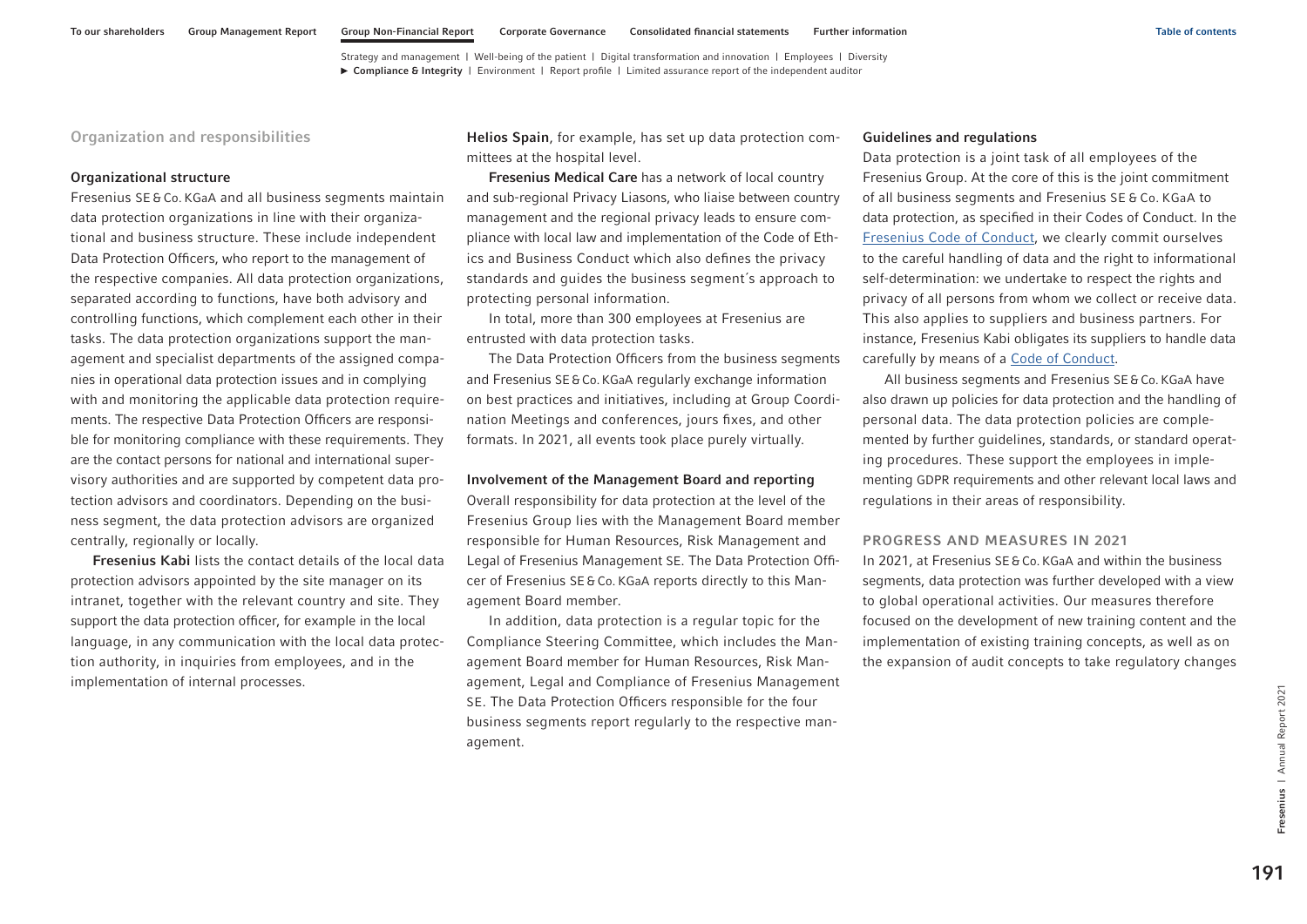into account. There was also a focus on data protection measures in connection with the increasing use of virtual health offerings.

### Risk management

Fresenius SE&Co. KGaA further developed its data protection management system in 2021. In addition to the ongoing development of the already-existing process for efficient investigation of potential breaches of data protection, this also included the expansion and implementation of the data protection audit concept. In order to implement the riskbased approach, the data protection risk assessments of data processing activities are also constantly optimized and implemented. In 2021, significant further developments took place in the areas of data deletion and international data transfer.

Fresenius SE&Co.KGaA has implemented guidelines for the creation and implementation of deletion concepts. The requirements of the European Data Protection Board were implemented in the course of a revision of contracts and of the additional risk assessment in connection with this. The use and implementation of specific applications for the future performance of the data protection risk assessment also played a key role in the ongoing developments. In order to further strengthen risk management, new e-learning units on data protection and on the BCRs are currently being developed at Fresenius SE&Co.KGaA. A further focal point was the permissible processing of personal data in connection with COVID-19 measures.

At Fresenius Kabi, a risk assessment of data processing activities in an application is performed in several stages on the basis of templates developed for this purpose. The application will be further developed so that future risk assessments will no longer be performed in separate templates, but within the application. Data privacy impact assessments are performed on an ongoing basis; in the future, the process will be an integral part of the application for recording data processing activities. To ensure structured and efficient processing of notifications on data protection incidents and potential data protection violations, Fresenius Kabi has implemented internal guidelines; these are accompanied by a technical solution with which notifications on data protection incidents can be recorded by local data protection advisors on the basis of a notification by employees. The technical applications for conducting and documenting, recording, and processing data subject inquiries were further developed. A report developed for this purpose provides information on the number, type, and processing status of data privacy incidents and data privacy inquiries.

Helios Germany strengthened various instruments of the data protection management system in 2021. Additional materials such as checklists for auditing processing activities, e.g., were made available to the sites, the Helios audit concept was updated, and the notification processes for auditing new processing activities were revised centrally and locally due to the implementation of the Helios Digitization Board (DIGI Board). In 2021, the focus was on, e.g., the adoption of Helios Group regulations on data privacy, the further development of auditing processes, and the continued data-privacy-compliant design of hospital information systems (e.g., access logging and auditing for improper access, both independently and on an ad hoc basis). Many measures were also necessary at Fresenius Helios as a result of COVID-19, e.g., in relation to vaccination and surveying of the vaccination status of employees. This required close coordination with the relevant authorities.

Helios Spain has continued to implement data protection impact assessments and has expanded them to include additional indicators for information security or technological risks.

Fresenius Vamed has progress in data protection management evaluated and documented annually by an external law firm. In 2021, the business segment focused in particular on updating directories and revising the deletion concept for its processing activities.

# **Training**

In 2021, Fresenius SE & Co. KGaA developed a new data protection training program consisting of various modules, which will be rolled out in 2022. In addition to a comprehensive module on data protection, this also includes explicit training on the applicable data protection guidelines.

Since 2021, Fresenius Medical Care included privacy awareness in its mandatory Code of Ethics and Business Conduct training. The business segment offers a range of e-learning opportunities and classroom training courses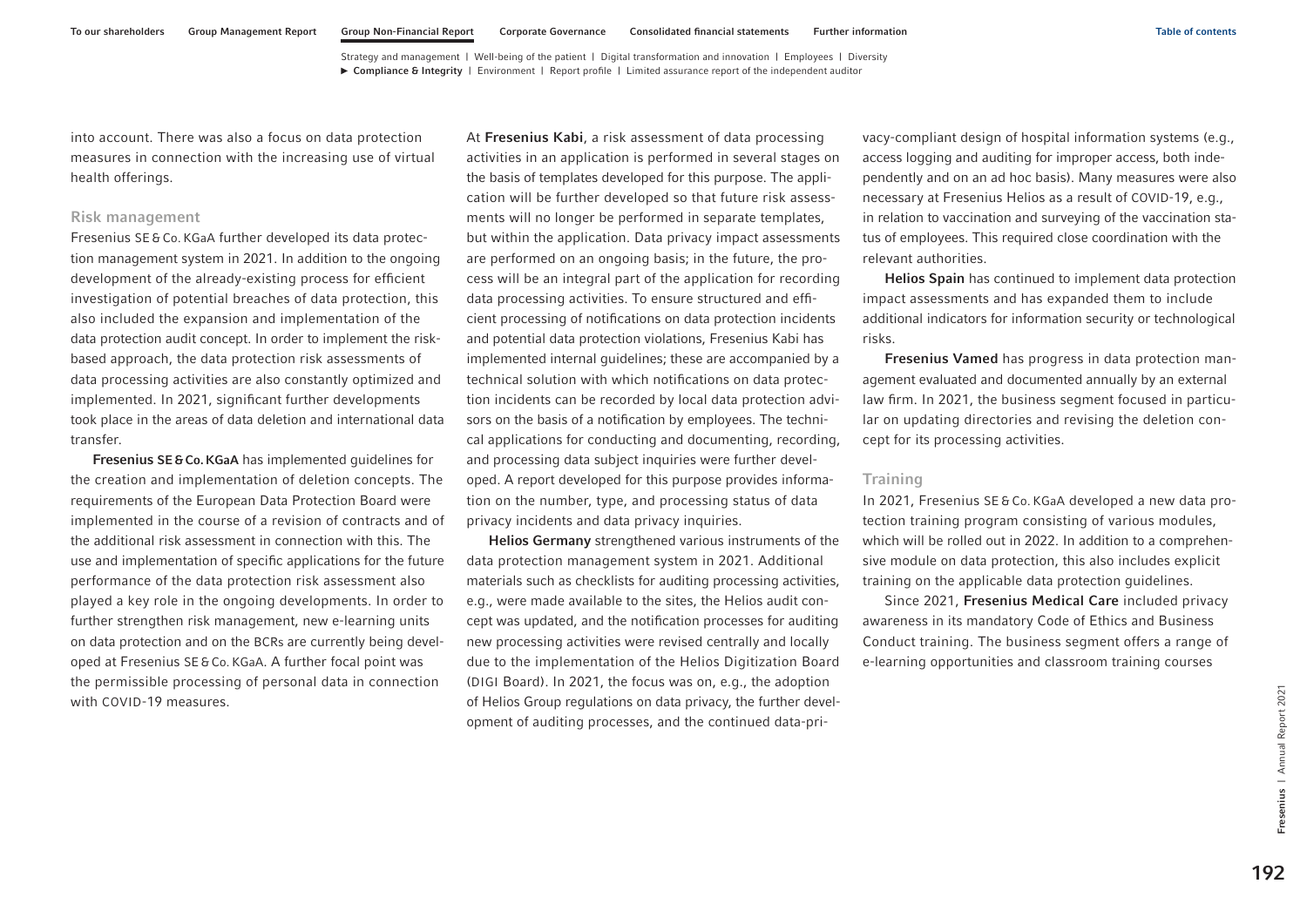and combines general training with targeted measures for specific employee groups. In 2021, the business segment offered more than 60 training classes on data privacy to its employees and contractors around the world. Training in North America is aligned with HIPAA (Health Insurance Portability and Accountability Act of 1996) requirements. In the European Union, it covers GDPR requirements. In 2021, Fresenius Medical Care launched an awareness campaign as part of its first International Privacy Day celebrations. This involved the introduction of a privacy website in countries in Europe, Middle East, and Africa, as well as Latin America, and Asia-Pacific.

In the reporting year, Fresenius Kabi completely revised its training on data protection and information security in the form of an e-learning course and divided it thematically into individual modules. The training content was expanded to include how to deal with data protection incidents and possible data protection violations as well as a separate module on Binding Corporate Rules (BCRs). The training was rolled out globally as an e-learning course in the final quarter of the reporting year. Data privacy advisors and compliance employees were also trained in dealing with data privacy incidents. Training on data privacy clauses in contracts, data privacy agreements, conducting a risk assessment, or handling data subject inquiries were developed as accompanying training measures. A question and answer page on the intranet provides information on individual questions with references to further information, contacts and internal company applications.

Helios Germany has added a new online training course on data protection and FlexWork to its existing training portfolio in response to new work requirements. Helios Spain introduced company-wide data protection training in 2021. In 21 clinics, face-to-face training was also conducted during the pandemic.

In 2021, employees at Fresenius Vamed participated in data protection e-learning courses. Furthermore, 48 people received an initial or re-certification as Data Protection Officers.

#### EVALUATION

### Audits and monitoring

To ensure compliance with data protection regulations, several governance functions in the Group perform regular checks with different focuses in all business segments. The Internal Audit departments carry out independent audits to improve the effectiveness of risk management, control and governance processes in all business segments. Aspects of data protection are also taken into account on a risk basis. The data protection related results of the audits are analyzed by the respective data protection officers and are incorporated into the continuous improvement of existing measures of the respective business segment. All business segments and Fresenius SE & Co. KGaA have defined corresponding audit concepts for this purpose.

In addition, data protection controls are an integral part of various internal control frameworks in the business segments. Findings on potential improvements from audits and

reviews are used to continuously develop our data protection processes. Helios Germany's audit concept, for example, stipulates that each company is to be reviewed regu $lary - at least once a year - in the course of internal audits$ and supplemented by a central, annual risk analysis (on January 31 of each year for the previous fiscal year) with regard to data protection.

Helios Spain's audit concept requires all hospitals to be audited every second year. This is performed as an internal audit conducted by the company's data protection team and an external law firm. Every year without an on-site audit, a self-audit checklist is distributed by the data protection team and filled out by the hospitals.

Fresenius Kabi conducts data protection audits on the basis of an internal process by the Data Protection Officer and records the results of data protection audits performed in tabular form. The Internal Audit departments carry out independent audits to improve the effectiveness of risk management, control and governance processes in all business segments. In this context, aspects of data protection are also taken into account on a risk-based approach. Thematically identical deviations are grouped and communicated as preventive measures. The measures resulting from audit deviations are also documented and the status updated by the respective local data protection advisors. The progress of the implementation of measures resulting from audit deviations is regularly reviewed.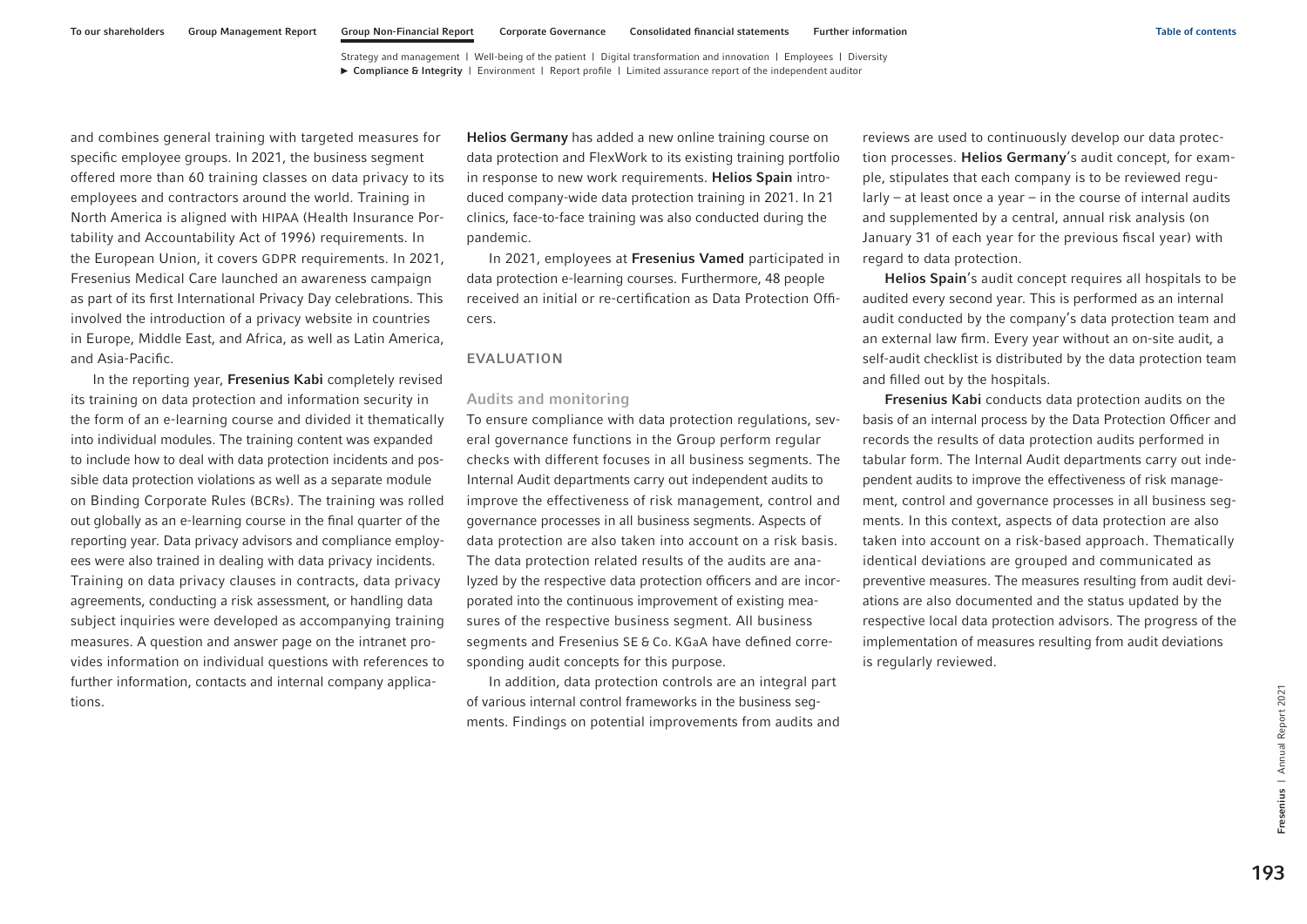### HUMAN RIGHTS

Human rights are universal. As a global health care company, Fresenius views the respect for human rights as an integral part of our responsibility. We are committed to meeting the regulatory requirements and social expectations of due diligence for the respect of human rights.

Medical care for patients and the well-being of our more than 300,000 employees are among the most important engagement areas of our human rights due diligence. We are aware that respecting human rights extends beyond our own company operations and core business. We consider human rights issues when selecting and cooperating with our suppliers and business partners, both in procurement and in sales and distribution. We are working to increase the transparency of our supply chains. The knowledge gained by doing so helps us to ensure secure supplies while reducing human rights risks in the procurement of important raw materials and supplies, as shown [on page 197f.](#page-83-0)

### OUR APPROACH

Fresenius is committed to respecting and upholding human rights. We underline this commitment with a Group-wide Human Rights Statement, which the Management Board adopted in 2018. The statement is based on the United Nations (UN) Universal Declaration of Human Rights and the International Labour Organization (ILO) Declaration on Fundamental Principles and Rights at Work. It covers human rights issues that are of particular importance to our Group, which include prohibiting exploitative and illegal child labor or forced labor, preventing discrimination, promoting equal opportunities, and creating safe working conditions.

The publication of the statement also marked the starting point for our Human Rights Program, which establishes preventive measures helping Fresenius to prevent or reduce human rights risks in its business processes and includes human rights risks in our Group-wide risk management. The measures of the Human Rights Program are closely aligned with the [UN Guiding Principles on Business and Human](https://www.ohchr.org/sites/default/files/documents/publications/guidingprinciplesbusinesshr_en.pdf)  [Rights](https://www.ohchr.org/sites/default/files/documents/publications/guidingprinciplesbusinesshr_en.pdf) and build on its five elements: establishment of fundamentals, risk analysis, measures and integration, reporting, and grievance mechanisms.

In 2019, we identified and defined human rights topics that are of particular importance for the Group in a comprehensive project involving all business segments. They include access to health care, working conditions in the supply chain, and preventing discrimination and promoting equal opportunities. Our business activities and relationships can have impacts on human rights in these areas. In addition, the business segments work on potential issues specific to their business, such as potential environmental impacts related to production. This analysis forms the basis for identifying potential human rights violations and gives us the opportunity to develop necessary measures. In 2020, a Group-wide methodology for human rights risk analysis was initiated to identify and prevent or mitigate human rights violations at an early stage – and to then define further measures in the business segments.

Organization and responsibilities

### Human Rights Council

In 2019, Fresenius established a Human Rights Council to drive the implementation and development of our Human Rights Program at the Group level. It is composed of representatives of the four business segments and Fresenius SE&Co.KGaA. The approximately 20 members of the Human Rights Council are active in various functions within the Group, including compliance, legal, sustainability, communication, purchasing, human resources, and medicine. The committee meets quarterly and promotes information

194

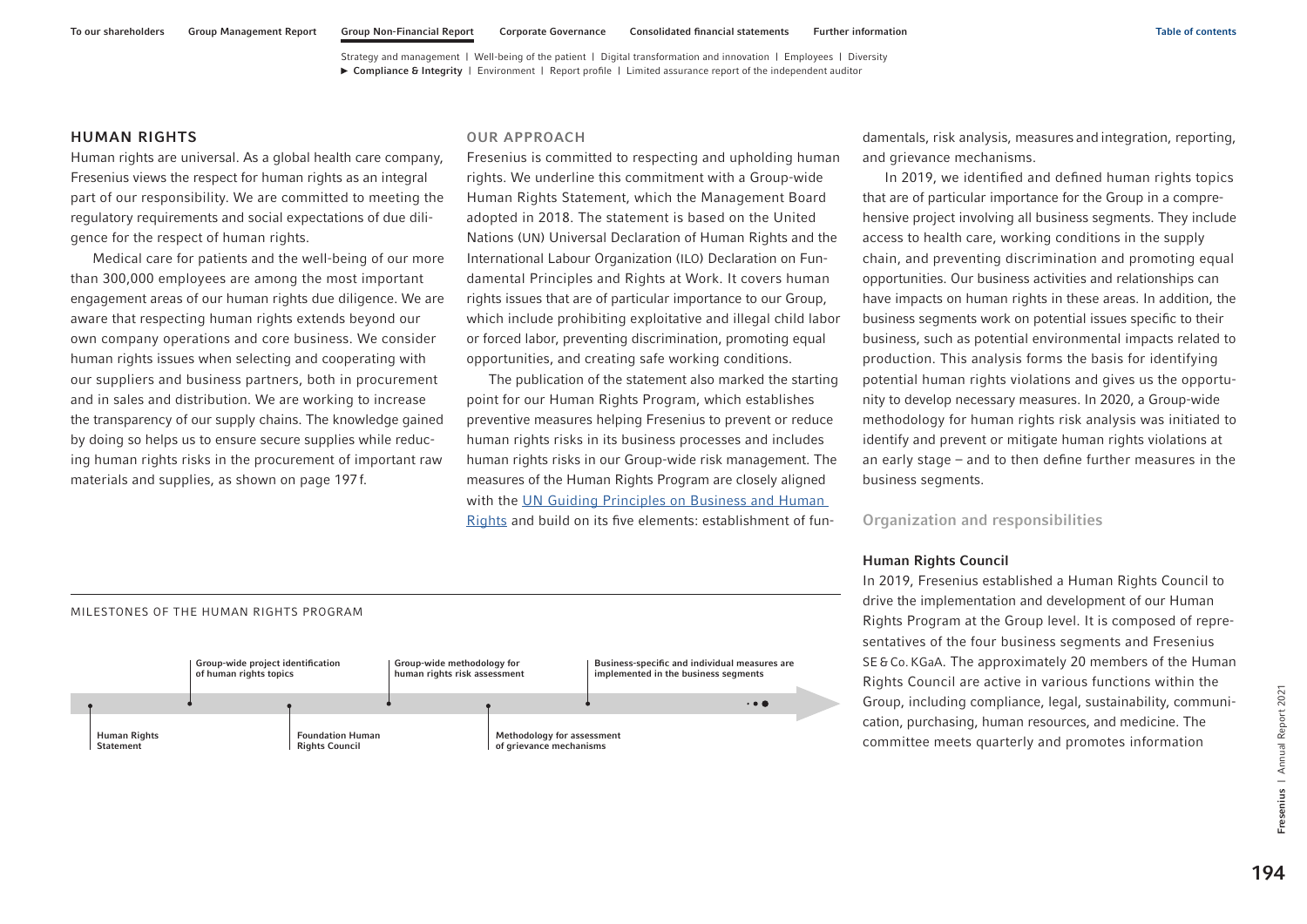exchange on current human rights topics across the business segments. The participants discuss Group-wide initiatives and present new concepts and methods. In 2021, the Human Rights Council met four times.

#### Addressing human rights in the business segments

In each of Fresenius' four business segments, various departments are responsible for planning and implementing human rights activities within their business segments and supply chains. Supported by Compliance Management Systems (CMS), they carry out training within the Group on specific human rights issues and provide information on how employees can react to and report any misconduct.

Guidelines and regulations

#### Fresenius Human Rights Statement

Our [Human Rights Statement i](https://www.fresenius.com/media/Human%20Rights%20Statement%20EN%20V0%20Layout.pdf)s a commitment by Fresenius SE & Co. KGaA and its business segments. In addition, Fresenius Medical Care has adopted its [Human Rights, Work](https://www.freseniusmedicalcare.com/fileadmin/data/com/pdf/About_us/Responsibility/Human_rights__workplace_rights_and_labor_and_employment_principles.pdf)[place Rights and Labor and Employment Principles.](https://www.freseniusmedicalcare.com/fileadmin/data/com/pdf/About_us/Responsibility/Human_rights__workplace_rights_and_labor_and_employment_principles.pdf) The human rights statements supplement the Codes of Conduct of the business segments and their underlying human rights commitments. The Human Rights Statement can or should be regularly updated as new insights arise or new essential issues need to be added. Details on the topics on which we

position ourselves in the Human Rights Statement are available online on our corporate website [fresenius.com/](https://www.fresenius.com/compliance) [compliance.](https://www.fresenius.com/compliance) 

In the Human Rights Statement, we position ourselves on the following topics:

- ▶ Creating safe working conditions
- ▶ Preventing discrimination and promoting equal opportunities
- ▶ Protecting personal data
- ▶ Prohibiting exploitative and illegal child labor or forced labor
- ▶ Respect the right to freedom of association and collective agreements
- Considering our impact on the environment
- $\triangleright$  Assuming responsibility along the supply chain

#### Human Rights Program

We respect and support human rights as defined in international standards, e.g., the UN Universal Declaration of Human Rights and the ILO Declaration on Fundamental Principles and Rights at Work. Our actions are based on the UN Guiding Principles on Business and Human Rights, which were established in Germany through the National Action Plan for Business and Human Rights (NAP) and the CSR reporting obligation. The measures of our Human Rights Program – which we are continuously developing, as the graphic shows – are based on these principles. We incorporate new requirements and legal frameworks, such as the Supply

Chain Due Diligence Act, which comes into force in Germany in 2023, into the ongoing development process and adapt our measures where necessary.

Complaint mechanisms and reporting channels Employees of all business segments and of Fresenius SE&Co.KGaA can raise their concerns directly with their managers. Employees and external stakeholders may also use dedicated complaint management systems to provide information or use designated e-mail addresses to draw attention to possible human rights violations or other violations. We provide information on these systems in the Compliance chapter, [page 185.](#page-71-0) We strive to continuously improve



HUMAN RIGHTS PROGRAM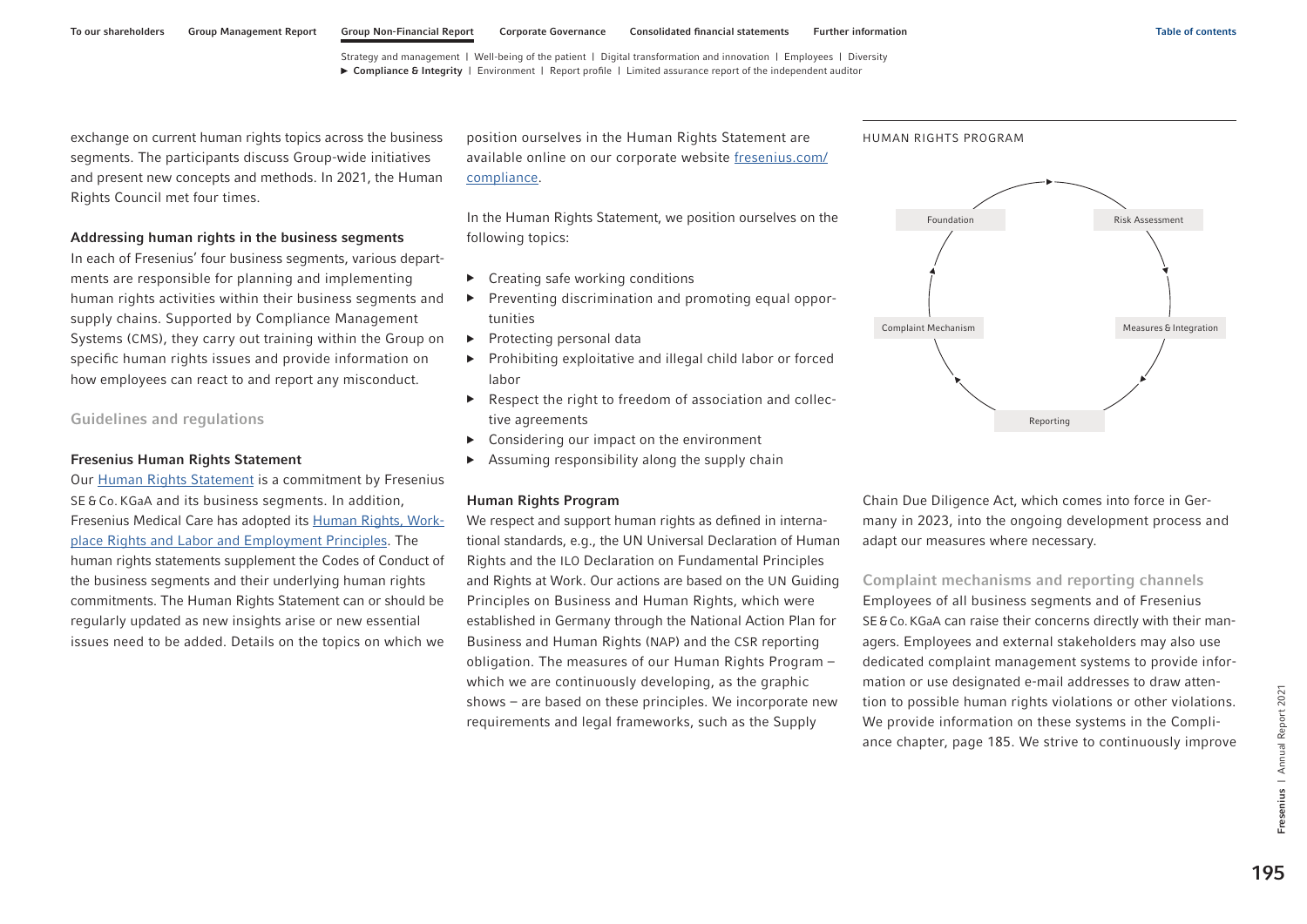our processes and further optimize the complaint mechanisms. Based on the requirements of the UN Guiding Principles on Business and Human Rights and the European Union Directive on the protection of whistleblowers and their implementation in national law, we developed specific criteria for complaint mechanisms or procedures. Based on these criteria, an assessment has shown that the reporting system of Fresenius SE&Co.KGaA meets these requirements. The business segments observe the developments in this area and adapt their processes as needed, based on these criteria.

We are committed to protecting persons reporting complaints in different ways. Reports can be made anonymously, where legally permitted. Incoming reports are treated confidentially as described in the respective guidelines. Ombuds panels also exist at Fresenius SE&Co.KGaA, Fresenius Vamed, and Fresenius Kabi. These carry out preliminary assessments of reports received and initiate risk-appropriate investigations of reports on a case-by-case basis. Employees are also informed about the possibility of reporting potential violations through externally accessible websites. Our reporting channels are also accessible to supplier employees and other third parties. Fresenius Medical Care has an anti-retaliation policy in place.

If we find substantiated concerns or violations of laws and policies, we take appropriate measures. We use the results of internal reviews and reports to review our business processes and implement corrective or improvement measures where necessary. This information is also very useful for our risk assessments and the Group-wide risk management.

#### Our goals

Our primary goal is to establish and continually develop appropriate human rights measures for Fresenius to prevent, end, or minimize the possible negative human rights impact of our business activities and supply chain.

#### PROGRESS AND MEASURES 2021

To protect human rights, along with other measures, new guidelines were developed by individual business segments in the reporting year, which are accompanied by training courses.

#### Risk management and assessment

The Fresenius Group has identified human rights issues and fields of action in all business segments that are particularly relevant to our value chains. In doing so, we consider various factors, including business models of the business segments, and current public debates and regulatory developments such as National Action Plans (NAPs) for Business and Human Rights.

Based on these topics, we further introduced our Human Rights Risk Assessment methodology in individual business segments in the reporting year 2021. This methodology takes into account the severity of the potential human rights risks, such as the impact on the people affected and the possibility of restoring the situation, as well as the likelihood of a potential human rights violation. Human rights risks have been integrated into Group-wide risk management in 2021.

#### Human rights training

In 2021, Fresenius Medical Care included information on human rights in its mandatory Code of Ethics and Business Conduct training, as well as in its Global Supplier Code of Conduct training. The business segment´s aim is to raise awareness of this topic among employees.

In 2020, Fresenius Kabi supplemented the e-learning training on the Fresenius Kabi Code of Conduct with a chapter on human rights. The supplementary human rights module was successfully rolled out in 2021 as part of the mandatory e-learning on the Fresenius Kabi Code of Conduct. Employees are familiarized with the content of the human rights statement and the company's positions on illegal child or forced labor, discrimination and equal opportunity, safe working conditions, the right of freedom of association and collective bargaining, protecting personal data, the influence on the environment, and responsibility in the supply chain.

Helios Germany trained its purchasing staff in the reporting year on the topics covered by the recently introduced Supplier Code of Conduct. In addition to requirements relating to environmental protection and human rights, it also includes further requirements, e.g., animal welfare and labor standards that will be required of suppliers and business partners in the future.

Helios Spain has developed a comprehensive program that focuses on people. The program also reflects the content of the Code of Conduct, in which the company emphasizes the importance of respectful behavior, a commitment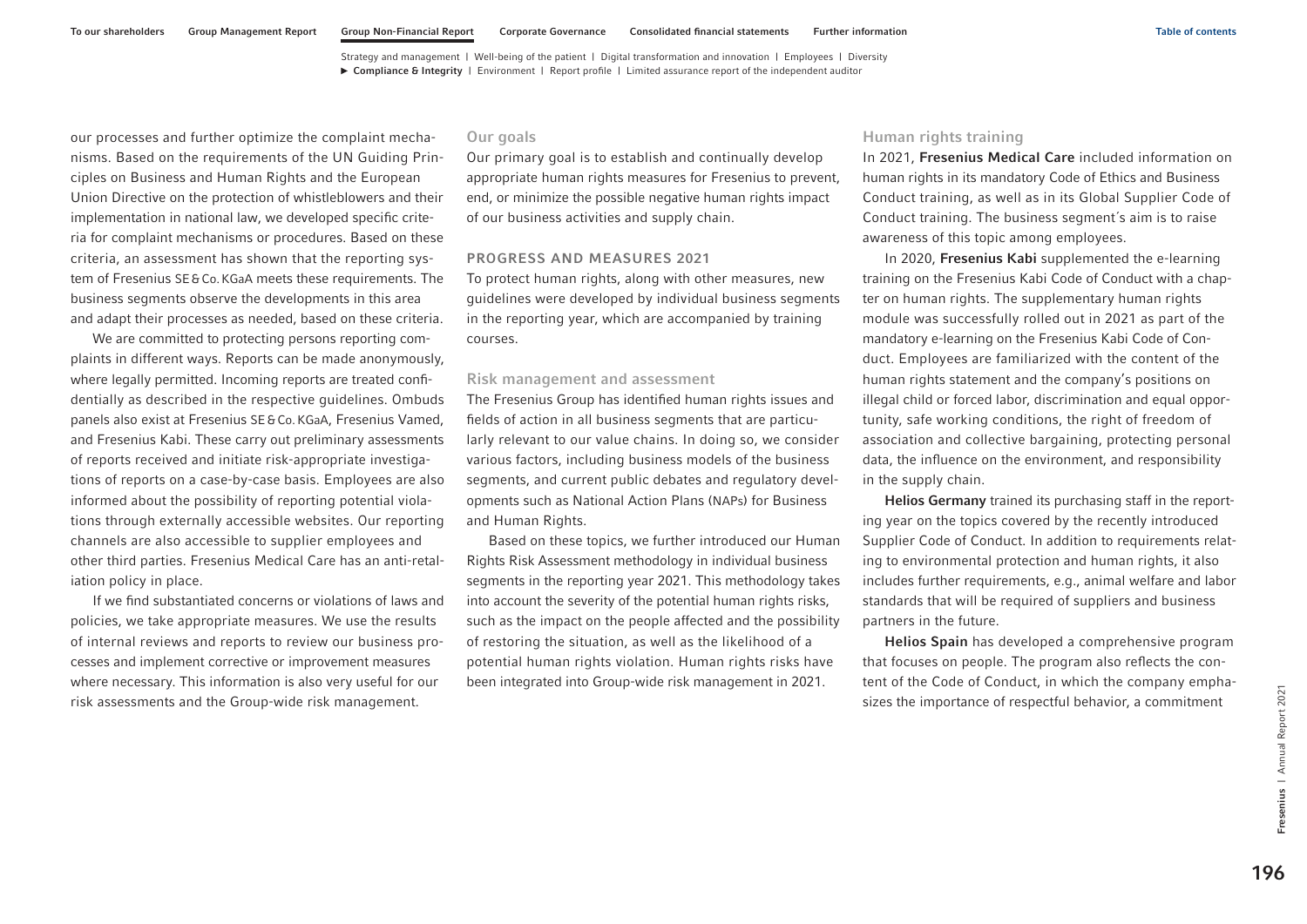<span id="page-83-0"></span>to equal opportunities and freedom from discrimination, and respect for the compatibility of family and career. In the future, this content will be trained with additional focus topics such as human rights, social responsibility, and the environment. The ambition is to train all persons responsible for these topics who are assigned to the individual hospitals and companies of Helios Spain. However, the training courses are also open to all employees who wish to further train their knowledge in this area.

#### EVALUATION

In the reporting year, we received information on potential human rights violations via the existing reporting channels. Further information on the reporting channels ca be found in the chapter Complianc[e on page 185](#page-71-0) and [page 188.](#page-74-0) We evaluated these and determined that our management approach at Group level has proven itself; thus, no adjustments have been made compared to the management approach in 2020. However, progress and measures in the business segments certainly relate to changes in the respective governance structure or the improvement of existing reporting systems.

### SUPPLY CHAIN

### OUR APPROACH

We expect our suppliers and business partners to comply with our and equivalent ethical, social, ecological, and human rights standards. To this end, they are expected to introduce processes to ensure compliance with applicable standards. The requirements for our direct suppliers, service providers, and other partners are set out in Codes of Conduct for Business Partners and Suppliers and corresponding contractual clauses. If we suspect that rules of conduct have been or are being violated, we react accordingly. Depending on how serious the misconduct is, we may, e.g., introduce additional control measures, such as audits, and request additional written confirmations from suppliers and business partners.

#### Guidelines and regulations

Our Codes of Conduct for Business Partners and Suppliers take into account the respective business models of the business segments. The Codes of Conduct are used in purchasing contracts and contracts with other business partners, e.g., distributors and sales representatives – as annexes or references. Fresenius Medical Care has embedded its expectations in it[s Global Supplier Code of Conduct.](https://www.freseniusmedicalcare.com/fileadmin/data/com/pdf/About_us/Supplier/English_FME_Global_Supplier_Code_of_Conduct.pdf)  [Fresenius SE](https://www.fresenius.com/media/Business%20Partner%20Code%20of%20Conduct_en.pdf) & Co. KGaA, [Fresenius Kabi,](https://www.fresenius-kabi.com/documents/Suppliers-Code-of-Conduct-Fresenius-Kabi-2020.pdf) and [Fresenius](https://www.vamed.com/media/5772/vamed-code-of-conduct-for-business-partners_en_2020.pdf)  [Vamed](https://www.vamed.com/media/5772/vamed-code-of-conduct-for-business-partners_en_2020.pdf) have set out their requirements in Codes of Conduct for Business Partners and Suppliers. Fresenius Helios defines its expectations of business partners in the respective contracts and in the [Code of Conduct for Suppliers](https://www.helios-gesundheit.de/fileadmin/UWS_Intern/Lieferantenportal/Supplier_Code_of_Conduct_2.1._eng..pdf) introduced at the end of 2021. The codes include details on the regulation of child and forced labor, and fair working and employment conditions such as working hours and wages.

### PROGRESS AND MEASURES 2021

### Supplier evaluation

Transparency in the supply chain is important to identify and address human rights risks. In the reporting year, our global procurement activities demonstrated their reliability – despite the particularly volatile procurement market situation in 2021. The business segments' individual measures are provided below; additional information on procurement activities can be found in the Group Management Report on page 58.

#### Fresenius Medical Care

Fresenius Medical Care's Global Supplier Code of Conduct specifies its expectations of suppliers in terms of sustainable business practices, covering topics such as integrity and ethics, human rights and labor conditions, quality, occupational health and safety, and environmental protection. It forms the basis of their contractual relationships with suppliers. Fresenius Medical Care continues to incorporate the requirements of the Global Supplier Code of Conduct into supplier contracts and has updated all relevant procurement guidelines across the regions to include a reference to this document. In 2021, the business segment also developed an onboarding process for suppliers to inform them of the sustainability requirements. This includes procedures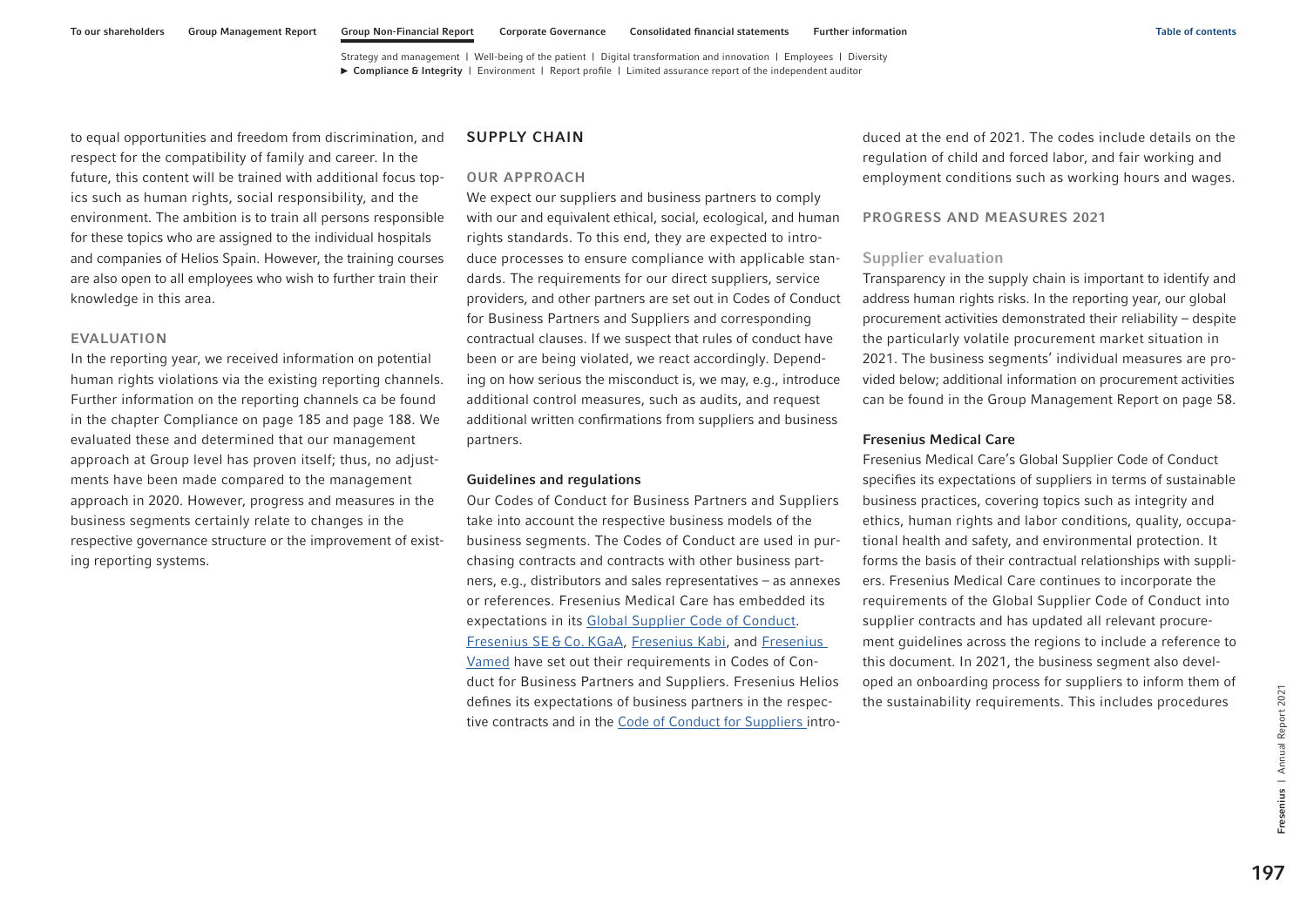to manage situations where suppliers do not wish to or are unable to adhere to these requirements.

In the reporting year, various employees in Procurement, as well those working in Legal, Finance, and Compliance, participated in internal training courses on the Global Supplier Code of Conduct. Additionally, in 2021, Fresenius Medical Care developed a global e-learning course on sustainable supplier management, with the goal of reaching procurement staff in all countries by the end of 2022. It has also developed an internal process to manage supplier feedback, which will be rolled out in 2022.

In the context of its Global Sustainability Program, Fresenius Medical Care launched an initiative to evaluate suppliers based on sustainability risks. This helps to cluster suppliers according to these risks, which allows it to monitor them more closely and take the required action when necessary. In 2021, Fresenius Medical Care further developed its risk assessment procedures, taking into consideration the requirements of the new German Act on Corporate Due Diligence Obligations in Supply Chains, which will come into force in 2023. As part of this initiative, Fresenius Medical Care will ask critical suppliers to provide information about their sustainability performance via, for instance, a self-assessment form. Fresenius Medical Care will use this information to identify suppliers that do not fully comply with its sustainability standards so it can initiate appropriate fol-

low-up action. In addition, Fresenius Medical Care continued to screen social media for negative reports regarding its suppliers' business conduct related to sustainability. In 2021, the business segment screened 100% of its most important suppliers based on relevant spend.

#### Fresenius Kabi

Fresenius Kabi has identified strategic suppliers that the business segment monitors closely because of their importance to the business; this is managed by Fresenius Kabi's global strategic purchasing organizations.

Based on defined processes, Fresenius Kabi classifies strategic suppliers according to their risk and evaluates them regularly. The business segment also conducts supplier audits.

Since 2019, Fresenius Kabi has assessed the aspects of occupational health and safety, environment, human rights, business ethics, and sustainable procurement of relevant<sup>1</sup> strategic suppliers, which has been further continued in 2021. This enables Fresenius Kabi to identify suppliers' ESG performance (Environment, Social, Governance). Subsequently, suppliers can be requested to implement appropriate measures to reduce their ESG risks. Fresenius Kabi is supported in its supplier evaluation by an external service provider that provides ESG assessments for global supply chains. In addition, the business segment continued to work on integrating supplier assessments based on ESG criteria into supplier processes in the reporting year 2021. At the end of 2021, more than 70% of the relevant strategic

suppliers had been evaluated against ESG criteria. The internally set ambition was thus achieved. The ESG performance of the majority of suppliers was confirmed by the assessment. Strategic suppliers with a low ESG assessment score have been requested in 2021 to take measures to improve their performance.

In view of the volatility on the procurement markets in the reporting year, Fresenius Kabi closely monitored the availability of materials required for the manufacture of products and ensured the best possible availability, for example by increasing inventory levels as applicable and continuing to certify alternative suppliers. Thus, in the reporting year 2021, Fresenius Kabi was able to mitigate supply bottlenecks for sourced products and avoided significant effects on the supply of vital drugs and medical devices to patients.

#### Fresenius Helios

At Fresenius Helios in Germany, the purchasing department regularly evaluates strategically important suppliers according to standardized criteria and processes. In 2021, the supplier evaluation for the years 2020 and 2021 was carried out on 204 suppliers with a procurement volume of around €1.03 billion. Criteria include the quality of processes, IT infrastructure, and the quality of operational and strategic collaboration.

In addition to this focus, further environmental and social aspects, as required by the German Supply Chain Due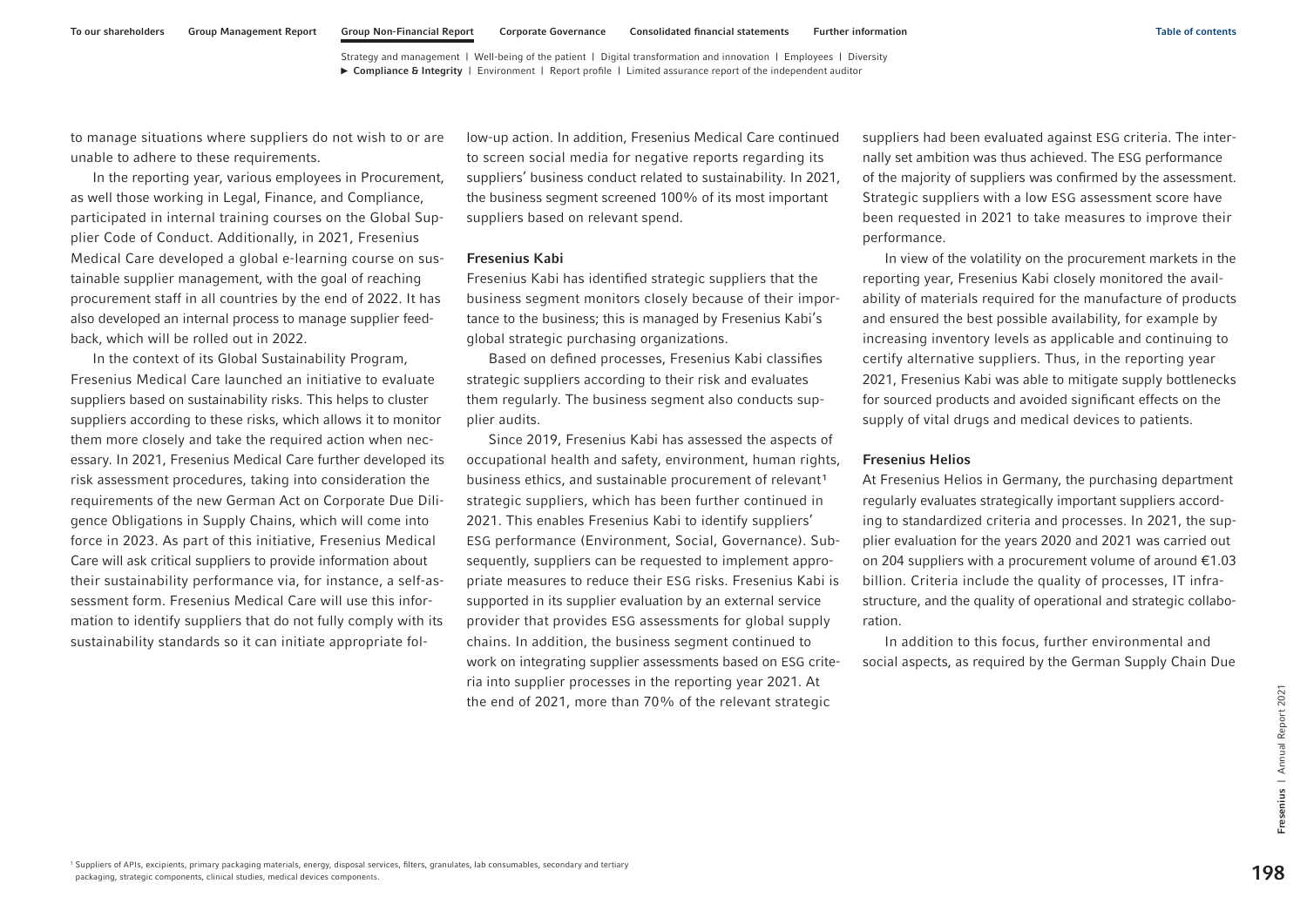<span id="page-85-0"></span>Diligence Act as of 2023, were assessed. In 2021, on this basis, the potential human rights risk areas defined in 2020 were further evaluated and divided into specific risk groups.

Helios Germany's purchasing department will also take this Group-wide, uniform risk assessment on the topic of human rights into account for the further evaluation of its suppliers in order to ensure early identification of potential risks. Helios Germany also introduced a Code of Conduct for Suppliers at the end of 2021, which will be an integral part of all contracts in the future. On this basis, the company will consequently demand the inclusion of further, predominantly ecological and social, aspects in the future.

Fresenius Helios in Spain has developed a procedure for the general evaluation of all suppliers, elaborating different supplier categories and detailed criteria for analysis and evaluation for the different categories. To implement the supplier evaluation, software is used that allows traceability of the different actors involved in all phases of the evaluation process. Part of this project is a validation process to ensure that suppliers are aware of and accept the Code of Conduct. The processes established with this project are intended to improve supplier selection through a standardized, comprehensive evaluation. For this purpose, a modular questionnaire was developed. It includes, among others, general, financial, qualitative, social, and environmental aspects of suppliers, criminal incidents, and implementation of compliance, data protection, and cybersecurity. The objective is to ensure

transparency and quality in various procurement areas – such as the evaluation of food safety, pharmaceuticals, construction and other work, and equipment. In the reporting year, Helios Spain thus launched an extensive analysis of direct suppliers to the central purchasing department, the construction and equipment department, and the quality department. Further implementation of the project is planned for the next two years at Helios Spain. Here, the framework audited in 2021 is to be extended to the other suppliers, as well as the purchasing processes of the clinics and health centers.

### Fresenius Vamed

Fresenius Vamed already introduced a Code of Conduct for Business Partners in 2017, which was revised in 2020 and further rolled out in the reporting year. A key component is Fresenius Vamed's expectation of its business partners to comply with human rights, environmental protection, and sustainability.

With the further development of the business partner due diligence, Fresenius Vamed has also introduced corresponding guidelines, through which a risk-based audit of all business partners is regulated.

# ENVIRONMENT

As a health care Group, Fresenius feels a responsibility to protect the environment and use natural resources carefully because only a healthy environment can be a home for healthy people. It is important to avoid possible negative effects on the environment and health. To this end, we identify and evaluate potential hazards and take the necessary measures to protect the environment. In our Groupwide materiality analysis, we identified the following topics for our internal environmental management strategy as particularly relevant to our core business:

- ▶ Water management
- ▶ Waste and recycling management
- $\triangleright$  Climate protection energy and emissions

### ENVIRONMENTAL MANAGEMENT

We aim to develop an integrated environmental approach for the Fresenius Group and foster a balanced view across all functions with regard to relevant environmental aspects. In its business operations, the Fresenius Group is subject to numerous guidelines and regulatory requirements that must be applied and complied with at all times. We integrate national requirements into our internal guidelines, which are defined in ISO-based or ISO-oriented management systems.

### OUR APPROACH

We aim to analyze our impact on the material environmental aspects in both the manufacturing and services areas, as the risks of financial or reputational costs linked to environmental litigation are expected to increase. Also, reducing in-process material is essential for many industries affected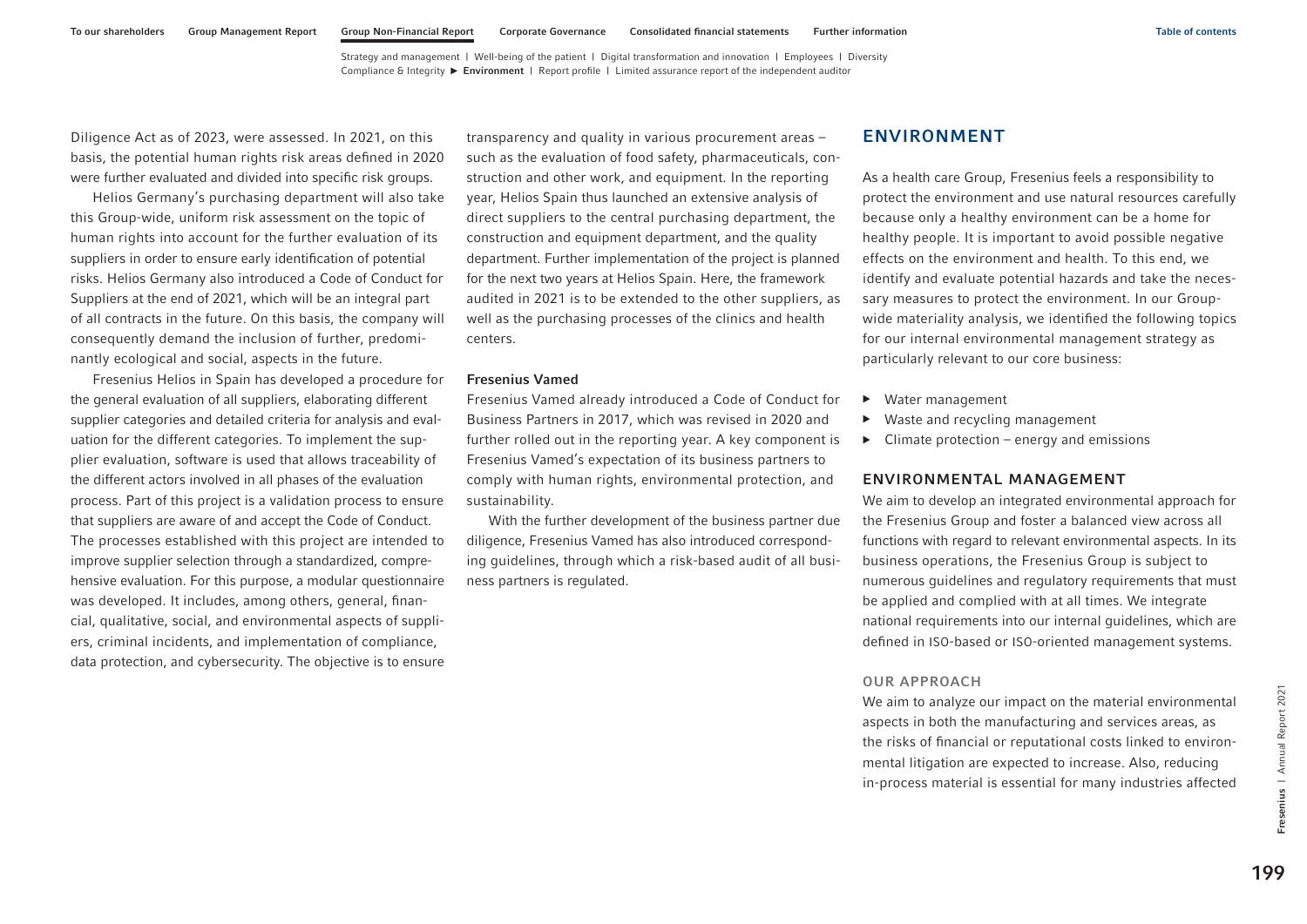<span id="page-86-0"></span>by growing natural resource scarcity. Dedicated monitoring of natural resource consumption and waste-generating activities can lead to lower costs and, in some cases, new business opportunities. This is why we assess trends and adapt our activities if deemed essential to support the sustainable, long-term growth of our business. We report on our progress and measures in 2021 [on page 203](#page-89-0) f. Information on risks can be found in the Group Annual Report 2021 in the Opportunities and Risk Report on pages 95 ff.

On a business segment level, the environmental management strategy is aligned to the respective business models. Since the requirements in our business segments differ, environmental management is decentralized. The common foundation of environmental management approaches in our business segments is the ISO 14001 standard. All segments have implemented local, regional, or global management systems to take into account the respective business models and adapt processes accordingly. The dedicated functions of the business segments monitor and control the environmental impact of their operations. They analyze environmentally relevant vulnerabilities, develop suitable standard procedures, and implement appropriate measures. They support their certified local entities in effective, directed environmental goal-setting, monitoring these goals as well as developing and implementing mandatory guidelines for all entities.

#### CERTIFICATIONS AND COMMITMENT

The environmental commitment of our business segments is reviewed or certified by external partners and regulatory bodies. We are continuously expanding the number of sites certified to ISO 14001. In 2021, further entities were added on a Group level. Information on the various standards is provided for each business segment in this chapter.

The environmental management approach of the Fresenius Group is controlled by internal specialists or dedicated functions within the business segments. Relevant data is reported regularly, e.g., on a monthly basis, to identify deviations. If deviations occur, our specialists initiate a root cause analysis which is evaluated, and corrective or preventive actions are implemented where necessary. Regular internal audits, partially annually, support the verification of data and management approaches, both for certified and non-certified entities. In this way, we ensure that activities to protect the environment are in accordance with internal guidelines and regulatory provisions. The overarching ambition is to improve efficiency and coverage of our management systems, so as to ensure the effectiveness of the procedures and systems in place.

#### Fresenius Medical Care

Production sites, distribution centers, laboratories, and dialysis clinics are subject to internal and external audits. This involves checking their compliance with environmental laws and regulations, certification requirements, and internal

guidelines. Due to the COVID-19 pandemic, audits in 2021 took place virtually. In total, 25% of the production sites are certified according to ISO 14001 standard and 5% of the production sites have ISO 50001 certifications.

The environmental management of Fresenius Medical Care is described in this section; for energy management and emissions [see page 211](#page-97-0) f.

### Fresenius Kabi

Fresenius Kabi has a matrix certification for both its global environmental management system and the energy management system; both systems are audited annually and certified by TÜV Rheinland. Fresenius Kabi continuously monitors certified organizations to ensure that they comply with the standard process guidelines that are binding for them. To this end, globally appointed auditors conduct regular internal audits of the organizations. Fresenius Kabi is working to implement the environmental management system according to the international standard ISO 14001 and the energy management system according to ISO 50001 at all manufacturing plants worldwide by 2026<sup>1</sup>. To achieve the goal of implementing the management systems, the business segment has drawn up an ambitious implementation plan and is working systematically on its realization. By expanding the coverage of the management systems, Fresenius Kabi aims to continuously improve its environmental and energy performance. 40 Fresenius Kabi organizations are currently certified according to ISO 14001, and 3 additional manufacturing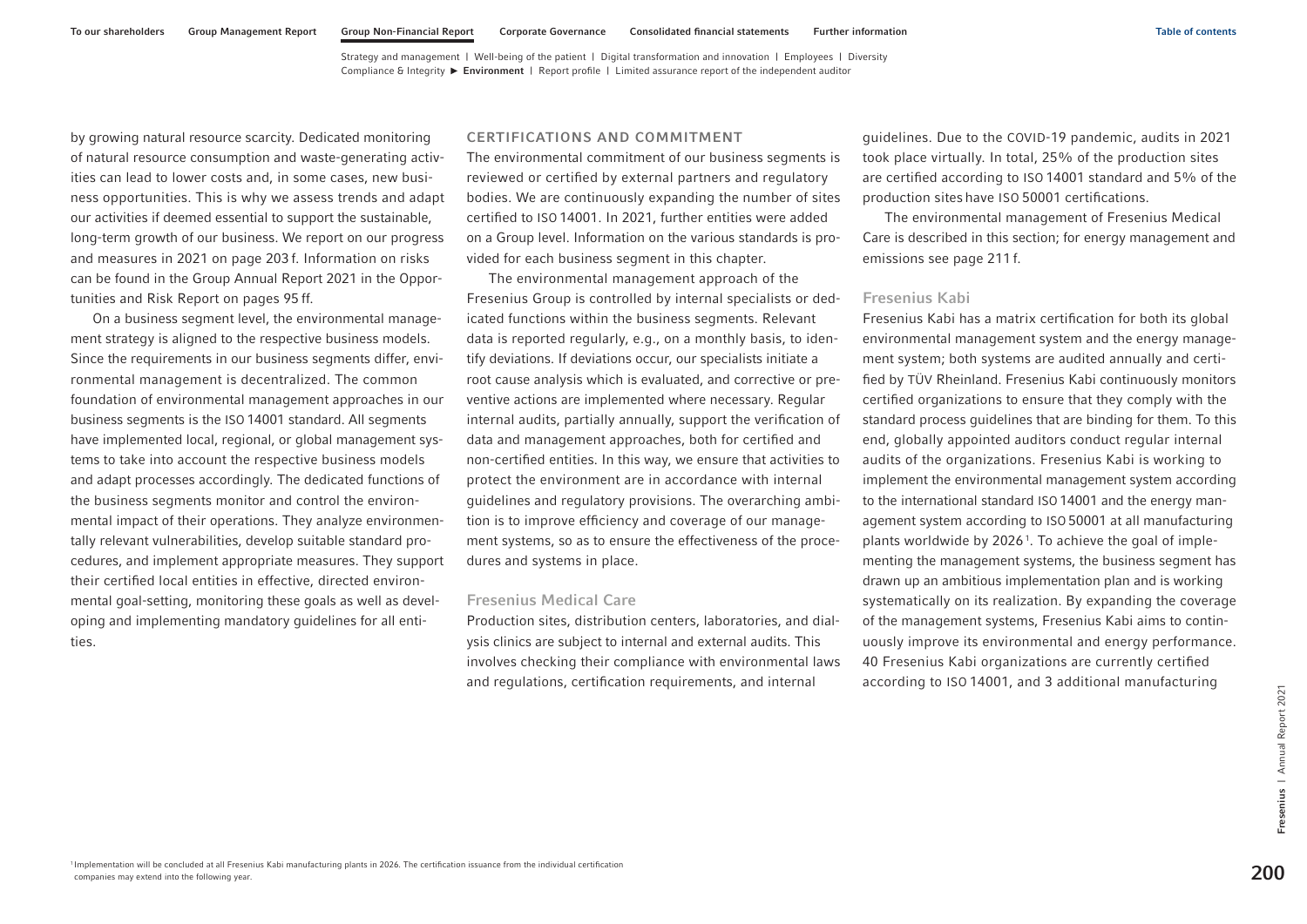<span id="page-87-0"></span>plants were certified in 2021. Further, 22 organizations are certified according to ISO 50001, and 4 additional manufacturing plants were included in the certification in 2021. Information on the environmental management of Fresenius Kabi can be found [on page 202; f](#page-88-0)or energy management and emissions [see page 212.](#page-98-0)

### Fresenius Helios

Fresenius Helios started the introduction of an environmental management system in accordance with ISO 14001 in Germany in 2020 and continued this process in 2021. The certification of all Helios clinics is to be covered by matrix certification in the coming years.

Implementation of the energy management system in accordance with ISO 50001 was completed at all Fresenius Helios sites in Germany by the end of 2020. The clinics of Helios Germany were audited up to the end of 2019 according to the EDL-G in compliance with DIN EN 16247. With the introduction of the energy management system according to ISO 50001 in 2020, the EDL-G will continue to be operated seamlessly.

At Helios Spain, two further hospitals were certified according to ISO 14001 in 2021. The total number is now 42 hospitals. The number of hospitals certified to ISO 50001 increased by 1 to a total of 7.

#### Fresenius Vamed

In 2021, at Fresenius Vamed no new certifications according to ISO 14001 or ISO 50001 were performed. The number of facilities with appropriate certifications was unchanged, with 7 facilities certified to ISO 14001 and 76 certified to ISO 50001.

# ENVIRONMENTAL MANAGEMENT IN THE BUSINESS SEGMENTS

#### Fresenius Medical Care

As a large international company, Fresenius Medical Care recognizes its responsibility to protect the environment and use natural resources carefully. Therefore, the business segment tracks and analyzes environmental data generated by the dialysis clinics and production sites worldwide, including energy and water consumption levels. This helps the company to manage resources more effectively. Eco-reporting across regions and functions is facilitated by specific tools.

Responsibility for environmental management is shared between global and regional functions. The Global Manufacturing, Quality, and Supply division is accountable for sustainable operations in the production business. Responsibility for environmental protection in dialysis clinics lies with the respective management in the regions. In 2021, the company also set up a network of environmental experts to regularly exchange information and work together on environmental deliverables at a global level. This is an important step toward establishing global governance, with the aim of driving strategic environmental initiatives across the whole organization.

Fresenius Medical Care monitors national and international regulations concerning environmental issues on an ongoing basis so that internal policies, and manuals are up to date. The business segment has established internal environmental standards, which are complemented with external certifications if it adds value.

In 2021, Fresenius Medical Care rolled out a new digital tool at its production sites to improve the data quality and efficiency of its eco-reporting. At the dialysis clinics in Asia-Pacific, Fresenius Medical Care introduced the eco-reporting software that is already being used in dialysis clinics in the Europe, Middle East, and Africa region, and in Latin America. Manufacturing and clinic staff received the necessary training on these new solutions.

#### Life cycle assessments

To help understand the environmental impact of its products, Fresenius Medical Care also conducts simplified product life cycle assessments (Screening LCA) for selected products. These assessments identify the life cycle phase with the highest impact, and the processes and materials needed to focus on to improve the eco-performance of the products and services. Based on international guidelines and the requirements of ISO 14001 and IEC 60601-1-9 standards, Fresenius Medical Care calculates the environmental impact caused during each individual stage of a product's life cycle. The IEC 60601-1-9 standard applies to efforts to reduce the adverse environmental impact of medical electrical equipment. Screening LCAs were used to assess most of the active medical device product lines and are gradually being extended to disposables. In addition, the business segment has conducted detailed comparative product life cycle assessments for important disposables. These follow the structure and requirements of ISO 14040 / 44 standards and compare the eco-performance of several of the acid concentrates and dialyzers.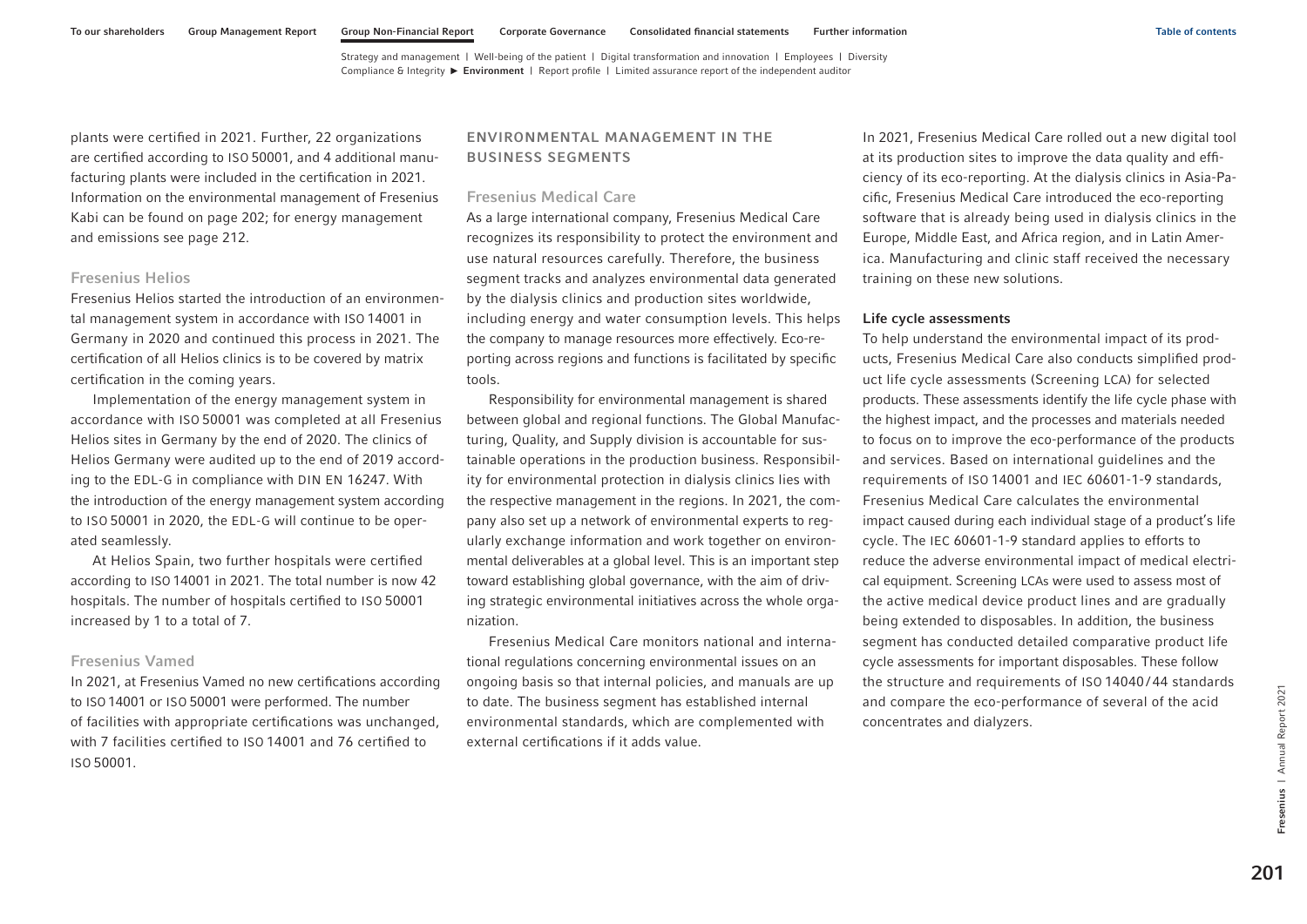# <span id="page-88-0"></span>Fresenius Kabi

The focus of the environmental management system at Fresenius Kabi is to improve environmental performance and prevent environmental incidents. Key opportunities are, e.g., reducing energy and water usage, as well as wastewater, waste, and emissions, in relation to production activities.

A manual for the respective management system and standard operating procedures provide the certified units with the framework for their local environmental or energy management system.

The local management reviews the environmental management system at least annually to ensure continued compliance with the applicable requirements and effectiveness of the systems, and to identify potential for improvement. These local reviews are consolidated, analyzed, and evaluated on an annual basis by Fresenius Kabi's global EHS (Environment, Health, and Safety) function. Appropriate corrective measures will be initiated if deviations from the requirements of the ISO 14001 or ISO 50001 management systems are identified. Based on the local management reviews, the global EHS function presents a global management review to the responsible members of Fresenius Kabi's Management Board and other relevant functions of the business segment. In addition, the global EHS function reports on a quarterly basis about Fresenius Kabi's environmental and energy performance with selected indicators and provides an update on the implementation of the ISO 14001 and ISO 50001 management systems.

Manufacturing sites must identify environmental protection measures associated with environmental aspects of their activities and services. This can relate to emissions into air, water, or soil, consumption of natural resources and raw materials, waste and wastewater, packaging, transport, or other local environmental impacts. Environmental impacts of organizations are evaluated and, where necessary, environmental protection measures are implemented and reviewed for effectiveness. In addition, using internal audits, Fresenius Kabi identifies further improvement opportunities and develops appropriate measures with locally responsible managers to tap that potential. During an audit, a review is conducted as to how environmental aspects have been evaluated by the respective organization and whether objectives have been set for significant environmental aspects. Objectives and respective measures are reviewed by the auditor during inspection tours or on the basis of monitoring records. This is carried out at certified sites in particular. In addition, internal audits cover preparedness for emergencies including heavy weather events, floods, earthquakes, or hurricanes, depending on relevance or location. The frequency of global internal audits depends on audit observations from previous audits, environmental incidents, certification status, or the evaluation of the management review and can vary between one and four years. Global internal audits are conducted by the global EHS department. Due to the ongoing COVID-19 pandemic in 2021, most audits have been conducted remotely.

Fresenius Kabi has implemented mandatory environmental guidelines worldwide, which provide the framework for environmental protection in all Fresenius Kabi's organizations. The guidelines include general principles on how to address and prevent environmental risks, as well as how to prevent environmental incidents. Fresenius Kabi also expects careful and responsible handling of nature and its resources from its suppliers; this is set out in the Suppliers' Code of Conduct.

### Fresenius Helios

The environment has a direct impact on health. As a hospital operator, Fresenius Helios therefore feels a responsibility to protect the climate and the environment. With its environmental management strategy, the business segment works to reduce the environmental impact of hospital operations. It is the aim of Fresenius Helios to control energy consumption, raise employee awareness of the environment, and with these measures, to improve the ecological sustainability performance of its hospitals in the long term.

In Germany, the Infrastructure business unit is responsible for the energy and environmental management strategy of Fresenius Helios hospitals. It supports hospitals in the central purchasing of products or services and in sharing best practice procedures, among others. The business unit reports directly to the Chief Operating Officer (COO) of the parent company Helios Health.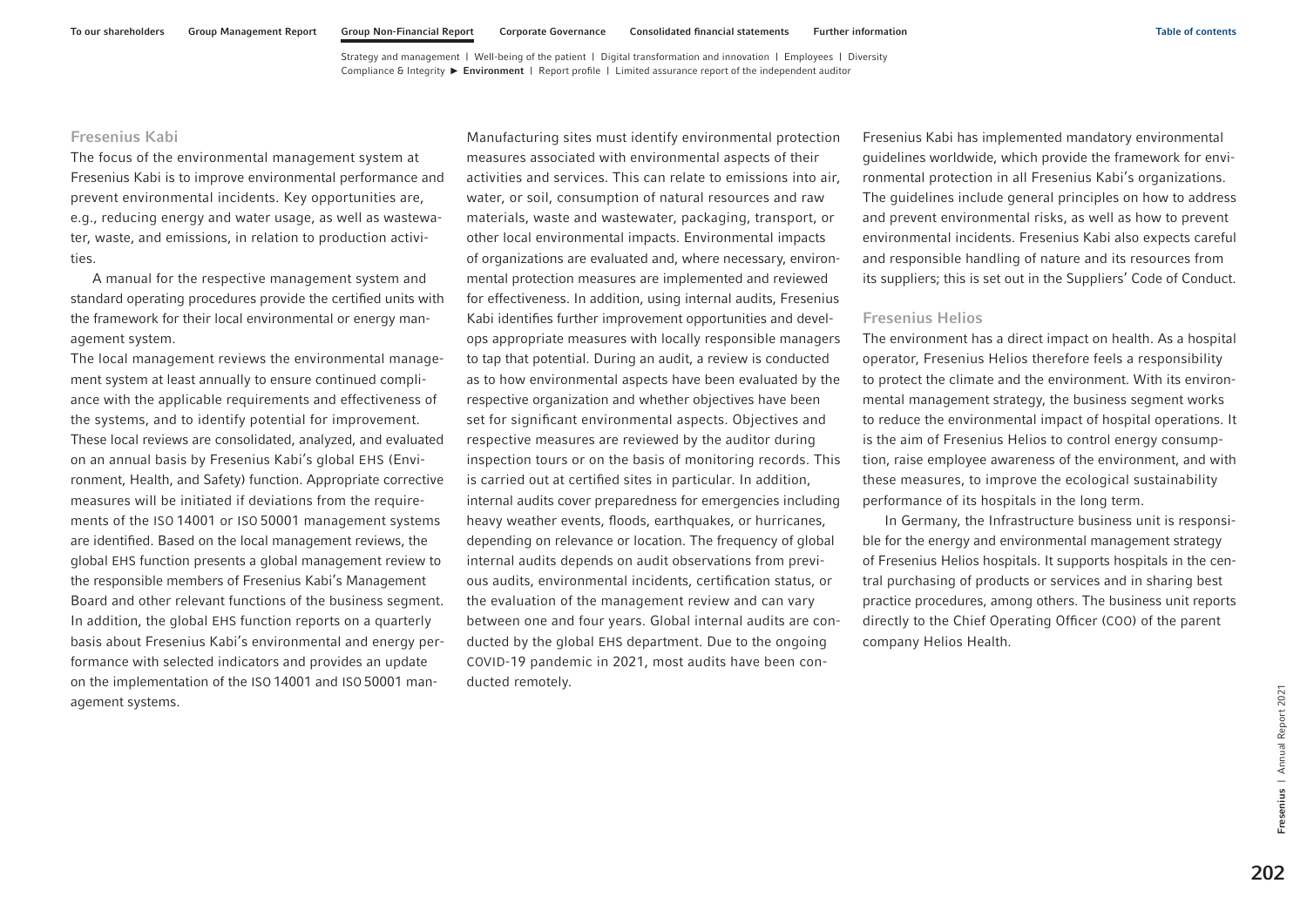<span id="page-89-0"></span>In Spain, environmental management is part of operational management and is carried out by the Quality Management department and by the local environmental management committees of the hospitals. In addition, these interdisciplinary working groups develop and promote environmental guidelines and support the hospitals in their implementation. The guidelines serve to raise environmental awareness and tackle climate change through optimized energy use. In addition, the management policy, which applies to Helios Spain as a whole, contains the following obligations: to protect and preserve the environment, to promote environmental initiatives, to apply environmental protection and conservation measures, and to comply with the applicable requirements.

### Fresenius Vamed

Fresenius Vamed continuously monitors national and international regulations on environmental and climate protection. Internal principles, guidelines, and standard operating procedures are updated as necessary. The division also expects its suppliers to treat the environment and natural resources with care and responsibility; this is set out in the Code of Conduct for Business Partners. As part of the ESG component of variable Management Board compensation and together with the relevant Fresenius corporate functions, the responsibilities and processes for the environmental area of Fresenius Vamed were collected and recorded in an internal process documentation in 2021.

#### OUR AMBITIONS

Each business segment has its own approach to environmental management. We are currently developing key performance indicators (KPIs) at Group level to measure our environmental performance and the impact of Scope 3 emissions, as environmental management is a key aspect of the variable compensation of the Board of Management. For more information, please refer to page 234 of the Annual Report 2021, section "Compensation Report". Further, in February 2022, the Management Board implemented a climate target for the Fresenius Group. Details are provided [on page 117](#page-3-0)  of the Group Non-financial Report.

Fresenius Medical Care set new climate targets in January 2022.

Fresenius Kabi constantly works to improve its environmental management and reduce negative impacts on the environment. Certified organizations set local targets to constantly improve their environmental and energy performance.

Fresenius Helios is evaluating the extent to which the share of renewable energies relative to total energy requirements can be increased at the German clinic sites. The business segment is also exploring opportunities to increase the proportion of energy generated in-house. In this way, it is continuously increasing its own energy generation quota through combined heat and power plants. Nine new combined heat and power plants were installed at Helios Germany in 2021.

At Helios Spain, a defined percentage of annual investments is targeted at improving environmental and energy performance through projects. The business segment has set itself ambitious overarching goals and defines the environmental targets for each hospital locally each year. Since 2020, clear targets have been in place to reduce electricity and gas consumption in all hospitals. Furthermore, in 2021 the business unit set itself comprehensive goals to raise environmental awareness, improve energy use, and document  $CO<sub>2</sub>$ emissions in all hospitals. The infrastructure of the hospitals is to be analyzed, with a view to increasing their own generation of energy and improving their equipment.

Helios Spain's hospitals operate an energy management system; seven of these hospitals are ISO 50001-certified and are working on annual improvements to achieve energy savings.

Fresenius Vamed continues to strive to evaluate its strategy on the basis of sustainability criteria and to identify performance indicators that will serve long-term strategic development.

#### PROGRESS AND MEASURES IN 2021

In 2021, the Fresenius Group initiated various measures and projects with a view to establishing an integrated environmental approach. In February 2022, the Group climate target was approved. Further information is included [on page 117](#page-3-0)  of the Group Non-financial Report.

In addition, our business segments achieved progress on which we report in the following.

#### Fresenius Medical Care

In 2021, the business segment launched a Global Environmental Policy, which was approved by the Management Board of Fresenius Medical Care. It provides a framework for environmental management at a global level and will serve as a basis for developing improvement targets. It addresses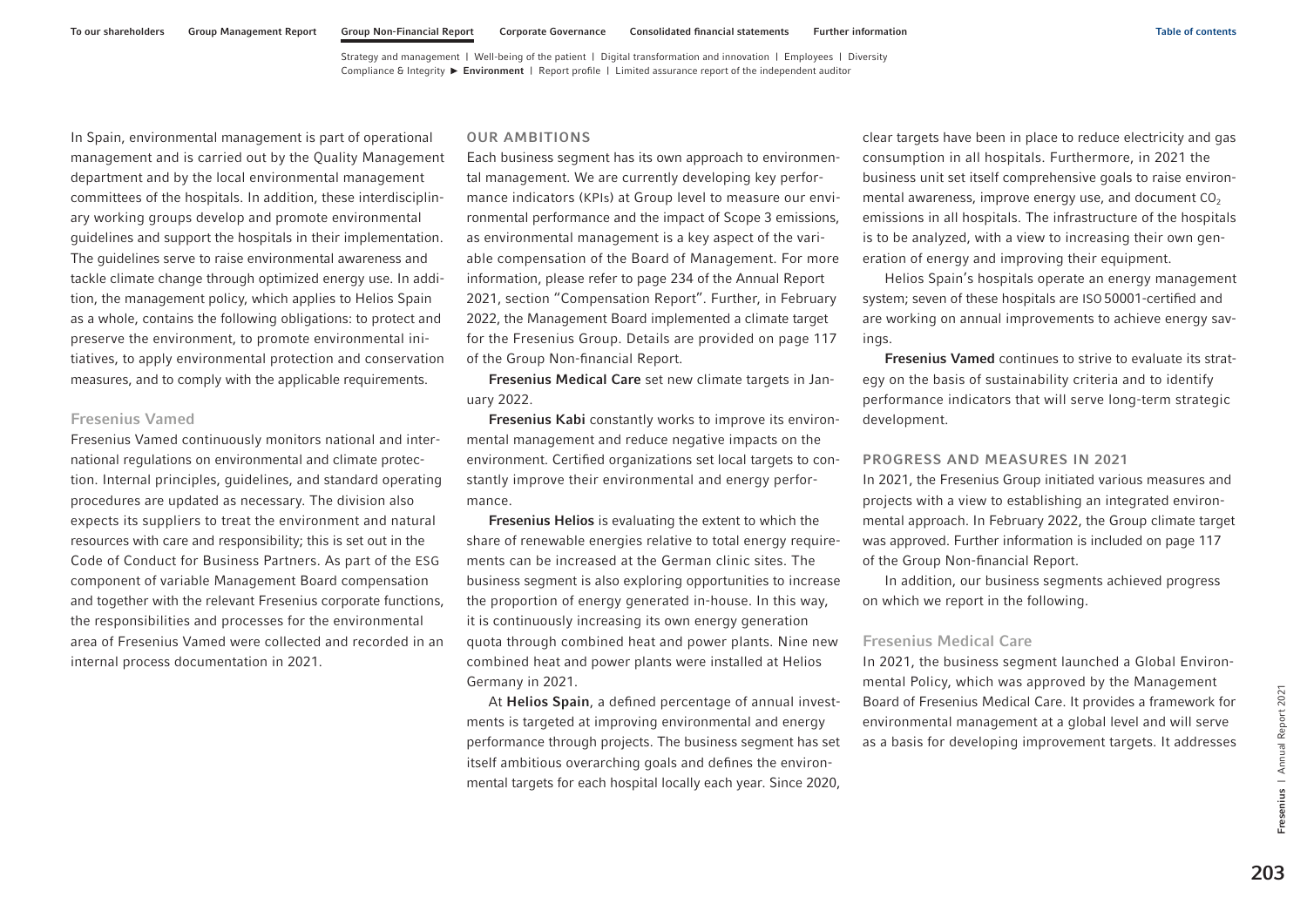how Fresenius Medical Care manages and monitors environmental impact. It also acts as a framework for other policies and manuals. In addition, the company introduced manuals and guidelines for global data and reporting environmental indicators related to energy, greenhouse gas (GHG) emissions, and water. These include guidelines on how to report information using the new digital eco-reporting tool. Furthermore, Fresenius Medical Care has included information on environmental standards in the mandatory employee training on the Code of Ethics and Business Conduct.

The company regularly identifies and evaluates environmental risks as part of its enterprise risk management. In 2021, Fresenius Medical Care used Task Force on Climate-related Financial Disclosures (TCFD) standards as guidelines in this process for the first time. Additional risk examples were added to the risk catalog and specific assessments were performed, for example concerning water stress and climate change vulnerability.

### Fresenius Kabi

In 2021, Fresenius Kabi progressed with the roll-out of the environmental management system at the designated manufacturing plants. The global EHS function supports the local organizations in preparing and implementing the management system and certification according to ISO 14001.

In addition, in 2021, the business segment began to take sustainability criteria into account in decision-making processes for new projects, such as the development of products or capacity expansions.

### Fresenius Helios

In addition to the centrally managed energy efficiency projects, some Helios hospitals are also implementing site-specific projects to improve their energy and environmental performance.

At Helios Spain, the stronger integration of environmental management at Group level is supported by specific targets set by the hospitals' management in 2021. Furthermore, since 2015, the business unit has been part of the Clúster de Cambio Climático alliance, organized by Forética, a leading corporate network for sustainability and corporate responsibility in Spain and Latin America. The alliance meets three times a year to discuss a specific topic with experts and authorities, to evaluate the best climate-related practices in the private sector, and to promote exchange and transparency between companies.

### Fresenius Vamed

As part of the ESG component of variable Management Board compensation, Fresenius Vamed reviewed and recorded responsibilities and processes, and defined strategies on the core topics of energy and water in 2021. Detailed contents and derived measures of these various developments can be expected to be reported in 2022.

#### EVALUATION

Internal and external audits are used to identify potential for improvement at both local and global level and to take measures to continuously improve environmental performance.

#### Fresenius Medical Care

At Fresenius Medical Care's production sites, the business segment is involved in local environmental projects that are reported as part of the global Green & Lean initiative. This initiative enables best practices to be shared across the organization. The objective is to reduce emissions, promote the efficient use of natural resources, and increase recycling rates. By the end of 2021, more than 100 projects were reported. They aimed at, for example, improving proceses and recycling. As a result of these projects, per year the company expects to save more than 20,000 MWh of energy (0.8% of its total energy consumption), prevent nearly 5,500 t of  $CO<sub>2</sub>$  equivalent emissions (0.7% of its total Scope 1 and 2 emissions), save more than  $220,000$  m<sup>3</sup> of water (0.5% of its total water consumption), and recycle or reuse roughly 700 t of waste.

# Fresenius Kabi

In 2021, Fresenius Kabi, e.g., conducted a global internal audit at one entity in which employees were randomly chosen and interviewed about their awareness of the environmental policy, environmental objectives, and the entity's environmental management representative. It was found that awareness of these aspects in the respective entity showed potential for improvement. As a result, corrective and preventive actions were initiated, such as more frequent employee communication to raise awareness.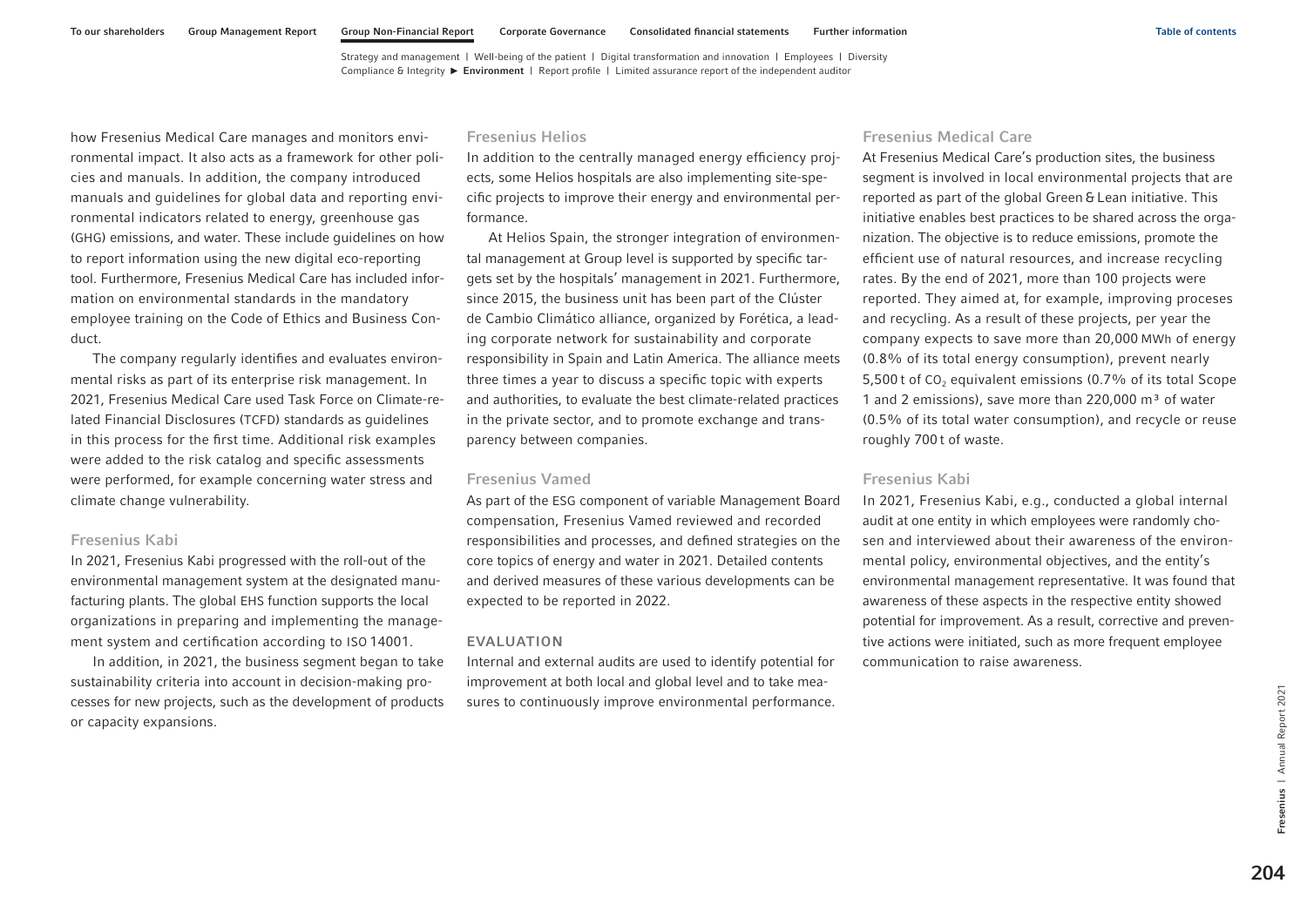The headquarters of Fresenius Kabi are audited annually by TÜV Rheinland with regard to ISO 14001 environmental management certification. In 2021, no observations were detected, confirming that the environmental management system is in line with the requirements of ISO 14001. The ongoing COVID-19 pandemic had no impact on the roll-out of the environmental management system according to ISO 14001 in 2021.

### Fresenius Helios

Helios Germany conducts internal and external energy audits at the hospital sites. As part of the monitoring process, the respective personnel is sensitized to potential savings and increasing energy efficiency as well as related measures. The effects on energy efficiency are regularly monitored and evaluated within the energy management system. This process is part of the continuous improvement according to the requirements of ISO 50001.

Helios Spain achieved the targets set for 2021 and expanded the existing matrix certification of ISO 14001 to further hospitals. In addition to the local ISO 14001 certification targets, the goal was to include all sites in Spain into the ISO 14001 certification.

### WATER MANAGEMENT

For decades, water consumption has been increasing worldwide and water shortages are occurring in more and more regions. We too need water both at our production plants and in our health care facilities. We therefore handle this scarce and vital resource responsibly. We work with management systems and control systems globally to ensure that water quality meets internal and external regulatory requirements so it can be used safely during production, in processes, and in our health care facilities. The health of our patients and employees must be protected. The aim of our water management is therefore not only to ensure the highest quality and sufficient availability of freshwater but also to avoid unnecessary polluting the sources from which we obtain water or into which we discharge our wastewater. Water withdrawal for the Fresenius Group has been surveyed annually since 2016 as a part of non-financial reporting.

### OUR APPROACH

Fresenius continuously reviews national and international regulations on water management. This ensures that internal principles, guidelines, and standard operating procedures are always up to date or often go beyond regulatory requirements, e.g., within the framework of global management handbooks. Depending on the operating activity, either environmental or hygiene experts ensure that internal guidelines and external regulations are adhered to.

At our clinics and hospitals, most of the water withdrawal is from municipal water supplies. We have implemented applicable risk management procedures that come into action if impurities are detected or if the quality of water is not compliant with standards set. Further, dedicated reporting lines provide transparency within the business segments. The local government is informed of any detected critical deviations from local drinking water provisions.

### Fresenius Medical Care

Large volumes of water are required both in production sites and in dialysis clinics – dialysis requires a significant quantity. It is critical that the water Fresenius Medical Care uses for dialysis is of high quality, which is why the company generally uses municipal water that is treated further in its dialysis clinics.

#### Progress and measures in 2021

In 2020, Fresenius Medical Care assessed water stress at production sites. This determined that 7% of sites are in areas defined as locations with an extremely high risk of water stress. Water stress is a situation when the demand for water surpasses the available amount during a certain time, or when poor quality restricts its use. In 2021, the business segment followed up on the results of this assessment in various ways. For instance, it conducted interviews with teams at selected sites in areas with an extremely high risk of water stress to raise awareness of the issue and to assess the need for potential remedial measures. The company expanded the scope of its water stress assessment to include the majority of its dialysis clinics. Fresenius Medical Care used the World Resource Institute's Aqueduct tool to collect the data. According to the results, 12% of included dialysis clinics are in areas defined as locations with an extremely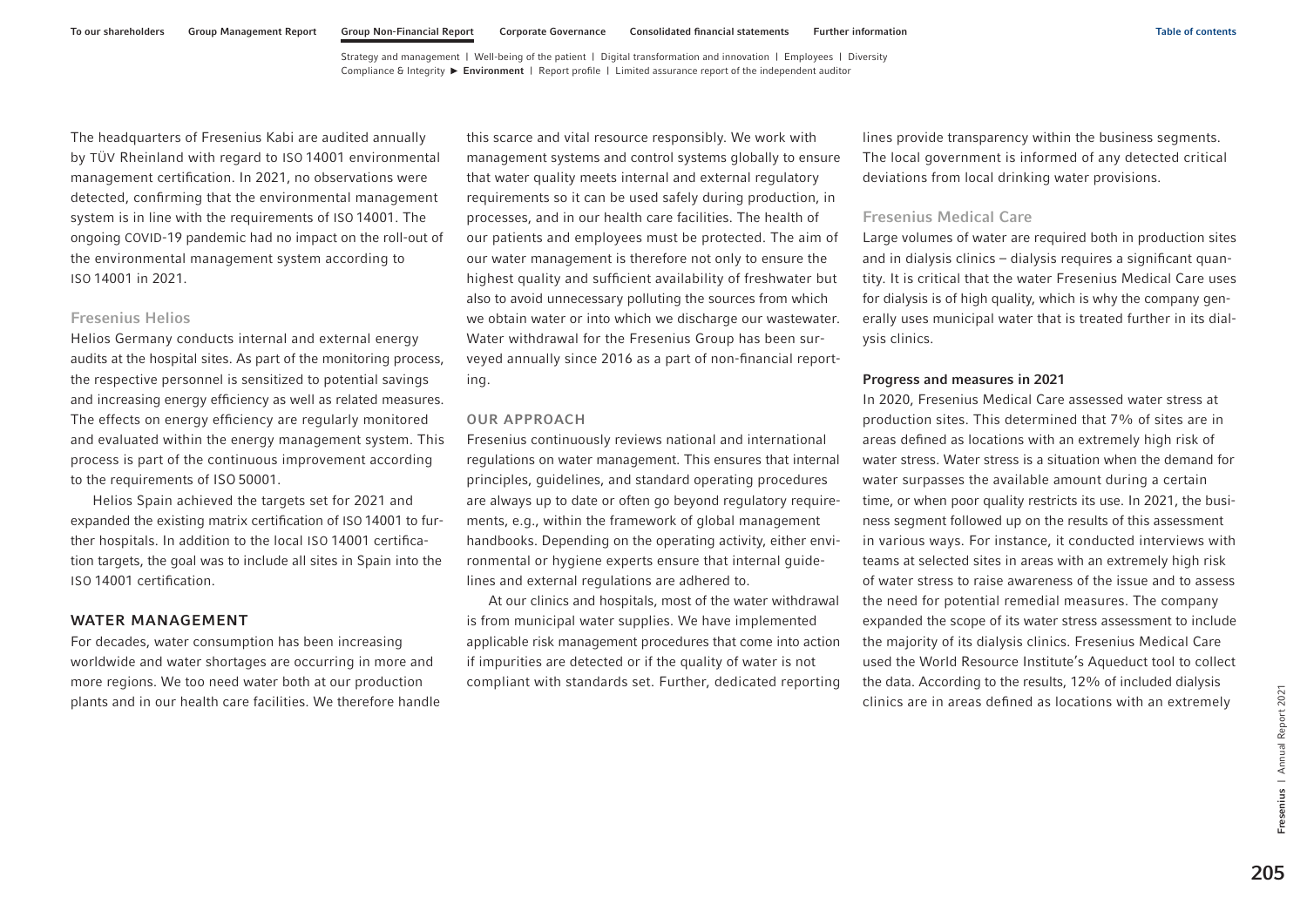high risk of water stress. Additionally, Fresenius Medical Care has started to analyze water stress scenarios for 2030 and 2040. The company aims to complete the assessment by the end of 2022, and plans to integrate the findings into its risk management.

### Fresenius Kabi

Water is primarily used in production at Fresenius Kabi, e.g., for cooling or in sanitary facilities, and is discharged as wastewater. Some manufacturing sites are reusing water, e.g., by using condensate water from installed air handling units or in steam condensate recovery systems. The business segment also uses water for its products, e.g., for infusion solutions such as sodium chloride. The water used for this purpose must meet stringent quality requirements to ensure product quality and patient safety. Fresenius Kabi's global environmental standard operating procedures and working instructions include instructions for the responsible handling of water, including the control of wastewater. Each of Fresenius Kabi's manufacturing sites is required to evaluate its environmental impact, e.g., from water usage and wastewater. Water management measures consider a reduction in water and wastewater volumes, and monitor the quality and authorized withdrawal of water and discharge of wastewater.

Water discharges are locally managed at the sites in accordance with applicable local regulations. Water discharge by quantity is regularly reported to global EHS in accordance with internal standards and guidelines.

Fresenius Kabi is in the process of implementing the Common Antibiotic Manufacturing Framework (CAMF) of the AMR Industry Alliance. According to the CAMF requirements, wastewater contaminated with antibiotic residues should not be discharged untreated. In 2021, the business segment started to establish corresponding processes and measures at the relevant sites that produce antibiotics. These processes and measures complement the existing internal standards and procedures.

Water availability at Fresenius Kabi's production sites is important to ensure business continuity. The business segment analyzes the water situation using the World Resources Institute's Aqueduct Water Risk Atlas, which contains information on current and future water risks at specific locations. Fresenius Kabi has identified manufacturing sites that are in areas with extremely high or high risk of water scarcity. At these sites, efficient water management is especially important to ensure water availability for production and to prevent negative impact on the local water situation as far as possible.

#### Progress and measures in 2021

In 2021, the management approach and the governance structure of Fresenius Kabi remained as reported in 2020. Progress focused on the introduction of CAMF at the antibiotic-producing manufacturing plants and the evaluation of methods for treating wastewater as well as the introduction of systems to control Predicted No-Effect Concentrations (PNEC) as defined by the AMR Industry Alliance. PNEC values

can be used to determine discharge concentration targets for antibiotics that are not expected to cause environmental effects.

#### Fresenius Helios

As a hospital operator, the availability and quality of water is extremely important to Fresenius Helios, in all countries and at all sites. The focus of water management at the Helios clinics lies on ensuring an uninterrupted supply of water of consistently high quality and on preventing microbiological contamination. The use of water as a resource in health care facilities is subject to strict legal requirements both in Germany and in Spain. Rainwater, for instance, can only be used in areas that are not critical for patient safety. Compliance with the respective applicable regulatory requirements, e.g., the Drinking Water Ordinance (TrinkwV) in Germany, has top priority. In order not to endanger patients, employees, or other people at any time, water management is closely linked to hygiene management.

The company's own guidelines and specifications determine the hospital-specific procedures. Further internal requirements regarding drinking water quality apply. These must be implemented in all German and Spanish facilities. For these reasons, Helios does not reuse water or use gray water  $-$  i. e., treated water from showers or washbasins.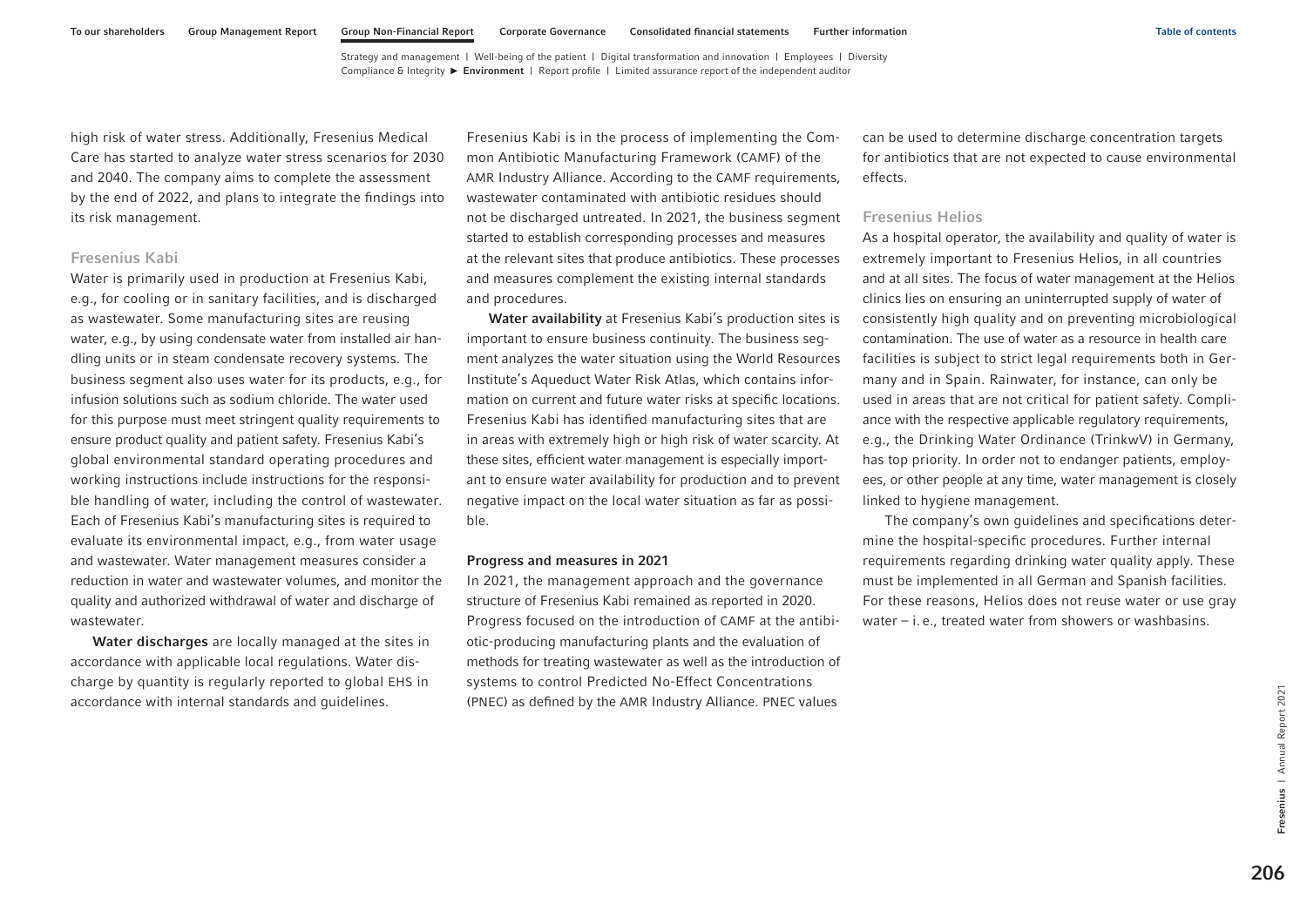For the discharge of wastewater, Helios Spain and Helios Germany must comply with strict regional and local legal requirements, which are monitored within the respective wastewater treatment plants. Deviations are reported directly to the hospital concerned and forwarded to all responsible departments through established reporting chains. After evaluating an incident, Fresenius Helios aims to ensure that the requirements are met in future. This is enabled through measures like technical improvements or changes to processes and additional training.

#### Progress and measures in 2021

In 2021, the management approach and governance structure in the water management area of Fresenius Helios remained as reported in the previous year.

Helios Spain set a target in 2021 to optimize water consumption in the clinics.

### Fresenius Vamed

For Fresenius Vamed, a sufficient supply of fresh water for patient well-being and hygiene is a key element in the planning, construction, and operation of health care facilities. The health care facilities built by Fresenius Vamed use construction and sanitation technology that enables optimal water management – adapted to local regulations. At the same time, intelligent water management must under no circumstances undermine hygiene measures or jeopardize the well-being of patients. The largest freshwater users at

Fresenius Vamed are rehabilitation clinics with therapy pools, e.g., in the orthopedics department, and facilities that sterilize used medical instruments.

Fresenius Vamed uses local management systems, process owners, and operating procedures to ensure that the respective local guidelines on water and wastewater are strictly adhered to. The internal principles, guidelines, and standard operating procedures are adapted to the applicable regulatory requirements.

Due to the material significance of fresh water use for compliance with hygiene measures and thus patient safety, no significant reductions in water consumption are made. In the long term, the business segment aims to achieve constant water consumption. Secondary use of water is not considered an urgent priority in view of the hygiene issues to be observed.

#### Progress and measures in 2021

In 2021, the management approach and governance structure in the water management area of Fresenius Vamed remained as reported in the previous year. Progress focused on the internal preparation of the process documentation in alignment with the ESG component of the variable compensation for the Fresenius Group Management Board.

#### EVALUATION <sup>1</sup>

In 2021, Fresenius withdrew a total of 56.4 million  $m<sup>3</sup>$  of water (2020: 56.2 million  $m^3$ ). Over the last three years, a relative reduction in water withdrawal was achieved, both in relation to sales and to FTE. Around 91% came from the

municipal water supply, while about 8% was sourced from groundwater and 1% from surface water. In the hospital and rehabilitation sector in particular, water is sourced from the municipal water supply. This is due to the strict hygiene regulations and high demands on water quality in health care facilities.

In 2021, the reported water withdrawal at Fresenius Medical Care decreased by 1% compared with 2020. This was because mainly due to efficiency measures at various production sites and lower production volumes. The business segment is working to develop global water-related targets in addition to those it already has at regional level. It plans to define these global targets by the end of 2022.

Fresenius Kabi continued to improve its water management in 2021. Methods used to improve the treatment and discharge of antibiotic-contaminated water at the relevant sites have been identified. Appropriate measurement methods and processes will be implemented at some sites to better avoid potential negative impacts of antibiotic-contaminated wastewater. In addition, the business segment has used the results of the analysis of water-stressed areas at its production sites to align water management efficiently and sustainably to the local situation.

Water withdrawal at the business segment was 10.1 million  $m^3$  in 2021 (2020: 9.7 million  $m^3$ ). In 2021, several projects to reduce water withdrawal were implemented at manufacturing plants of Fresenius Kabi. Water-saving projects in 2021 included, e.g., the use of recycled water for boilers, efficient water usage in cooling towers or reduction

<sup>1</sup> Fresenius Medical Care figures include energy consumption and water withdrawal at production sites, as well as electricity consumption and water withdrawal at dialysis centers. Emissions include scope 1 and 2 emissions of production sites and Scope 2 emissions of in-center treatments in dialysis clinics. The data from Fresenius Helios encompasses as of 2018 all hospitals in Spain and the clinics in Latin America as of 2020. Fresenius Vamed's data includes all fully consolidated health care facilities and service entities, and, as of 2018, the German post-acute care business transferred from Fresenius Helios to Fresenius Vamed. Newly acquired companies are included in the second year of consolidation, at the latest. If data of the business segments is not available in time, it is extrapolated on the basis of existing data. An adjustment will be made in the next report. Prior-year information was adjusted to conform to the current year's presentation. Due to rounding, individual numbers Fresentius Medical Care figures in column percentages presented in this report may not precisely reflect the absolute figures. The data from free particles are plus to the column of the absolute figures in column reflecti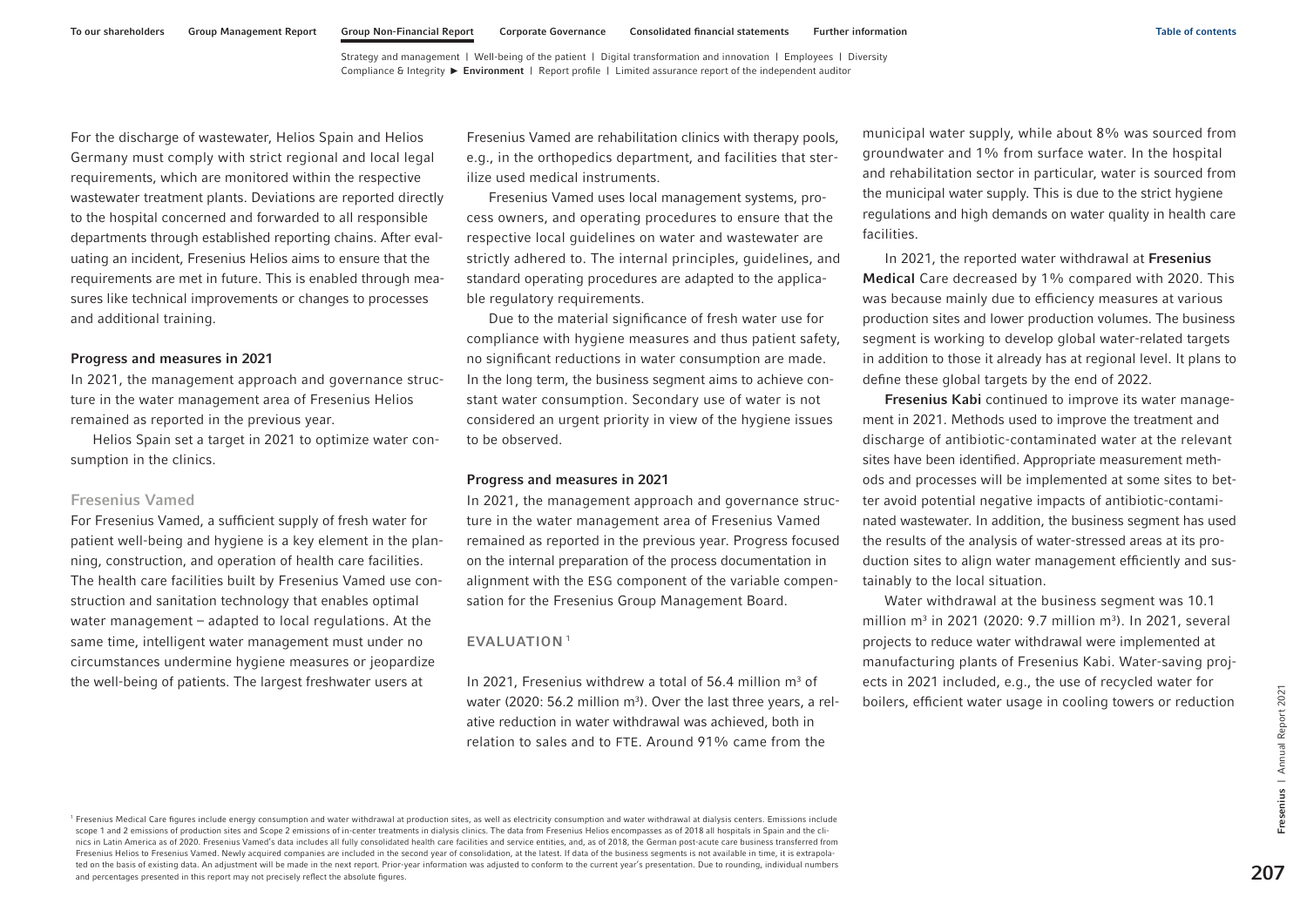of water consumption in restrooms. Further, the COVID-19 pandemic had an impact on water performance in some countries, due to additional cleaning activities, as well as more employees working remotely, among other factors. In addition, water performance at some sites was affected by ongoing expansion measures or regulatory validation processes, e.g., testing new production lines for quality requirements.

Fresenius Helios had not set any water management targets for 2021 to reduce water consumption specifically. Water withdrawal at the business segment was 4.0 million m<sup>3</sup> in 2021 (2020: 4.1 million  $m<sup>3</sup>$ ). Water withdrawal depends on the number of patients treated in hospitals and in 2020 and 2021 on the increased demand for sterilization and hygiene in the hospital setting.

In the business segment Fresenius Vamed, water withdrawal increased slightly compared to the previous year. In 2020, the post-acute clinics were closed due to regulatory provisions to limit the impact of the COVID-19 pandemic. In 2021, only two German tourism facilities, Ostsee Resort Damp and Allgäu Resort Bad Grönenbach, were temporarily affected. The regular course of business of most facilities led to an increase in total water withdrawal.

#### WATER WITHDRAWAL FRESENIUS GROUP<sup>1</sup>

| $m3$ in millions              | 2021    | 2020 | 2019 | 2018 | 2017 |
|-------------------------------|---------|------|------|------|------|
| <b>Fresenius Medical Care</b> | 41.4    |      |      |      | n.a. |
| Fresenius Kabi                | 10.1    |      |      |      |      |
| <b>Fresenius Helios</b>       | 4.U     |      |      |      |      |
| Fresenius Vamed               | $0.8\,$ |      |      |      |      |
| Total                         | 56.4    |      |      |      | n.a  |

FRESENIUS GROUP 1 RELATIVE WATER WITHDRAWAL

| in $m3$                                           | 2021  | 2020 | 2019  | 2018  |
|---------------------------------------------------|-------|------|-------|-------|
| Water withdrawal/ $\epsilon$ 1 million sales<br>. | 1,502 | .549 | .612  | .676  |
| Water withdrawal/FTE                              | 201.8 | 203. | າ18.z | 228.2 |

### WASTE AND RECYCLING MANAGEMENT

Natural resources are becoming increasingly scarce all over the world. We can only operate sustainably if we use the raw materials available to us efficiently. This also includes the responsible handling of waste – because it contains valuable resources that can be returned to production. Through systematic waste management, we aim to reduce our material consumption and minimize the amount of waste produced. In the health sector, strict hygiene requirements apply to the materials used and to the safe disposal of hazardous waste. With clear internal guidelines and comprehensive controls, we ensure that these are complied with.

#### OUR APPROACH

For Fresenius as a health care Group, professional, safe waste disposal goes hand in hand with the requirements of hygiene and sterility in production processes and treatments in hospitals. Our approach extends from the selection of suitable disposal containers to cleaning and sterilization procedures and the occupational safety of our employees in the disposal of hazardous, e.g., infectious, waste.

The handling of waste in the health sector is strictly regulated. Fundamentally, waste must not pose a danger to our patients, our employees, or the environment. Our production processes and our treatments in health care facilities must be hygienic and sterile at all times. All business segments

<sup>1</sup> Fresenius Medical Care figures include energy consumption and water withdrawal at production sites, as well as electricity consumption and water withdrawal at dialysis centers. Emissions include scope 1 and 2 emissions of production sites and Scope 2 emissions of in-center treatments in dialysis clinics. The data from Fresenius Helios encompasses as of 2018 all hospitals in Spain and the clinics in Latin America as of 2020. Fresenius Vamed's data includes all fully consolidated health care facilities and service entities, and, as of 2018, the German post-acute care business transferred from Fresenius Helios to Fresenius Vamed. Newly acquired companies are included in the second year of consolidation, at the latest. If data of the business segments is not available in time, it is extrapolated on the basis of existing data. An adjustment will be made in the next report. Prior-year information was adjusted to conform to the current year's presentation. Due to rounding, individual numbers Fresentius Medical Care figures include eaergy consumption and water withdrawal at production sites, as well as electricity consumption and water withdrawal at dialysis centers. Entissions include<br>scope 1 and 2 emissions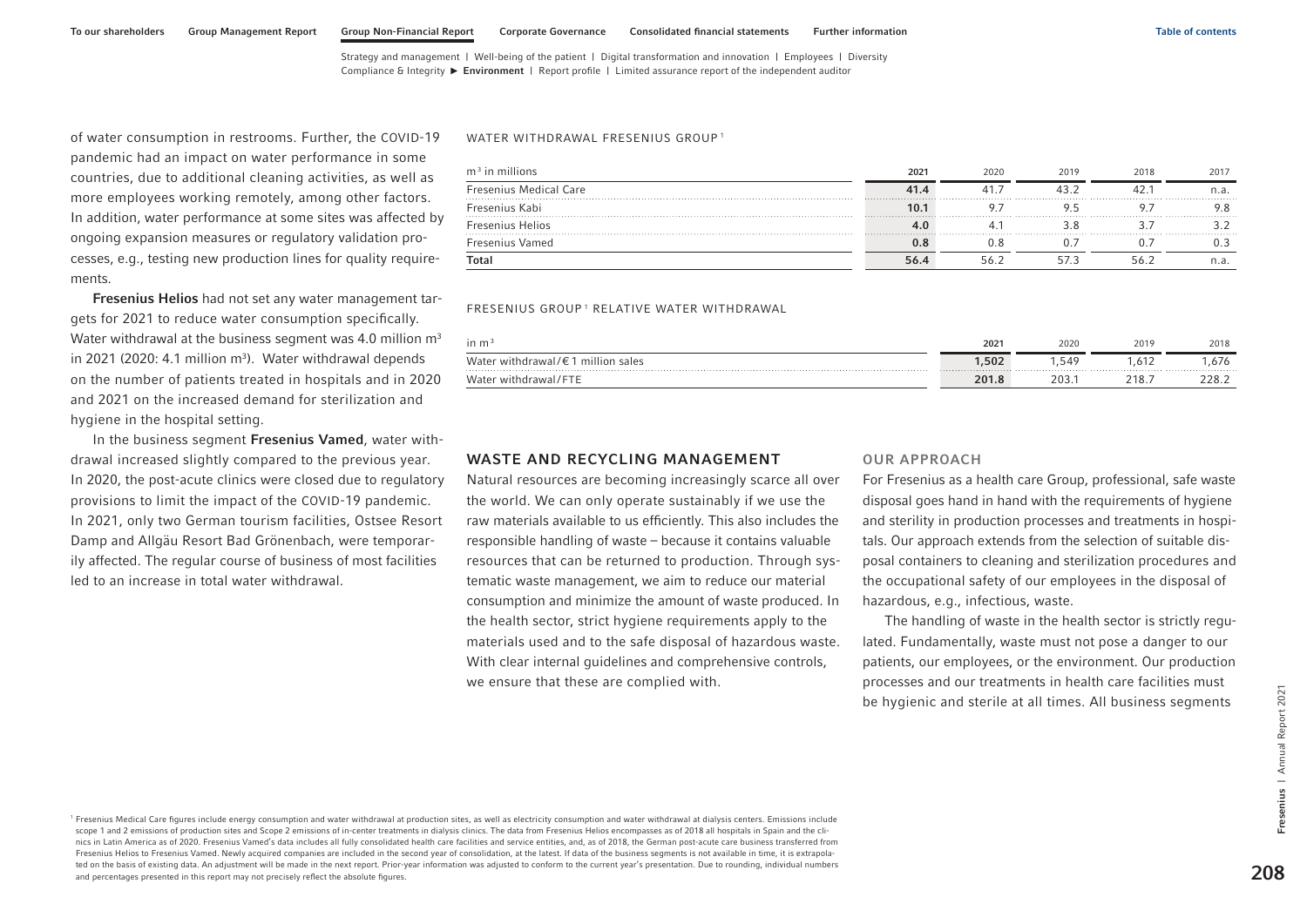must always dispose of their waste professionally and safely. As the business models of our business segments are different, Fresenius conducts waste management on a decentralized basis. The four business segments are responsible for assessing individual risks and, where necessary, establishing internal guidelines for dealing with waste. The business segments provide training to their employees and carry out checks to ensure that the standards contained therein are adhered to.

### Fresenius Medical Care

Waste is managed on a local and regional level, allowing Fresenius Medical Care to adhere to all applicable laws and regulations. The business segment has ongoing waste initiatives that help to reduce its environmental footprint. For instance, the Reusable Sharps Container Program in the United States enables Fresenius Medical Care to reuse each container up to 600 times, thereby reducing the amount of plastic ending up in landfill. Thanks to this program, in 2021, the business segment has reused more than 1.2 million containers, diverting more than 1,000 t of plastic waste from landfill and preventing more than 400 t of carbon emissions.

#### Progress and measures in 2021

In 2021, Fresenius Medical Care continued to analyze the waste streams of its production sites and dialysis clinics in all regions. In the context of the company's Global Sustainability Program, Fresenius Medical Care is planning to develop a global approach to consolidating waste data and

to defining reduction targets. As part of this, in 2021 the company introduced new measures to improve waste data collection processes at four pilot production sites. Fresenius Medical Care plans to roll these measures out to all sites at the beginning of 2022. Additionally, the business segment is assessing opportunities at its sites for stepping up the recycling or reuse of resources.

#### Fresenius Kabi

Waste at Fresenius Kabi is mainly generated as a byproduct of production processes or packaging material of the product containers in hospitals, private households, or nursing homes. This includes both non-hazardous and hazardous waste, i. e. solvents, cytostatics, or antibiotics.

The business segment's global environmental standard operating procedures include global requirements for waste management. The instructions constitute a global framework for the business segment's waste management and set minimum requirements for Fresenius Kabi's own facilities. As part of waste management, the business segment has established a sequence for the measures to be taken: waste prevention, preparation for reuse, recycling, other recovery, in particular energy recovery and backfilling, and disposal of the resulting waste. The measures taken must always be in compliance with applicable laws and regulations.

Each of Fresenius Kabi's manufacturing sites is required to separate its waste according to local regulations and to store the waste under consideration of measures to protect the environment, e.g., to avoid contamination. The local Fresenius Kabi organizations are responsible for the disposal

of waste in accordance with the applicable local regulations. In general, local EHS managers or dedicated waste managers are responsible for waste management at the respective organizations. Where necessary, local training courses on waste management are conducted. Regular audits of the commissioned waste disposal companies are conducted by the local organizations to ensure compliance with the applicable regulations.

As part of the ISO 14001 requirements, certified organizations evaluate processes that significantly contribute to the generation of waste as well as identifying potential for improvement. The business segment also considers the conservation of resources and options for recycling or reuse of the generated waste. Based on the evaluation, measures are implemented to reduce waste or increase the recycling rate.

If the design of a product is under the control of an ISO 14001-certified organization, as part of the life cycle perspective, the design phase of the product must take environmental aspects into account. The influence of the organization on pharmaceutical products can be limited due to the importance of patient safety and product quality requirements.

Furthermore, in 2021 the business segment began to take sustainability criteria into account in decision-making processes for new projects, such as the development of products or capacity expansions. ISO 14001-certified organizations set local targets for their waste management.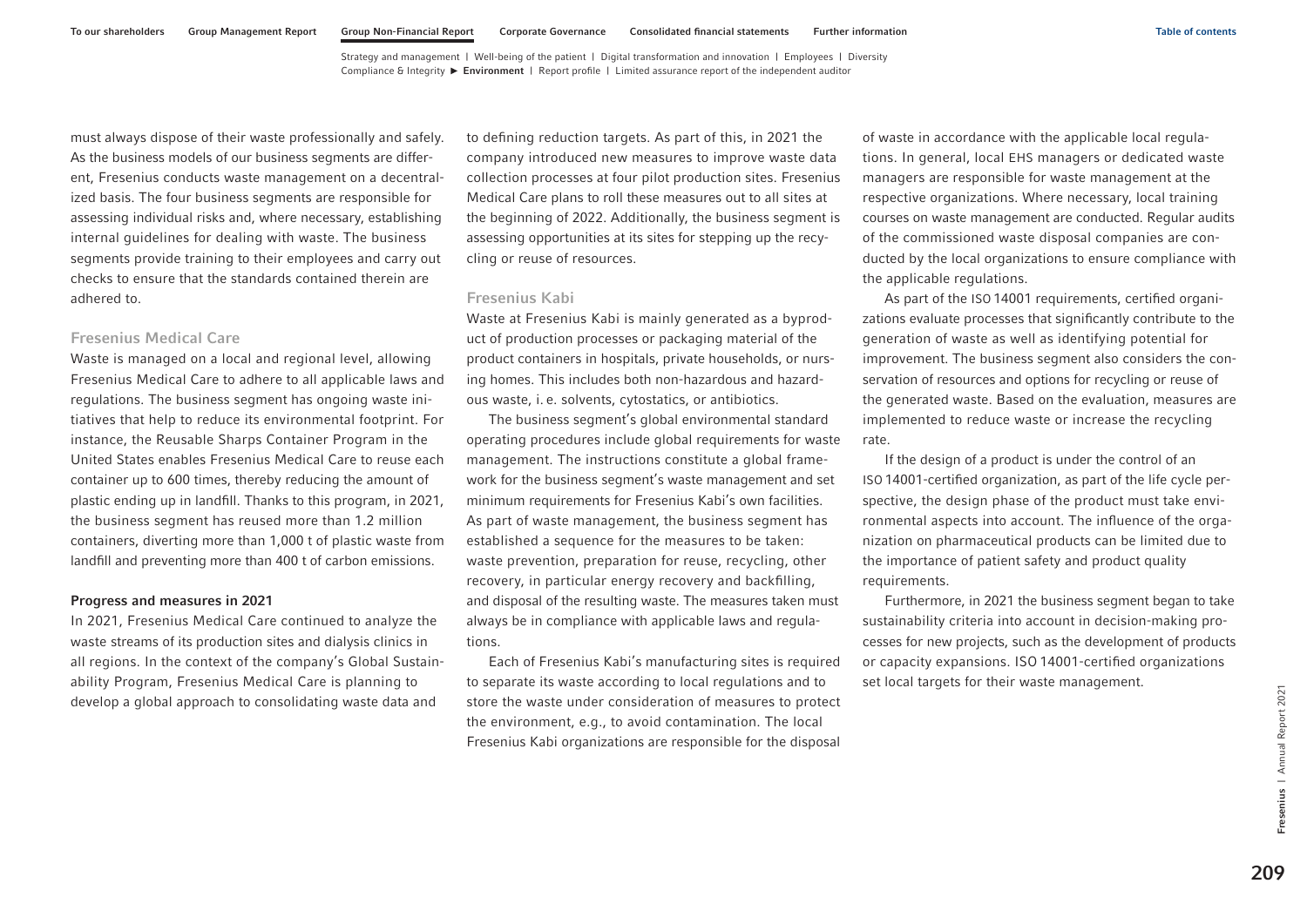Fresenius Kabi records the waste volumes generated at its production sites, logistics centers, compounding centers, and the further ISO 14001-certified organizations and categorizes them by waste type and disposal method. Plastic waste represents the largest portion of classified non-hazardous waste. Hazardous waste is, to a large extent, processed and reused for a different or similar purpose. To a large extent, the internally generated waste is recycled. Non-recyclable hazardous waste is mainly incinerated and a large part if it is led into energy recovery.

#### Progress and measures in 2021

In 2021, the management approach and the governance structure of Fresenius Kabi remained as reported in 2020. Progress focused on recovery as well as the control of waste, e.g., in storage, handling, and waste disposal.

### Fresenius Helios

Fresenius Helios sees waste disposal management as a process. This begins with waste avoidance and continues through to consistent recycling or environmentally friendly disposal. In hospital operations, the business segment must always meet strict hygiene requirements: medical instruments and aids are cleaned and packed separately so that they can be reused as sterile items. In addition, various disposable medical products are used. This results in waste, the professional and safe disposal of which must be guaranteed.

The Fresenius Helios facilities are subject to strict regulations. In Spain, the Law 22/2011 on Waste and Contaminated Soils applies, for example, which sets out requirements for different types of waste applies. Specially trained staff in the hospitals are responsible for ensuring that the respective requirements are met. In particular, if hospitals in Germany generate more than two tons of hazardous waste per calendar year, they must appoint a company waste officer or an external waste officer and report this to the responsible authority. For this purpose, the waste officer requires the relevant expertise, which is regulated in the Closed Substance Cycle Waste Management Act (Kreislaufwirtschaftsgesetz) in conjunction with the Ordinance on Waste Management Officers (Verordnung für Betriebsbeauftragte für Abfall). When disposing of waste, Helios Spain and Helios Germany must take into account not only the requirements of environmental protection, occupational safety, and infection control, but also specific hospital hygiene requirements. Appropriate disposal containers and cleaning and sterilization procedures must be used.

#### Progress and measures in 2021

In 2021, Helios Germany began to implement or prepare for the implementation of the new regulatory requirements of the German Packaging Act 2021 (VerpackG). For instance, an initial concept for reusable packaging in the restaurant and catering segment was drawn up.

Helios Spain is also currently working to reduce singleuse plastic in line with European and Spanish legislation. Large packs, e.g., with dispensers or dosing aids, are increasingly being used to prevent packaging waste. The business unit has also been working with a supplier to improve the labeling of recyclable primary packaging.

### Fresenius Vamed

The waste generated in all of Fresenius Vamed's business processes is disposed of in accordance with regional, national, and industry-specific regulations. The local management of each health care facility is responsible for ensuring compliance with these guidelines. Reusable waste is processed in the required recycling processes. Other waste is disposed of by composting or incineration or is sent to landfill. For clinical and hazardous waste, the individual facilities of Fresenius Vamed cooperate with local disposal companies, who ensure that the waste is disposed of in compliance with the law.

The most important legal basis for waste management in Austria is the Waste Management Act (AWG 2002), which is supplemented in the federal states by state laws to include local aspects, such as the fees to be paid. There are also a large number of legal provisions under European law. All of these regulations create the legal framework to ensure an efficient waste management industry in Austria.

The health care facilities built by Fresenius Vamed use construction and sanitation technology that enables optimal resource management adapted to local regulations. The provision of technical management services is a major business segment of Fresenius Vamed. One focus of our activities is to ensure the longevity of technical systems through maintenance and repair.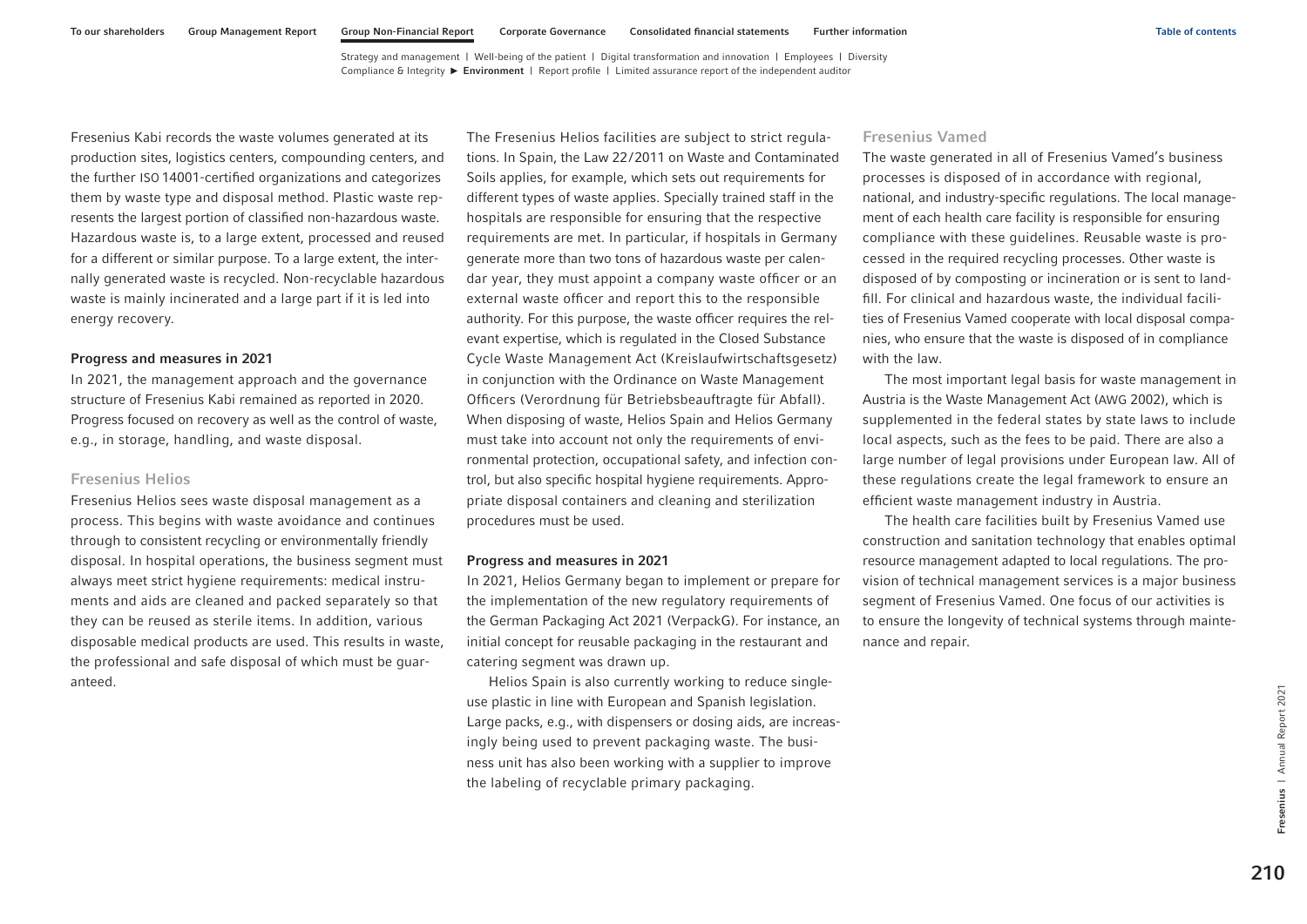#### <span id="page-97-0"></span>Progress and measures in 2021

In 2021, the decentralized management approach and governance structure in the waste and recycling management area of Fresenius Vamed remained as reported in the previous year.

#### EVALUATION

No Group results are available for waste management in fiscal year 2021. Although no effects can yet be reported at Group level, we report on the measures initiated in 2021 and related progress in the business segments.

Fresenius Kabi's total waste volume increased in 2021. Fresenius Kabi is continuously working to increase recycling rates<sup>1</sup> and has been able to make progress on hazardous and non-hazardous waste in order to be able to put valuable resources to further use. The COVID-19 pandemic has increased the generation of waste related to protective hygienic measures, although this was partly compensated for by the increased amount of remote work carried out by administrative employees.

In our health care facilities and our clinics, the waste volume caused by disposables and protective gear has increased due to COVID-19. Especially in the hospitals, the amount of (potentially) infectious waste requiring special disposal increased.

# CLIMATE PROTECTION – ENERGY AND EMISSIONS

Climate change and its effects are also impacting Fresenius: in health care facilities we have to prepare for rising temperatures and the increase in severe weather events in order to protect the health of patients at all times. Our production processes and the operation of health care facilities require a high level of energy input. Energy-efficiency measures can lead to short- and long-term cost savings; in addition, through the increased usage of renewable energies, they also make an important contribution to climate protection.

### OUR APPROACH

In energy management and climate protection, our aim is to go beyond the legal framework to identify ways of minimizing the impact on the environment and to implement these in our management approaches. In 2021, the divisions focused primarily on the topics of efficiency enhancement, energy saving, and thus the reduction of  $CO<sub>2</sub>$  emissions.

Uninterrupted energy supply is a top priority for Fresenius in order to ensure patient safety and reliable production or care. We always examine possible energysaving measures with the greatest care. The energy management system is geared to the requirements of our business segments and is certified according to ISO 50001. We are constantly expanding the number of certified sites.

Fresenius constantly invests in new buildings and modernizations that meet the latest energy standards and legal requirements.

### Fresenius Medical Care

Fresenius Medical Care monitors the energy consumption at its production sites and the electricity usage in its dialysis clinics. In Europe, Middle East, and Africa, the company has set local electricity-related targets.

Further information on the management approach can be found [on page 201.](#page-87-0)

### Progress and measures in 2021

In 2021, Fresenius Medical Care introduced measures to reduce energy consumption at several of its production sites. For example, the business segment has started piloting an energy management system at some of the dialysis clinics in the United States that aims to improve energy efficiency by centralizing the control of energy use. The system is expected to be rolled out in 2022 across some 800 locations. In addition, the business segment implemented various projects as part of its Green and Lean Initiative. For example, the company continued to replace fluorescent lighting with LED lighting in selected warehouses and production areas to save energy.

Fresenius Medical Care also assessed the share of renewable energy impact within its total electricity consumption.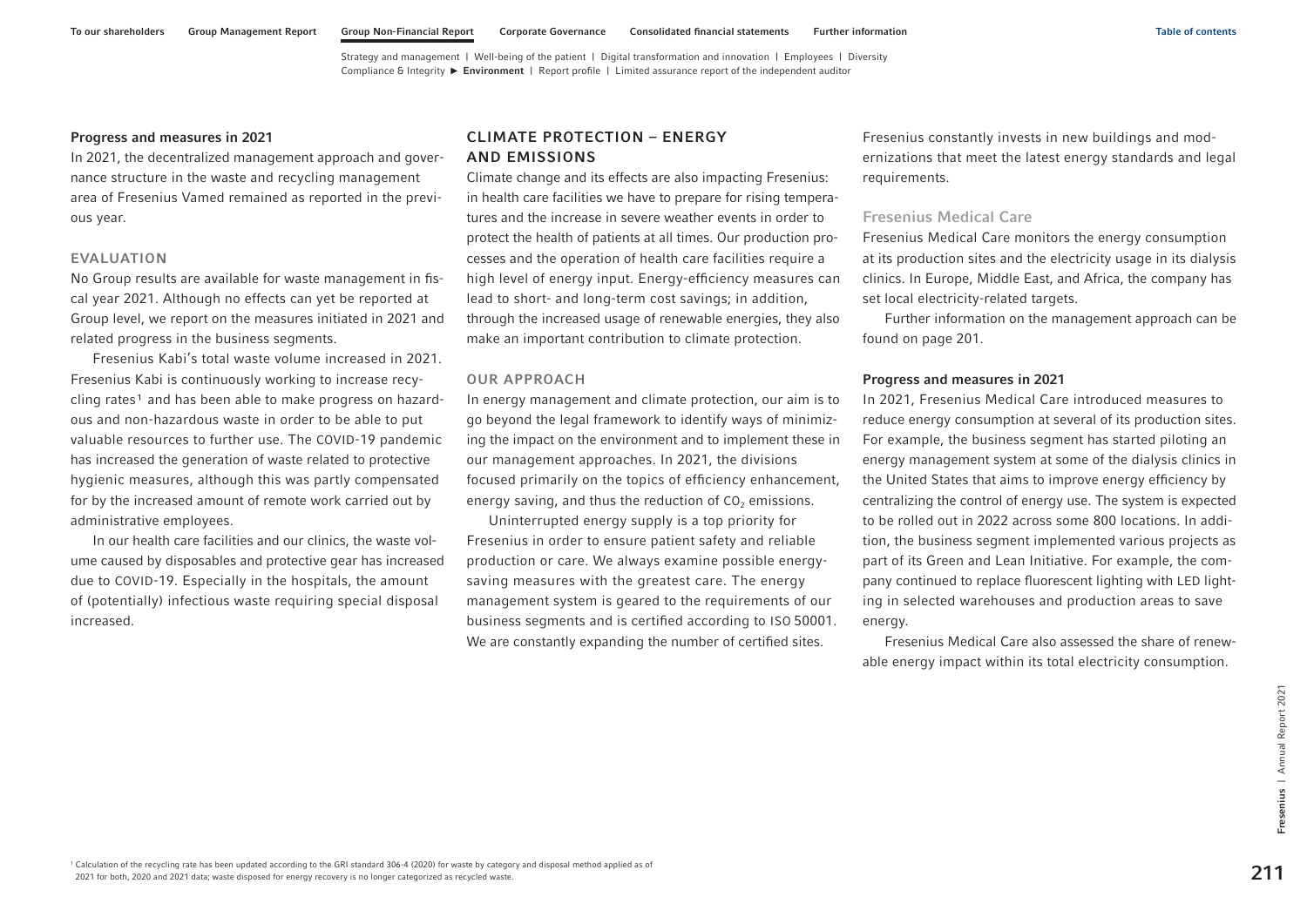<span id="page-98-0"></span>To do this, the company considered the country-specific average share of renewables needed to produce electricity. According to this calculation, renewables accounted for 22% of total electricity consumption in 2021, compared with 21% in 2020. In the United States, the business segment purchased 140,000 MWh worth of Green-e certified Renewable Energy Certificates (RECs) in 2021. These correspond to about 54,000 t of Scope 2  $CO<sub>2</sub>$  equivalent and account for 10.7% of the business segment's global Scope 2 emissions (calculated based on location-specific emission factors).

#### Fresenius Kabi

The focus of the energy management system at Fresenius Kabi is on improving energy performance and preventing excessive use of energy. Key opportunities are reducing energy and emissions in proportion to the volume of production activities. Fresenius Kabi derives its energy mainly from external providers. This includes the purchase of renewable energy such as hydropower, solar, or wind power. The business segment also generates electricity in its own facilities and uses, e.g., combined heat and power systems. Fresenius Kabi wants to increase the share of renewable energy in its overall energy consumption.

Local measurable objectives and energy targets are derived from the business segment's global energy policy. As stated [on pages 200 f.](#page-86-0) of the Non-Financial Consolidated Report, Fresenius Kabi has matrix certification for its global energy management system, which is audited annually and certified by TÜV Rheinland.

Responsibility for energy management lies with the divisional and local organizations; global management responsibility lies with the central EHS function, which reports to the responsible member of Fresenius Kabi's Management Board.

Further information on the management approach can be found [on page 202.](#page-88-0)

#### Progress and measures in 2021

In 2021, the management approach and governance structure of Fresenius Kabi remained as reported in 2020. Progress focused on increasing energy efficiency and reducing  $CO<sub>2</sub>$  emissions in proportion to the volume of its production activities.

For energy management, the Global Competence Cluster Energy and Water Management, an internal information platform for global exchange, has already produced ideas for improvements. Four energy-saving projects were concluded in 2021. Furthermore, potential exemplary methods for the intracompany transfer and new projects are currently being evaluated. Four projects concluded in 2021 will lead to savings of approximately 241.3 t of  $CO<sub>2</sub>$  annually; the savings of another project will be evaluated in 2022.

### Fresenius Helios

The rising temperatures resulting from climate change are also affecting Fresenius Helios' business operations, especially in Spain. In recent years, refrigeration technology, which serves to cool technical equipment and hospital rooms, has become more important for hospital operations than

heat generation. In addition, more frequent severe weather events such as heavy rainfall or flooding may pose a threat to the health care services of hospitals.

In Germany, the Infrastructure business unit has established a central energy procurement and management system that records the energy consumption of each site. Helios Germany uses this system to compare consumption figures and to initiate improvement measures. Helios Germany's own energy supplier, HKG Energiedienstleistungen GmbH, is responsible for energy procurement.

Various parameters can be monitored via a central portal – from the price of electricity on the energy market to the hospitals' respective energy consumption. In order to monitor energy flows more precisely, a measurement concept is being implemented at relevant sites. This is an essential component to meet the requirements of the ISO 50001 standard. With its central energy procurement and management system, Fresenius Helios can compare the consumption values of the clinics, initiate targeted improvement measures, and share best practices from individual clinics within the company.

Helios Spain analyzes its energy management risks and uses renewable energy sources in some clinics. In order to ensure an uninterrupted energy supply at all times, every hospital has a mains backup system: in the event of a power outage, this system guarantees a secure supply of electricity for the principal energy consumers in the clinics within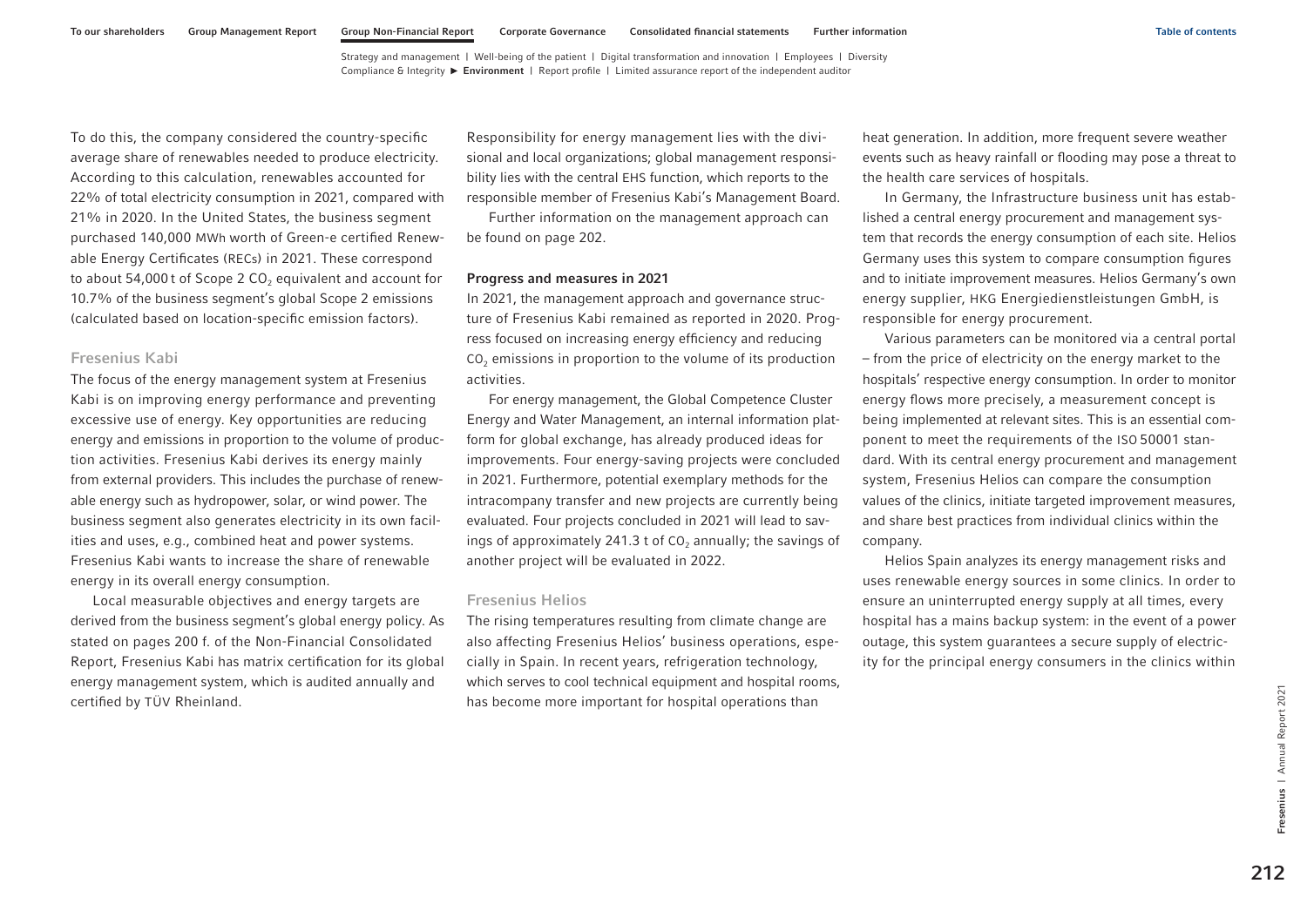a few seconds. To safeguard this protection, these emergency power systems are inspected and tested regularly, at least once a year.

Electricity and natural gas are purchased centrally at Helios Spain. The business unit also has an energy manager, who monitors the consumption of all hospitals and provides corresponding data for evaluation and comparative analyses. In addition, each hospital reviews and implements specific energy-saving measures. Seven Helios Spain hospitals use thermal solar energy and photovoltaic systems to generate energy. To generate thermal energy, the division also uses miniature combined heat and power plants at two hospitals and biomass at another hospital.

### Progress and measures in 2021

In order to improve the data situation regarding electricity consumption and to comply with the requirements of the German Renewable Energies Act (EEG), Helios introduced a Group-wide measurement and delimitation concept in 2021. Corresponding metering technology measures all electricity consumption at all hospital locations and distinguishes between Helios' own consumption and that of third parties, e.g., units rented by flower stores.

In 2021, Helios Spain analyzed whether technical installations needed to be renewed. The business unit also conducted a study on the use of solar energy systems.

#### Fresenius Vamed

The respective management teams are responsible for energy and emission management at Fresenius Vamed's health care facilities. The effectiveness of energy management measures in the certified business segments is assessed by regular independent audits as part of ISO 50001 certification. In Germany, this certification was implemented together with the Infrastructure business unit of the Fresenius Helios hospitals.

#### Progress and measures in 2021

In 2021, the management approach and governance structure of Fresenius Vamed remained as reported in the previous year. Progress focused on the ongoing internal preparation of the process documentation as part of the ESG component of variable Management Board compensation. Furthermore, a pilot project was initiated in order to be able to collect data on Scope 3 emissions in the future from industrial activities in Austria, Germany, Switzerland, and the Czech Republic.

#### EVALUATION <sup>1</sup>

We calculate our Scope 1 and 2 GHG emissions following the methodology of the Greenhouse Gas Protocol, using the latest version from the UK Department for Environment, Food and Rural Affairs (DEFRA). We also use the emission factors of the International Energy Agency (IEA) for electricity consumption. We additionally use these emission factors to calculate the indirect emissions from electricity.

Fresenius<sup>1</sup> consumed a total of 5.8 million MWh of energy in 2021, an increase of 6% compared to the previous year; the main energy sources were gas (thereof 97% natural gas) and district heating. When purchasing energy, we consider efficiency requirements and changes in demand. We are exploring the possible use of renewable energies and already generate our own electricity at numerous sites. In 2021, the share of renewable energy consumption was 2%. Among the main energy sources, electricity demand is our most material driver of  $CO<sub>2</sub>$  emissions. Accordingly, Scope 2 emissions are higher than Scope 1 emissions in all business segments. In 2021, Fresenius generated a total of 1,524 thousand tons of  $CO<sub>2</sub>$  equivalents (2020: 1,512 thousand tons).

At Fresenius Medical Care, total emissions (Scope 1 and Scope 2) decreased by 1% in 2021 compared with 2020. The reported Scope 1 emissions increased by 8% in 2021 compared to 2020. This increase is due to more accurate data reporting and a change in the reporting approach, with

<sup>1</sup> Fresenius Medical Care figures include energy consumption and water withdrawal at production sites, as well as electricity consumption and water withdrawal at dialysis centers. Emissions include scope 1 and 2 emissions of production sites and Scope 2 emissions of in-center treatments in dialysis clinics. The data from Fresenius Helios encompasses as of 2018 all hospitals in Spain and the clinics in Latin America as of 2020. Fresenius Vamed's data includes all fully consolidated health care facilities and service entities, and, as of 2018, the German post-acute care business transferred from Fresenius Helios to Fresenius Vamed. Newly acquired companies are included in the second year of consolidation, at the latest. If data of the business segments is not available in time, it is extrapolated on the basis of existing data. An adjustment will be made in the next report. Prior-year information was adjusted to conform to the current year's presentation. Due to rounding, individual Fresenius Medical Care figures include energy censumption and water withdrawal at production sites, as well as electricity consumption and water withdrawal at disputs centers. Emissions include<br>scope 1 and 2 emissions of p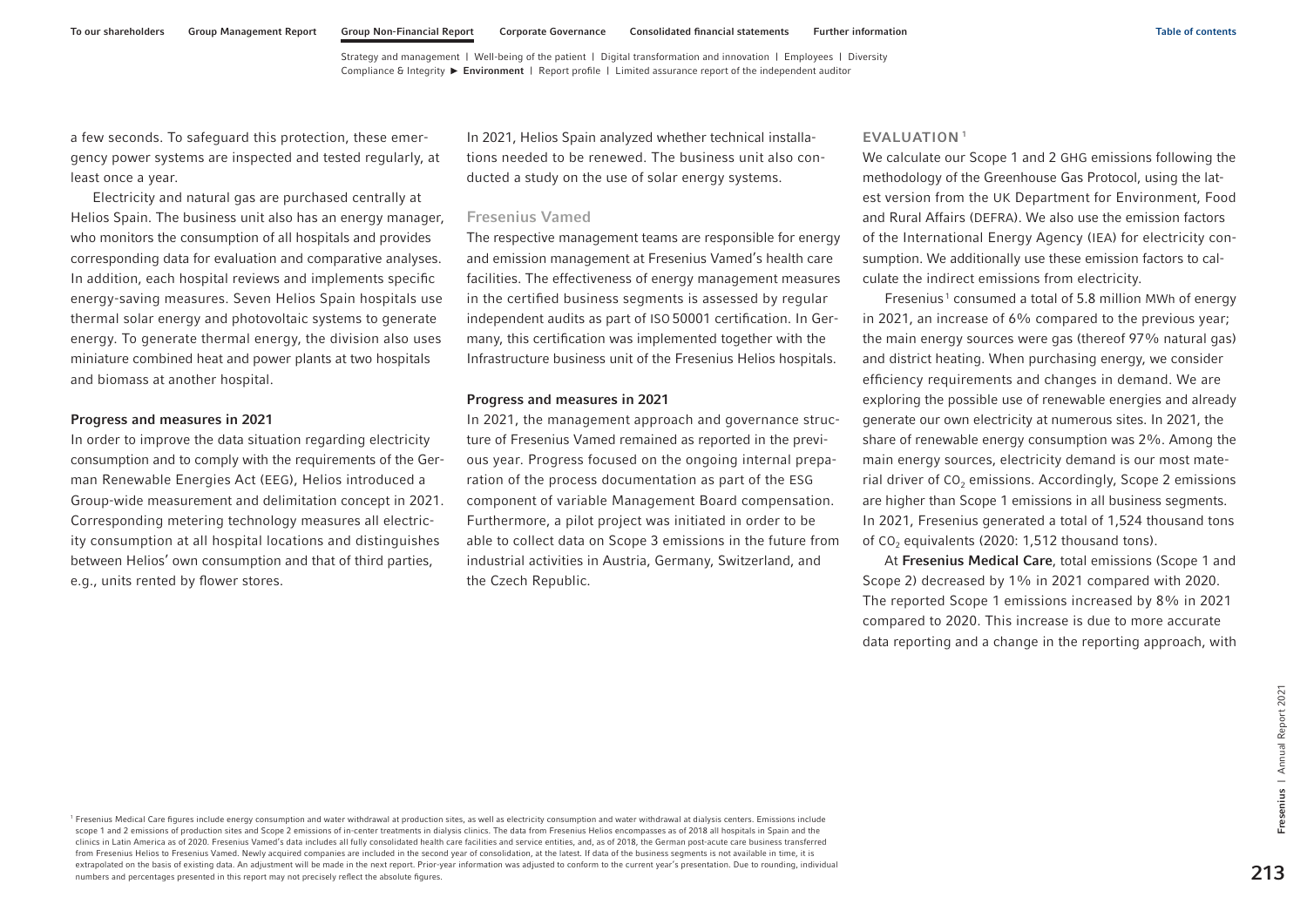the reporting tool now automatically calculating conversions for natural gas. The reported Scope 2 emissions decreased by 5% due to enhanced data reporting as well as lower emission factors provided by the IEA. Most of the Scope 1 and Scope 2 GHG emissions stem from energy consumption. Fresenius Medical Care is currently assessing Scope 3 emissions that arise from activities or assets that the company does not own or control along its value chain.

Each year, the headquarters of Fresenius Kabi are audited by TÜV Rheinland with regard to the ISO 50001 energy management certification. In 2021, no observations were detected, confirming that the energy management system is in line with the requirements of ISO 50001. Further, Fresenius Kabi successfully achieved the self-imposed target for the continuing roll-out of the ISO 50001 energy management system in accordance with the internal implementation plan, thus expanding the coverage of the management system to additional manufacturing plants. The ongoing COVID-19 pandemic had no impact on the roll-out of the energy management system according to ISO 50001 in 2021.

In addition, the focus in the past fiscal year was on increasing energy efficiency and the share of renewable energy in total energy consumption. Furthermore, the COVID-19 pandemic had an impact, e.g., on energy performance in some countries due to the significant energy baseload in combination with COVID-19-related fluctuations in production, which affected energy performance and consequently the generation of emissions. Energy performance was also affected in 2021 by expansion measures and regulatory validation processes, e.g., the testing of new production lines for quality requirements.

The spread of coronavirus required our Spanish hospitals to increase ventilation, so the energy consumption required for air conditioning increased in some facilities in 2021.

#### FRESENIUS GROUP 1 ENERGY CONSUMPTION

| MWh in millions               | 2021 | 2020 | 2019  | 2018  | 2017  |
|-------------------------------|------|------|-------|-------|-------|
| <b>Fresenius Medical Care</b> | 2.61 | 249  | 2 43  | 2.38  | n. a. |
| Fresenius Kabi                | 1.79 | 1.66 | .64   | 1.65. |       |
| Fresenius Helios              | 1.24 | 16   | 1 N 9 | 1.14  | 0.95  |
| Fresenius Vamed               | 0.19 | 18 ( | 0.16  |       | 0.05  |
| <b>Total</b>                  | 5.84 |      | 532   | 5 34  | n. a. |

#### FRESENIUS GROUP 1 RELATIVE ENERGY CONSUMPTION

| <b>MWF</b>                                                      | 2021 | 2020 | 2019            | 2018 |
|-----------------------------------------------------------------|------|------|-----------------|------|
| million<br>nption/€<br>sales<br>, Ener پ<br>consum <sup>.</sup> | 150  |      | , 5 U           | LE C |
| _ Ener پی<br>isur                                               | ∠∪.∶ | .    | วก<br>20.J<br>. |      |

<sup>1</sup> Fresenius Medical Care figures include energy consumption and water withdrawal at production sites, as well as electricity consumption and water withdrawal at dialysis centers. Emissions include scope 1 and 2 emissions of production sites and Scope 2 emissions of in-center treatments in dialysis clinics. The data from Fresenius Helios encompasses as of 2018 all hospitals in Spain and the clinics in Latin America as of 2020. Fresenius Vamed's data includes all fully consolidated health care facilities and service entities, and, as of 2018, the German post-acute care business transferred from Fresenius Helios to Fresenius Vamed. Newly acquired companies are included in the second year of consolidation, at the latest. If data of the business segments is not available in time, it is extrapolated on the basis of existing data. An adjustment will be made in the next report. Prior-year information was adjusted to conform to the current year's presentation. Due to rounding, individual numbers and percentages presented in this report may not precisely reflect the absolute figures.





5.84 MWh in millions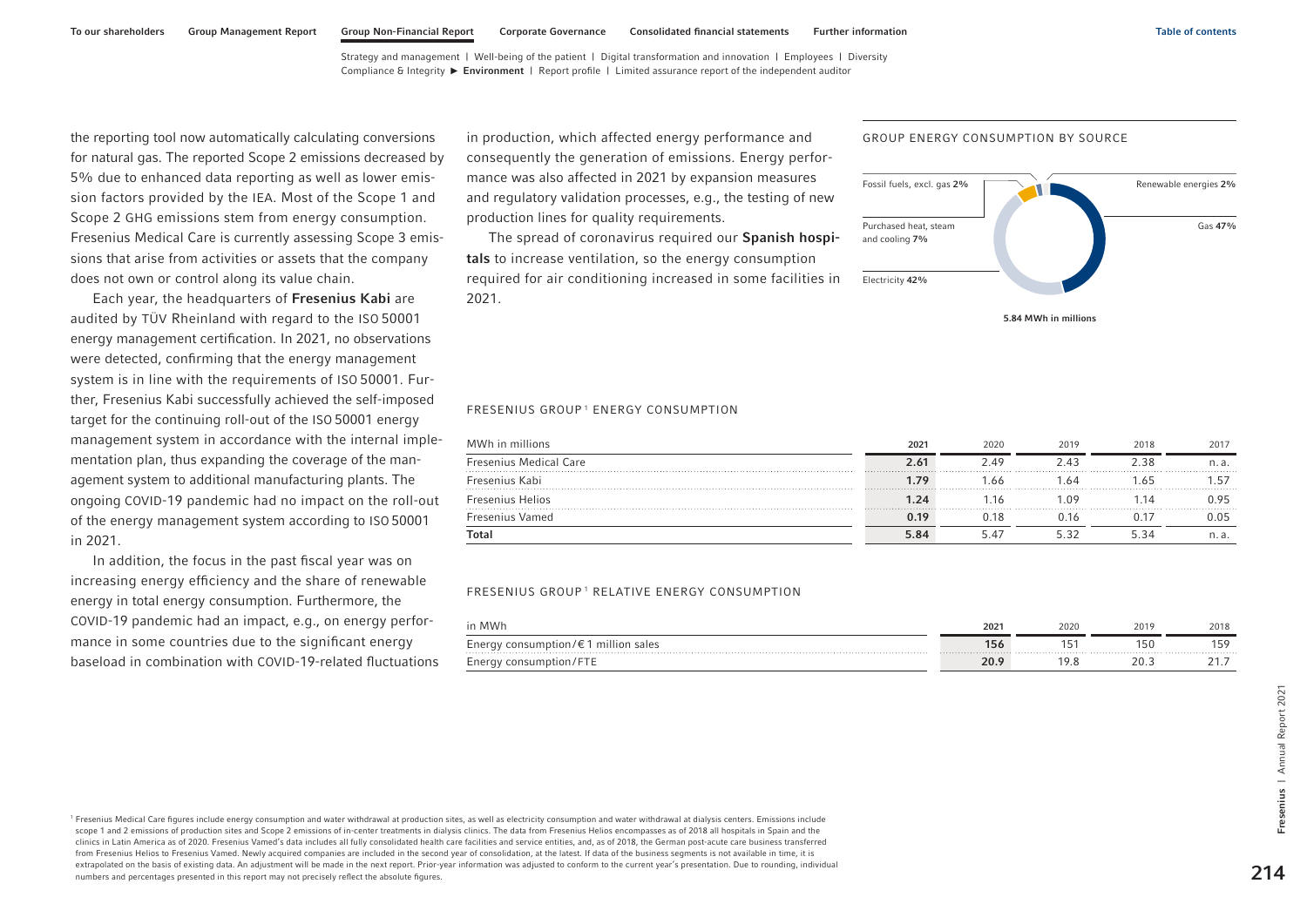At Fresenius Vamed, operations in 2021 concentrated on developing the management approach to climate protection in connection with the ESG component of variable Management Board compensation. Relevant collection and control processes were also defined. Furthermore, the business segment was involved in the diverse discussions at the Fresenius Group on the definition of a  $CO<sub>2</sub>$  reduction target. As the processes for the above items are still ongoing, no changes in management approaches are to be reported for 2021. With regard to energy consumption, 2021 can be considered a return to a normal year at Fresenius Vamed. After many facilities were closed for longer periods in 2020 due to the COVID-19 pandemic, consumption levels in 2021 returned to the pre-pandemic level.

#### FRESENIUS GROUP<sup>1</sup> RELATIVE GHG EMISSIONS SCOPE 1 AND 2

| t CO <sub>2</sub> equivalents in thou.                              | $202 -$ | 2020 | 2019 | 2018 |
|---------------------------------------------------------------------|---------|------|------|------|
| t CO <sub>2</sub> equivalents/ $\epsilon$ 1 million sales<br>.<br>. |         |      | $-$  |      |
| t $CO2$<br>equivalents/FT.                                          |         |      |      |      |

#### FRESENIUS GROUP 1 GREENHOUSE GAS EMISSIONS (GHG) SCOPE 1 AND 2

| t CO <sub>2</sub> equivalents in thou. | 2021  | 2020  | 2019  | 2018  | 2017    |
|----------------------------------------|-------|-------|-------|-------|---------|
| Fresenius Medical Care                 | 766   | 770   | 775   | 776   | n. a.   |
| Scope 1                                | 263   | 242   | 227   | 219   | n. a.   |
| Scope 2                                | 503   | 527   | 547   | 557   | n. a.   |
| Fresenius Kabi                         | 443   | 417   | 409   | 424   | 422     |
| Scope 1                                | 170   | 160   | 169   | 169   | 174     |
| Scope 2                                | 273   | 256   | 239   | 255   | 248     |
| <b>Fresenius Helios</b>                | 277   | 287   | 284   | 296   | 255     |
| Scope 1                                | 122   | 112   | 107   | 114   | 103     |
| Scope 2                                | 155   | 175   | 178   | 182   | 152     |
| <b>Fresenius Vamed</b>                 | 39    | 39    | 36    | 38    | $\circ$ |
| Scope 1                                | 23    | 21    | 18    | 19    |         |
| Scope 2                                | 16    | 17    | 18    | 19    |         |
| <b>Total</b>                           | 1,524 | 1.512 | 1.504 | 1.534 | n. a.   |
| Scope 1                                | 578   | 536   | 522   | 521   | n. a.   |
| Scope 2                                | 946   | 976   | 982   | 1.013 | n. a.   |

GHG emissions in  $t$  CO<sub>2</sub>  $\epsilon$ 

<sup>1</sup> Fresenius Medical Care figures include energy consumption and water withdrawal at production sites, as well as electricity consumption and water withdrawal at dialysis centers. Emissions include scope 1 and 2 emissions of production sites and Scope 2 emissions of in-center treatments in dialysis clinics. The data from Fresenius Helios encompasses as of 2018 all hospitals in Spain and the clinics in Latin America as of 2020. Fresenius Vamed's data includes all fully consolidated health care facilities and service entities, and, as of 2018, the German post-acute care business transferred from Fresenius Helios to Fresenius Vamed. Newly acquired companies are included in the second year of consolidation, at the latest. If data of the business segments is not available in time, it is extrapolated on the basis of existing data. An adjustment will be made in the next report. Prior-year information was adjusted to conform to the current year's presentation. Due to rounding, individual numbers and percentages presented in this report may not precisely reflect the absolute figures.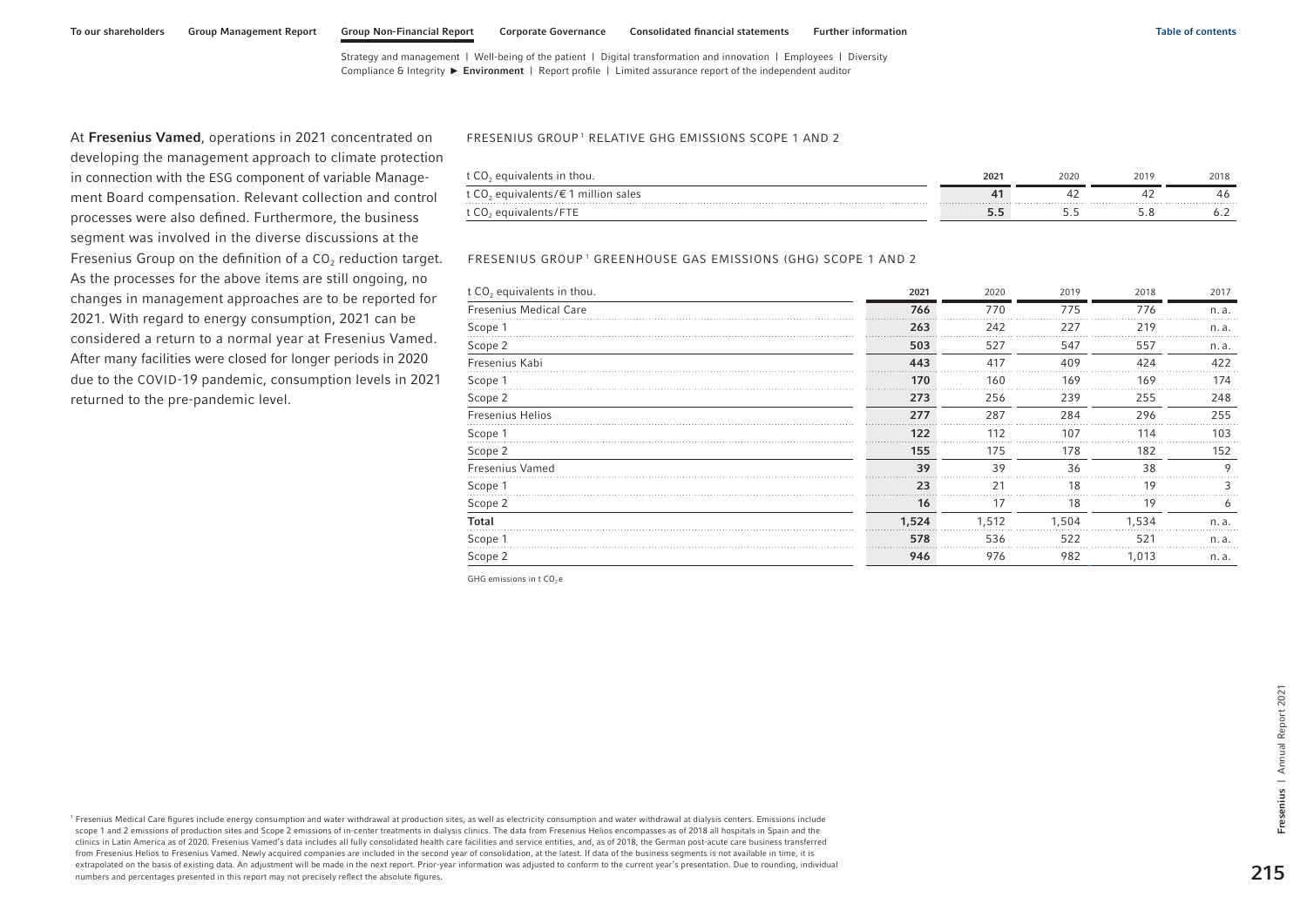# <span id="page-102-0"></span>REPORT PROFILE

We want to inform our stakeholders transparently about our sustainability activities through this report. The report meets the regulatory requirements for a separate Group Non-financial Report. It was prepared in accordance with Section 315c in connection with Sections 289c to 289e of the German Commercial Code (HGB). The EU taxonomy disclosures included were prepared in accordance with REGULATION (EU) 2020 / 852 OF THE EUROPEAN PARLIAMENT AND OF THE COUNCIL of 18 June 2020 on the establishment of a framework to facilitate sustainable investment, and amending Regulation (EU) 2019/2088 (EU Taxonomy Regulation). Together with the additional information we offer on our website, it forms our Sustainability Report 2021. For the preparation of the Group Non-Financial Report, we considered the Sustainability Code (Deutscher Nachhaltigkeitskodex) and the standards of the Global Reporting Initiative (GRI) as possible frameworks. Due to our global business activities, we decided to use the globally recognized GRI standards as a framework.In accordance with Section 289d HGB, Fresenius SE & Co. KGaA uses the GRI Standards for the structured description of management approaches in accordance with GRI 103: Management Approach 2016. Furthermore, this report contains a review of the materiality analysis we conducted in 2020 in accordance with GRI 102-46 (determination of report content and topic delimitation) from GRI 102: General Disclosures 2016 and the legal requirements.

Further, we also report ESG information in accordance with the SASB Index and the Task Force on Climate-related Financial Disclosures (TCFD). These additional indices, outside of the Non-financial Report, include information provided in the audited Group Non-financial report, however, they were not part of the audit process.

#### REPORT FRAMEWORK

This separate Group Non-financial Report covers the financial year (calendar year) 2021 and relates to the Group including its four business segments, i. e., all fully consolidated companies that are subject to the legal or actual control of Fresenius SE & Co. KGaA, Bad Homburg, Germany.

The Notes to the consolidated financial statements in the Annual Report contain further information, see pages 288 ff. Deviations from this reporting framework are marked in the appropriate place. References to data or information outside of the Group Management Report or the Notes are considered further information and are not part of the separate Group Non-financial Report. The report is published annually as a separate Group Non-financial Report and is part of the Annual Report. The last separate Group Non-financial Report was published in March 2021.

# DETERMINATION OF THE CONTENTS OF THE REPORT

We base our choice of report content on the GRI standards, the principles of materiality and the requirements of our stakeholders, especially the capital market. In addition, the United Nations' Sustainable Development Goals (SDGs) serve as a framework for identifying and aligning our sustainability activities. In 2020, we conducted a comprehensive materiality analysis, see pages 110f. of the Group Non-financial Report 2020 for more information. Experts from the four business segments as well as relevant Group functions have reviewed and validated the results. In 2021, a review confirmed the identified materials topics as still valid. The content of this separate Group Non-financial Report was defined in accordance with Sections 289c (2) and (3) HGB for the principle of dual materiality. The Management Board has reviewed and approved this report. The contents of the have also been examined by the Supervisory Board of Fresenius SE & Co. KGaA in accordance with Section 171 (1) of the German Stock Corporation Act (AktG). The Supervisory Board made use of the option pursuant to Section 111 (2) of the German Stock Corporation Act (AktG) to commission an external audit by PricewaterhouseCoopers GmbH Wirtschaftsprufungsgesellschaft.

### EXTERNAL AUDIT

Auditors PricewaterhouseCoopers GmbH Wirtschaftsprufungsgesellschaft submitted the information in the separate Group Non-financial Report to an audit according to ISAE 3000 (Revised) to obtain limited assurance against the relevant legal requirements and issued an independent audit certificate.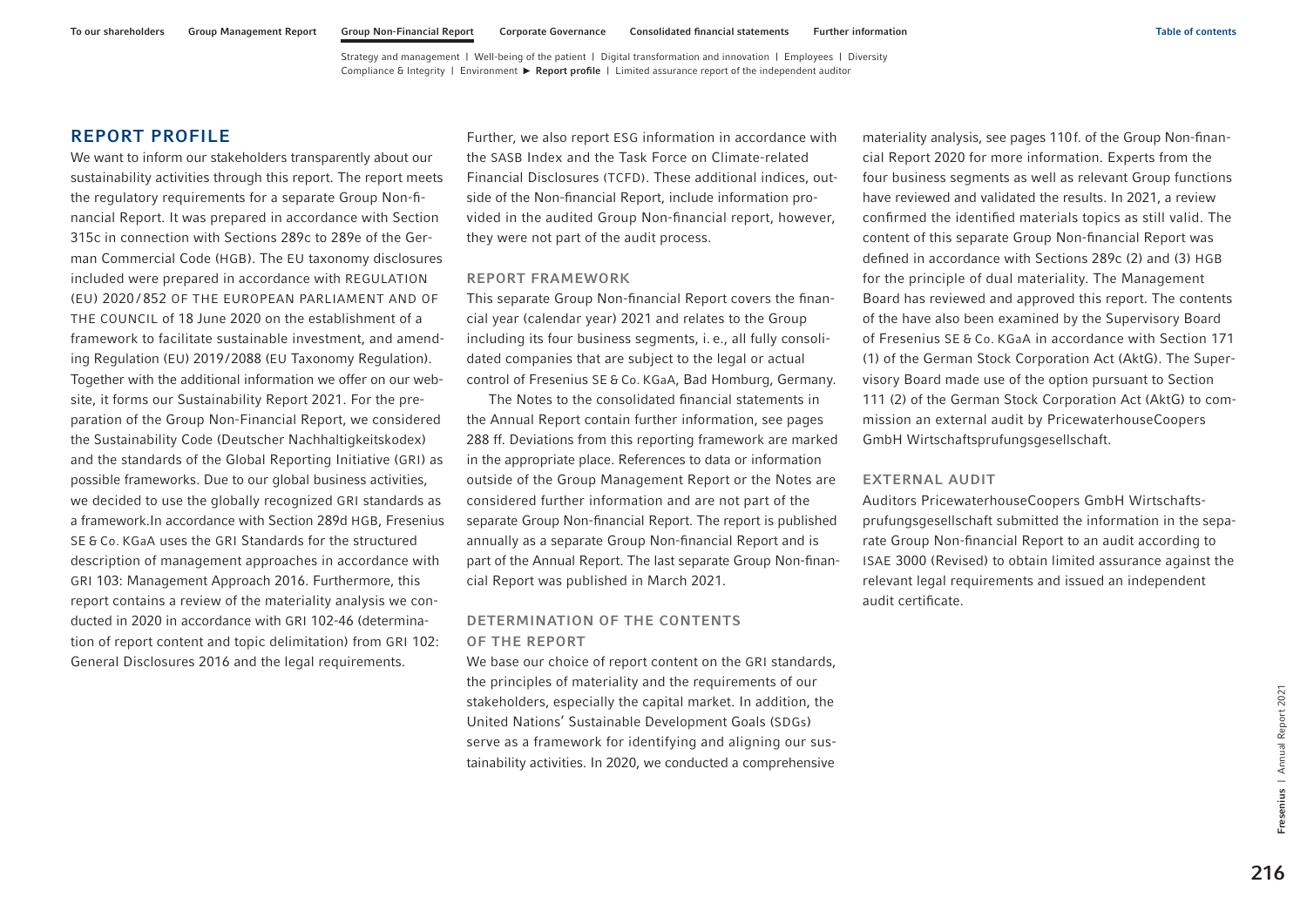# <span id="page-103-0"></span>INDEPENDENT PRACTITIONER'S REPORT ON A LIMITED ASSURANCE ENGAGEMENT ON NON-FINANCIAL REPORTING <sup>1</sup>

To Fresenius SE & Co. KGaA, Bad Homburg

We have performed a limited assurance engagement on the Separate Non-financial Group Report of Fresenius SE & Co. KGaA, Bad Homburg, (hereinafter the "Company") for the period from 1 January to 31 December 2021 (hereinafter the "Separate Non-financial Group Report").

Not subject to our assurance engagement are the external sources of documentation or expert opinions mentioned in the Separate Non-financial Group Report.

# RESPONSIBILITY OF THE EXECUTIVE DIRECTORS

The executive directors of the Company are responsible for the preparation of the Separate Non-financial Group Report in accordance with §§ (Articles) 315c in conjunction with 289c to 289e HGB ("Handelsgesetzbuch": "German Commercial Code") and Article 8 of REGULATION (EU) 2020/852 OF THE EUROPEAN PARLIAMENT AND OF THE COUNCIL of 18. June 2020 on establishing a framework to facilitate sustainable investment and amending Regulation (EU) 2019/ 2088 (hereinafter the "EU Taxonomy Regulation") and the Delegated Acts adopted thereunder, as well as for making

their own interpretation of the wording and terms contained in the EU Taxonomy Regulation and the Delegated Acts adopted thereunder, as set out in section "1 Strategy and management – EU-Taxonomy" of the Separate Nonfinancial Group Report.

This responsibility includes the selection and application of appropriate non-financial reporting methods and making assumptions and estimates about individual non-financial disclosures of the Group that are reasonable in the circumstances. Furthermore, the executive directors are responsible for such internal controls as the executive directors consider necessary to enable the preparation of a Separate Non-financial Group Report that is free from material misstatement whether due to fraud or error.

The EU Taxonomy Regulation and the Delegated Acts issued thereunder contain wording and terms that are still subject to considerable interpretation uncertainties and for which clarifications have not yet been published in every case. Therefore, the executive directors have disclosed their interpretation of the EU Taxonomy Regulation and the Delegated Acts adopted thereunder in section "1 Strategy and management – EU-Taxonomy" of the Separate Nonfinancial Group Report. They are responsible for the defensibility of this interpretation. Due to the immanent risk that indeterminate legal terms may be interpreted differently, the legal conformity of the interpretation is subject to uncertainties.

# INDEPENDENCE AND QUALITY CONTROL OF THE AUDIT FIRM

We have complied with the German professional provisions regarding independence as well as other ethical requirements.

Our audit firm applies the national legal requirements and professional standards – in particular the Professional Code for German Public Auditors and German Chartered Auditors ("Berufssatzung für Wirtschaftsprüfer und vereidigte Buchprüfer": "BS WP / vBP") as well as the Standard on Quality Control 1 published by the Institut der Wirtschaftsprüfer (Institute of Public Auditors in Germany; IDW): Requirements to quality control for audit firms (IDW Qualitätssicherungsstandard 1: Anforderungen an die Qualitätssicherung in der Wirtschaftsprüferpraxis - IDW QS 1) – and accordingly maintains a comprehensive system of quality control including documented policies and procedures regarding compliance with ethical requirements, professional standards and applicable legal and regulatory requirements.

# RESPONSIBILITY OF THE ASSURANCE PRACTITIONER

Our responsibility is to express a conclusion with limited assurance on the Separate Non-financial Group Report based on our assurance engagement.

We conducted our assurance engagement in accordance with International Standard on Assurance Engagements (ISAE) 3000 (Revised): Assurance Engagements other than Audits or Reviews of Historical Financial Information, issued by the IAASB. This Standard requires that we plan and the method of the company of the company of the company of the space of the space of the space of the space of the space of the space of the space of the space of the space of the space of the space of the space of the